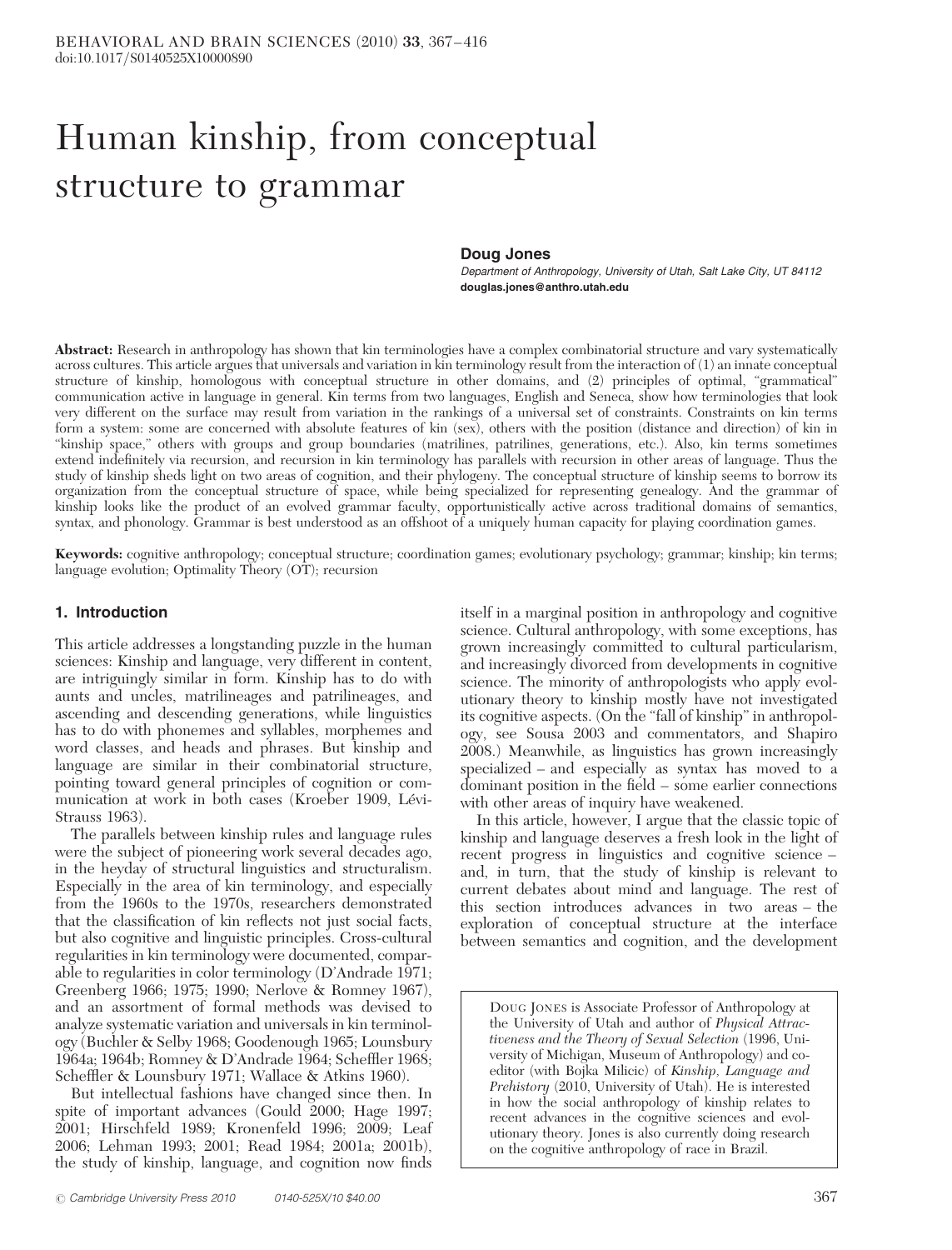of a new approach to rules of language called optimality theory – and previews how they apply to kinship.

Conceptual structure. The study of human cognition has received a major boost from the realization that there are two distinct levels of language – ordinary and VIP, as it were – which differ both in linguistic behavior and in meaning (Grimshaw 2005; Jackendoff 1983; 2002; Pinker 1989; 2007; Talmy 2000a). The first, open-class or lexical, level includes most nouns and verbs. The number of open-class forms in any language is very large, and virtually any imaginable concept can receive an open-class form.

The second, closed-class or grammatical, level is a more exclusive club. Forms at this level include prepositions like in and on, demonstratives like this and that, inflections like the plural -s and past tense  $-d$ , and word classes like mass noun and intransitive verb (but not specific instances of nouns or verbs). Within languages, closed-class forms are limited in number: Compare the number of prepositions, demonstratives, tenses, and word classes in English with the number of nouns and verbs. Closedclass forms are also restricted in the range of meanings they bear. Across languages, some of the distinctions that regularly make it into closed-class forms are: singular and plural, bounded and unbounded, figure and ground, near and far, present and past, unmovable/inalienable and movable/alienable, and human and nonhuman. But many more semantic distinctions – some quite important – are seldom or never registered in closed-class forms, including odd and even, legal and illegal, and absolute size or duration (e.g., more and less than x feet long or t years old).

The distinction between two levels of language is not only interesting in its own right, but also potentially important for investigating cognitive universals. Suppose, as many lines of evidence suggest, that in learning about words and the world, people draw not just on perceptual data but also on an inventory of innate concepts. Then open-class and closed-class forms reflect this inventory in different ways. With open-class forms, universal concepts are hooked up with one another to yield a virtually unlimited array of culturally variable compound ideas (Wierzbicka 1996). With closed-class forms, the internal "atomic structure" of universal concepts shows up in regularities in how related conceptual primitives are merged or distinguished.

Two findings stand out from the study of closed-class linguistic forms. First, forms carve out a small number of semantic fields, including space, time, causation, mental states, and social relations like possession. Second, there are close parallels across fields. Specifically, nonspatial fields seem to borrow much of their organization from the conceptualization of objects and motions in space. In language after language, time is treated as a more abstract version of space, change in state as an abstract kind of movement, causation as an abstract push, possession as abstract location, and so on (Bierwisch 1996; Hurford 2003; Jackendoff 1983; Pinker 1989; 2007; Talmy 2000b).

Optimality Theory. While different linguistic domains – semantics, phonology, morphology, syntax – have their own organizing principles, there are also general principles of rule-governed "grammatical" communication operating across domains. Such at least is the implication of research in Optimality Theory (OT), a powerful new approach to rules of language, originally developed in phonology but apparently of much wider application (Archangeli & Langedoen 1997; McCarthy 2001; Prince & Smolensky 2004/1993).

OT doesn't say what the rules of language are – rules differ among linguistic domains – instead, it describes how rules interact. According to OT, rules, or constraints, don't actively transform linguistic representations but act as filters on randomly generated variation, with each constraint weeding out variants that violate it. Constraints may be mutually inconsistent, so grammars manage trade-offs between conflicting constraints through constraint ranking. Constraints are put in rank order, with each constraint strictly dominating lower ranking ones: One violation of a constraint outweighs any number of violations of all lower ranking constraints. OT covers cross-linguistic universals and variation in grammar in a unified framework: To a first approximation, languages all use the same constraints but differ in their constraint rankings.

OT has inspired large body of research: As of this writing, one major online resource, the Rutgers Optimality Archive (roa.rutgers.edu), has 1,069 articles on file. Yet in some ways OT is still finding its place in linguistics. For example, recent theories of language evolution (Hauser et al. 2002; Hurford 2007; Jackendoff 2002) have nothing to say about the phylogenesis and adaptive significance of OT. We may get a better idea of the nature and potential of the theory by comparing it to Utility Theory (UT) in economics. Both UT and OT are theories of constrained optimization. They posit that people mentally search a large space of possibilities to discover an optimum, either an optimal basket of goods or an optimal linguistic output. Optimal doesn't mean perfect. It means doing as well as possible in the face of trade-offs between conflicting constraints. Yet optimization works differently in UT and OT (Prince 2007; Smolensky & Legendre 2006). In standard UT, trade-offs and potential outcomes vary quantitatively, so economic optimization involves finding maxima of continuous functions. In OT, rules are ranked rather than numerically weighted, so grammatical optimization is discrete and combinatorial. UT and OT thus seem to cover two contrasting macro-domains of human behavior, the economical and the grammatical.

Both theories of conceptual structure (as revealed by closed-class forms) and OT approaches to grammar apply to kin terminology – or so I argue here. The surface complexity of kin terminology across cultures results from the interplay of a conceptual system adapted for representing kinship and other social relationships, and a "grammar" system bridging conceptual structure and language with principles of optimal communication, as laid out in Figure 1. The rest of this article works its way upstream through this figure, first laying out the principles governing kin terminology (sect. 2 to 4) and then advancing some hypotheses about the conceptual structure of kinship and the human grammar faculty (sect. 5).

The specific goals of this analysis are to offer an account of why kin terminologies have the shapes they have, and, conversely, to use constrained variation in kin terminologies as a window on two cognitive domains. What is meant by the "shape" of kin terminologies should become clearer as the exposition proceeds and I develop an input-output account of kin terms: It includes both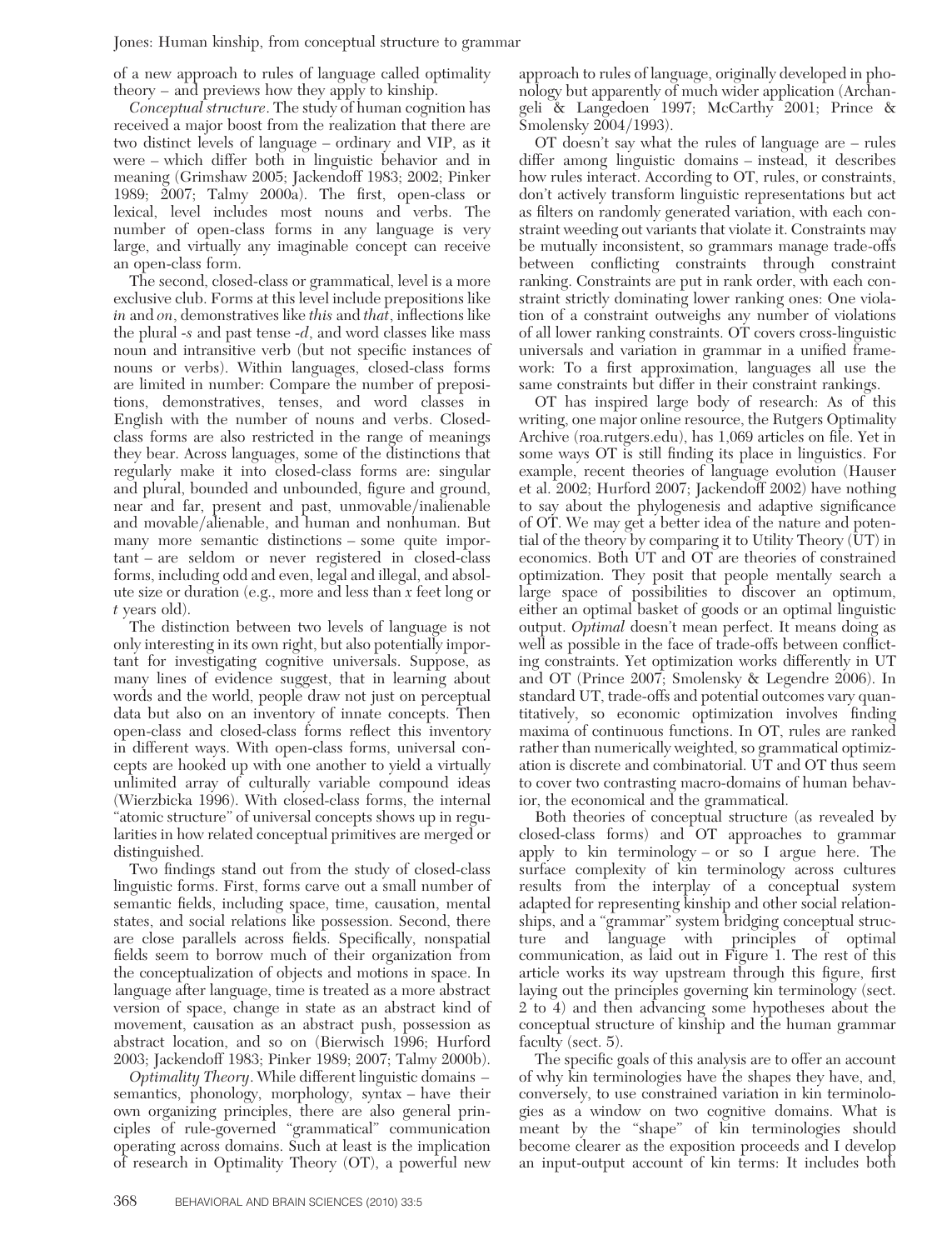

Figure 1. From conceptual structure and grammar to kin terminology. The top row shows human universals; the bottom row shows cultural variables. Arrows show causal links.

semantic contrasts among categories and the regularities that account for how contrasts get extended out to ranges of kinfolk, but it does not cover everything that people think about kinship or all the ways people use kin terms to talk or think about other things in the world. It is about the structure, rather than the content, of kin terms.

Limitations of space mean that some important topics get short shrift here. First, I touch on connections between social organization and kin terminology – see the lower and left areas of Figure 1 – but do not explore them at length. I believe the evidence is strong that kin terminology reflects, but doesn't just reduce to, sociology; the focus here is on cognition and language. Second, I bring up alternative formal approaches to kin terminology where relevant, but without extended, side-by-side exposition and comparison; there is an outline of the relationship between this work and alternative approaches at the end of the next section. Finally, this article employs only as much of the formidable technical apparatus of kinship theory and Optimality Theory as seems appropriate to illustrate important points. Other publications (Jones 2003a; 2003b; 2004; 2010) include more technical discussion, including kin term derivations using OT "tableaus," and supporting data.

# 2. Optimal kin terms, English and Seneca

#### 2.1. English and Seneca

This section and following ones turn to two kin terminologies, American English (henceforth English) and Seneca, to illustrate basic principles. English kin terms are probably familiar to most readers (Goodenough 1965). The rules governing English kin terms are similar to those in most modern Western European languages and Japanese. Seneca is another matter. The Seneca Indians are one of the original five (later six) nations in the Iroquois League of modern upstate New York. The comparison of English and Iroquois provided one of the earliest demonstrations that kin terms in different languages may be organized on very different lines (Morgan 1954/1851; 1997/1871; Trautmann 1987).

Portions of the two terminologies are shown in Figure 2. The figure gives terms in both languages for types of siblings, parents, aunts, uncles, and cousins relative to an anchor called Ego. Terms for distant generations (grandparents, etc.), descending generations (niece, grandson, etc.) and affines (wife, brother-in-law, etc.) are omitted. There is a strong consensus on terms among speakers of each language. Spelling of Seneca terms follows Morgan, sacrificing accuracy for accessibility.

We may note several things about Figure 2. Not only do English and Seneca of course have different words for kin, they also have different kin terminologies – two kin types called by different terms in English may be called by a single term in Seneca, and vice versa. Both terminologies are regular: In neither case are terms scattered randomly around the diagram. For example, English systematically labels every Parent's Sibling's Child a cousin. Seneca is just as systematic in its own way. Cousins related through parents of opposite sex ('cross cousins' in anthropological  $j$ argon) are  $\hat{a}$ hgareseh, while cousins related through parents of the same sex ('parallel cousins') are equated with appropriate sibling types. (In this article, capitals indicate kin types, italics indicate native-language kin terms, and single quotation marks indicate glosses of kin terms.)

Some distinctions are quite important in both languages: Kin in different generations are terminologically separate for all kin types shown. Other distinctions are moderately important: In both languages a sex distinction holds for parents' siblings and siblings, but not for cousins (except where cousins are equated with siblings in Seneca). Some distinctions are more important in one language than the other: English cares more about the distinction between near and distant kin than Seneca, while Seneca, but not English, distinguishes some kin by whether they are parallel or cross, and by relative age.

Some aspects of Seneca kin terminology are probably related to Seneca social organization. The Seneca were matrilineal, organized in kin groups based on descent through the female line (Morgan 1954/1851; Palmer 1934). Small-scale descent groups, or lineages, were associated with residence in longhouses. The core of each lineage was a group of related women. A man left his family and went to live with his wife's kin when he married; a woman continued to live with her mother and sisters and their dependent children and husbands. Inheritance and succession to office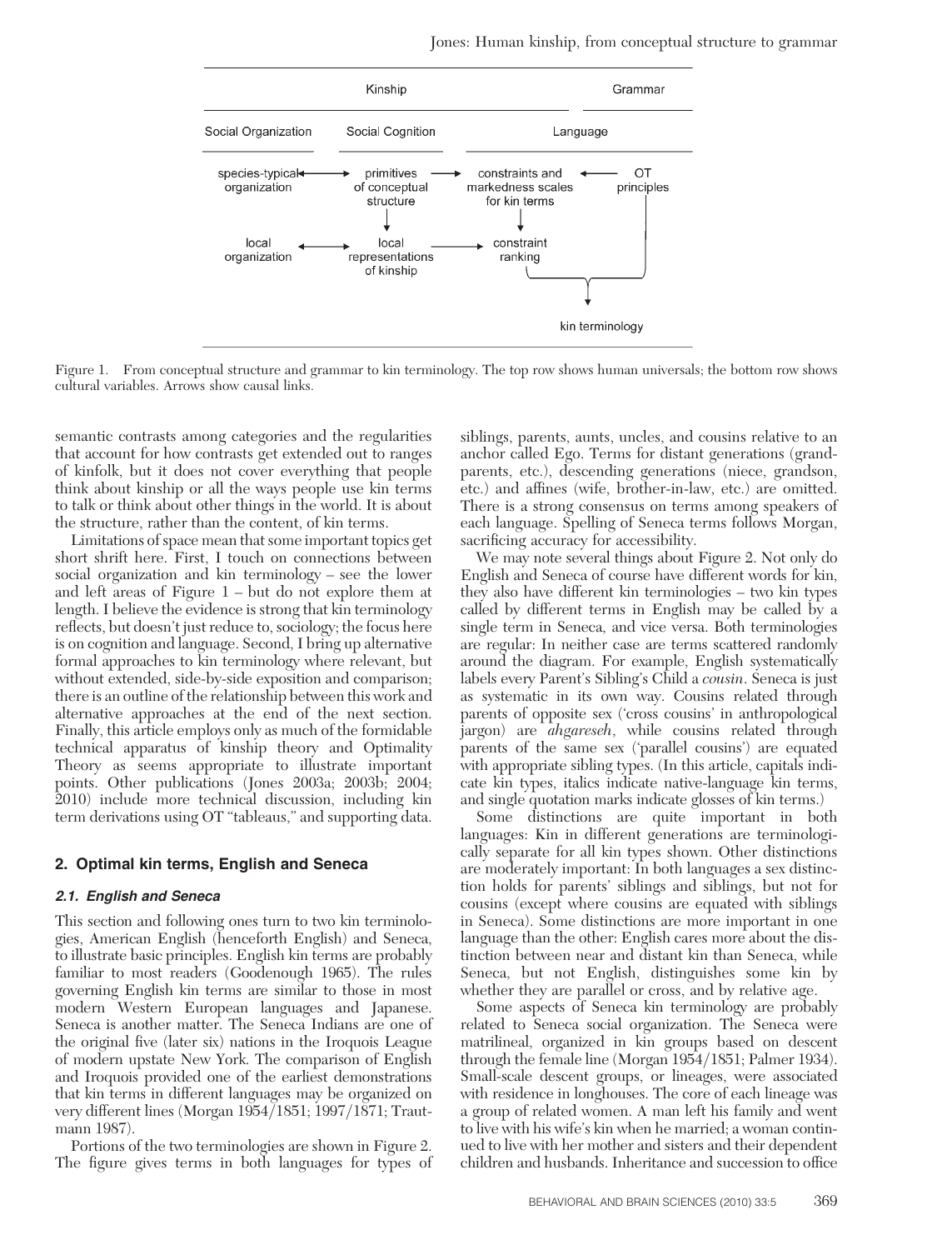

Figure 2. Some English and Seneca kin terms, in relation to Ego (center of chart). Circles are females, triangles males, squares either sex. Relative age (older or younger than Ego) is shown for siblings and some cousins. Shading indicates different lines of descent through females (matrilines).

were matrilineal as well: not from father to son, but from a woman to her daughters, sisters, and sisters' daughters, and from a man to his brothers and sisters' sons. On a larger scale, each lineage belonged to one of eight named clans, with multiple lineages in each clan. Clans were exogamous (out-marrying), so that a woman and her husband came from different clans. As a result, Ego belonged to the same clan as his or her Mother, Mother's Sister, and all their children, while Ego's Father along with Father's Sister and her children belonged to another clan, as did the children of Mother's Brother.

#### 2.2. Applying OT

Social factors like those above probably influence English and Seneca kin terminologies, but the terminologies are also governed by cognitive/linguistic principles. Here, I treat these in the framework of Optimality Theory. We begin with two lists of the constraints governing a portion of kin terminology in English and Seneca. The same constraints appear in both lists, but in different order.

| English                     | Seneca                      |
|-----------------------------|-----------------------------|
| <b>DISTINGUISH</b>          | <b>DISTINGUISH</b>          |
| <b>GENERATIONS</b>          | <b>GENERATIONS</b>          |
| <b>DISTINGUISH DISTANCE</b> | <b>DISTINGUISH MATRIKIN</b> |
| <b>MINIMIZE COUSINS</b>     | <b>MINIMIZE COUSINS</b>     |
| <b>DISTINGUISH SEX</b>      | <b>DISTINGUISH SEX</b>      |
| <b>MINIMIZE PARENTS'</b>    | <b>MINIMIZE PARENTS'</b>    |
| <b>SIBLINGS</b>             | <b>SIBLINGS</b>             |
| <b>MINIMIZE SIBLINGS</b>    | <b>DISTINGUISH GRADE</b>    |
| <b>DISTINGUISH GRADE</b>    | <b>MINIMIZE SIBLINGS</b>    |
| <b>DISTINGUISH MATRIKIN</b> | <b>DISTINGUISH DISTANCE</b> |

The constraints are of two kinds. One kind, taking the generic form DISTINGUISH FEATURE, requires that kin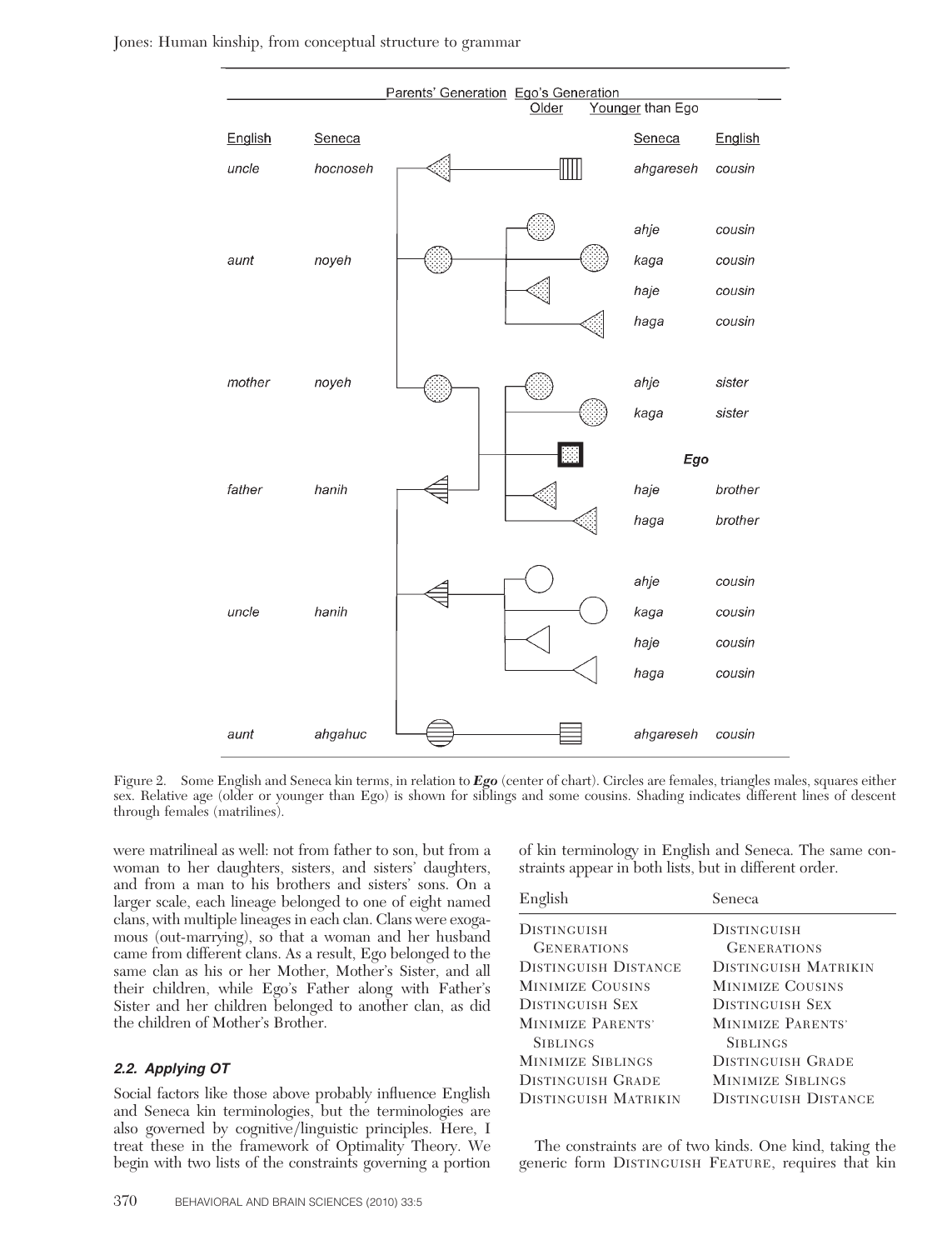terms be multiplied as necessary to preserve information about distinctions such as generation, genealogical distance, sex, and so on. The other kind, of the generic form MINIMIZE KIN TYPE, requires that speakers use as few terms as possible for kin types such as Cousin, Parent's Sibling, and so on. Clearly these requirements for maximizing information and minimizing terms cannot be satisfied simultaneously. Instead each language makes a conventionalized trade-off between constraints by ranking them, with each constraint taking strict precedence over lower-ranking constraints. The constraint ranking defines the grammar of each language, establishing a shared code among speakers and listeners.

Consider how the left-hand ranking governs the categorization of, say, an Older Mother's Brother's Son (i.e., older than Ego). In English, this relative is merged with other parent's sibling's children, as cousin. But there are other possibilities. The kin type could be merged with Parent's Brother or with Older Brother. It could receive its own separate expression, or be categorized as 'older cousin,' sex unspecified. In OT, all these possibilities – all possible distinctions and equations involving a given kin type – are evaluated, in parallel, by the first constraint. Only those candidates that incur the fewest violations of the constraint survive; the rest are eliminated. The survivors are then filtered through the second constraint, and so on, until just one optimal categorization survives.

The first constraint in the English ranking, DIS-TINGUISH GENERATIONS, demands that different generations of kin be kept terminologically distinct. This eliminates any terminology that puts cousins in the same category as uncles. The second constraint, DISTINGUISH DISTANCE, demands that near and distant kin be distinguished. This eliminates any terminology equating cousins and siblings. The third constraint, MINIMIZE COUSINS, would be perfectly satisfied if English had no cousin terms. But the two preceding constraints have eliminated this possibility. Instead MINIMIZE COUSINS is partially satisfied: it selects as the winning candidate a single 'cousin' term, with no distinctions by sex or age. The effacement of sex and age distinctions violates two other constraints, DISTINGUISH SEX and DISTINGUISH GRADE. (The latter enforces distinctions related to seniority and social rank, including relative age.) But these rank lower than MINIMIZE COUSINS, so the violations are moot. With the constraints acting in the order given, 'cousin' – equivalent to 'parent's sibling's child' – is the optimal output.

Next, consider parents' siblings in English. Since DIS-TINGUISH DISTANCE and DISTINGUISH SEX outrank MINIMIZE PARENTS' SIBLINGS, these relatives are distinguished, from parents, and by sex, as aunt and uncle. English sibling terms are similar. DISTINGUISH SEX ranks higher than MINIMIZE SIBLINGS, which ranks higher than DISTINGUISH GRADE, so English has two sibling terms, brother and sister, distinguished by sex but not relative age.

Seneca cousin and sibling terms follow a different logic. The high rank of the DISTINGUISH GENERATIONS constraint means that Seneca, like English, avoids crossgeneration equations. But the next constraint on the list, DISTINGUISH MATRIKIN, does something else. This constraint dictates that relatives in cross or adjacent matrilines be distinguished, so that cross cousins (stripes in Fig. 2) are distinguished from parallel cousins and siblings (stippled or white). But the constraint allows kin in the same matriline, or nonadjacent matrilines, to be merged. (See next section for more discussion.) In combination with MINIMIZE COUSINS this results in the Seneca combination of one term for "cross cousin," and the equation of parallel cousins with siblings.

Parents' siblings in Seneca follow a similar pattern. Father's Sister and Mother's Brother get separate terms from other aunts and uncles, distinguished by sex, reflecting the high rank of DISTINGUISH MATRIKIN and DIS-TINGUISH SEX. Mother's Sister and Father's Brother are equated with the parents in their respective matrilines, Mother and Father, because MINIMIZE PARENTS' SIB-LINGS trumps DISTINGUISH DISTANCE, the constraint that keeps parents' siblings and parents apart in English. Finally, the ranks of DISTINGUISH SEX, DISTINGUISH GRADE, and MINIMIZE SIBLINGS, result in siblings (and parallel cousins equated with siblings) being distinguished both by sex and relative age.<sup>1</sup>

#### 2.3. Generating variation

There are many other ways of classifying cousins and other kin. For example, French makes a sex distinction among cousins that English and Seneca don't. Consider the French movie title Cousin, Cousine: A close translation, following anthropological convention, would be Parent's Sibling's Son, Parent's Sibling's Daughter. But the English language remake of the movie was instead entitled Cousins, losing the racy cross-sex pairing of the original.

Suppose, in the English constraint ranking above, we move DISTINGUISH SEX up one place. With this constraint now outranking MINIMIZE COUSINS, the new ranking generates a kin terminology with a sex distinction among cousins as well as siblings. This is how Optimality Theory handles variation in kin terminology. The same constraints, in two different rankings, generate English and Seneca terminologies. A small change in the English ranking generates another terminology, and further permutations generate many more. With the right constraint rankings, separate cousin terms disappear completely, and Cousin merges with other kin types, in the same or different generations. With other rankings, all siblings are covered by one generic term, or they are distinguished by relative age but not by sex. Each of these possibilities is found, fairly frequently, among the world's languages (Murdock 1970; Nerlove & Romney 1967).

Kin terminology is prodigiously variable. Introductory treatments of the topic often limit themselves to listing a few major typological variants of, say, cousin terminology: Thus English and French have "Eskimo"-style cousin terms, while Seneca is "Iroquois" (Fox 1967; Stone 2000). But no list of manageable size can really accommodate the complex permutations and interdependencies involved: For example, English resembles Seneca, not French, in ignoring sex distinctions among cousins. Yet kin terminology is also highly constrained. Languages around the world have independently hit on similar patterns, while largely steering clear of other imaginable possibilities. Kin terminologies are not perfectly regular, but overwhelmingly so (D'Andrade 1971; Nerlove & Romney 1967).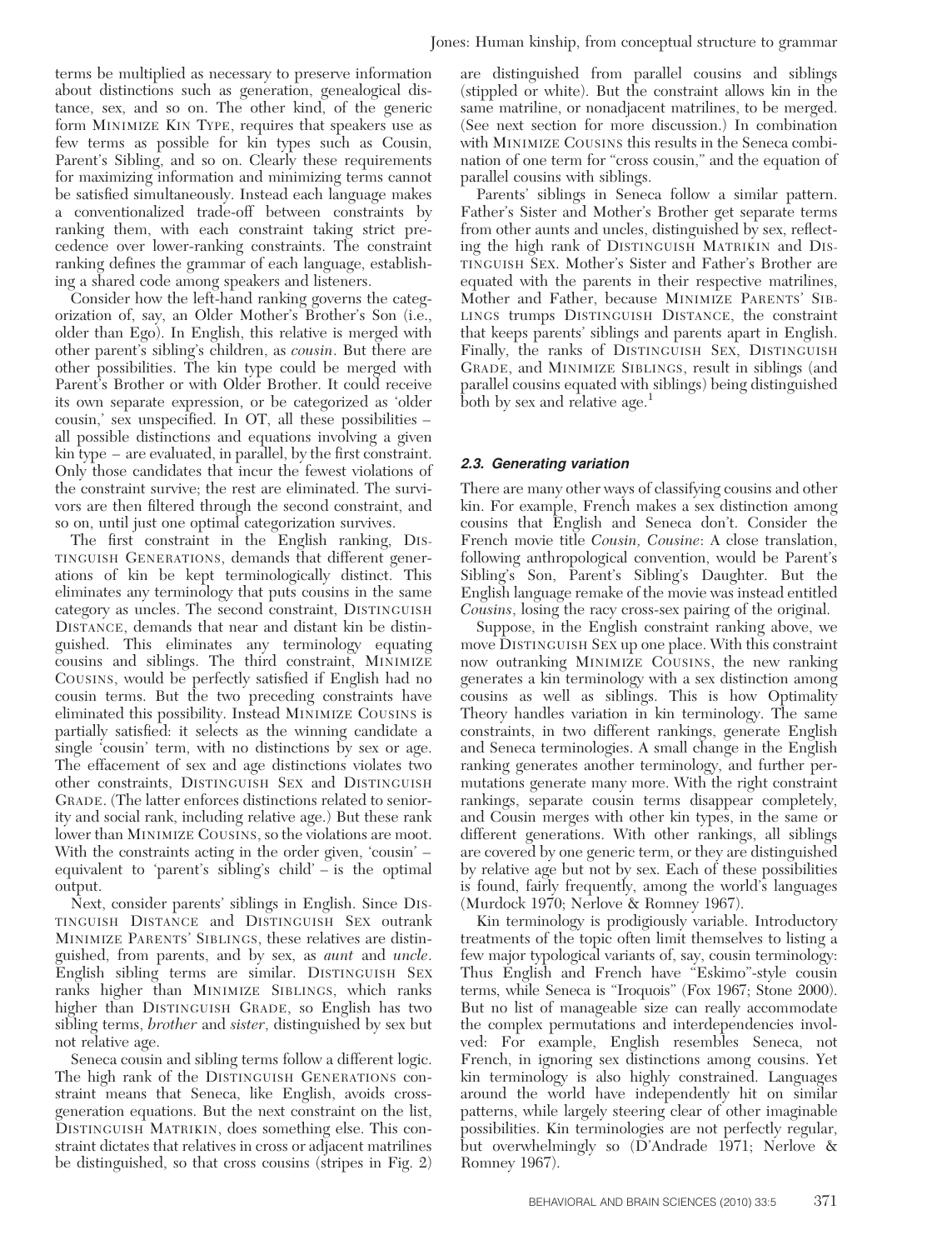Jones: Human kinship, from conceptual structure to grammar

OT offers an account of variation and universals in kin terminology, as the outcome of variable rankings among universal constraints. OT is a generative theory, going beyond surface generalizations and one-culture-at-a-time formal analysis to show how interaction between principles generates terminologies, without overgenerating and producing rare or nonexistent terminologies.

In kin terminology, as in phonology, research in the framework of OT builds on and synthesizes previous work. The theory I present here very much depends on previous theories of kin terminology, each of which, I suggest, elaborates on a different aspect of kin terminology to offer a partial view of the subject. The organization of terminology around distinctive features is the starting point for componential analysis (Goodenough 1965; 1967). Markedness and prototype effects receive particular attention in structural linguistic analysis (Greenberg 1966; 1975; 1990; Hage 2001). The extension of kin terms to genealogically distant kin is the basis of reduction rules (Lounsbury 1964a; 1964b; Scheffler 1968). And the abstract algebra of kin categories, including identity elements, reciprocals, relative products, and abstract symmetries, is where kinship algebra begins (Read 1984; 2001a). Each of these receives some attention in the rest of this paper: distinctive features in section 3.1, markedness in 3.2, genealogical extension in 4.1, and formal relations between categories, and their relation to genealogy, in 5.2.

Yet each of these alternative approaches, I would argue, has its limitations. Componential analysis is particularly successful in discovering semantic contrasts among kin terms, less successful in accounting for where contrasts are active and inactive, and how contrasts are extended to more distant relations. Markedness theory is a set of observations, not a generative theory. Reduction rules and kinship algebra handle terms for more distant relatives in a more natural, less post hoc way than componential analysis, but don't offer much explanation of why particular reduction rules or structural equations operate, and not others. The rest of this article will suggest how these limitations can be overcome in the framework of Optimality Theory.

# 3. Constraints and scales

The previous section introduced several constraints as needed to illustrate some basics of Optimality Theory. This section proceeds more systematically, proposing a set of violable constraints on kin terminology, and associated scales limiting allowed permutations in constraint rankings. The list may be incomplete, and some of the rules may turn out to need reformulation, but this work has advanced far enough to allow this conclusion: Constraints and scales are not a hodge-podge; they form a system.

This system is set out in Figure 3. The left-hand column gives seven faithfulness constraints. The right-hand column lists three markedness scales. The middle column diagrams these: Dotted lines show how faithfulness constraints distinguish kin types, and arrows point toward less marked types. The figure is divided horizontally into three parts. The top part shows a nonrelational, absolute distinction, the sex distinction. The middle part shows constraints and scales concerned with the position – the genealogical distance or direction – of kin types relative to Ego. Finally, the bottom part shows constraints and scales concerned with how the nexus of kinship can be cut to yield bounded groups, such that a kin type may belong to Ego's in-group, or to an out-group.

I review constraints and scales following.

# 3.1. Seven faithfulness constraints

Kin terms typically fall into natural classes, defined by the presence or absence of distinctive features (Goodenough 1965; 1967). This property of kin terminologies is accommodated in OT by faithfulness constraints, which forbid terminological mergers of kin types differing with respect to some feature. Here I introduce a set of faithfulness constraints, and briefly contrast them with some traditional distinctive features.

1. DISTINGUISH SEX. A kin type's sex is not a relationship, but an absolute category. You are a parent or a younger sibling in relation to someone, but a female or a male on your own. All kin terminologies make some absolute sex distinctions, which can be handled by a DIS-TINGUISH SEX constraint.

2. DISTINGUISH DISTANCE. A distance function for consanguineal kin types can be defined as follows: Let a consanguineal chain consist of (1) any number of parent types, followed by (2) at most one sibling type, followed by (3) any number of child types. Formulas fitting this format include Younger Brother, Father's Daughter, Mother's Sister, and Older Mother's Mother's Brother's Son's Son. Count as one link each of the following: Parent, Sibling, and Child, except that Parent's Child, if present, counts as one link not two. Then Older Brother and Father's Daughter are one link from Ego, Mother's Sister two links, and Older Mother's Mother's Brother's Son's Son five links. DIS-TINGUISH DISTANCE is violated when kin at different consanguineal distances are equated with one another.

3. DISTINGUISH GRADE. Some kin types are fully reciprocal: if A is grandparent to B, then B is always grandchild to A, and the converse. Some kin types are partially reciprocal: if A is aunt to B, then B is sometimes niece to A, and the converse, depending on their sex. Full and partial reciprocals are equidistant from Ego, so the previous constraint, DISTINGUISH DISTANCE, does nothing to distinguish them. Instead another constraint, DISTINGUISH GRADE, rules out any equation of reciprocals.

But DISTINGUISH GRADE does more than this. It is concerned more generally with differences in grade or rank, distinguishing kin who outrank Ego from those outranked by Ego. The directed axes along which kin may rank higher or lower than Ego include:

| • Relative age                   | Older Sibling vs. Younger    |
|----------------------------------|------------------------------|
|                                  | Sibling, for example,        |
| • Ascending vs.                  | Parent, Parent's Sibling, or |
| Descending generations           | Grandparent vs. Child,       |
|                                  | Sibling's Child, or          |
|                                  | Grandchild,                  |
| $\bullet$ Matrilateral vs.       | Mother's Brother's Child vs. |
| Patrilateral cross kin           | Father's Sister's Child,     |
|                                  | and                          |
| $\bullet$ Man-to-wife vs. Woman- | Man's Wife's Brother vs.     |
| to-husband affines               | Man's Sister's Husband.      |

Any of these axes can be used to assign grades or ranks to kin types (not to be confused with constraint rankings!), so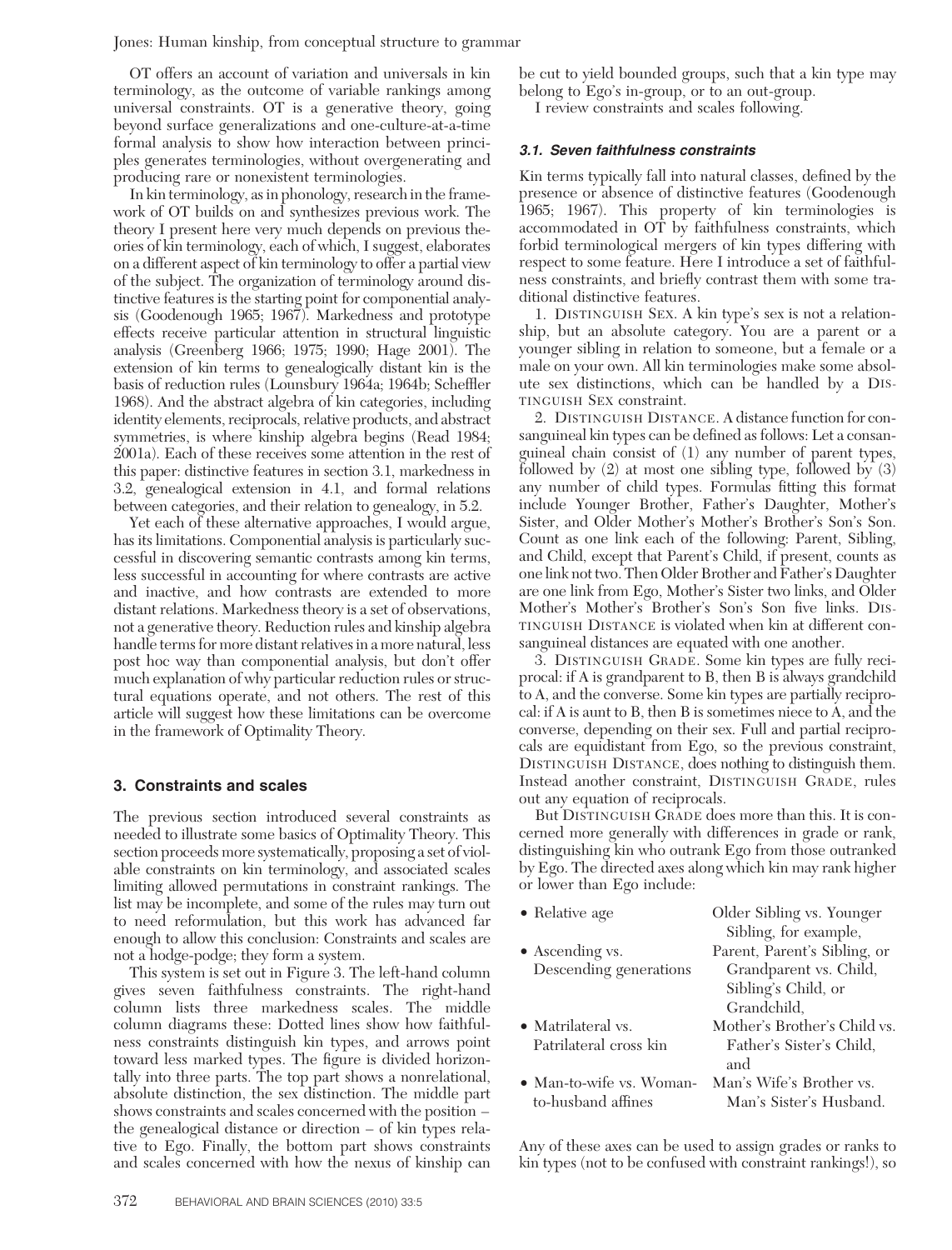

Figure 3. Seven faithfulness constraints and three markedness scales. Heavy outline shows Ego. Crossing a dashed line means changing the value of a distinctive feature. Following an arrow means moving toward unmarked kin. TOP PANEL

An absolute distinction – sex – is shown as a dotted line separating male and female symbols.

MIDDLE PANEL

Heavy outline shows  $Ego$ .

The distinction between near and distant kin is shown by the dotted circle separating two squares. An arrow points toward near kin, who are less marked.

The distinction between kin ranked higher and lower than Ego is shown by a dotted horizontal line separating two squares. An arrow points toward high ranked kin, who are less marked.

LOWER PANEL

Three group-generating constraints are represented in two different ways.

First, the inset diagram shows the elementary conceptual operations involved in distinguishing matrikin, patrikin, and generations: in the trio of Father, Mother, and Ego, three dotted lines cut off Father only, Mother only, or both, from Ego. Arrows point toward less marked, in-group kin.

Second, three peripheral diagrams show how these cuts, applied to all father-child, mother-child, or parent-child links, generate matrilines, patrilines, and generations, respectively.

The distinction between consanguines and affines is represented at the bottom by a dotted line separating spouses, with marriage shown by  $=$ .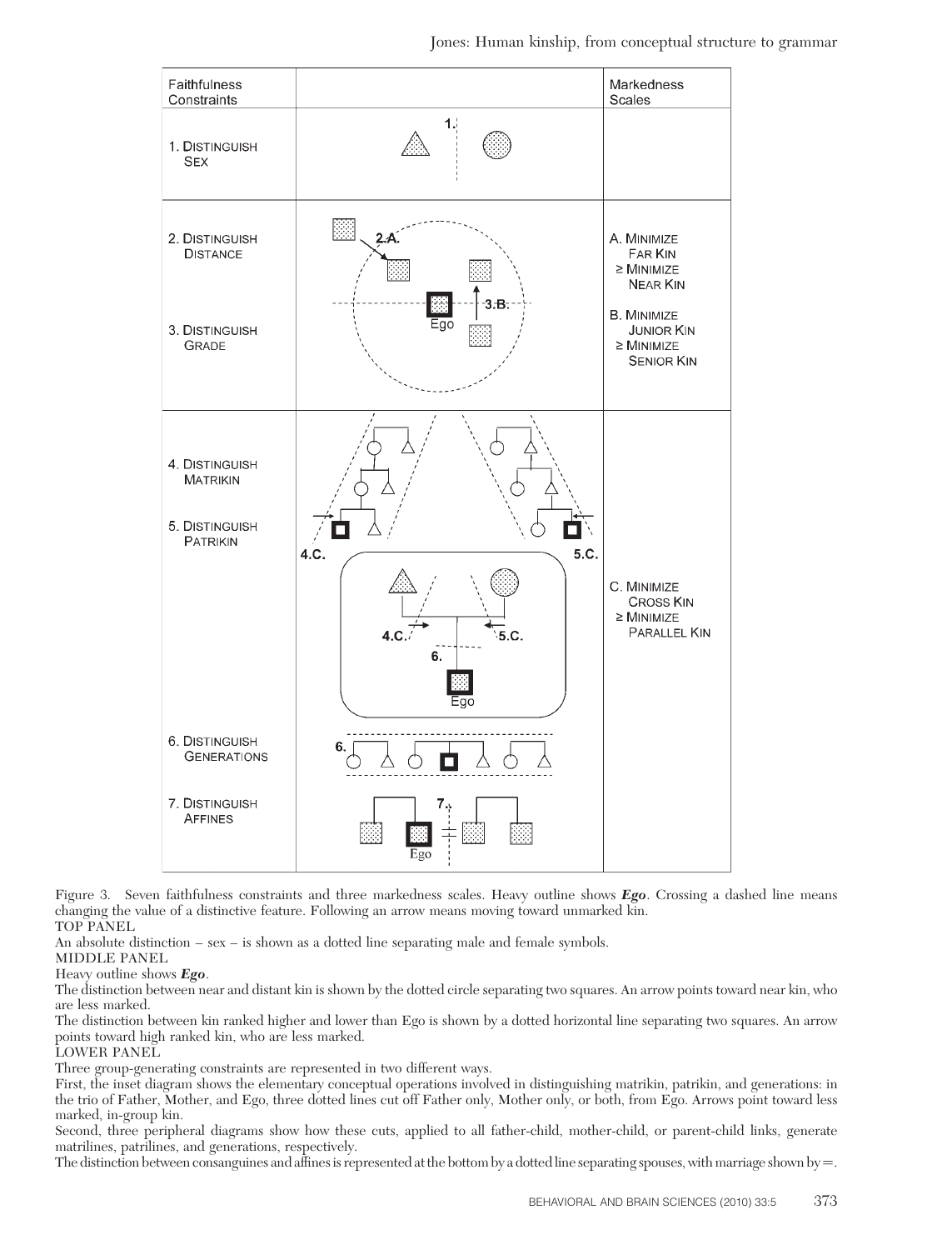that, for example, Older Sibling ranks higher than Ego, and Younger Sibling lower. Along any axis, DISTINGUISH GRADE is violated whenever kin outranking Ego are equated with kin outranked by Ego, as long as ranks are not reversed on another axis.

Rank distinctions in terminology commonly have some basis in social hierarchy. The first two axes above are based on the hierarchy of senior and junior kin. The last two may come into play where "wife-givers" outrank "wife-takers," or vice versa (Needham 1958; Parkin 1997).

The two preceding constraints are concerned with where a kin type is positioned relative to Ego in the web of kinship. The next four constraints are concerned instead with where a kin type is positioned relative to a group or category to which Ego belongs. Since (barring close inbreeding) the open, bilateral network of kin connections among individuals has no natural borders, groups in kinship space must be constructed by treating some kinds of kinship links as defining within-group bonds, and others as defining between-group boundaries.

4. DISTINGUISH MATRIKIN. This constraint treats a mother-child link as a bond, and a father-child link as a boundary. It allows terminological mergers among the maternally linked kin around Ego, including Sibling, Mother, Mother's Sibling, and Mother's Sister's Child, but is violated by mergers between Ego's matrikin and those across a paternal boundary, like Father and his matrikin (Father's Sibling and Father's Sister's Child) or Mother's Brother's Child. The constraint also allows members of these out-groups to merge with one another. Applied throughout the genealogy, this principle divides kin into maternally linked groups bounded by paternal links.

With some kin types, it isn't clear which side of the boundary they fall on. Father's Brother's Child – two paternal links away from Ego's matrikin and one paternal link from Father's matrikin – doesn't obviously belong to either insider or outsider matrikin. The simplest assumption consistent with the cross-cultural evidence is that this ambiguous kin type can be equated with either a cross cousin, a parallel cousin, or a sibling without violating DISTINGUISH MATRIKIN. Its fate must be settled by other constraints. In the Seneca case, the classification of Father's Brother's Child is settled by the next constraint in the ranking, MINI-MIZE COUSINS, which bars the kin type from being equated with any variety of cousin; it ends up instead being classified as some type of sibling.

5. DISTINGUISH PATRIKIN. This constraint is the sexreversed version of DISTINGUISH MATRIKIN, treating a father-child link as a bond, and a mother-child link as a boundary. In some cases, this and the preceding constraint act interchangeably on aunt, uncle, and cousin terms, consistent with the fact that many societies with patrilineal descent groups, and presumed high rank for DISTINGUISH PATRIKIN, have more-or-less the same kin terminology as the matrilineal Seneca. Two separate constraints are necessary, however, because in other cases DISTINGUISH MATRIKIN and DISTINGUISH PATRIKIN have differing effects, producing matrilineal or patrilineal skewing. (For the role of these constraints in skewed Crow and Omaha cousin terminologies see Jones 2003b. For effects on sexof-speaker distinctions among siblings, see Jones 2010)

6. DISTINGUISH GENERATIONS. If we go through a genealogy and snip the connections between parents and children, but keep siblings together, and their spouses

and cousins, we divide the network of kin into discrete, nonoverlapping generations. The corresponding constraint requires that kin in separate generations be distinguished from one another. Generational distinctions are found in every kin terminology. In some cases, generational and sex distinctions are almost the only ones active.<sup>2</sup>

7. DISTINGUISH AFFINES. Let a kinship formula consist of any number of consanguineal chains (see above), each separated (and maybe preceded and/or followed) by a spouse term. Then DISTINGUISH AFFINES treats any of the links between consanguines (kin by birth) as a bond and the links between affines (kin by marriage) as a boundary. It is violated when affines are equated with consanguines, or affine's affines with either. A low rank for DISTINGUISH AFFINES results either in affines merging with consanguines (e.g., Brother-in-law  $=$  Brother) or consanguines with affines (e.g., Mother's Brother  $=$  Wife's Father), depending on the rank of different markedness constraints. Sometimes DISTINGUISH AFFINES works with other constraints to divide kin into marriageable and nonmarriageable classes. In these cases, the machinery for categorizing kin is enlisted to regulate not just kin terminology, but also the moral grammar of marriage rights and obligations (Lévi-Strauss  $1969$ ) – a vast topic about which I will say no more here.

By way of conclusion, it's worth noting how these faithfulness constraints differ from the traditional distinctive features found in other work on kin terminology. Specifically, the constraints listed above omit the familiar lineal/collateral and parallel/cross distinctions. The results here suggest that these distinctions are not part of the generative machinery in their own right, but derive from the interaction of more elementary constraints. For example, the distinction in English between lineal (or direct) mother and collateral aunt (Romney & D'Andrade 1964; Wallace & Atkins 1960) results here from the interaction of DISTINGUISH DISTANCE with markedness constraints. No extra constraint is needed specifically to enforce the lineal/collateral distinction.

The parallel/cross distinction, too, may be derivative. In the present analysis, Seneca Father's Brother's Child is grouped with Mother's Sister's Child as a kind of sibling, not because the two have "parallelness" in common, but by default, because the interaction of DISTINGUISH MATRIKIN with other constraints selects an unmarked expression for the ambiguously positioned Father's Brother's Child. Two faithfulness constraints privileging maternal and paternal links – DISTINGUISH MATRIKIN and DISTINGUISH PATRIKIN – seem to obviate a third specifically devoted to distinguishing parallel and cross.

# 3.2. Three markedness scales

There is more to the grammar of kinship than turning distinctive features on or off. This is why, after some initial successes, early attempts to define kin categories purely in terms of necessary and sufficient conditions ran into trouble. "Whole category definitions have the problem of becoming extremely complex and hard to follow (and thus cognitively unreasonable...) and fly in the face of much ethnographic usage information regarding focality and the special status of focal referents" (Kronenfeld 2006, p. 210). This other side of kin terminology can be handled in OT through markedness constraints and markedness scales.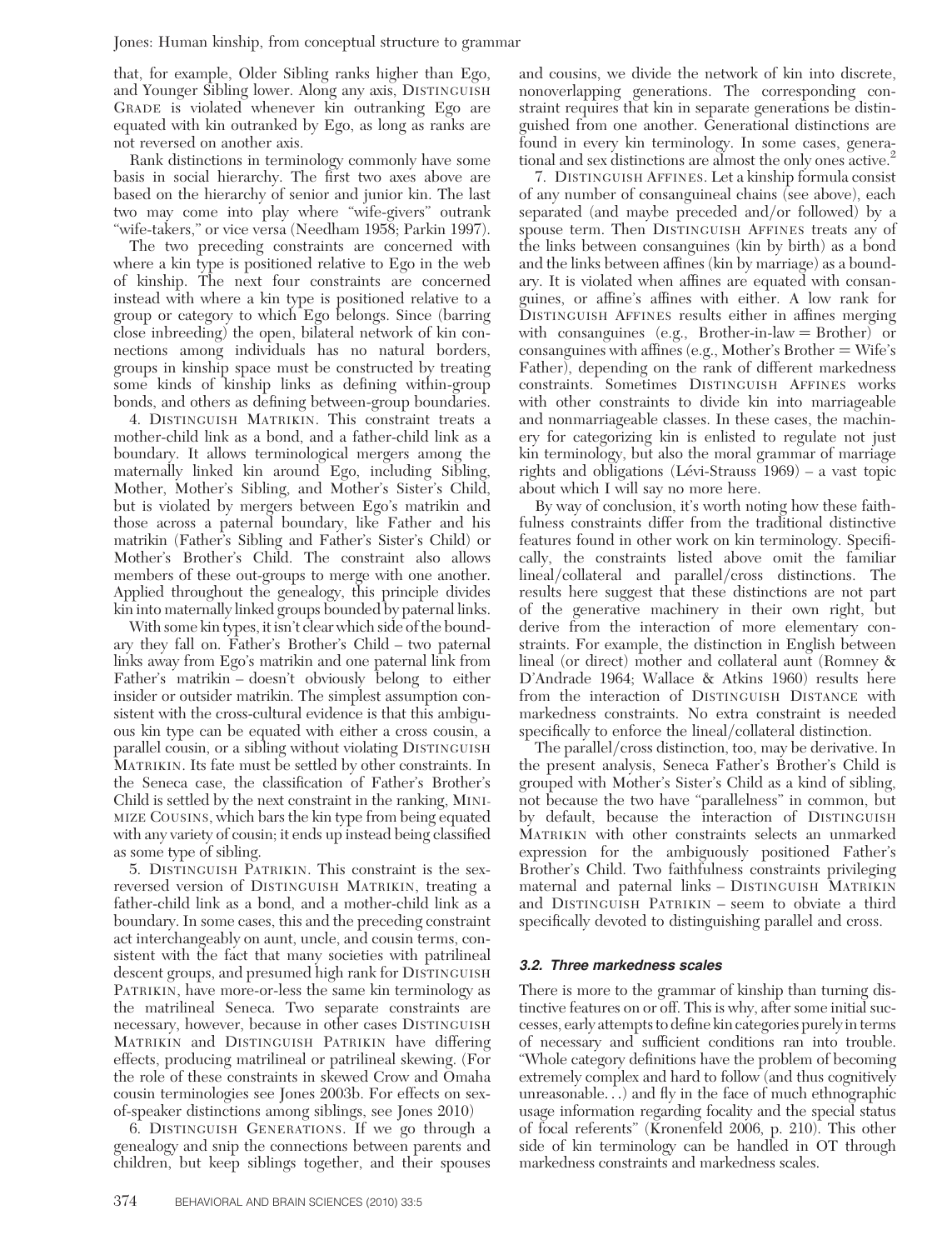Consider this neat sequence, from English terms for affines:

| Wife           | wife                             | unmarked                                    |
|----------------|----------------------------------|---------------------------------------------|
| Brother's Wife | sister-in-law                    | expression<br>markedness sensu              |
| Uncle's Wife   | aunt                             | stricto<br>syncretization/                  |
| Cousin's Wife  |                                  | contrast<br>neutralization<br>defectivation |
|                | $\emptyset$ (null<br>expression) |                                             |

The list shows a series of linguistic phenomena falling under the heading of markedness. Markedness is the linguistic flip side of cognitive prototypicality: The less prototypical a concept, the more marked the corresponding expression (Greenberg 1966; 1975; 1990; Hage 2001). Markedness sensu stricto involves converting a prototypical expression into a less prototypical one by adding a mark (like -in-law, grand-, or step-). Markedness can also take other forms, as shown above.

The varieties of markedness above fall along a scale. As genealogical distance from Ego increases, less and less effort is made to tailor distinctive terms for kin types. Wife gets a term to herself. Brother's Wife wears a term borrowed from another relative (sister), but altered to fit her (with the added suffix -in-law). Uncle's Wife wears a term borrowed from another relative (Parent's Sister), and not altered to fit her. And Cousin's Wife gets no generally accepted term of her own at all.

This sequence illustrates a general rule: More terminological resources are allocated to closer kin. This can be phrased as an implicational, or if-then, rule about cross-linguistic variation: If two kin terms differ in markedness, then the more distant is generally the more marked, other things being equal. In OT, this can be handled by a markedness scale: not a constraint per se, the scale limits allowed permutations of constraint rankings. In the case of genealogical distance, the scale stipulates that markedness constraints minimizing distant terms shouldn't rank lower than constraints minimizing close kin terms. For example, MINIMIZE COUSINS should rank at least as high as MINIMIZE SIBLINGS, implying that if DIS-TINGUISH SEX outranks MINIMIZE COUSINS, it outranks MINIMIZE SIBLINGS too. This implies in turn that if a language makes a sex distinction among cousins, it makes a sex distinction among siblings, but not conversely. Similar reasoning applies to the relative age distinction. English, Seneca (both compounds and roots), and French all conform to these rules.

Not just genealogical distance, but other distinctive features and faithfulness constraints in Figure 3 have preferred, unmarked directions associated with them. There is good cross-cultural evidence for the following three markedness scales (Hage 2001):

A. MINIMIZE FAR  $\text{Kin} \geq \text{Minimize}$  Near Kin (associated with DISTINGUISH DISTANCE and DISTINGUISH AFFINITY). Cousins are marked relative to siblings, grandparents relative to parents, children's spouses relative to children, siblings' spouses' siblings relative to siblings' spouses. More generally, given a compound kin type XY at a greater consanguineal or affinal distance than either of its component types, X and Y, we expect markedness scales of the form MINIMIZE  $XY \geq MINIMIZE X$  and MINI-MIZE  $XY \geq MINIMIZE$  Y. Note that there is no implication about the markedness of XY relative to some other kin type

Z. For example, Parent's Parent is marked relative to Parent, but not necessarily relative to Child.

B. MINIMIZE JUNIOR  $\mathrm{Kin} \geq \mathrm{Minimize}$  Senior Kin (associated with DISTINGUISH GRADE). Younger siblings are marked relative to older siblings. Nieces and nephews are marked relative to aunts and uncles. Grandchildren are marked relative to grandparents. More generally, other things being equal, if X is senior to Ego and Y is junior, we expect a markedness scale of the form MINI-MIZE  $Y \geq M$ INIMIZE X.

Directional distinctions other than senior/junior distinctions don't have consistent associated markedness scales. Take brothers-in-law. Cultures vary in whether they assign a higher rank – and more terminological distinction – to the wife-giver who relinquishes a sister, the wife-taker who marries her, or neither. There is no universal scale of Wife's Brother relative to Sister's Husband.

C. MINIMIZE CROSS  $Kn \geq MINIMIZE$  Parallel Kin This scale is a summary of two scales. One of these, associated with DISTINGUISH MATRIKIN, makes Father's Sister and her children marked relative to Mother's Sister and her children. The other, associated with DISTINGUISH PATRIKIN makes Mother's Brother and his children marked relative to Father's Brother and his children. More generally, cross kin, linked through opposite-sex relatives, are marked relative to parallel kin, linked through same-sex relatives.<sup>3</sup>

Languages mostly follow the markedness scales above, but otherwise they freely invent markedness constraints of the form MINIMIZE KIN TYPE as they see fit. For example, both English and Seneca treat aunts and uncles symmetrically, implying they have a single constraint, MINIMIZE PARENTS' SIBLINGS, regulating these terms. But other languages observe fewer (or more) distinctions among aunt terms than uncle terms, implying that they split MINIMIZE PARENTS' SIBLINGS into two constraints, MINIMIZE AUNTS and MINIMIZE UNCLES, with the former ranking higher (or lower) than the latter.

#### 4. Optimality and derivations

Before stepping back to assess these findings, consider one more topic: the extension of kin terms to indefinitely distant kin, like second and further cousins. This has been an important area of research in kin terminology, and it may have a wider significance as well. Kin term extension involves recursion, and the revision of OT needed to accommodate it may have implications for grammatical recursion more generally.

#### 4.1. Further cousins

As we have seen, Seneca classifies first cousins as cross cousins or siblings, depending on the sex of connecting parents. But what about a second cousin, an Older Mother's Mother's Brother's Son's Son, say? One might imagine that the machinery of kin classification would choke on such a super-sized input, as English does on Cousin's Wife. But in Seneca the relative in question as ahgareseh – 'cross cousin.' Other second-cousin types are likewise classified as cross cousins or siblings, with siblings further distinguished by sex and relative age (Lounsbury 1964a).

In some cultures, kin term extensions are socially important – dividing distant kin into marriageable and unmarriageable categories, for example. This doesn't apply among the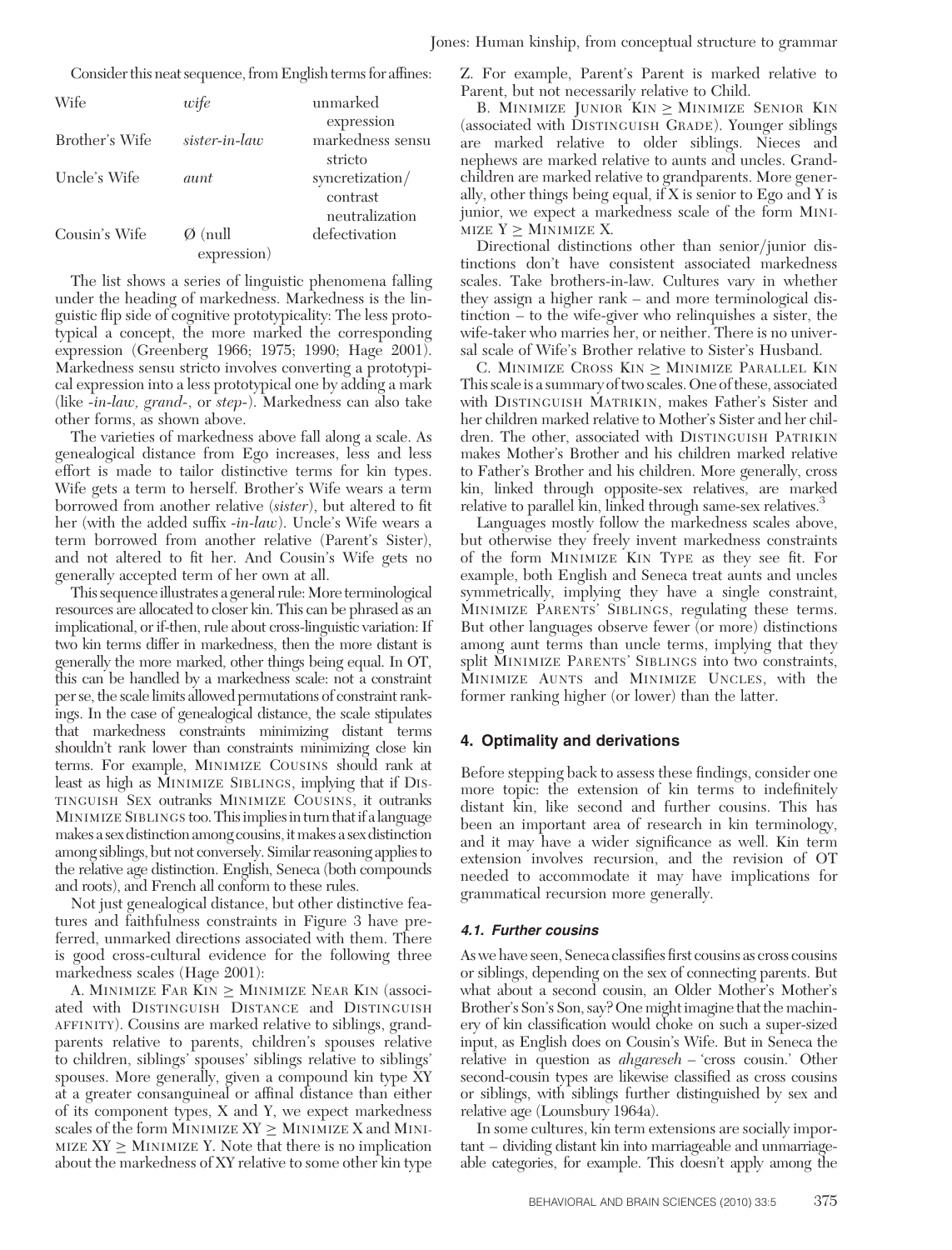Seneca, but the extension of the parallel/cross distinction to more distant cousins is highly systematic all the same. Anthropologists have developed several approaches to account for kin term extensions in Seneca and other languages, including reduction rules (Buchler & Selby 1968; Gould 2000; Kronenfeld 2009; Lounsbury 1964b; Scheffler 1968) and kinship algebra (Read 1984; 2001a). There are important differences between these approaches (more on this in the next section), but here we are interested in what they have in common. Both offer what linguists call a derivational account of kin terms, in which arriving at appropriate terms for distant kin takes many small steps rather than one giant leap.

This is very different in spirit from standard Optimality Theory. Given an input, standard OT says, "Find the output, whatever it may be, that best satisfies constraints 1, 2, 3, and so on." A derivational theory says, "Apply rule 1 to transform the input. Apply rule 2 (or maybe rule 1 again) to transform the result. And so on." These approaches to kin terminology can be reconciled, but this requires a revised version of OT. The revised version says, "Find the output, whatever it may be, in the immediate neighborhood of the input, that best satisfies constraints 1, 2, 3, and so on. Repeat, using this output as the new input. Keep repeating until a steady state is achieved." The journey from input to output, however long, will proceed in small steps.

Below I consider how one widely used derivational approach, the method of reduction rules, may be incorporated into OT. First, the sequence below shows how reduction rules work on a second cousin input in Seneca (following Lounsbury 1964a). On the left are kin formulas, on the right, rules that transform one formula into the next. It is convenient (but maybe not absolutely necessary) to assume that, with each move, at most one pair of adjoining elementary kin types changes.

| Older Mother's Mother's  | Reduce "Mother's          |
|--------------------------|---------------------------|
| Brother's Son's Son      | Brother's "to"            |
|                          | Father's "                |
| Older Mother's Father's  | Reduce "Father's Son" to  |
| Son's Son                | "Brother"                 |
| Older Mother's Brother's | Don't reduce "Mother's    |
| Son                      | Brother's $\equiv$ "to    |
|                          | "Father's ___". Eliminate |
|                          | sex and relative age.     |

'cross cousin' (ahgareseh)

The last part of the sequence, from Older Mother's Brother's Son to 'cross cousin,' restates a familiar result for first cousins. In Seneca, Mother's Brother's Child cannot be subsumed under a sibling term: this would violate DIS-TINGUISH MATRIKIN, the constraint keeping adjacent matrilines apart. Further constraints dictate that cross cousins are not distinguished by sex or relative age.

But something else is going on at the beginning. Here, the formula Mother's Brother is embedded on both sides in a larger formula. And this doubly embedded Mother's Brother is treated differently. According to the rule on the right, a Relative's Mother's Brother's Relative (written "\_\_\_ Mother's Brother's \_\_\_") should be replaced with that Relative's Father's Relative (written "\_\_\_ Father's \_\_\_"). This is unexpected, because Mother's Brother and Father belong

OT is good at managing trade-offs between distinctive features and markedness. One might imagine that a constraint ranking like the following would handle Seneca cousin extensions:

MINIMIZE 2ND, ETC., COUSINS DISTINGUISH MATRIKIN MINIMIZE COUSINS DISTINGUISH SEX DISTINGUISH GRADE MINIMIZE SIBLINGS

This is a portion of the ranking previously given for Seneca, with the addition at the top of one constraint, MINIMIZE 2ND, ETC., COUSINS, which decrees that second and further cousin terms must be eliminated even at the expense of merging adjacent matrilines.

But it takes more than just adding markedness constraints to manage kin term extensions. The ranking above gives the wrong results if we follow standard practice and allow moves of any size. In the present case, one potential move goes directly from the second cousin input to a sibling type like 'older brother.' This move obeys the MINIMIZE COUSINS constraint, and the next two as well, so 'older brother' should be the optimal output. More generally, all second and further cousins should be classified as siblings. Standard OT effectively short-circuits the piece-by-piece replacement given by the reduction rules above, giving results contrary to those in Seneca and many other languages.

We could get around this by declaring, by fiat, that DISTINGUISH MATRIKIN extends cross and parallel distinctions out indefinitely in the appropriate fashion (Woolford 1984). But there are several problems with this. First, the proposed redefinition is ad hoc, with no motivation or grounding in markedness theory or otherwise. Furthermore, across cultures there are several different ways of extending the parallel/cross distinction, so we would be forced to introduce additional versions of DISTINGUISH MATRIKIN to accommodate this variation. Finally, it is psychologically and ethnographically implausible that a formula like Older Mother's Mother's Brother's Son's Son is processed in one gulp.

A better solution is to incorporate the iterated processes featured in derivational theories into a revised version of OT. This means accepting a restriction on the size of moves, but allowing the output to be fed back into the input repeatedly. It means that on any one move, a constraint like REDUCE 2ND, ETC., COUSINS will accept "partial payment" – a small move away from second or further cousin terms, such as replacing an embedded Mother's Brother with an embedded Father. Given this revision, we can generate the full array of Seneca cousin terms out to indefinite distances. (In practice, the Seneca usually gave up after third cousins.) Thus, by switching from one-shot, global optimization to multistep, local optimization, OT can capture the advantages of derivational approaches, with the added advantage that derivational rules aren't just stipulated, but derive systematically from constraint rankings.<sup>4</sup>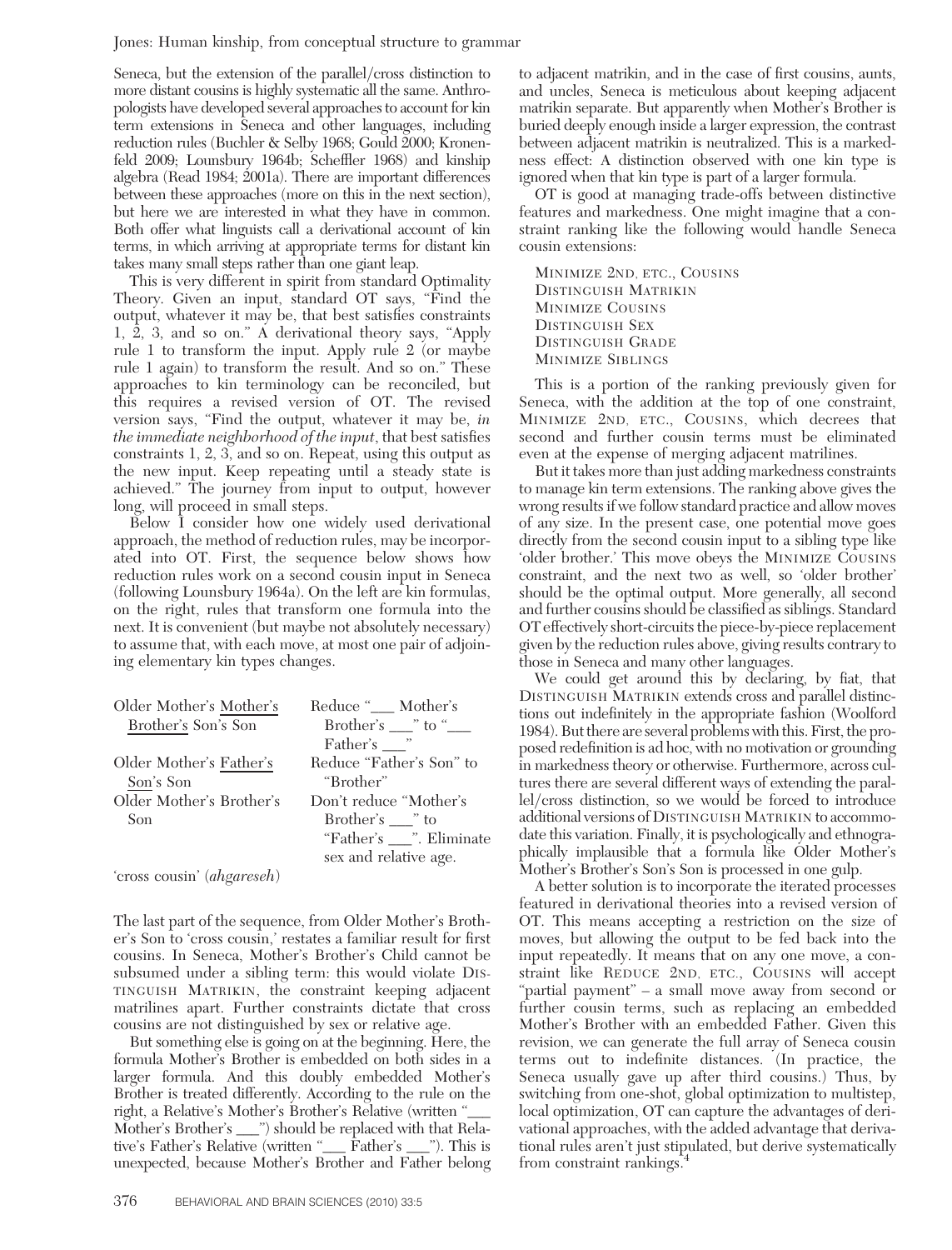#### 4.2. Local optimality and minimal moves

The case for a more derivational, local version of Optimality Theory would be stronger if it applied to more than just kin terminology. Encouragingly, both phonology and syntax have been moving in this direction lately.

In phonology, standard OT, in spite of its successes, has trouble accounting for some phenomena. For example, in American English (McCarthy 2007, pp. 1–2), it apparently takes two steps to get to the standard pronunciation of planted, the past tense of plant. On the first step, /plænt/ and /-d/ are combined, but an extra [ə] is added – thus [plænt. ad]. This avoids the articulatory challenge of pronouncing two dental stops in immediate succession. But unless speakers are being hypercorrect, there is normally a further change in pronunciation. The [t] is dropped, yielding [plæn.əd]. The [ə], introduced to solve the problem of a nowabsent [t], is opaque – not motivated on the surface. For a derivational account this is not a problem: [ə] is added at one step, [t] is dropped at the next. But it is a problem for standard OT. What markedness or faithfulness constraints could possibly account for an added [ə] that makes the output both more marked and less faithful to the input?

Probably the most promising approach to phonological opacity within OT involves moving from global to local optimization. The argument is set forth at length in McCarthy (2007). In McCarthy's revised version of OT, candidate chain OT, only minimal moves in the immediate neighborhood of the input are allowed. The optimal output is selected in this neighborhood, the output is returned as input, and the process is repeated until no more locally optimal changes can be made. Optimization takes place according to strictly ranked constraints, as in standard OT.

All of this is very similar to the integration of OT and reduction rules proposed above for kin terms. For example, in candidate chain OT, some constraints may be written so that they are activated only after other constraints have been brought in to play. Similarly, with Seneca cousin terms, the parallel/cross distinction is effectual only after a formula has been boiled down to a first cousin expression.

In syntax as well, linguists have begun to explore localized versions of OT. These involve building up phrase structure trees one small step at a time, with each step governed by OT (Heck  $\&$  Müller 2006; Müller 2003). This research has the potential, if preliminary results hold up, of reconciling optimality and derivational approaches to syntax, which have grown far apart in recent decades.

In short, there is reason to suppose that kin terminology, phonology, and maybe syntax have a common architecture reflecting the principles of OT. But in each case, there are problems with the standard, global version of OT. It is liable to "short circuits," getting wrong answers by taking big jumps from marked input to unmarked output. It also gets computationally implausible as combinatorial possibilities multiply. The alternative, local optimization, moving from input to final output in small steps, may be a general design feature of grammar.

#### 5. From conceptual structure to grammar

The study of kin terminology delineates what look like two pieces of evolved psychology. These work together in regulating individual learning and cultural evolution of kin terms, but are functionally distinct. They may be phylogenetically

distinct as well, with the conceptual structure of kinship ancient, partly shared with other primates, and evolutionarily derived from more primitive domains of conceptual structure (Seyfarth & Cheney 2008), and with grammar recent and uniquely human. I review each in turn.

#### 5.1. Conceptual structure 1: Constraints and the space of kinship

Kinship is normally conceptualized in spatial terms.

Kinship maps always utilize a spatial imagery. I have seen no exception to this. People around the world commonly speak of "sides," "lines," "distant" or "close" relatives, and reckon relationships "upward" or "downward." Because of this, the best way to capture the conceptual structure of systems of kinship definitions without using one's own cultural conceptions as an obscuring filter is usually to ask for diagrams, not lists. (Leaf 2006, p. 308)

Here I take this observation a step further by comparing the conceptual structure of physical space, as revealed by previous analyses of closed-class linguistic forms, with the conceptual structure of kinship space, as revealed by constraints on kin terms.

Consider the following scene: There is a focal object or figure. This object stands at some distance and in some direction and orientation in relation to a background object, or ground. The ground is at least as spatially extensive as the figure. Information about figure and ground is limited, but includes such distinctions as whether they are simplex (a single object) or multiplex (a group of objects treated as one thing). Information about the relationship between figure and ground is also limited. It is, roughly speaking, topological rather than metric, and digital rather than analog. It may include relationships like near and far, above and below, or inside and beside, but not actual measurements of distance or position.

This description could be a representation of material objects in physical space. It doesn't fit the rich representation of objects and space in conscious perception, but corresponds to a more pared-down conceptual representation in which most information about shape, texture, color and kind of objects, and about spatial metrics, has been stripped away. This mode of representation is manifest in English spatial prepositions, and across a wide range of languages in a variety of closed-class forms concerned with space (Levinson & Wilkins 2006). But (I will argue) this description also fits the conceptual structure of kinship. The parallels are evident in Figure 3, where constraints on kin terms are divided horizontally into those concerned with (1) absolute qualities of the figure (the referent of the kin term), (2) the relationship – distance and direction – between figure and ground, and (3) the nature of the ground (the anchoring individual or group to whom the figure is related).

Taking these in turn: In the grammar of physical space, the bare, existential thing-hood of the figure is typically indicated by assigning it a noun. In kinship space, likewise, even though kinship is a relationship, kin types are mostly treated as abstract "things" by assigning nouns to kin terms. (Dahl & Koptjevskaja-Tamm 2001; for scattered exceptions where kinship is indicated by verbs, see Evans 1999.) And in kinship space, as in physical space, only a very limited subset of potentially relevant information about the figure actually registers grammatically. Usually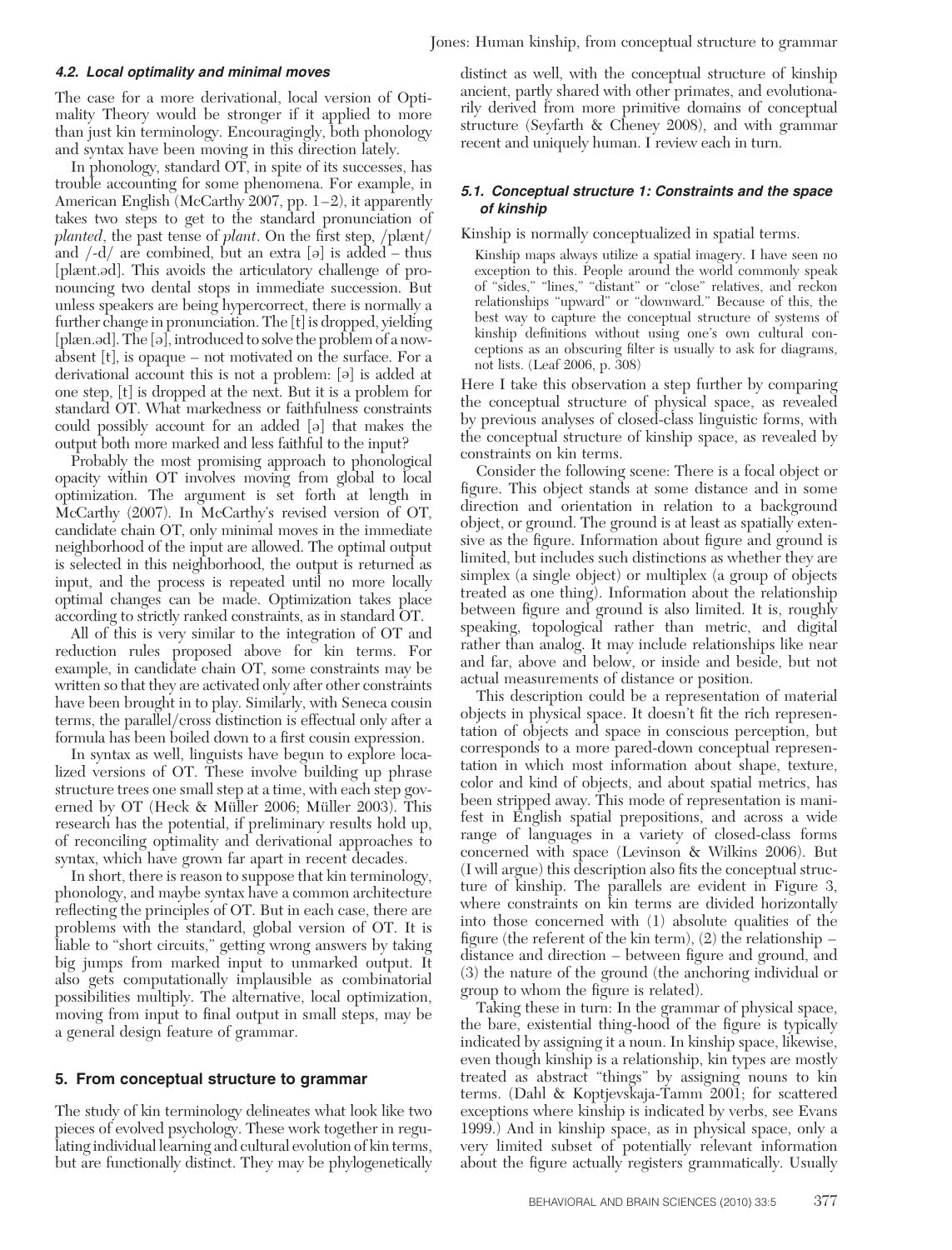the only nonrelational information about kin types that makes it into kin terms is their sex.

The second class of constraints, those concerned with kinship distance and rank, also shows obvious parallels with spatial grammar. For example, in both kinship space and physical space, the grammatical system mainly trades in quasitopological or qualitative, rather than metric, information. Thus age distinctions in sibling terms normally encode whether the sibling type in question is older or younger than Ego (as in Seneca), or, less often, the sibling's birth order: first, second, third, and so on. They don't normally encode age differences in years, or absolute ages. Nor do affinal distinctions register how long a couple has been married.

Finally, to understand what the third class of constraints on kin terms is up to, we turn once again to parallels with the conceptual structure of physical space. In closed-class forms relating to physical space, a commonly registered distinction is that between simplex objects (a bird, an island, a star) and bounded collections of objects (a flock, an archipelago, a constellation) (Jackendoff 1991; Talmy 2000b). The same distinction is at work in kin terminologies: Kin terms can register the relationships of individuals to other individuals (near or far, higher or lower), but they may also register the relationships of individuals to more extensive background groups or categories (inside or across the group boundary). In the analysis here, three constraints – those distinguishing matrikin, patrikin, and generations – are sensitive not to the relationship between a kin type and an individual Ego, but to the relationship between a kin type and a bounded group to which Ego belongs.

Thus the findings here extend one of the major discoveries in the study of conceptual structure: kin terminology, like other abstract semantic domains, such as time, change of state, and possession, borrows much of its organization from the conceptual structure of space. What is new here is not the idea that we can talk about kinship space and kinship distance, but the tracing of close parallels in conceptual structure in both cases. Optimality Theory is an important part of the analysis, because the distinctive features uncovered using OT manifest the parallels with spatial cognition especially clearly.

# 5.2. Conceptual structure 2: Genealogy and the nature of the input

The conceptual structure of kinship has something in common with other domains of conceptual structure, but it has its own logic as well, deriving neither from conceptual structure in general, nor from Optimality Theory. For example, consanguineal distance is measured in a special way, starting from neighboring elements and counting links up and then down. This is more like pedigree distance, as measured by geneticists or genealogists, than physical distance as measured by surveyors. This subsection considers what's special about the structure of kin terminology, with a focus on what the present theory has to say about one of the most contentious issues in anthropology, the relationship between kinship and genealogy.

Anthropologists distinguish between genealogical definitions of kin terms – how genealogical positions map onto terms – and categorical definitions – how terms are related to one another. Up to this point, our application of OT to kin terminology has been straightforwardly genealogical.

The input to the machinery of kin classification was stipulated to be a kin type – a genealogical formula – like Mother's Older Sister. The assumption, never explicitly defended, was that however much kin terms vary, they are built up from elementary types shared across cultures. An implication is that kin terms are intertranslatable: terms from one language can be defined using terms from another language (sometimes with the addition of extra distinctions, like Older or Younger). For example, in explaining Seneca aunt terms to an English speaker, one could say that in Seneca, mother's sister but not father's sister is equated with mother. Conversely, one could explain English aunt terms to a Seneca speaker by saying that English equates both the *ahje* ('older sister') and the *kaga* ('younger sister') of *noyeh* ('mother') with *ahgahuc* ('father's sister') rather than with *noyeh*.

But there are problems with a strictly genealogical approach to kin terms. It is commonly observed that people can, and often do, apply kin terms without knowing all the genealogical connections involved (Keesing 1975; Levinson 2006a; Read 2001b). To see how this is possible, note that a Seneca speaker can figure out that the *ahje* of a noyeh is a noyeh without actually knowing whether the kin involved are genealogical or classificatory older sister and mother. Another common observation is that in some societies even an individual known to be unrelated by birth or marriage – a resident anthropologist, perhaps – may be assigned a place as someone's daughter or brother, and then enfolded systematically into the whole network of kin.

Nongenealogical kinship is not fatal to the OT approach to kin terms; it can be accommodated by expanding the range of allowed inputs. Specifically, OT can handle nongenealogical inputs as long as these are amenable to evaluation by the kin term constraints, which are concerned with questions like "Is the input female or male?" and "Does the input belong to the same generation as Mother?"

Suppose, given a Seneca constraint ranking, we try the input 'mother's' 'older sister,' where the terms in single quotes are understood, not as genealogical formulas – what an English speaker might call "real" mother or older sister – but as glosses on Seneca categories. This input is well-formed, because even without knowing the exact genealogy, we can say that equating the input with 'sister' violates DISTINGUISH GENERATIONS, equating it with 'father's sister' violates DISTINGUISH MATRIKIN, and so on. Applying constraints as before we get the correct optimal output: 'mother's older sister' merges with 'mother.'5 Thus pluralism about allowed inputs in OT makes room for both genealogy and category. Allowing nongenealogical input is consistent with evidence that people can figure out appropriate kin terms using either explicit genealogical reckoning, or terminological shortcuts, or both, depending on the context.

So what does the formal analysis of the language of kinship tell us about the relationship between kinship and genealogy? Many anthropologists argue that, because kin terms are often applied where genealogies are unknown or nonexistent, a genealogical definition of kinship is unworkable (Read 2001a; 2001b). Some go even further and argue that definitions of kin terms, and theories about how people become kin and what kin share, are so widely variable as to call into question whether kinship even exists as a proper subject for cross-cultural study (Schneider 1984). According to some skeptics, anthropologists should abandon the study of kinship for the study of folk ideas of "relatedness," an open-ended polythetic domain which might not overlap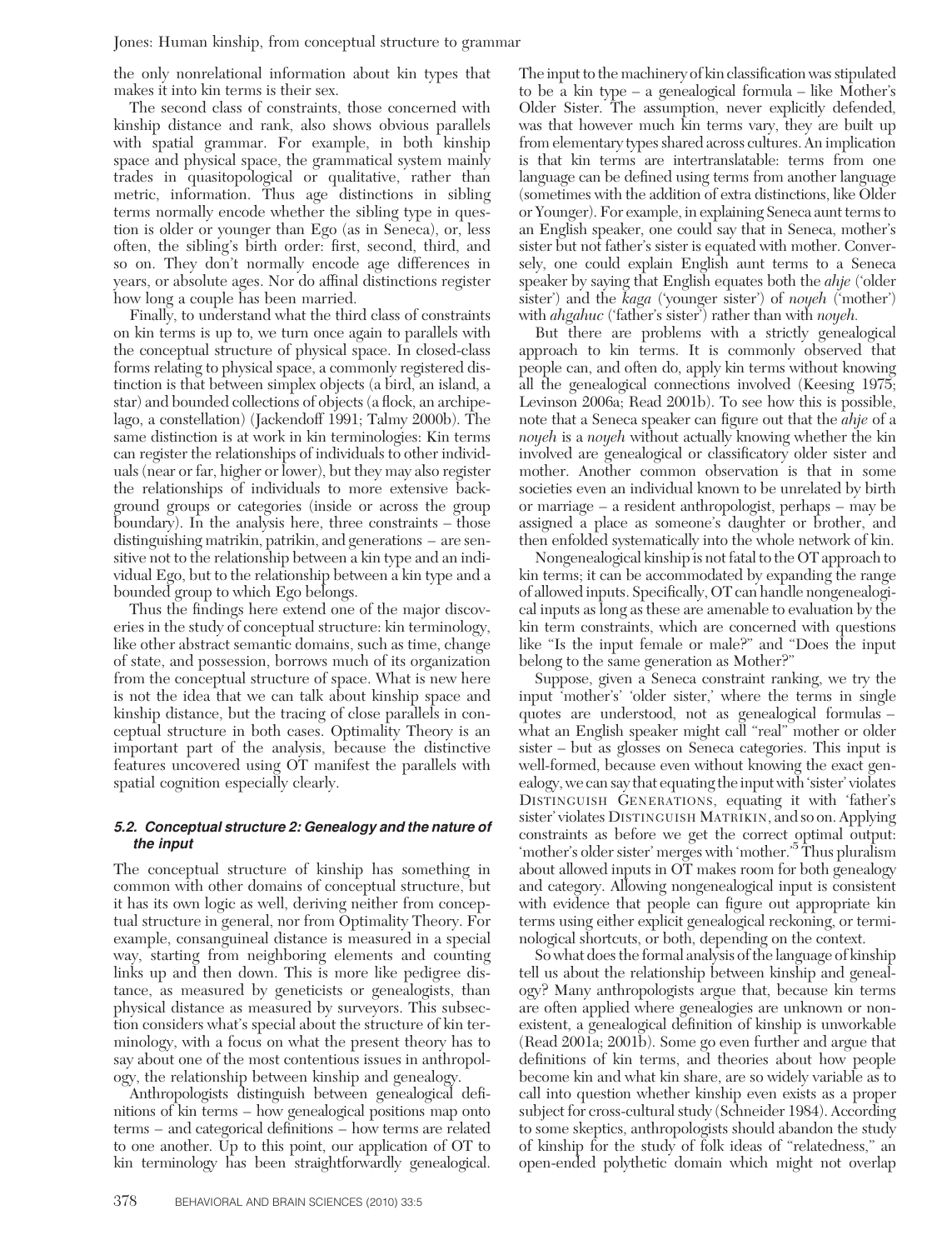much with Western notions of parenthood and consanguinity (Carsten 1997).

But simply dismissing the connection between kinship and genealogy in this way means ignoring one of anthropology's great empirical findings: Pretty much every society has a system of kin terms. These are recognizable as kin terms by the way genealogy maps onto them. "It is clear that our informants quite generally 'know' which genealogical relatives go in which kin categories" (Lehman 1993, p. 99). Figure 2 shows a portion of this mapping for English and Seneca, and similar figures can be found in hundreds of articles and books on kinship. Somehow, the distinctive features that kin terminologies care about are systematically related to genealogical distinctions. According to the present theory, this follows from the restriction that inputs, whether genealogical or categorical, must be well-formed – amenable to evaluation by the kin term constraints. The result is a systematic correspondence between genealogical and kin term distinctions, mediated by the workings of OT, so that, for example, a faithfulness constraint concerned with consanguineal distance helps to generate a kin terminology with a lineal/collateral distinction (sect. 3.1).

There is a paradox here. Kin terms (according to many anthropologists) don't have genealogical definitions, but (according to considerable evidence) are genealogically structured. The present theory offers one possible resolution to this paradox: recognizing two levels of mental representation for kinship, corresponding to the content and conceptual structure of kin terms. (For content/structure distinctions in other semantic domains, see Grimshaw 2005; Pinker 1989; 2007). While the content of individual kin terms may vary widely and idiosyncratically across cultures and be deeply entangled with local theories of procreation and shared substances, the conceptual structure of kinship manifest in the grammar of kin terms is more universal – and shows every sign of being adapted for tracking genealogical connections.

#### 5.3. The grammar faculty

Talking about kin – more specifically, using terms for different kin types – is a different problem than thinking about them. Thinking about kin involves fitting one's thoughts to local facts about kinship. Mastering a kin terminology involves, additionally, fitting one's words to local communicational conventions. Talking about kin is one example of a coordination game, in which the goal is to choose, not the one right answer, but the same answer as everyone else. Playing coordination games is something of a human specialty – maybe even the key human behavioral specialization (Levinson 2006b; Tomasello et. al. 2005). One approach to the grammar of kinship, then, and to grammar in general, is to consider its place among games of coordination and communication (Blutner et al. 2006).

One way to play a coordination game involves a kind of mind reading, in which signaler and recipient cooperate by carrying out on-the-spot simulations of one another's inferential and performative dispositions (Sperber & Wilson 1995/1986). If you and I both know that we are trying to coordinate our behavior, we may be able to arrive at a shared understanding through one-off signals we mutually recognize as intentional signs obeying maxims of cooperative communication. This kind of mind reading allows human beings to cooperate even

without a shared language, as in situations of first contact between cultures.

Some communicative acts go beyond one-off exchanges by reproducing conventional signs. The learning of conventional signs is governed by further cooperative maxims (Bloom 2000). The learner not only connects a sign with a meaning, but also assumes that other members of the community will make the same connection when they interpret or produce the sign. She assumes that novel signs have novel meanings, rather than being synonyms of familiar signs (Diesendruck & Markson 2001).

Finally, conventionalization may go one step further. The precedents set by communicative acts may be generalized to produce systematic rules for encoding information. Human communication thus runs along a spectrum, from less to more conventionalized, from pragmatic to grammatical.

The contrast between pragmatic-inferential and grammatical-encoded communication is a commonplace in linguistics. But for many authors, grammar is just a synonym for syntax or morphosyntax (Sperber & Wilson 1995/ 1986). This article takes a more inclusive approach. Phonology is grammatical, and, according to the argument above, so is kin terminology. Grammatical principles may govern other semantic fields – including body parts, colors (Jones 2010; Kay & Maffi 1999), and spatial relationships (Levinson & Wilkins 2006) – as well as the interface between semantics and morphosyntax – including pronouns and subject choice (Aissen 1999) and verb argument structure (Legendre et al. 2006) – and morphology and syntax more generally (Legendre et al. 2001).

Taken as a whole, this work implies that there is more to grammar than semantics, phonology, morphology or syntax in isolation. The rest of this article advances a strong hypothesis about this extra something, arguing that part of the uniquely human suite of adaptations for playing coordination games is a grammar faculty, adapted to facilitate the construction of locally shared codes of communication and interaction. This faculty interacts with, but is distinct from, domain-specific adaptations in conceptual structure, phonology, and syntax. In each domain, the grammar faculty solves several problems: (1) using ranked constraints to generate grammatical outputs, (2) matching the learner's constraint rankings with community rankings, and, more tentatively, (3) discovering constraints. I consider these in turn.

1. How ranked constraints generate grammatical output is well-trodden ground in Optimality Theory. Not so well understood is why OT works the way it does – why, particularly, it resorts to ranking rather than quantitative maximization to handle constraint trade-offs. The grammar faculty hypothesis implies one answer (suggested independently by other researchers: Smolensky & Legendre 2006), that constraint ranking is adapted to the demands of communication and other coordination games.

By way of illustration, consider the functional demands of two tasks, allocating assistance to kin, and communicating about them. At its simplest, the first task is a matter of household economics, of distributing scarce resources among oneself and one's relatives. According to a well-known result in evolutionary theory, this can be treated as a maximization problem (subject to some restrictions: Frank 1998). The evolutionarily optimal solution maximizes a quantity called inclusive fitness. The second problem is different. Given the problem of what to call different kin, there is an enormous array of possibilities for separating, marking,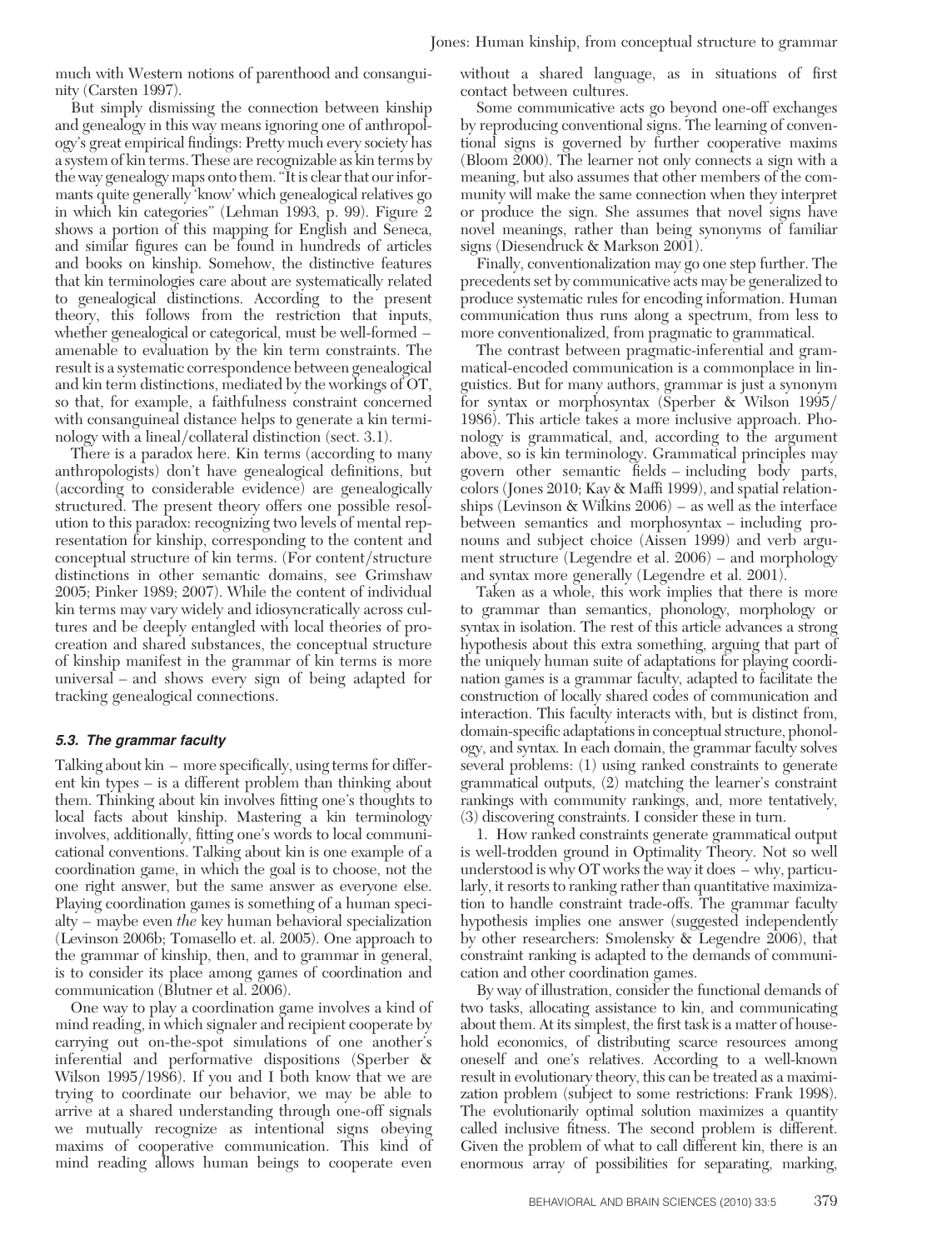merging, and omitting terms. As members of a language community make trade-offs between supplying information and avoiding effort, the crucial consideration is that they make the same trade-offs. OT solves this coordination problem readily, asking of speakers and hearers only that they share a constraint ranking. With a shared constraint ranking, the Seneca, for example, can settle on Mother's Sister being called 'mother,' with further implications for other relatives (every Mother's Sister's Child is some type of sibling), without having to precisely equate quantitative feature weights or encyclopedic knowledge. Just as particulate inheritance in genetics improves the fidelity of replication between generations, the strict ranking of discrete constraints makes it easier for language communities to reproduce standardized codes. Although more theoretical work needs to be done, it is plausible that OT grammars flourish where they do because of their advantages for communication.

2. Since constraint rankings vary across cultures, they have to be learned. This process is fairly well understood, at least in outline. Given a shared constraint set, language learners can solve the induction problem of generalizing from limited input to rules of language by using a procedure called constraint demotion to match their constraint rankings with those in the local speech community (Tesar & Smolensky 2000). Briefly, this works as follows: The learner begins with some constraint ranking – generally one in which markedness constraints outrank faithfulness constraints. When she hears others speaking in a way inconsistent with her current ranking, she identifies the constraints responsible for the inconsistency, and moves them far enough down in her constraint ranking to remove the inconsistency – but no farther – repeating as often as necessary. This procedure converges fairly quickly on the correct constraint ranking: With n constraints, the number of possible constraint rankings, ignoring scales, is  $n!$ , but the number of informative examples needed for the constraint demotion algorithm to work is a manageable  $n \cdot (n-1)$ .

Applied to kin terms, constraint demotion implies that when a child learns that Mother's Sister is equated with Mother she is not just learning a single word. She is also learning a precedent that will affect other kin terms she learns. More specifically, she is learning that MINIMIZE PARENTS' SIBLINGS outranks DISTINGUISH DISTANCE, which blocks the inclination to learn distinct terms for certain more distant kin, like Mother's Sister's Child (given the scale MINIMIZE FAR  $\text{KIN} \geq \text{MINIMIZE}$  NEAR  $\text{KIN}$ ). But not conversely: If she hears a Cousin called Sibling, this will not block her learning that his mother is called something other than Mother (D'Andrade 1971). The grammar faculty hypothesis thus has still-untested implications for how kin terms are learned.

3. The grammar faculty faces one further problem. According to OT, constraints or constraint schemas are universal. But where do universals come from? This area of OT is not well-understood, but we can at least compare two possible kinds of answer.

Constraints could be innate. In each of the domains in which grammar operates, language learners might face a fixed menu of constraints ready to be ranked. For each domain there would be a separate evolutionary story about where constraints come from. Applied to kin terms, this would imply that not just the conceptual structure of kinship, but actual constraints on kin terms – or maybe more abstract constraint schemas for space-like conceptual structure – are built into humans by natural selection.

This simple solution is not very plausible for kin terms, or in general. In phonology, where the topic has received most attention, a recent review concludes that "the innateness hypothesis faces two obstacles: it fails to provide credible accounts of either the epigenesis or phylogenesis of [constraints]" (Bermúdez-Otero & Börjars 2006). The alternative is that constraints are neither innate nor culturally acquired, but discovered. Theories of constraint discovery are not as well-developed as other areas of OT, but in general terms, constraint discovery involves a learner's grammar machinery monitoring her psychological operations – perceptual, conceptual, and motor – on the lookout for salient prototypical and distinctive features likely to be mutually relevant to speakers and hearers. (Bermúdez-Otero & Börjars, 2006, review several proposals for phonology.) Constraint discovery is a coordination game, with each player trying to zero in on a set of constraints likely be chosen by everyone else. On this view, grammar would have a well-defined function, but its scope would be open-ended. Grammars could grow opportunistically, colonizing any "grammar-friendly" cognitive or perceptual domain in which universals of psychology provide common ground for developing shared codes.

Thus, the study of kin terms does not lead to the discovery of one special-purpose module: there is no Kin Term Acquisition Device. Instead, there is a conceptual structure of kinship, partly homologous with conceptual structure in other domains, partly of specialized design. And there is a grammar of kinship, bridging the gap between thoughts and words with communicational principles of more general application. The study of kin terms, in other words, leads beyond kin terms, to "fundamental structures of the human mind" (Lévi-Strauss 1969, pp. 75, 84).

#### ACKNOWLEDGMENTS

The author would like to thank Paul Bloom, Matthew Denio, Per Hage, Steven Pinker, and several anonymous reviewers for comments and advice on various stages of this enterprise, and the Department of Anthropology and the College of Social and Behavioral Sciences of the University of Utah for support.

#### **NOTES**

1. Following the example of Lounsbury (1964a), the constraint ranking for Seneca glosses over the fact that Seneca "words" for siblings are compounds, with no sex distinction in the root (Kay 1975). This can be accommodated in an OT framework by using several constraints distinguishing sex, with different ranks. One set of constraints, part of Seneca rules for compounding, automatically imposes sex distinctions on a non–self-reciprocal like Older Sibling, but not on a self-reciprocal like Cousin (roughly sheolder-sibling-me or he-older-sibling-me versus we-cousin-eachother). Another constraint, closer to kinship semantics sensu stricto, handles sex distinctions among roots.

2. There is not just one, but a family of generational constraints active across cultures. The extra constraints can be assembled out of existing constraints using a standard technique from OT called constraint conjunction (McCarthy 2001, p. 18). A conjunctive constraint combines two constraints; it is violated only if both of its constituent constraints are violated. A constraint active in many kin terminologies combines DISTINGUISH GENERATIONS and DIS-TINGUISH DISTANCE. This constraint, DISTINGUISH GENER-ATIONS & DISTANCE, bars any terminological merger of kin types in different generations at different distances from Ego, but allows child (generation -1) to merge with parent  $(+1)$ , or grandchild  $(-2)$  with grandparent  $(+2)$ . Another conjunctive constraint, DISTINGUISH GENERATIONS & GRADE, bars any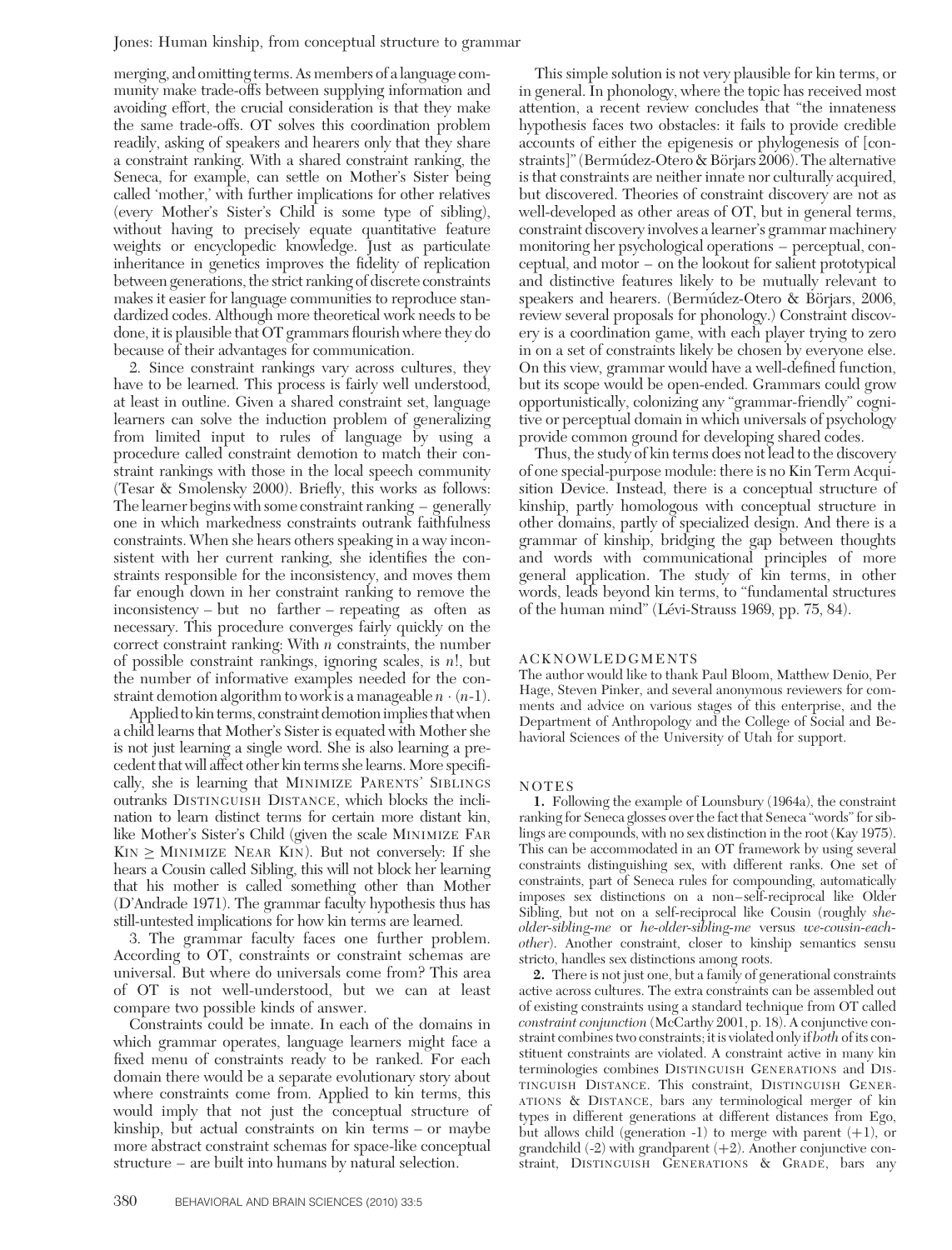terminological merger of kin types between ascending and descending generations, but allows grandparent to merge with parent, or grandchild with child. In other words, if two kin types  $m$  and  $n$  generations away from Ego are merged, DISTINGUISH GENERATIONS & DISTANCE is happy as long as  $m$  and  $n$  have the same absolute value, and DISTINGUISH GENERATIONS & GRADE is happy as long as  $m$  and  $n$  have the same sign. Both grandchild/grandparent and grandparent/parent mergers are common across cultures (Murdock 1970). In English they are found in the prefixes and roots, respectively, of grandkin terms.

3. The three scales cover most markedness relations in kin terminology, but not all. Greenberg (1966) suggested provisionally that female kin are universally marked relative to male. But evidence for this is conflicting; the relationship seems to be reversed in some languages, including Seneca (Lounsbury 1964a). Another markedness gradient entails that elaborated, specific kin types are marked relative to unelaborated and generic: Parent's Younger Brother is marked relative to Parent's Brother, which is marked relative to Parent's Sibling. Instead of adding constraints and scales to handle this, we can simply stipulate that more specific types incur more violations of MINIMIZE PARENTS' SIBLINGS than less specific types. Finally, gradations of markedness (as in English affinal terminology, above) involve the interaction between markedness scales for kin terminology and other markedness scales covering varieties of markedness (Jones 2010).

4. Some complications should be noted. First, we can better capture how markedness constraints generate reduction rules in local OT by rewriting MINIMIZE SECOND, ETC., COUSINS as MINIMIZE \_\_\_ PARENTS' SIBLINGS' \_\_\_, which calls for the doubly embedded material to be replaced, with the replacement subject to the remaining ranked constraints. Second, note that in the reduction sequence, Father's Son is replaced by Brother. In the OT approach, no explicit rule is needed to produce this result, as long as there is no faithfulness constraint explicitly preventing it, which fits the cross-cultural data. Third, we give the optimal replacement for a doubly embedded Mother's Brother as Father. But this follows only if possible replacements are limited to consanguineal kin in the same generation, which in turn follows only if two constraints not shown here, DISTINGUISH AFFINES and DISTINGUISH GENERATIONS, have a high rank. If we relax this assumption, and give a low rank to either of these constraints, we get various common non-Iroquois terminologies, such as Dravidian or Crow (Lounsbury 1964a; 1964b).

5. Not every possible combination of kin terms is a wellformed input. A Seneca speaker couldn't give the correct term for a child of mother's ahgareseh ('cross cousin'), for example, without knowing the cross cousin's sex, which ahgareseh omits. The corresponding input is ill-formed unless information is added to give DISTINGUISH MATRIKIN enough to work on.

# Open Peer Commentary

# Does kinship terminology provide evidence for or against universal grammar?

doi:10.1017/S0140525X10001913

#### Christina Behme

Department of Philosophy, Dalhousie University, Halifax, NS B3H 4P9, Canada.

#### Christina.Behme@dal.ca

Abstract: Jones introduces an intricate machinery of kin classification that overcomes limitations of previous accounts. I question whether

such a machinery is plausible. Because individuals never need to learn the entire spectrum of kin terminology, they could rely on data-driven learning. The complexity of Jones's machinery for kin classification casts doubt on the existence of innate structures that cover the complete linguistic domain.

Jones claims that his extended framework of Optimality Theory (OT) overcomes the limitations of previous accounts of kin terminology. His application of the study of conceptual structure to kin terminology and his finding that the latter "borrows much of its organization from the conceptual structure of space ... [and] the tracing of close parallels in conceptual structure in both cases" (sect. 5.1) promises to integrate kin terminology within human cognition.

In spite of these promising aspects of the paper, several problems remain. First, Jones has given us no new reason to believe that kinship terminology has to have a universal grammar (UG). Taking kinship UG for granted, he never addresses standard criticisms of UG in the linguistic domain from developmental (e.g., Behme & Deacon 2008; Edelman & Waterfall 2007; Elman et al. 1996; Monahagan & Christiansen 2008; Redington et al. 1998; Sagae et al. 2004; Solan et al. 2005; Tomasello 2003; 2006) or evolutionary (e.g., Arbib et al. 2008; Botha 1999; Christiansen & Chater 2008; Deacon 2007; MacWhinney 2005; Studdert-Kennedy 1998; Tomasello 2008) perspectives. While it seems possible that the universal rules Jones discusses exist, he has not shown that all humans rely on the same innate "template" to assign kinship terms. Given the complexity of constraints and rankings that become already evident in the two languages Jones discusses in detail, it appears questionable that the suggested version of OT could apply to all existing human cultures without spiraling into a computationally unmanageable system. Nor is it evident how such an intricate "machinery of kin classification" (sect. 5.2) might have evolved though natural selection. The constraints and trade-offs suggested just for the small segment of existing kinship terms Jones discusses give a flavour of the complexity required by a system that covers universally all human societies. And Jones does not even consider complicating factors such as within language variation of kinship assignments, polygamous or same sex marriages, divorce, and remarriage. It would appear that kinship terminology needs to remain flexible to account for the fluidity of the input, and Jones does not make it clear how an innate system could offer such flexibility.

Jones observes that kin terminology is highly constrained: "Languages around the world have independently hit on similar patterns, while largely steering clear of other imaginable possibilities. Kin terminologies are not perfectly regular, but overwhelmingly so" (sect. 2.3). He takes this as support for his theory. Yet, it is also possible that kin terminologies are similar because what they describe is similar: There are limits on how human beings can be related to one another, how property can be passed on to the next generation, how sexual relationships (e.g., marriage) can be executed, and more. When learning kin terminology, individuals face a very limited specific subset of the potentially possible kin arrangements. Thus, it is imaginable that they learn the relevant kin terms from the input they receive without having to rely on an innate system that has to accommodate all possible arrangements. Furthermore, some of Jones' examples appear to be post hoc. Seemingly, we have to know how English and Seneca assign kinship terms before we can design the system that accounts for these assignments. Potential counterexamples are then accounted for by invoking additional "rules." Take the Seneca derivation of "Older Mother's Mother's Brother's Son," which results in 'cross cousin.' Jones admits that this violates constraints invoked earlier because "in the case of first cousins, aunts, and uncles, Seneca is meticulous about keeping adjacent matrikin separate" (sect. 4.1). Yet, given that 'cross cousin' is the term used by the Seneca, Jones holds that "apparently when Mother's Brother is buried deeply enough inside a larger expression, the contrast between adjacent matrikin is neutralized. This is a markedness effect." (sect. 4.1). It is not clear how Jones' system could have predicted when to invoke the markedness effect had we not already known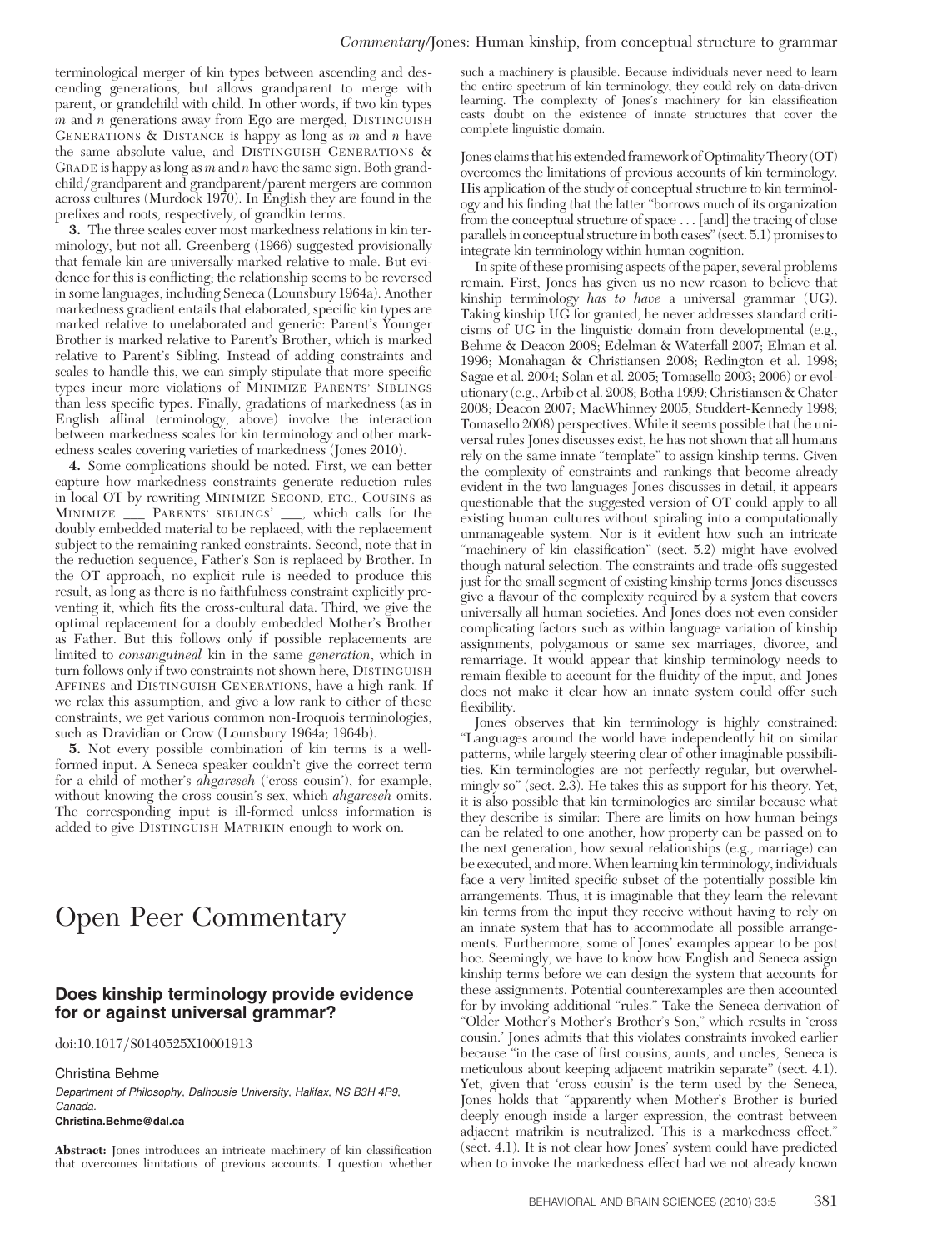what the output is. This holds true even if we accept that Jones uses a revised form of OT that incorporates iterated processes which restrict the size of moves and allow the output to be fed back into the input repeatedly. It may be true that this revision "can generate the full array of Seneca cousin terms out to indefinite distances" (sect. 4.1). But, given that "cousin terms to indefinite distance" have no practical application in actual language use and that individuals often struggle to assign kin terms to distant relatives, it is not clear that such a system exists and how it could have evolved. Overall, it would have been helpful had Jones shown how his system can predict unfamiliar kinship terms after receiving only partial input from an arbitrarily chosen language. If those predictions do not match with the observed terms, it stands to reason that the proposed system has only limited applicability.

Finally, Jones may be correct to suggest that even though the content of individual kin terms varies widely across cultures "the conceptual structure of kinship manifest in the grammar of kin terms is more universal – and shows every sign of being adapted for tracking genealogical connections" (sect. 5.2). However, it does not follow without further argument that a universal grammar of kin terms exist. Just as the existence of language universals has been challenged recently (e.g., Evans & Levinson 2009) it remains to be seem whether or not the suggested kinship universals exist. Given that individuals grow up in particular communities and thus encounter there one specific subset of kin-terminology the coordination problem Jones discusses (sect. 5.3) could be resolved by data-driven learning. Learning kin terminology does not occur in isolation but is embedded in a broader context of language learning. Here like elsewhere it is plausible to assume that learners rely on multiple cues to arrive at the correct solution. And, considering that kin terms only cover a very small segment of human cognition, the complexity of Jones' proposed machinery needed to handle this segment casts doubt on the existence of innate structures that cover the complete linguistic domain.

# Space, kinship, and mind

doi:10.1017/S0140525X10001925

Giovanni Bennardo Northern Illinois University, DeKalb, IL 60115. bennardo@niu.edu www.niu.edu/anthro/faculty\_staff/faculty/bennardo.shtml

Abstract: In this commentary, I focus on Jones' suggestion of a close connection between the domain of space and that of kinship. I expand on that suggestion by introducing the concept of frame of reference and show how it can possibly participate to the generation of kinship systems.

Jones makes extensive use of Optimality Theory (OT) to obtain a fresh new look at kinship as mental knowledge. OT has been typically used in the study of language, mainly phonology, but also morphology, semantics, and syntax. The successful application of OT in the study of kinship opens the possibility for Jones to speculate about general principles of human cognition.

Jones himself, though, is eager to point out that OT has fundamental limitations. In fact, he states "According to OT, constraints or constraint schemas are universal. But where do universals come from? This area of OT is not well-understood" (sect. 5.3). This very important issue about OT reminds me of what I regard as a shortcoming of Lakoff's cognitive semantics (Lakoff 1987; 1988. For a similar shortcoming see also prototype theory, Rosch 1978). Here, fundamental organizations of knowledge are pointed out, but how these essential aspects of cognition come to be is left unexplained (Lakoff clearly points out that these organizations are rooted in our bodily structures, but he does not delineate what kind of mental processes are involved at those critical stages).

What is crucial to both approaches (Jones' and Lakoff's), however, is the realization (and suggestion) that spatial knowledge contributes in a significant way to the organization of other domains of knowledge, for example, kinship and others. That is, it appears that some fundamental aspects of the way in which human mentally organize knowledge about space is essentially replicated in other domains, and specifically in the conceptual structures module (see Jackendoff 2002, for mental modules; and Bennardo 2009, for the significance of space).

It is here that I see the relevance of Jones's analyses. After taking the OT route to the analysis of kinship, he realizes (and strongly suggests) that "kin terminology, like other abstract semantic domains, such as time, change of state, and possession, borrows much of its organization from the conceptual structure of space" (sect. 5.1). This is a line of thinking that I have pursued extensively in the last decade (see Bennardo 2009) and that I find very productive in elucidating a number of cognitive phenomena besides supporting a particular mental architecture such a that proposed by Jackendoff (1997; 2002).

Space, as an ontological prime, is assigned a module of its own – "spatial representations" – in Jackendoff's (1997) modular architecture of the mind, wherein it is connected to other modules including the "conceptual structures" one. I expanded on this proposal (Bennardo 2009) and argued for a primacy of the mental organization of spatial knowledge that is later reduplicated in other domains of knowledge, such as time, possession, traditional navigational practices, traditional religion, kinship, and social relationships. This suggestion is also supported from the evidence available in developmental psychology about the very early presence of complex spatial knowledge in infants (e.g., Mandler 2004).

Jones' proposal, then, strikes a familiar chord within my line of thinking, and it might be of interest to slightly expand on this part regarding space. One fundamental content of the "spatial relationships" module is that of Frame of Reference (FoR) (see Bennardo 2009; Levinson 2003). Choosing a FoR, or perspective-taking, is a universal prerequisite of any spatial description. A FoR is a set of coordinates (three intersecting axes: vertical, sagittal, and transversal) used to construct an oriented space within which spatial relationships among objects are identified. There are three major types of FoR: relative, intrinsic, and absolute. A relative FoR is centered on a speaker and it remains centered on the speaker when the speaker moves; for example, when one says, "The ball is in front of me." An intrinsic FoR is centered on an object and it remains centered on the object when the object moves; for example, "The ball is in front of the car." An absolute FoR uses fixed points of reference, for example, north, south, east, west, as in "The town is south of the river." And there are subtypes of the absolute that use one axis (e.g., land-sea), or even only one point (e.g., Mecca, sacred mountain). In Bennardo (2009), I labeled this latter type "radial," wherein Ego is back-grounded and other-than-ego is fore-grounded.

All three FoRs share some minimal conceptual content like "Ego," "field of Ego," "other-than-Ego," and "vectorial relationship between the two" (toward or away from). For the intrinsic FoR, the "other-than-Ego" element has a field different from Ego's, while the other two FoRs use only Ego's field. Focusing on Ego obtains the relative FoR, focusing on other-than-Ego (in the same field of Ego) obtains the absolute FoR.

Using conceptual organizations of space of this type – that is, FoR – would generate different kinds of kinship systems such as classificatory (with focus on sibling/s or other-than-Ego) and descriptive (with focus on Ego) (Bennardo & Read 2008). In other words, it is the fact that this complex spatial knowledge – in the form of FoRs obtained developmentally very early (Mandler 2004) – contributes to the generation of other domains of knowledge that makes an OT approach appear explanatory (in this case of kinship phenomena). In fact, any FoR, once generated, may be thought of as a constraint on the generation of other knowledge organizations in many domains, including kinship. What is clearer though in this case is the fact that we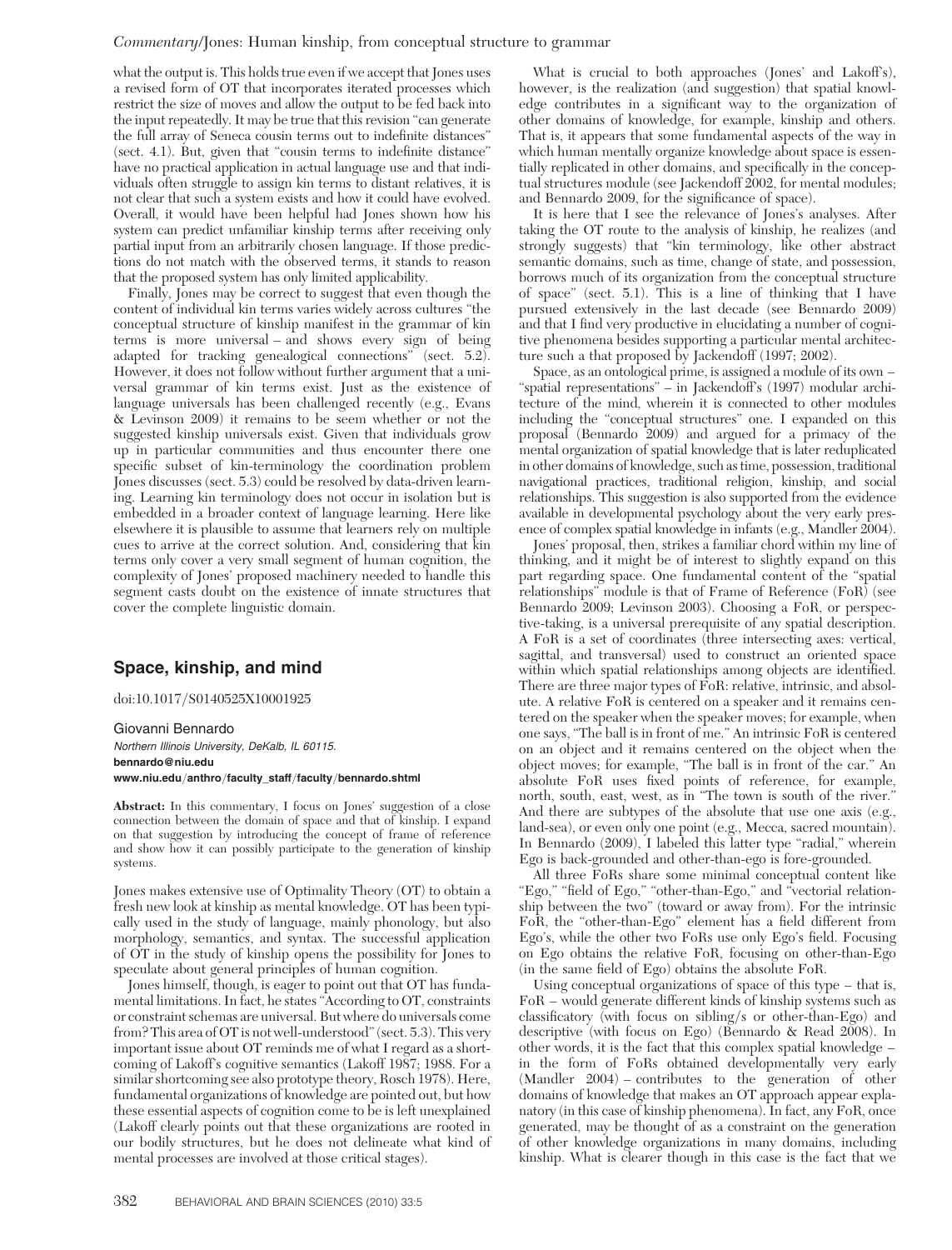can now see where constraints come from and how they are generated from conceptual primes, for example, Ego, other-than-Ego, vectors, and so forth (see Levinson 2003, and Lehman & Bennardo 2003, for spatial primitives).

I am convinced that works like Jones' are pushing the field of kinship in the right direction, that is, toward a deeper understanding of the working, both content and structure, of the human mind. Witness to that is the mere fact that I found myself talking about the role of space in human cognition to the readers of this commentary.

# Will Optimality Theory colonize all of higher cognition?

doi:10.1017/S0140525X10001937

Tamás Biró

Amsterdam Center for Language and Communication (ACLC), University of Amsterdam (UvA), NL-1012 VT Amsterdam, The Netherlands.

t.s.biro@uva.nl

www.birot.hu/

Abstract: To establish Optimality Theory as a framework in anthropology, or as a general model of higher human cognition, researchers have to demonstrate OT is convincing in a number of ways. This commentary summarizes some of them – based on experience obtained in contemporary linguistic OT – including factorial typologies, exact formulation of candidate sets and constraints, and computational plausibility.

By concluding that "[g]rammar could grow opportunistically, colonizing any 'grammar-friendly' cognitive or perceptual domain," Jones envisages a fruitful future to OT-based approaches to culture. I certainly have shared his optimism, since I presented an attempt to apply Optimality Theory to religious rituals elsewhere (Biró, in press).

However, for this "colonizing enterprise" to be fruitful, one must establish its goal and match the strategy. OT can "conquer" anthropology and cultural studies in three different – even if not necessarily mutually exclusive – ways. Either, OT is used as a pure technique; or, an OT-based linguistic model is enlarged to also encompass cultural phenomena; or, OT becomes a general model of the underlying brain mechanisms shared by language and other realms of (higher) cognition.

In what follows, I review these three "colonizing" directions, discussing which strategies potential "conquerors" ought to follow, what pitfalls they must avoid.

1. Optimality Theory as a technique. To most linguists, OT is a model accounting for observed typologies. For an oversimplified example, imagine that the languages of the world belong to three types: some always stress the first syllable of the word, other languages stress the last one, and other again stress the penultimate syllable; none of them put the stress on the second syllable as a rule. This observation-based typology can be explained using three constraints: 1. prefer early stress; 2. prefer late stress; 3. penalize word-final stress. The six permutations of these three primitive constraints will reproduce exactly the three language types, and importantly, this model also correctly predicts the lack of the fourth type. (For a longer explanation, see Biró, in press; or Biró 2006, sect. 1.1.)

Similarly, if anthropologists decide to borrow OT as a technique to account for kinship terminologies, they should first list all attested types; then propose constraints; and finally demonstrate that all attested types correspond to some constraint permutation, but no permutation corresponds to an unattested type. Ideally, the number of types in the exhaustive typology is relatively low, and the number of documented cultures is large enough for the difference between attested and unattested types to be statistically significant. For the model to be convincing, a few primitive constraints must explain a larger number of complex types. Only by keeping this in mind can scholars of culture avoid the quick-rise-quick-fall story so typical of many theories borrowing a method from a different discipline.

As the number of constraints grows, the number of their permutations grows factorially. Yet, software tools (among many others, OTKit by Biro´, available at: http://www.birot.hu/OTKit/) help exploring such factorial typologies. These tools force the linguist to be very concrete: the candidate set and the constraints must be explicitly defined. Unfortunately, these two basic building blocks of OT are only implicit in too many papers, including Jones'. It is even unclear to me whether he optimizes kinship terms or kinship term systems.

2. Optimality Theory as a tool to include culture into language. The history of anthropology in the twentieth century will probably discourage many cognitive scholars of culture from adopting yet another linguistic theory. Therefore, those choosing this second, "colonizing" direction, such as Jones, must make clear how the relation between "language," "thinking," and "culture" is expressed in the proposed model.

Within the OT camp, this approach corresponds to including nonlinguistic constraints into the linguistic computations, similarly to Jones, who adds vocabulary constraints based on anthropological research. However, for a linguist, the lexicon of the language is learnt and arbitrary, and it is unclear how one would apply constraints on the lexicon. When an adult speaker produces a sound stream for the meaning 'mother's older sibling's son,' the candidates are words in the language with already fixed meanings. True, certain logic transpires the system of kinship terminology, unlike other terminologies; and yet, do we have evidence for the distinction between a mother and an aunt, between a noyeh and an ahgahuc, being processed differently from the distinction between a table and a chair, or between a dog and a monkey? A possible research direction for this approach would be to demonstrate: a child learning the relative importance of "matrikin distinction" over "distance distinction" in the target language suddenly improves her performance even on previously unheard kinship terms, but no such effect is discernible with the relative importance of "four-leggedness" over "surface color" in other domains.

3. Optimality Theory as a shared underlying mechanism. Smolensky and Legendre (2006) demonstrate how OT can describe linguistic phenomena in a way that is not only descriptively adequate, but also computable, learnable, and most importantly, which can be implemented in a neurologically plausible network. Convinced that OT and OT-like approaches (such as Harmonic Grammar) have the potential to become a framework for research on higher cognition in general, and not only in linguistics in particular, Biró (in press) presents a model for religious rituals. Jones (2004) argued earlier for the same OT mechanism lying behind social and linguistic cognitions, and kinship constraints being neither linguistic constraints, nor technical analogues: similarly to linguistic constraints, they exemplify the general building blocks of human cognition.

This third research strategy entails that we argue for more and more cognitive domains to share OT as a formalism describing their underlying mechanism. Moreover, the interest shifts from plainly reproducing observed facts in higher cognition (language, kinship terminology, religious rituals, mathematics, arts, etc.) to other aspects of the underlying mental mechanism. For instance, to issues such as the time and memory needed to find the best candidate using psychologically realistic algorithms, or the error rate of these algorithms. It may turn out, for instance, that Harmonic Grammar is more plausible as a model than Optimality Theory, because the weights are easier to implement with (artificial or real) neurons (Smolensky & Legendre 2006), and its implementation is also less prone to error (Biró 2009).

Anthropologists adopting OT must be aware that they are aiming at a moving target: The supposedly universal theory of language currently varies from linguist to linguist. Nevertheless, I am confident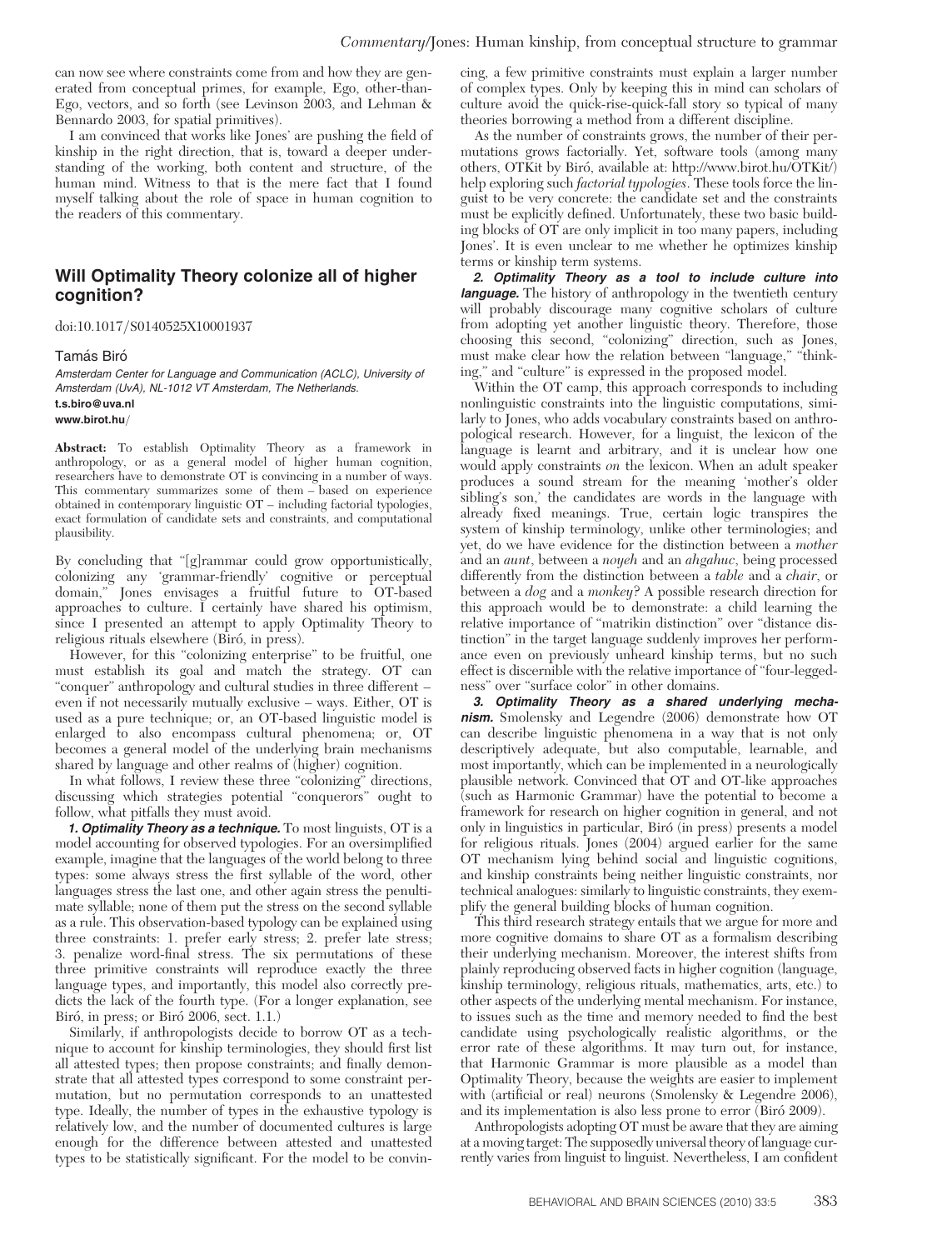that anthropologists can contribute to establishing together a solid, OT-based model of general human (higher) cognition.

# Kinship terms are not kinship

doi:10.1017/S0140525X10001949

Maurice Bloch

London School of Economics, London WC2A 2AE, United Kingdom. m.e.bloch@lse.ac.uk

www2.lse.ac.uk/anthropology/people/bloch.aspx

Abstract: The target paper claims to contribute to the conceptualisation of kinship but is, in fact, only concerned with descriptive kinship terminologies. It uses Optimal Theory to analyse this vocabulary but it is not clear if this is to be understood as a psychological phenomenon. Jones does not make clear how this special vocabulary might relate to kinship in general.

The field of kinship is broad. It concerns the representations and practices, explicit or implicit, conscious or unconscious, which are concerned with the genetic links that exist between individuals. Culture and history lead to wide variation in this field, thus genetic links may be represented saliently or not at all. They may have great significance for what people do or only little. Kinship representations may be represented as a bounded set, or be inextricably mixed with representations which have nothing to do with genetic links or allusions to these. These representations may involve speech acts or not. When they do, we find *among* such speech acts what have been called "kinship terminologies." The sociologically most important type of kinship terminologies are terms of address such as "Dad" and "Auntie." These terms of address do not form a closed system and cannot be understood unless taken together with other forms of address such as pronouns, names and other linguistic and pragmatic phenomena. For example, in English, parents do not normally use a kinship term of address but first names when talking to their children. Then, there is another group of terms: the so-called descriptive terms. These occur when one wants to specify a relationship. In a natural setting, the use of such terms is less frequent than it is for terms of address, and it is the descriptive terms which are the subject matter of this paper. My first point is, therefore, that the title of the paper misleads as to the scope of argument since it purports to be "human kinship" in general.

Descriptive kinship terms form a bounded set; but this fact is mere tautology because of the meaning of the English word "kinship." Whether descriptive kinship terms form a cognitive bounded set must remain an open issue and Jones supplies no evidence that they do.

Words that can be called descriptive kinship form a variety of different formal systems. There have been a number of proposals for analysing such systems and these are well reviewed here. The proposal to use Optimality Theory for such an analysis is convincing. The question, however, is: What is the significance of this? Jones claims to, at the very least, make a contribution to the study of the conceptual structure of descriptive kinship terminology. I am not quite sure what is meant by this claim. Does it mean that speakers somehow go through the rule procedures implied by Optimality Theory when deciding which word to use? If that is the claim, then I regret that Jones presents little or no evidence for such mental procedures. The author also claims that the rule procedure for Optimality Theory explains how the child learns the proper use of descriptive kinship term. Again this may be so; but he cites no developmental study of the learning of kinship terms.

The main conclusion of the article is "that constraints are neither innate nor culturally acquired, but discovered." This may be so; but I would have thought that none of the three possibilities exclude each other and probably all three are true.

Even, in any case, if the paper has demonstrated this, this demonstration would then apply to all those apparently systematic bits of our vocabulary (closed class forms) and the conclusion would be in no way specific to kinship. The article thus does not advance our understanding of the conceptualisation of kinship as such.

# The cognitive path through kinship

doi:10.1017/S0140525X10002050

Fadwa El Guindi Qatar University, Doha, Qatar. Fadwa.elguindi@qu.edu.qa www.elnil.org

Abstract: Integral to the discipline of anthropology are both science and holism. The application of Optimality Theory to two partial kin terminologies narrows analysis to descriptive value, fragments phenomena, and constrains data selection, which precludes significant knowledge. Embedded in this critique is a call to move analysis from fragment to whole and from descriptive features to deeper levels of knowledge underlying kin terms, thereby leading to a cognitive path for holistic understanding of human phenomena.

Anthropology is a robust, four-field science with kinship studies at its heart. The title Human Kinship is misleading. It should be Kinship Terminology. Reducing kinship to terms and terms to linguistic referents leaves out much of the anthropology of kinship. Kin terms are minimally linguistic phenomena but contain social, cultural, conceptual, cognitive, and algebraic dimensions as well.

Human kinship is broad and multidimensional, encompassing more than selective kin terms from two cultural systems considered as linguistic referents. Jones claims that certain kin term–constraining features based on properties of Optimality Theory act as faithfulness constraints whose sequential order shifts in correspondence with a specific kinship terminology. Kin terms used are consanguineal with some mention of the affinal. Analysis of kinship terminologies, though, must link three universal forms of kinship: consanguinity and affinity and sponsorship, each of which is equally and interdependently significant to understanding human kinship. Consanguinity refers to relations conceived in some cultures as sharing the biological substance of blood, while in others (as in Arab kinship systems), it is metaphorically perceived as a human body with components linked by nerves or a central nervous system. Terms for kin group segmentation among Badawis (Bedouin groups) are corporeal, referring to body parts (limbs, thighs, etc.) forming a whole. The central notion of 'asabiyya,' translated in the literature as "solidarity," introduced as a core concept in the first, still current, organized theory of kinship formulated in the 14th century by the Arab social philosopher Ibn Khaldun (Ibn Khaldun 1961), is a term referring to a state of bondness resulting from shared nerves. Only purity of breed is expressed in blood terms. All of this challenges the unsubstantiated generalization that "kinship is normally conceptualized in spatial terms," which misconstrues the reference from Leaf (2006).

The second class of kinship, affinity, is formed by ties created through marriage. The third, which I expediently refer to as sponsorship, is universal and appears cross-culturally in different forms such as spiritual parenthood (godparenthood), adoption, suckling, blood exchange, and so forth, with evidence of its presence in ancient times. All three forms have kin terms that interestingly may differ, overlap, or supersede each other. A current, exploratory research study on suckling kinship among Qatari Gulf Arabs (El Guindi 2009–2010) suggests interdependence among terms and behaviors in all three kinship domains. The present study prebiases conclusions by only nominally utilizing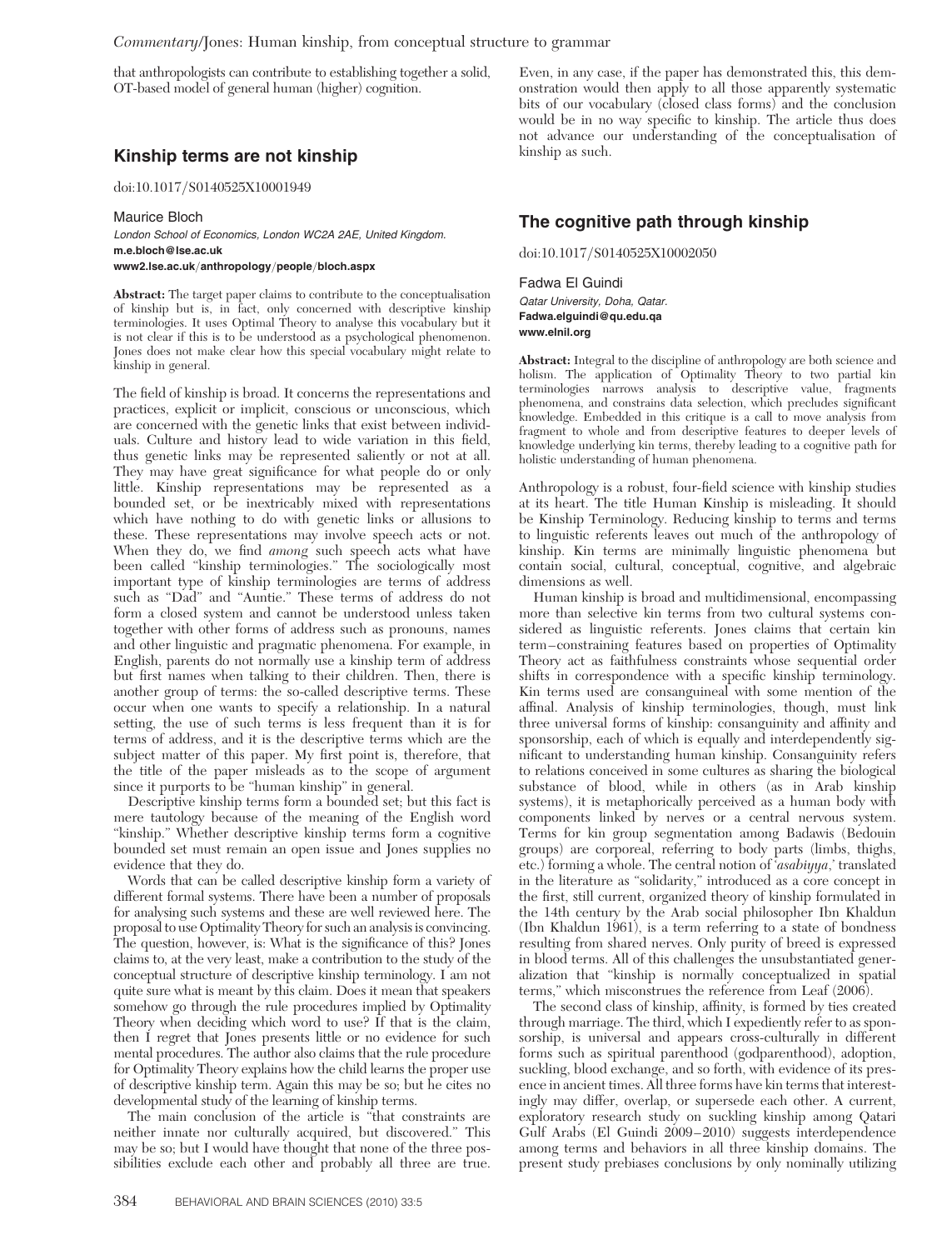in its set of features affinal terms and altogether leaving out (perhaps due to deficiency in existing data records) the third form. Other concerns include the following:

1. A claimed universality even though application is only demonstrated for two partial kin terminologies, English and Seneca. For instance, Faithfulness Constraint of Sex is based on a proposed Male-Female polarity. Can the devised system accommodate the many ethnographic cases of a "third sex" (Wikan 1978, among other studies)? However, the other polarity of bond-boundary has positive potential if developed further.

2. An asserted homology between kin terminologies (considered a linguistic domain) and other domains, such as spatial structure. A homologous conceptual structure enters analysis at a different level, and hence seems superfluous to the main goal of describing the differences among kinship terminologies.

3. The social and the mental dimensions are assumed to be at the same level of abstraction. Figure 1 in the target article mentions social organization and social cognition. We know that social organization exists at the level of society. But what is social cognition? Is it being claimed that cognition, too, exists at the level of society? Is it cognition of the social? Is cognition social? Or is it a Durkheimian-style, societally derived or determined cognition?

4. Ambiguity in the use of the notion of shape: "[shape] is about the structure, rather than content, of kin terms" (sect. 1). Is shape the same as form? Is form structure? If so, then conceptual structure as presented is at a low level of abstraction, quite distant from cognitive structure.

5. Producing an "account of why kin terminologies have the shapes they have" (sect. 1; emphasis added) becomes a partial description of the physical features of a particular set of data from Seneca and English kinship terminologies. A selective data pool is insufficient for conclusive generalizations and analysis of partial data does not automatically lead to understanding the whole. Nor should the whole be assumed.

6. The author generously borrows [Optimality theory (OT)] and [Utility theory (UT)] from other fields (linguistic, economics, etc.), and vocabulary such as time, space, cognition, social organization, OT, UT, kin terms, shape, conceptual structure, semantic contrasts, constraints ranking, language, markedness theory, open-class, closed-class, faithfulness constraints, markedness scales. These vocabulary borrowings are neither convincingly motivated nor coherently linked. They might serve interdisciplinarity, but do not serve science.

7. The stated goal that "constraint ranking defines the grammar of each language, establishing a shared code among speakers and listeners" (sect. 1.2; emphasis added) presumes, but does not take us onto, a road to cognition.

8. Jones claims that "In language after language, time is treated as a more abstract version of space" (sect. 1), which is substantiated by neither ethnography nor theory (see Hubert 1905). Having recently completed an ethnographically grounded monograph on the notion of time and space, I disagree (El Guindi 2008). Time and space are equally abstract notions variably manifested in different forms. Time has been theoretically dealt with in isolation from space by nonanthropologists and anthropologists alike, until the French tradition called L'Année Sociologique (later Annales Sociologiques), both school of thought and journal, linked the two. It was Henri Hubert who lifted both to the appropriate level of abstraction (see El Guindi 2008, pp. 32–35, for full discussion of this development). His ideas formed the foundation for my building a new theory of Islam (El Guindi 2008) based on the concept of rhythm as it penetrates time and space.

Human systems are complexly integrated. It is difficult to see how deploying OT by identifying a sequential list of features reordered to describe kin terms of two cultural systems will lead to understanding human cognition. To advance understanding kinship terminologies, we cannot lose sight of anthropology's holism. I argue that analysis of any sociocultural domain using an abstract conceptual structure with generative, processual properties embedded in cultural knowledge will lead more productively to a cognitive path (El Guindi 2006).

# Why do we need to coordinate when classifying kin?

doi:10.1017/S0140525X10001950

Drew Gerkey and Lee Cronk Department of Anthropology & Center for Human Evolutionary Studies, Rutgers University, New Brunswick, NJ 08901-1414. agerkey@eden.rutgers.edu lcronk@anthropology.rutgers.edu anthro.rutgers.edu

Abstract: We suggest that there are two coordination games when it comes to understanding kin terminology. Jones' article focuses on the linguistic coordination inherent in developing meaningful kin terminologies, alluding briefly to the benefits of these kin terminologies for coordination in other domains. We enhance Jones' discussion by tracing the links between the structure of kin terminologies and their functions.

Jones hypothesizes that the grammar faculty is an adaptation for playing coordination games (sect. 5.3, para. 6), allowing an individual to discover constraints, match his or her own constraint rankings with those of other speakers, and generate mutually intelligible classifications of kin. Jones does not fully develop an evolutionary account that explains why human propensities for coordination games should be applied to the domain of kinship, however. In other words: Why do we need to coordinate when it comes to classifying kin?

Evolutionary explanations of human kinship often begin with theories of kin selection (Hamilton 1964). As cultural anthropologists often remind us (Sahlins 1976), however, kin terminologies rarely classify kin in ways that correspond with genetic relatedness. As a result, many cultural anthropologists see kin selection – and evolutionary theory more broadly – as irrelevant to our understanding of human kinship (McKinnon 2005). Focusing on the role of coordination games in the structure and function of kin terminologies may provide a solution to the apparent disparity between the ways that kin terminologies define relatedness and the evolutionary advantages of nepotistic behavior.

Several researchers, including Jones himself (2000), have emphasized how kinship enables individuals to identify common interests and coordinate their actions accordingly (Chagnon 2000; Cronk & Gerkey 2007; Fox 1979; Irons 1981; Van den Berghe 1979). We suggest that there are actually two coordination games when it comes to understanding kin terminology. The first game determines whether two individuals can arrive at a mutually intelligible and agreed upon term for different kinds of kin. This is simply a specific instance of the broader coordination game presented by language in general (Hume 1740; Lewis 1969; Sugden 2004). The second game builds on the shared meaning of kin terms by combining them with cultural norms and values that inform how two individuals should act toward kin. Jones focuses primarily on the first coordination game and alludes only briefly to the second. Exploring the relationship between these two coordination games may provide a more comprehensive understanding of the structure and function of kin terminologies.

Efferson et al. (2008) demonstrated that individuals can spontaneously use symbolic markers to solve coordination problems. Although these markers were arbitrary at the start of the experiment, they acquired meaning and became reliable guides for solving the coordination problem when two conditions were met: (1) individuals differed from one another in an important but unobservable way, and (2) individuals were allowed to choose markers freely and flexibly (p. 1848). Efferson et al. note that the conditions enabling symbolic markers to serve as guides for solving coordination games should apply "whenever people have a shared interest in distinguishing among themselves in terms of their unobservable information" (p. 1848). Identifying kin and interacting with them often requires a significant amount of coordination, and kin terminologies may allow related individuals to distinguish among themselves in the way that Efferson et al. describe.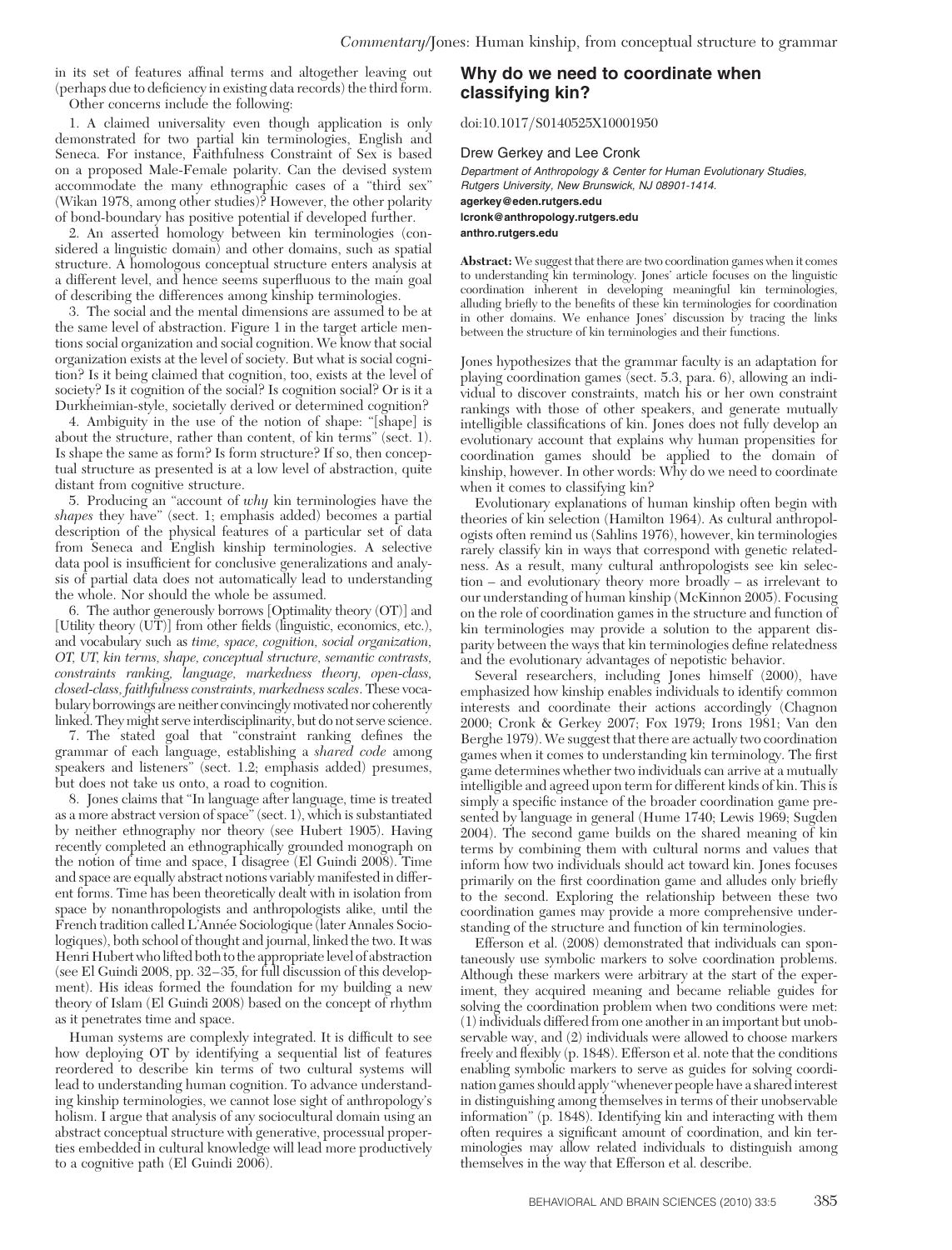#### Commentary/Jones: Human kinship, from conceptual structure to grammar

Although there is evidence suggesting that kin can to some extent recognize one another without kin terms or other symbolic markers (Lieberman et al. 2007), there are many important ways in which related individuals differ from one another that are difficult or impossible to observe. Genetic relatedness is one such trait, but, as Jones rightly emphasizes, there are others. In human social groups, where kinship is often inextricable from economic, political, religious, and reproductive affairs, an individual's sex, age, rank, descent group, and alliances may be as important as genetic relatedness, if not more so. This is because the kinds of coordination problems that humans need to solve involve complex calculations of costs and benefits in multiple currencies that eventually have consequences for reproductive success.

The next step is to investigate how kin terminologies help individuals solve coordination problems beyond the domain of classification. Alvard and Nolin's (2002) research on cooperative whale hunting in Lamalera, Indonesia, shows how kinship can help people solve coordination games. In Lamalera, descent groups coordinate whaling by providing the equipment, skill, and labor that lets individuals earn greater returns for their effort than solitary productive activities. Whaling crews are composed of related individuals, but Alvard (2003) has shown that descent group membership better predicts the composition of whaling crews than genetic relatedness. Unlike genetic relatedness, which varies from individual to individual in a whaling crew, descent group membership can be the same for all members. Interestingly, research by Nolin (2010; in press) shows that the subsequent distribution of whale meat in Lamalera follows genetic relatedness between households. Lamaleran whalers use descent groups defined by kin terminologies to solve the coordination game of whaling, and then they use the logic of kin selection to spread the spoils.

If humans possess an adaptation for solving coordination games, we should expect this adaptation also to apply in contexts that do not necessarily involve kin. Efferson et al.'s experiments with symbolic markers support this idea, and there is evidence from other approaches, as well. Cronk (2007) conducted experiments in Kenya with trust games that were framed with a reference to *osotua*, a need-based gift-giving relationship among Maasai. Maasai participants responded to the framed games in ways consistent with the central principles of osotua: They were attuned to signs of need, transferring more money when the other player appeared to need help.

Given that Maasai are familiar with the osotua concept, it may not be surprising that the osotua framing influenced how they played the game. However, when the experiment was conducted with Americans who were learning about osotua for the first time, the results were nearly identical (Cronk & Wasielewski 2008). This quick adoption of osotua norms and values may stem from a broader human susceptibility to being influenced by cultural norms that facilitate coordination. If solving coordination problems has been important throughout our evolutionary history, then we may have developed an alertness for and ability to quickly adopt such norms.

# Kinship terminology: polysemy or categorization?

#### doi:10.1017/S0140525X10002062

Lotte Hogeweg, Géraldine Legendre, and Paul Smolensky Cognitive Science Department, Johns Hopkins University, Baltimore, MD 21218. hogeweg@cogsci.jhu.edu legendre@jhu.edu smolensky@jhu.edu http://web.jhu.edu/cogsci/people/faculty/Legendre/ http://web.jhu.edu/cogsci/people/faculty/Smolensky/

Abstract: The target article offers an analysis of the categorization of kin types and empirical evidence that cross-cultural universals may be amenable to OT explanation. Since the analysis concerns the

structuring of conceptual categories rather than the use of words, it differs from previous OT analyses in lexical semantics in what is considered to be the input and output of optimization.

A hypothesis of the target article is that grammar – as conceived in Optimality Theory (Prince & Smolensky 2004) – is a general cognitive capacity underlying cognitive universals in a range of cognitive domains  $\mathbb{D}$ ; the test case is  $\mathbb{D} =$  kinship terminology. Because we find the target article unclear or ambiguous on a number of key points, and because OT's route to defining a Dtheory – call it  $\mathbb{T}$  – is abstract and unfamiliar, we reformulate the hypothesis, through a concrete metaphor involving three machines.

To determine the name of Mother's Sister in Seneca, we begin with machine  $\mathcal{C}$ , which displays the genealogical tree of Figure 2 of the target article (omitting shading and labeling). We select the Mother's Sister node of the tree; the machine produces an indigo card  $I$  containing a bit-string of  $n$  0s and 1s. Next, on the machine  $G$ , we insert indigo card  $I$  after setting a dial to "Seneca";  $G$  produces an orange card  $O$ , also containing a string of *n* bits. Finally, on machine  $V$  we insert orange card  $O$  after setting a dial to "Seneca"; V responds with a word through its loudspeaker (noyeh).

 $\mathcal C$  is conceptual structure, which is universal ( $=$  not language-particular):  $\mathcal C$  has no dial. Theory  $\mathbb T$  provides  $\mathcal C$ s genealogical graph, the types of nodes, and so forth.  $C$  produces an indigo card I in a universal alphabet. Each symbol on I corresponds to the  $+(1)$  or  $-(0)$ value of a feature  $f_k$  (e.g.,  $\pm$  female). T specifies the universal mapping from the tree on  $\mathcal{C}s$  screen to the bit-string of feature values on card I – defining the universal feature-set  $\{f_k\}$ .

 $G$  is an OT grammar, which receives indigo-card-input I and produces orange-card-output O. The bit-string on O depends on  $\mathcal G$ 's dial setting, a language  $L =$  Seneca. The elements of  $L$  are all the different orange cards' bit-strings that machine  $\mathcal G$  can produce. All points of  $\mathcal C$  that yield the same orange card can be thought of as constituting one of  $L$ 's  $\mathbb D$ -categories; for example, Mother's Sister and Mother are in the same Seneca kinship category.

 $V$  is the vocabulary; it receives  $\mathcal{G}'s$  output, the orange card  $O$ representing a category, and, depending on the setting of its language dial, produces a distinct name for that bit-string/category. This name can then be used to refer any relation in that category; it is ambiguous in the same sense that a category name is ambiguous about which category member is being referred to.

 $\mathbb T$  specifies the workings of  $\mathcal G$ . Conceptually (not computationally), each possible output bit-string is evaluated by a set of universal constraints provided by  $\mathbb T$ . Markedness constraint  $M_k$ ("MINIMIZE $[+f_k]$ ") states that value  $+$  for feature  $f_k$  is dispreferred or "marked". Faithfulness constraint  $F_k$  ("DISTINGUISH- $f_k$ ") demands that  $f_k$ 's value on orange O match  $f_k$ 's value on indigo I. Constraint conflicts are resolved by ranking: Possible output A is preferred to possible output B if the highest-ranked constraint that has a preference between them prefers A. If no bit-string A is preferred to B, then B is optimal; B is the grammar's output O. Crucially, ranking is language-particular – determined by the  $\mathcal{G}s$  dial.

Thus the hypothesis is that a theory  $\mathbb T$  of a domain  $\mathbb D$  can provide all these specifications: Crucially, the universal constraints in the grammar  $G$  which, via OT computation, explain crosscultural patterns in the conceptual distinctions conveyed by different languages' D-vocabularies.

At first sight, the outcome of optimization in kinship seems to result in polysemous terms (one word  $=$  several meanings) for different kin types. Previous OT work on polysemy has focused on the optimization of communication by means of polysemous terms (e.g., Fong 2005; Hogeweg 2009; Zeevat 2002; Zwarts 2004; 2008;). A word is assumed to correspond to a fixed set of semantic features. In production (which means word choice in this domain), the input is the meaning a speaker wants to express and the candidates are the bundles of features conflated by the lexicon of her language. Similarly, when a hearer interprets a word, the input is the bundle of features that are stored for this word and the candidates are any combination of semantic features. The optimal interpretation for a word will consist of all features in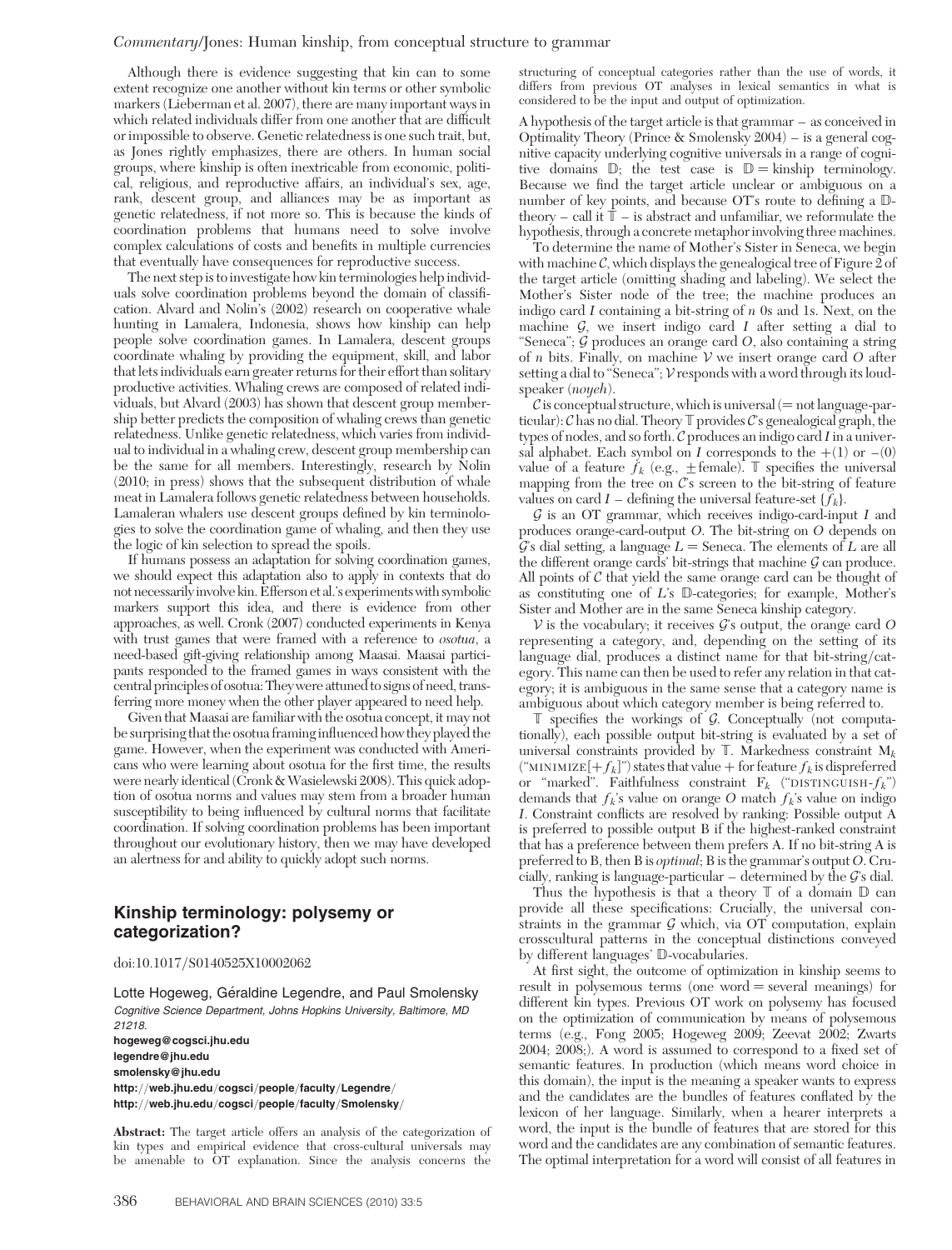the input that are not in conflict with the (linguistic) context. In contrast, in the target article, an input is an elementary kin type from a set shared across cultures (e.g., Mother's Sister) and the output is a kin type with fewer (or the same) marked feature values (e.g., Mother), entailing that the complex and simple type share a term: noyeh in Seneca. It appears that noyeh is not polysemous – it simply refers to Mother, but can be used to refer to Sister's Mother because this latter type has first been "reduced" to the first type. From the perspective of the hearer this view would be problematic when the intended meaning was the more complex type: It is not clear by what process a hearer could arrive at the interpretation Sister's Mother upon hearing noyeh.

However, according to the reformulated hypothesis above, the output of the interpretation is an abstract category subsuming both Mother and Sister's Mother and the analysis concerns the structuring of conceptual categories rather than the use of words. In other words, where the optimization in the above-mentioned works takes place in machine  $V$ , optimization in the target article takes place in machine G. As such, optimization in kinship is simply neutralization of featural differences and, surprisingly, has more in common with previous OT analyses in the domain of phonology than with OT analysis in the domain of polysemy.

#### ACKNOWLEDGMENT

The first author gratefully thanks the Netherlands Organization for Scientific Research for its financial support.

# Conceptual structure is constrained functionally, not formally

doi:10.1017/S0140525X1000138X

Richard Hudson University College London, London WC1E 6BT, United Kingdom. dick@ling.ucl.ac.uk www.phon.ucl.ac.uk/home/dick/home.htm

Abstract: Kinship systems are best explained functionally, in terms of the conflicting needs of the society concerned, rather than in terms of universal constraints, whether Optimality Theory or other; but OT is particularly unsuitable as it rules out taxonomies. A conceptual analysis of kinship terminology shows, not that "grammar" extends to kinship, but that general cognition has the formal power to handle grammar.

Jones argues that any kinship system has to find a balance between splitting and lumping – between the need to distinguish relatives who are different and the need to generalise about those who are similar. Needs such as these are part of any functional account of how languages change and develop (Nuyts 2007) as "stable engineering solutions satisfying multiple design constraints" (Evans & Levinson 2009). It is easy to imagine a functional account of the data that Jones lays out: of why, for example, English lumps cousins together while Seneca lumps older sisters with older female cousins. As Jones says, these differences are probably related to the social structures of the societies concerned, so we already have an explanation for them. Why, then, do we also need cognitive constraints, such as his proposed OT constraints?

One possible argument would lie in the process by which children learn kinship terminology, which, according to Jones, would be speeded up if the child knew the constraints and just had to learn their rankings (sect. 5.3). This argument would work only if constraints were innate; but Jones himself thinks this is unlikely. Moreover, we don't need innate constraints to explain how the learning of one term and its meaning might facilitate the learning of a later term. An even easier explanation is that the later term's meaning incorporates the meaning of the earlier one. For example, when a child learns to lump a mother together with her sister, as in Seneca, a concept is created that can then be recycled in lumping together siblings and cousins.

Another possible argument would be that the constraints "generate" (as Jones puts it) a limited range of kinship systems, thereby explaining why only these are found; similarly, but at the level of the individual, once a child has learned the correct rankings, the child's mind "generates" the correct meanings for the language's potential kinship terminology. But once again the explanation fails if not only the rankings but even the constraints themselves have to be learned. And once again alternative explanations are easily available: Languages have only those kinship systems that are socially useful, and children learn only the terminology to which they are exposed.

My conclusion is that general cognitive constraints on kinship terminology are redundant. Kinship systems themselves evolve under social pressures in a society and are best explained in terms of the social, communicative and cognitive benefits to individuals of learning to lump and split in one way rather than others. If kinship systems in different societies show differences, that is because different pressures apply to different human societies; and if there are limits to this variation, it is because these societies are subject to similar social pressures.

As for kinship terminology, this evolves to fit the kinship system, so once the system is explained, we are already heading for an explanation for the terminology. It's true that the fit may be imperfect; for example, there may be gaps in the terminology such as the lack of an English equivalent for the everyday German word Geschwister, meaning "sibling." However, it seems unlikely that any general constraint could predict this difference between English and German. (One explanation we can't give is that a term isn't needed because the concept doesn't exist in the English kinship system; this must be wrong because we can only define "cousin" in terms of "sibling," as the child of a sibling of a parent.)

If constraints of all kinds are redundant, there's little point in discussing the merits of particular proposals for constraints such as the OT account that Jones develops. However, it is worth pointing out one general limitation of the OT mechanism when applied to the mapping between concepts and words. At least as presented here, it seems to exclude the possibility of a taxonomic organisation of meanings. For instance, if the ranking of DISTINGUISH SEX explains why we have to distinguish mothers from fathers, how can we accommodate the term parent? The fact is that, at some points, languages typically give us a choice between splitting and lumping; so we can either split our mother from our father, or we can lump them together as our parents. These lumped concepts don't seem to be covered by Jones' analysis, but they play an important part in the English system because we recycle them in defining more distant relatives following the pattern suggested above for "cousin"; so an aunt is the sister of a parent and a grandfather is the father of a parent.

In spite of these reservations about the approach that Jones takes, I agree totally that "The study of kin terms ... leads beyond kin terms to 'fundamental structures of the human mind'" (sect 5.3). Kinship terminology has featured in some of my own work (Hudson 1996, pp. 85–88; 2007, pp. 237–38; 2010, pp. 47–50) as an example of what I call "I-society," our mental representation of society, comparable with Chomsky's "I-language." Like Jones, I believe it is important to consider the conceptual structures that we use for kinship, and to consider what they tell us about the mind and about language. But my argument runs in the opposite direction from his. Whereas he finds a "grammar" in kinship terminology, I find structures like those of kinship in grammar; for example, as he points out, both kinship and grammar allow recursion. Moreover, my conclusion is that if our minds can cope with the complexities of I-society, then they also have the ability, without any specialised "modules," to cope with the complexities of language (Hudson 2009; 2010, pp. 50, 160).

In short, the best explanation for the facts of language, including kinship terminology, is not OT or any other theory specific to language, but a general theory of cognition combined with a general theory of the functional demands of communication.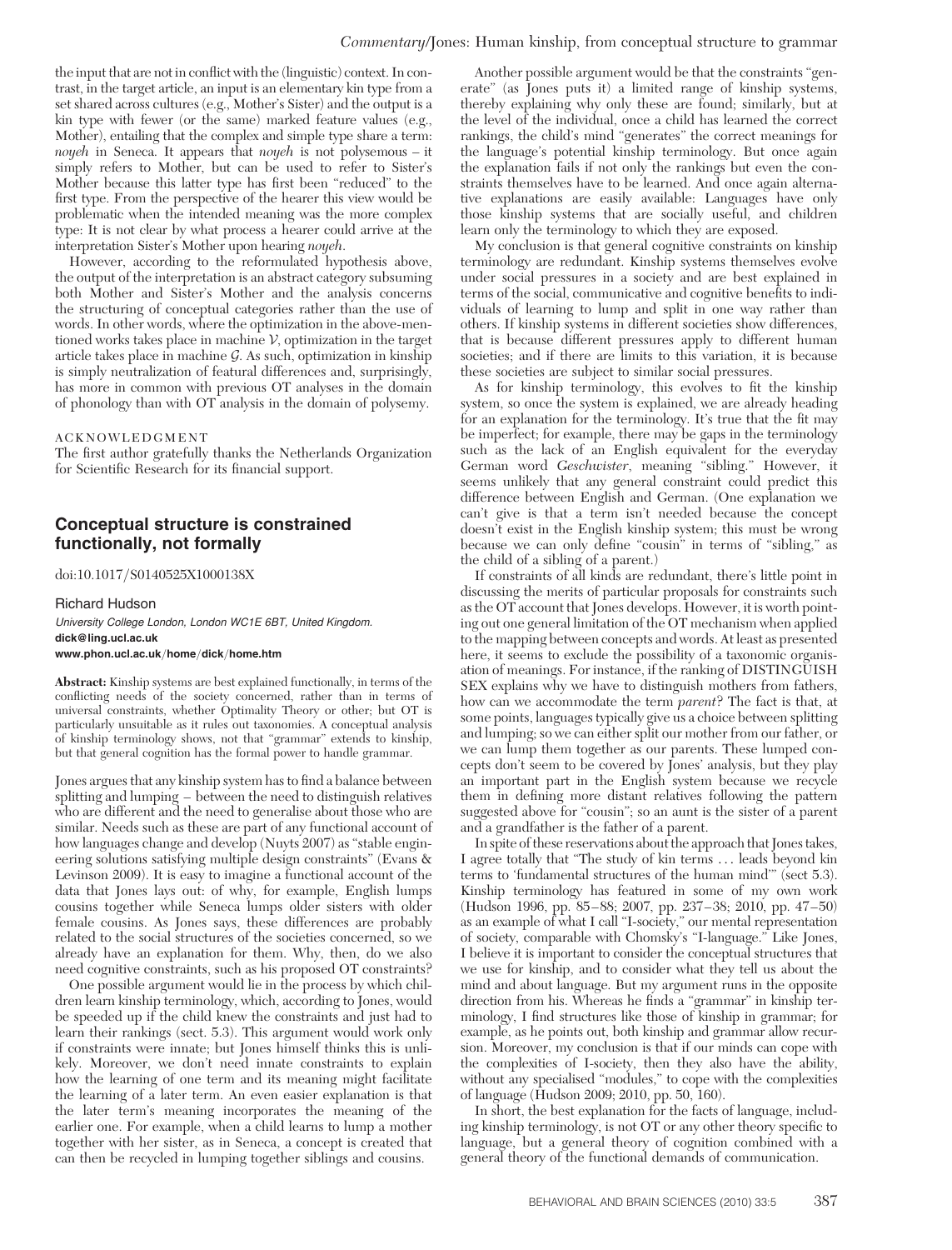# Kin term diversity is the result of multilevel, historical processes

doi:10.1017/S0140525X10001962

# Fiona M. Jordan and Michael Dunn

Evolutionary Processes in Language and Culture, Max Planck Institute for Psycholinguistics, PB310, 6500AH Nijmegen, The Netherlands. fiona.jordan@mpi.nl michael.dunn@mpi.nl www.mpi.nl/people/jordan-fiona www.mpi.nl/people/dunn-michael

Abstract: Explanations in the domain of kinship can be sought on several different levels: Jones addresses online processing, as well as issues of origins and innateness. We argue that his framework can more usefully be applied at the levels of developmental and historical change, the latter especially. A phylogenetic approach to the diversity of kinship terminologies is most urgently required.

Kinship is unique as a domain of human experience for which we have a vast cultural and linguistic record. That record has languished unattended for too long, and Jones is to be commended for his attempt at reinvigorating kinship studies towards the understanding of our species-typical cognition. We have many points of agreement with the program laid out in the target article (and elsewhere: Jones 2000; 2003a; 2003b; 2004), especially with the general scientific aim of generating testable hypotheses from models and theory and seeing what the data have to say.

We agree with Jones that there are shortcomings in many approaches to kinship terminologies (sect. 2.3). None of these approaches provides a workable model that really captures what is going on in people's heads when they "do kinship" – or what goes on in speech communities when kinship terms change. Optimality Theory provides an ingenious approach to these problems, and the OT constraints that Jones proposes are for the most part plausibly motivated: They are based on universals of human experience, and they articulate human social priorities in the domain of kinship.

A weakness of Jones' account is that it is not clear about the timescale (or timescales) on which this kinship-directed version of OT operates. Within linguistics, OT is invoked at the timescale of online processing (McCarthy 2007b). Jones uses OT at this proximate level but also discusses OT as part of ultimate, "origin" explanations (cf. coordination games and the evolution of language, sect. 5.3). We question the plausibility of using OT at these two markedly different timescales and find it more satisfying to think of a generalised model operating in language acquisition and change. Kinship terminologies are semantic systems used by speech communities to coordinate social behaviours, and therefore in our view the relevant timescales at which the constraint rules of kinship operate are developmental – how do children acquire their culture-specific set of constraints and then employ them in the life course? – and historical – how do those culture-specific constraint arrangements change over time?

These two timescales are crucial components for good explanations of linguistic diversity. The variation in kinship terminology across human societies is not random (sect. 1) because, as Jones himself has outlined (Jones 2003a), it reflects Darwinian concerns – for example, sex, status, group membership, and so forth. There is a very small cross-cultural literature on the acquisition of kinship terminology, but developmentalists are unresolved on the relative importance of semantic complexity in kin terms versus the importance of the child's exposure to sets of relatives as referents (Benson & Anglin 1987; Ragnarsdóttir 1997). In any case, to the extent that there are reliably recurring patterns of human infant experience, ontogenetic processes may further constrain the available variation. Most important, in any society the kinship terminology has a history: Individuals are not acquiring a terminology from, and languages are not constructing a system from, a space of infinite variation. This then

immediately reduces the amount of variation that needs to be accounted for by the OT framework. Just as evolutionary developmental biologists have recognised the importance that both developmental constraints and historical evolutionary processes play in explaining organismal diversity (Breuker et al. 2006), so too are both important in understanding evolved diversity in kinship terminologies.

Evolutionary diversification produces hierarchically related taxa, and because these taxa cannot be considered independent data points, biologists have developed a range of computational phylogenetic methods that take history into account for comparative analyses. These methods have been successfully applied to linguistic and cultural evolution as well, notably with the construction of large-scale language phylogenies (e.g., Gray & Atkinson 2003; Gray et al. 2009; Holden 2002; Kitchen et al. 2009). These trees provide statistical models of population history with which we can investigate cultural evolution: Hypotheses about coevolution, rates of change, directional models, ancestral states, borrowing, and the mode of evolution can all be addressed (e.g., Gray et al. 2007; Mace et al. 2005). Many studies have focused on kinship traits (Fortunato & Mace 2009; Holden & Mace 2003; Jordan et al. 2009), and we have begun to apply these methods to kinship terminologies in Austronesian and Bantu to test sequential models of sibling term evolution that are implied by markedness theory (Jordan, in press; forthcoming). We think that Jones' program holds the most promise if combined with a comparative phylogenetic approach that is implemented at the level of language change. One productive integration would allow us to detect if the outputs of constraint rerankings over time (i.e., rule changes throughout a language family) correlate with the empirical data when phylogeny is taken into account.

The constraints Jones proposes (Fig. 3 of the target article) are relatively uncontroversial as a starting point for describing the raw conceptual material, but historical affordances will determine the nature of how these play out in different language groups. Arguments about the primacy of these basic constraints therefore must wait until the empirical work is done. We need to understand the processes that have generated the observed cross-linguistic variation; these can inform speculation about what might be species-typical. As with other domains such as colour (Kay & Regier 2003) or the human body (Majid et al. 2006) the nature of variation needs to be understood before we can make any grand or ultimate claims about universality and innateness in cognitive mechanisms. One of the attractions of the OT framework is that despite Jones' presentation it doesn't require our buy-in to any universal "atomic structures" of kinship (sect. 1). They may exist, but we don't need to appeal to them to explain the historically derived patterns of kinship terminologies across languages.

# Some facts of Seneca kinship semantics

doi:10.1017/S0140525X10001391

#### Paul Kay

International Computer Science Institute, University of California, Berkeley, CA 94704.

paulkay@berkeley.edu www.icsi.berkeley.edu/∼kay

Abstract: Jones's analysis of Seneca kinship semantics gets some of the facts about close relatives wrong, and his mechanism for extending the analysis to distant relatives does not work.

Jones' analysis of Seneca kinship is inadequate. He restricts his OT analysis to Ego's and the first ascending generation and within these generations to only parents, aunts, uncles, siblings, and first cousins. Seneca kinship terminology covers the infinity of possible kin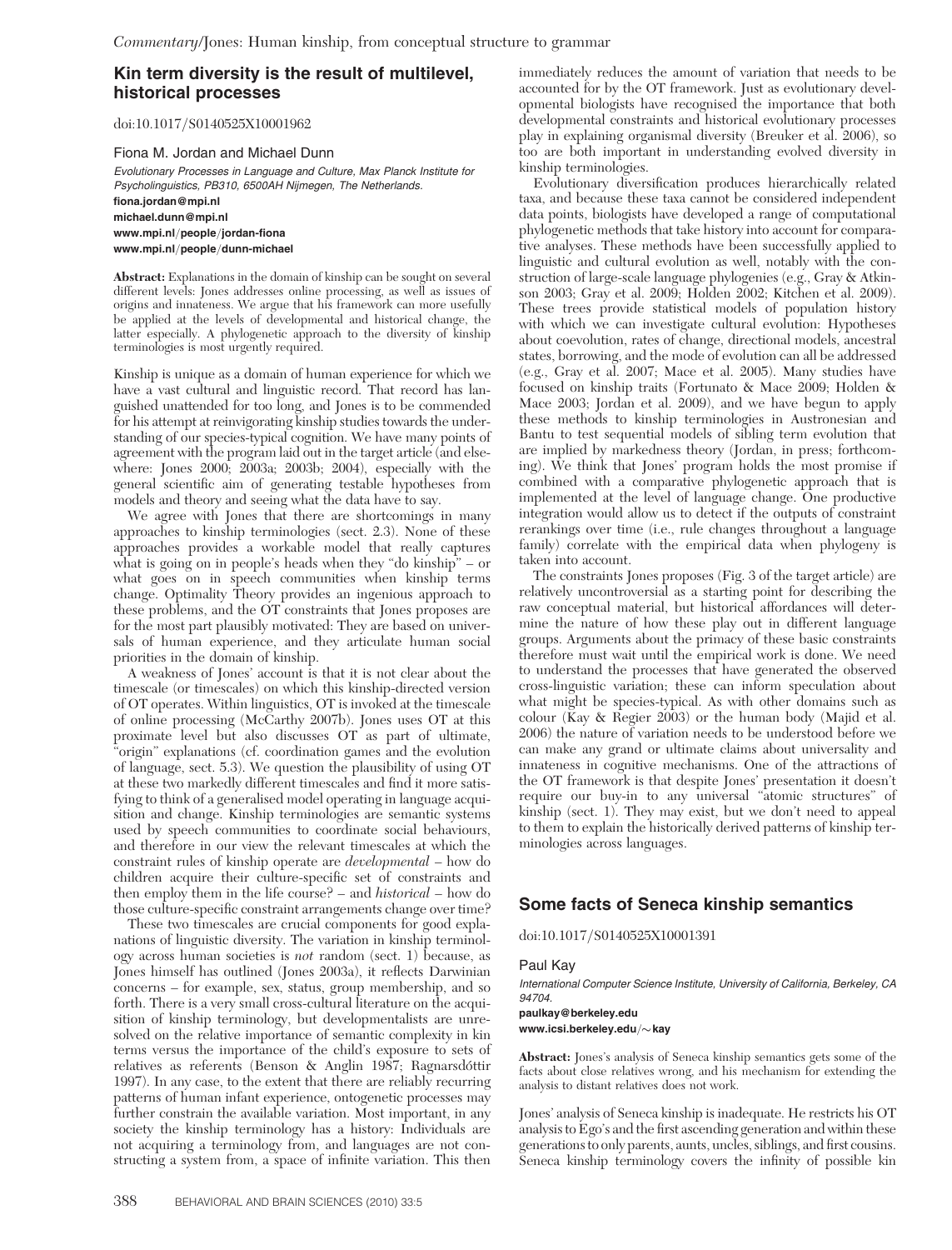relations in Ego's and the two adjacent generations. To account for more distant relatives, Jones suggests, but does not provide, a set of rewrite rules intended to reduce more distant kin relations to those just listed. The OT analysis correctly classifies the restricted set of kin relations in Ego's and the first ascending generation to which it is applied, but fails on the close kin of the first descending generation (children, nephews, nieces). The full model, relying on the kind of reduction rules Jones suggests, cannot correctly classify the more distant kintypes.

For his OT analysis of close kin, Jones does not consider the first descending generation, that of Ego's children and niblings (nieces and nephews). Here the OT analysis fails. Ego's sister's child is a member of Ego's matriline, regardless of Ego's sex. So according to Jones's OT constraint ranking, in which DISTINGUISH MATRILINE outranks all other relevant constraints, Ego's sister's children are classed with Ego's children. In Seneca they are not. A man's sister's child is not classed with his children because a man and his sister are of opposite sex. Matriline membership is irrelevant. The classification of a man's sister's child as a cross relative exemplifies a semantic distinction that governs the classification of all of the infinity of kintypes in Ego's and the two adjacent generations in Seneca. Parallel collaterals are merged terminologically with Ego's lineals or siblings (henceforth, for convenience, "lineals" tout court) of the corresponding generation; cross relatives are terminologically distinguished from Ego's lineals. This pervasive distinction, to which we now turn, is implicit in Lounsbury (1964) and explicit in Kay (1975).

The Iroquois cross-parallel distinction is given in (1).

(1) Lineal relatives (including siblings) are Iroquois parallel. Two collaterally related kintypes are parallel iff the furthest separated, same-generation nodes on the genealogical path connecting them are of the same sex. Collateral relatives that are not parallel are cross.

The definition is most easily unpacked in terms of the traditional terminology of English cousin numbering. The children of siblings are first cousins, the children of first cousins are second cousins; the children of nth cousins are  $(n + 1)$ th cousins. These are the "integral" cousins, cousins of the same generation. For nonintegral cousins, two relatives are ith cousins  $j$  times removed iff one is an *i*th cousin of a  $j$ th generation ancestor of the other  $(j \geq 0)$ . What counts for the Iroquois crossparallel distinction, is the relative sex of the "ith" cousins (or siblings). Iff that pair of integral cousins or siblings are of the same sex, Alter is a parallel relative of Ego.

Looking back at the subset of relatives analyzed by OT, mother's sister and father's brother are parallel, and mother's brother and father's sister are cross because of the relative sexes of those sibling pairs. No mention of matriline membership or of minimizing-kinterm-sets is necessary. Similarly, in Ego's generation, the first cousins whose respective parents are of the same sex are parallel and therefore merged with siblings; those whose respective parents are not of the same sex are cross and therefore not so merged. Again issues of matriline membership and/or minimizing cousin versus sibling categories are otiose. In the first descending generation, alter is classed with Ego's children (parallel) iff he or she is the child of Ego's same-sex sibling. Classifying in this generation on the basis of matriline gets the facts wrong.

Seneca kinship terminology extends outward from Ego indefinitely in Ego's and both adjacent generations. Jones is aware that even in Ego's and the first ascending generation classification of more distant relatives, for example, second cousins, on the basis of matriline membership doesn't work. He proposes an unspecified set of reduction rules, which, successively applied, are intended to eventually rewrite longer kintype expressions to the small set analyzed by OT. (Since the OT analysis on offer does not work for any descending generation, we must imagine a new OT analysis that works for a small subset of first descending generation kintypes, to which an infinite set of kintypes will be reduced by the reduction rules.) These rules are by definition local. "It is convenient (but maybe not absolutely necessary) to assume that, with each move,

at most one pair of adjoining elementary kin types changes" (sect. 4.1, emphasis added). The single example given reduces a genealogical path by application of two rules, each replacing two adjacent nodes with a single node that shares either the sex or the generation of one of the nodes it replaces. But no set of such local rules can account for the Seneca cross/parallel facts because the Seneca cross/parallel distinction is based on the relative sex of two arbitrarily separated nodes, the two most distant same-generation nodes. For example, Ego's father's mother's father's mother's brother's daughter's son's son's child is terminologically classed as Ego's sibling because Ego's father and alter's father are of the same sex. Nothing else matters.

One could of course imagine rewrite rules that looked at nonadjacent nodes. Or one might perhaps add some condition(s) on strictly local rules that would have this effect. But any such moves would just come down to a needlessly complicated notational equivalent of the definition of Iroquois cross-parallel given in (1). That definition effects the accurate classification of all Seneca kin in the relevant generations, without recourse to (a) separate formalisms for close and different kin, (b) ordering of constraints (OT), or (c) reduction rules. No set of local reduction rules of the kind Jones hints at can do the job because the key dependency is nonlocal. Additionally, the OT analysis of the finite subset fails on the facts in the first descending generation. The rejected model, l'il ol' componential analysis, gets the whole job done accurately with less machinery (Kay 1975; Lounsbury 1964).

# Language and kinship: We need some Darwinian theory here

doi:10.1017/S0140525X10001974

Chris Knight Professor of Anthropology, Comenius University, Bratislava, Slovakia. chris.knight@live.com www.chrisknight.co.uk

Abstract: Common to language and kinship is digital format. This is a discovery, not an innate feature of human cognition. But to produce a testable model, we need Darwinian behavioural ecology.

Kinship rules and linguistic rules, notes Jones, "are intriguingly similar in form." In each case, we have not graded and correspondingly disputable meanings but sharp digital contrasts and correspondingly abstract logical computations. To explain this, the author initially posits an "innate conceptual structure of kinship" interacting with the language faculty's "optimal grammatical communication" principles. Toward the end of the article, however, this idea is abandoned. "The alternative," the author now explains, "is that constraints are neither innate not culturally acquired, but discovered." Humans are equipped neither with an innate Kin Term Acquisition Device nor with a hard-wired Language Acquisition Device. Instead, the relevant hard-wiring has a broader function: It equips us to play "coordination games."

The idea has support among many evolutionary psychologists and anthropologists. What's needed here, however, is some Darwinism. If we're to come up with a testable model, we need to specify at least some details of the "coordination games" we envisage our evolving ancestors to have been playing. Sex isn't just in the head, any more than are costly burdens such as pregnancy, birth, lactation, or childcare. Behavioural ecology is the relevant discipline here, dealing as it does with the costs and benefits of real biological strategies operating in the real world.

At some point during the evolution of our species, sex and reproduction became subject to the rule of law (Knight 2008; 2009). Like any legal system, a formal kinship system is designed to minimize scope for disputation: It does this by eliminating shades of grey. You are either a sister or a wife; to a relative of the opposite sex,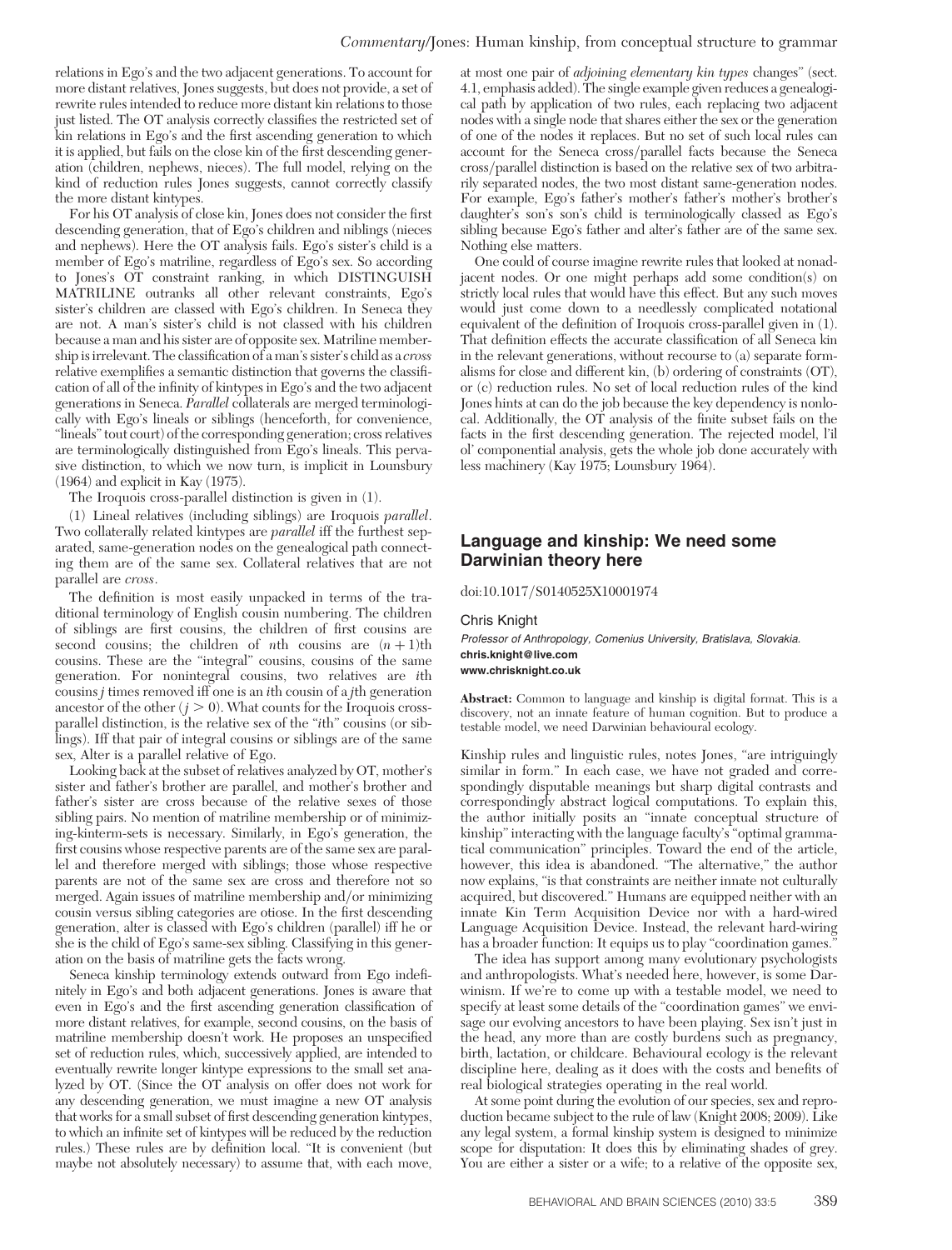#### Commentary/Jones: Human kinship, from conceptual structure to grammar

you can't be somewhere in between. Jones understands that this principle – critical to both language and kinship – is a "discovery" and not a consequence of cognitive hard-wiring. If humans are to coordinate their efforts in defining and enforcing the law, they must necessarily draw distinctions in this way. To suggest this, however, is only to make a start in asking the really interesting questions. Who initially benefited from this extraordinary development? Did males drive the whole process, as Lévi-Strauss (1969) suggests? Or were females actively involved? As soon as sex differences are taken into account, we can start constructing a model detailed enough to be testable in the light of archaeological, ethnographic and other evidence.

# Conceptual implications of kinship terminological systems: Special problems and multiple analytic approaches

doi:10.1017/S0140525X10001408

David B. Kronenfeld

Department of Anthropology, University of California at Riverside, Riverside, CA 92521.

david.kronenfeld@ucr.edu

pages.sbcglobal.net/david-judy/david.html

Abstract: I raise issues concerning Jones' Seneca analysis, its relationship to analyses of Dravidian-, Crow-, and Omaha-type systems. These affect the convincingness of his kinship study, and thus the wider conclusions that he wants to draw regarding human cognition and language.

It is always interesting to see a new approach emerge – especially in an area as long studied as kinship terminologies. Our understanding of terminological systems has benefited from the multiple and diverse perspectives represented in the analytic work of Lounsbury (1964a; 1964b), Romney (1965; Romney & D'Andrade 1964), Read (2001a), and Gould (2000), among others, and I hope comparable contributions will come from Jones' approach. But for that contribution to be realized some further information is needed, beyond what is in this paper. In what follows I highlight some of the major needs.

First, major innovative contributions in this area have come out of detailed formal treatments of complete systems – versus only illustrative examples. Jones does provide such an account for part of Seneca, but not for the part that is most distinctive and of most theoretical interest – the range of cousins out beyond what we call first cousins. He does address the issue, but only in a thin programmatic way – a way whose success does not seem inevitable or obvious.

Second, the Seneca detail is important because it is in that detail that Iroquois-type systems (including Seneca) differ from Dravidian-type ones. And that difference is very important because Dravidian-type terms (and thus cross/parallel determinations) map cleanly onto some social groups such as moieties, while Iroquois-type ones absolutely do not (see Lounsbury 1964a). In this sense, "matriline" (sect. 4.1) seems much more relevant to Dravidian than to Iroquois. In a paper such as the present one, complete analyses of a number of contrasting systems is too much to ask, but one would like to have seen some illustrative detail concerning how the two types would each be dealt with, and thus the two distinguished.

Third, a similar problem is posed by Crow- and Omaha-type systems (sometimes spoken of as "skewed" systems) in which basic kinterm categories systematically cross generational lines (see Lounsbury 1964b). The comment about lowering the rank of DISTINGUISH GENERATIONS in note 4 does not do it, for the same reason that the treatment of Seneca cousins did not.

Finally, there is the "what does it buy you?" question. The relevance of the paper to the linguistics and universals of thought issues that open and conclude the paper depends on the success of the kin terminology analysis. What is the task whose success is

at issue? That is, we already have in kinship approaches that represent semantic contrasts, approaches that model native speaker calculations, approaches that facilitate cross-system regularities and thus define types, approaches that clarify the relationship of terminologies to social features, and approaches that aid the inductive process of finding a system's regularities. What analytic or theoretical kinship questions does this new approach particularly speak to?

I look forward to seeing treatments of these issues in future publications.

# Pragmatic and positivistic analyses of kinship terminology

doi:10.1017/S0140525X10001986

Murray J. Leaf

School of Economic Political, and Policy Sciences, University of Texas, Dallas, Richardson, TX 75083-0688.

mjleaf@utdallas.edu www.utdallas.edu/∼mjleaf/

Abstract: Jones' article suggests that the anthropological analysis of kinship has followed a single line of development based on a single underlying conception of meaning and method. In fact, there have been two opposed lines of development. Jones' conception is positivistic. The other is pragmatic. Pragmatic theory is superior on every recognized criterion. This briefly describes the differences.

Jones assumes a referential theory of meaning drawn from ethnoscience and logical positivism. He cites Dwight Read and me without recognizing that we argue for a very different, pragmatic, conception (Leaf 1971; 2007; 2009; Read 2001; 2007). Pragmatic theory is demonstrably more parsimonious, precise, and powerful.

Referential theories are set up in terms of words and their referents. Pragmatic theories are set up in terms of ideas and their uses. Jones offers a list of universal parameters for classifying what kinship terms refer to and justifies it by invoking the supposed success of OT in linguistics. Read and I, by contrast, have demonstrated (not just suggested) that terminologies are systems of interrelated definitions, and that their internal order derives from computational rules contained in the core of terms that define the "direct" relations around the user, or self. Referring to relatives is just one of the many uses of such conceptual systems.

Jones begins by distinguishing two levels of language: "ordinary" and "VIP." Ordinary is "open class or lexical," which "includes most nouns and verbs." He describes VIP as "closedclass" but otherwise only by example. The examples are grammatical markers. He puts kin terms in the VIP class. It is a crucial step in the argument, and it is unjustifiable. Languages have many closed classes, including classes of nouns and verbs. Kinship terminologies do form closed systems, but not classes in this sense.

Jones then argues that grammar uses spatial and temporal imagery, and this is also true of kinship terminologies. Quoting me, he notes that kinship terminologies always use spatial imagery. Such spatial categories appear to him to be innate, but their relative weight can vary. The order in which such categories dominate one another act on random linguistic (referential) variation to produce the patterns of meaning in any given terminology.

Jones' Figure 2 offers his comparison of English and Seneca. This represents only three generational levels: self, the one above, and the one below. Both terminologies define more positions than these, and more importantly both use categories that Jones's analysis cannot recognize because they are cultural and local.

In fact, terminologies can be represented comprehensively. This can be done at several levels of abstraction, beginning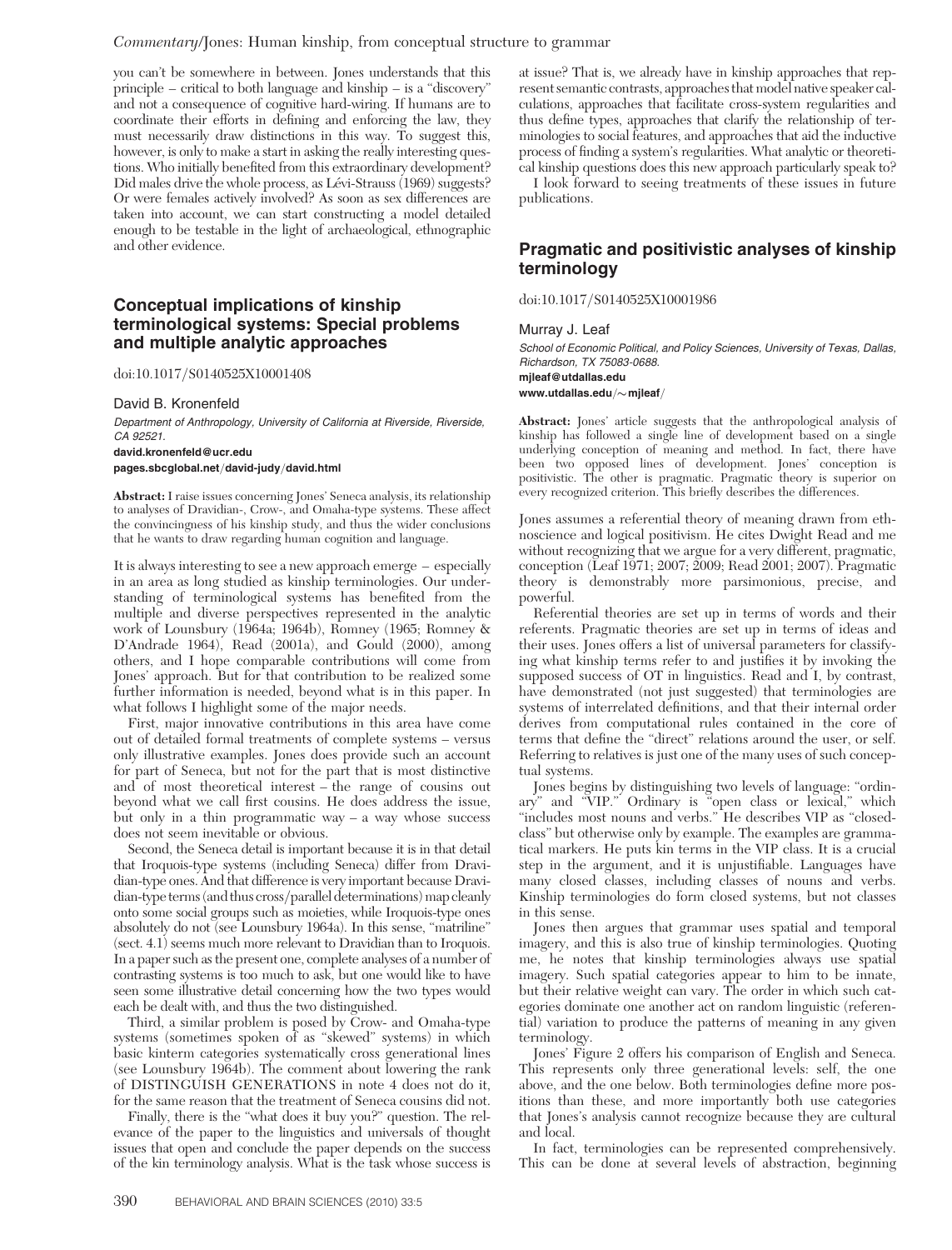

Figure 1 (Leaf). Seneca, Female Speaking

with the kind of diagram produced during field elicitation that I have called a "kinship map" (Leaf 1971) and carrying through algebraic reconstructions demonstrating their underlying generative rules. I have published the kinship map for English previously, contrasting it with Punjabi and addressing the same issues of spatial representation that are relevant here (Leaf 2006; 2009, p. 92). Read (1984; Read & Behrans 1994) has demonstrated its mathematical logic, and Read and Fischer have constructed a computer analysis that can regenerate it and any other system that is available on the Internet with the Kinship Analysis Expert System (Read 2006).

The English terminology has three important features that Jones's analysis obscures or misses entirely, and that OT apparently cannot encompass. First, positions can be extended vertically forever: Just keep adding the prefix "great." The same number of prefixes mark the reciprocal terms. Jones recognizes generation, but not the idea of extensibility. Second, by contrast, in the horizontal direction "cousin" is a boundary. There is no relation beyond cousin. All terminologies must logically have boundaries in order to be closed, but Jones does not recognize the problem of finding them. And third, cousin in English is actually not specific to a single generation, so generation as a constraint does not dominate all others.

Every kinship terminology defines kinship in its own specific way based on its own conceptual contrasts. There are resemblances but no precise universals. The English idea of being related is strongly associated with the idea of common ancestry. To produce it, the terms consistently distinguish lineal versus collateral relation, sex, and generation in the direct descent line only. Outside the direct descent line, the terms distinguish only whether one is a sibling or sibling-spouse of a lineal or a descendant of such a sibling-spouse. The idea of an ancestor who is not a relative is a self-contradiction.

Seneca is indeed very different. Figure 1 is the kinship map for a female self (indicated by the gray circle). I have constructed it by asking the table of terms in Morgan's Ancient Society for definitions beginning with the core positions around self, just as I would have asked a group of live informants. Despite two terms that appear to be variant pronunciations of a single name, the consistencies emerge clearly.

Here, the  $+2$  and  $-2$  generations are boundary positions. The terms for the  $+3$  and  $-3$  generation are the same, although Seneca recognize individuals who are their more distant ancestors. So the second feature is that an ancestor is not necessarily

a relation. The third conspicuous feature is that positions form groups based on a specific contrast between own matrilineal clan as against all other clans – not "matrikin." Own brothers and sisters are grouped with mother's sister's children and contrasted with all other relations on one's own generation. Children of ha-nih (father and father's brother) who are also children of own mother are in own sibling group, children of other ha-nih are in the all others group. The same logic applies on the -1 generation. Finally, the difference between the male and female terminologies is that in the male terminology own children are grouped with other children of males on one's own generation, which Morgan does not explain but which seems to emphasize again the importance of the difference between descent through males and descent through females – as did Iroquois political organization. What the terms consistently distinguish are generation, clan, mother's and father's side, marital versus descent relation, sex of speaker, and sex of linking relative.

Seneca terminology embodies Seneca social conceptions just as English terminology embodies English social conceptions. Seeing how they do so brings us face to face with the cultural and social basis of thought itself. Empirically unnecessary speculation on the possibility of innate ideas is a distraction.

# Advancing our grasp of constrained variation in a crucial cognitive domain

doi:10.1017/S0140525X1000141X

Stephen C. Levinson

Max Planck Institute for Psycholinguistics, Nijmegen, The Netherlands PB 310 NL-6500 AH, The Netherlands.

levinson@mpi.nl

http://www.mpi.nl/people/levinson-stephen

Abstract: Jones's system of constraints promises interesting insights into the typology of kin term systems. Three problems arise: (1) the conflation of categories with algorithms that assign them threatens to weaken the typological predictions; (2) OT-type constraints have little psychological plausibility; (3) the conflation of kin-term systems and kinship systems may underplay the "utility function" character of real kinship in action.

The neglect of kinship in current anthropology and in the cognitive sciences is not far short of a scandal. Humans are the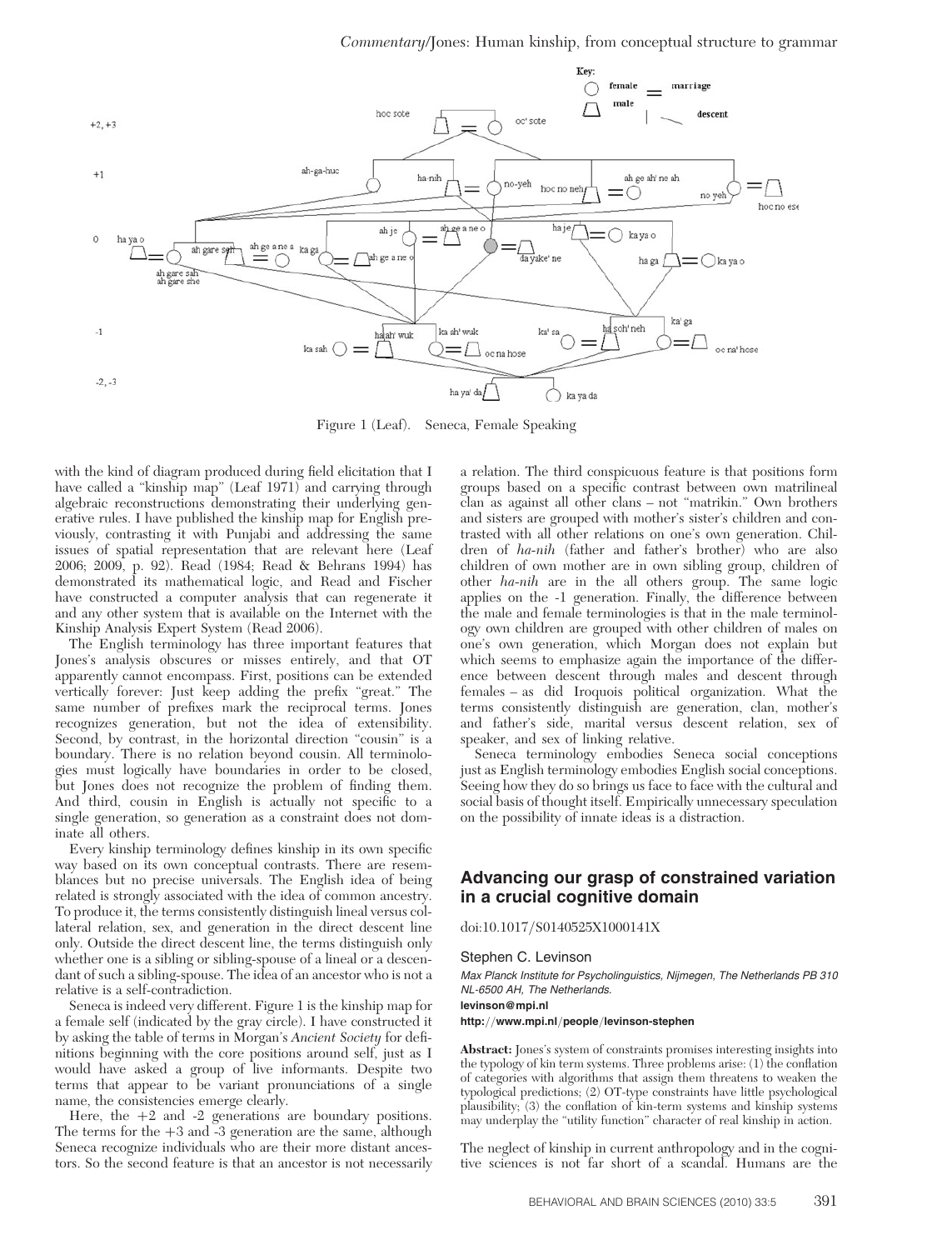categorizing species, and kinship systems categorize our own most significant others, so reflecting fundamental forms of social organization. In small-scale societies, kinship forms the backbone of the political and economic organization, and even in complex societies, it plays a significant role (Kuper 2009). Moreover, kinship is one of two primordial foundations for relational cognition – the other being, as Jones notes, spatial relations (kinship identifies a person by a relation to Ego; spatial relations identify a *place* relative to a landmark, where a place is rather more abstract than a person). Advanced relational reasoning is the big divide between us and the other primates: Even our cousins the chimps have a hard time doing relational thinking (Penn et al. 2008). It is likely that language and relational reasoning are mutually implicated, although which provides the foundation for the other is controversial (Loewenstein & Gentner 2005). Many small-scale societies have such complex kinship systems that they have exercised professional mathematicians, while still being mastered by kids.

So, Jones has done us a big favor by putting kinship back on the cognitive science agenda with an interesting new twist. It has long been obvious that despite exuberent variation in the kinship systems of the world, there seem to be a limited set of underlying types (see, e.g., the important work by Godelier et al. [1998], unfortunately not referenced by Jones). Jones gives us a very neat way to think about this pattern in the diversity, in terms of differentially ranked principles for grouping and distinguishing kin. Previous approaches, such as componential analysis and reduction rule analysis (see Tyler 1969 for a range of approaches), have each captured part of the phenomenon but somehow have failed to give us an exhaustive way to think about the typology of kinship systems. A componential analysis, for example, might characterize cousin as þcollateral, þsame generation, unmarked for sex, while brother might be +lineal, +same generation, +male (Romney  $\&$ D'Andrade 1969), while a reduction rule analysis might tell us that a mother's brother's son's son is like a mother's brother's son, so counts as a kind of (less prototypical) cousin.

Jones' system uses just eight "faithfulness constraints," or instructions, to group or individuate kin of different kinds, which are further constrained by three "markedness constraints" giving us implicational scales of the kind "if you distinguish different kinds of cousins, you should distinguish different kinds of siblings." What this actually amounts to is a way of formulating metaconstraints over componential analyses of different kinship systems. If you reorder his constraints, some distinctions will be made and others not – so you can't have all your cake and eat it too. The markedness constraints will ensure that there is, for example, a greater lumping of distant kinsmen and greater splitting of close kinsmen. The whole system of Jonesian constraints then acts to constrain the possible componential analyses available to kinship systems. This looks as though it might be a major advance in the typology of kin term systems, although it will need testing on a representative sample of the exuberant variation (if there are 7,000 languages in the world, there are 7,000 kinterm systems, even if many of these will prove isomorphic – note though that Tamil, for example, has a dozen or more distinct kin term systems adapted to the different castes: See Levinson 1977).

Now, this system doesn't capture the notion of prototype kin and their extensions, so nicely captured in the reduction rule analysis of Lounsbury (1969), and argued for on psychological grounds by Malinowski. Here Jones plans an addition to the OT framework with a recursive application of the constraints. It is hard to see exactly what the implications for typology might be, but it must multiply the possibilities enormously, so undermining some of the attractions of the OT approach. It would seem better to keep separate the *categories* from the *algorithms* that assign referents to them, for the simple reason that we know that individuals use more than one manner of assigning kin to categories (Levinson 2006). This implies that the prototype structure of kin categories should form part of the primary category structure, not part of the assignment algorithm.

A major issue though is the psychological reality of all this. This is the Achilles' heel of OT analyses, which are typically derived by detailed comparison across languages: They are thus constructed with all the metalinguistic hindsight of the (hypothetically) omniscient analyst. It is quite unwarranted (despite the normal claims of OT) to think that any one native speaker has this kind of metaknowledge in his or her head. To learn a kin term system a child starts off by learning "names" for those around her, then grasps the relational character (other kids have "moms" too), then learns the extensions – and kin terms are one domain of language where explicit instruction and correction are common (see Hirschfeld 1989 for review). Thus an individual can learn to use the system without having an overview of how it works. Kinship systems are a wonderful example of culture as the second great invisible watchmaker – intricate systems without a designer. They are honed by cultural evolution, can be exceedingly complex like the Australian systems, and because they have to serve important social functions of regulating reproduction and social conduct, they are directly under selection by the social systems they must integrate with. Jones' constraints, if they correctly capture the typology of extant kinship systems, may do so not because the categories are antecedently in our mind, but because these are the ones that societies need to work with.

Jones' paper bristles with other interesting ideas. Particularly interesting, perhaps, is the idea that kinship systems have a digital character – unlike the analog (or gradient) nature of utility functions – because they are solutions to communicative coordination games. Here as elsewhere, Jones perhaps fails to draw a sharp enough line between kin term systems (linguistic in nature) and kinship systems (systems of reproduction, marriage, inheritance and authority). Note how the kin-selection metric (Hamilton's rule) does not map neatly onto any known kin term system – a Seneca cousin, for example, is treated as equal to Ego's sibling, even though the cousin shares 12.5% of his or her genes with Ego and the sibling 50%. In some ways the kin-term system will regulate the kinship system (e.g., in the kind of behavior appropriate to categories), but in other ways (e.g., inheritance) the two may part company. The kin-term system is part of the language and communication system, the kinship system is part of a social organization. Insofar as they are coincident, and kinship is digital, this is part of the magical power of language to construct the categories of our world (Levinson 2003).

# Exploring the conceptual and semantic structure of human kinship: An experimental investigation of Chinese kin terms

#### doi:10.1017/S0140525X10001366

Chao Liu,<sup>a,b</sup> Yue Ge,<sup>a</sup> Xiaoqin Mai,<sup>c</sup> and Yue-Jia Luo<sup>a</sup> a<br>State Key Laboratory of Cognitive Neuroscience and Learning, Beijing Normal University, Beijing, 100875, China; <sup>b</sup>Department of Psychology, University of Michigan, Ann Arbor, MI 48109-1109; Center for Human Growth and Development, University of Michigan, Ann Arbor, MI 48109-1109. liuchao@umich.edu

#### geyue818@163.com maixq@umich.edu Luoyj@bnu.edu.cn www-personal.umich.edu/∼liuchao/index.html psychbrain.bnu.edu.cn/teachcms/luoyuejia.htm

Abstract: We designed an experiment to test the application of optimality theory (OT) in kinship terminology studies. Specifically, we examined the OT constraints within a set of behavioral data using Chinese kin terms. The results from this behavioral approach support and extend Jones' linguistic approach by identifying underlying cognitive mechanisms that can explain and predict behavioral responses in kinship identification.

In the target article, Jones proposed that optimality theory (OT) is a universal principle for constructing human kinship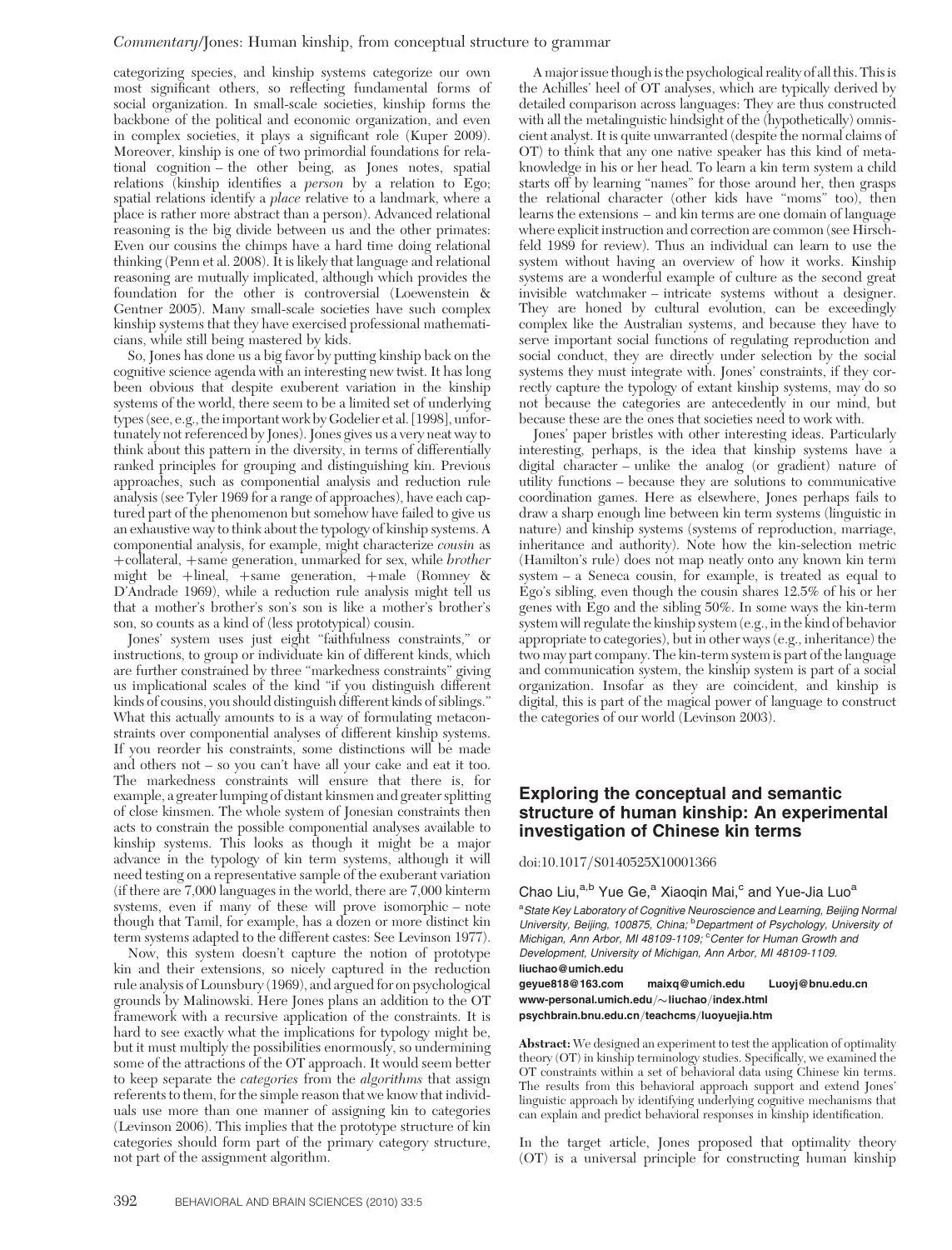terminology. However, his arguments focus mainly on the linguistic aspects of OT and kinship representation and relatively overlook the cognitive aspects, such as: How does the human mind process kin terms and what are the behavioral consequences of these processes? As cognitive psychologists, here we provide a discussion of the OT from a behavioral approach. Specifically, we focus on the filterlike OT constraint ranking principles Jones proposes and use an experimental design representing the kinship space to examine how the five linguistic OT constraints Jones proposes fit our behavioral data using Chinese kin terms, and how these results could modulate the constraint ranking principles.

One key feature of the OT, according to Jones, is that constraints "act as filters on randomly generated variation, with each constraint weeding out variants that violate it ... each constraint strictly dominating lower ranking ones" (sect. 1; emphasis ours). From a cognitive psychology perspective, this assumption of serial filtering processes has big implications for how people access and process the meaning of kin terms at different constraint ranking levels. Because cognitive resources are always limited (Halford et al. 1998), kin terms filtered by constraints ranked higher should be processed differently than those filtered by constraints ranked lower, thus resulting in different behavioral patterns for kin terms that are governed by different constraint levels. We argue that this cognitive hypothesis is an important extension of Jones' approach, allowing us to examine the cognitive mechanisms underlying linguistic OT principles.

To test this hypothesis, we proposed to  $(1)$  develop a behavioral task that can measure kinship representation; and (2) apply the task to a language with kin terms complex enough to distinguish between constraints and constraint rankings.

Behavioral task: The Five Elements Kinship Identification **(FEKI) task.** All possible kinship relationships in three generations can be represented by a schema of "kinship space" with five elements that distinguish SEX, GENERATIONS, DISTANCE and Relative age (Liu et al., submitted) (Fig. 1, left). The one element in the first generation represents the grandparent unit; the two elements in the second generation are siblings and represent parental units; whereas the two elements in the third generation are not siblings but corresponding offspring of the second generation, and represent child units. In the experiment, participants first saw this schema with only a prime unit (indicated by a circle outline) that was randomly presented around one of the five elements; then another schema was simultaneously shown with a prime unit and several male or female target units. The task was to orally report the kinship term representing the relationship between the prime unit and the farthest target unit (e.g., four female units in Fig. 1 left represent mother, grandmother, aunt and cousin, respectively).

Chinese: A language with complex kin terms. Chinese has a very complicated kin term system (Kroeber 1933). In Chinese, kinships are distinguished by SEX, DISTANCE, GRADE, PATRIKIN, GENERATIONS and AFFINES, resulting in 33 kinship terms in modern Mandarin Chinese without affines. This number increases dramatically with affines and marks. For example, Huang and Jia (2000) listed 52 Chinese kin terms with affines, whereas Chen and Shryock (1932) identified a total of 270 terms with affines and marks. For decades, this complicated kinship terminology system has not received much attention from anthropologists using traditional descriptive methods. However, we argue that Chinese kinship terms provide a rich and previously untapped resource in kinship terminology studies and accordingly, in the current discussion, we use Chinese kin terms to test the filter-like OT principle.

We examined the five faithfulness constraints proposed by Jones using reaction time (RT) data obtained from 22 Chinese speakers with the FEKI task (Fig. 1, right). DISTANCE. RTs increased with four kinship levels,  $p < 0.001$ , which is mostly due to the Distance difference. **SEX.** Sex differences were found only in level 3, between uncle terms (shu, bo, jiu) and aunt terms  $(gu, yi), p < 0.05$ . **PATRIKIN.** Differences between Patrikin terms were found only in level 4, such that cousin terms in the father-child side with prefix "tang-" received faster RT than those in the mother-child side with prefix "biao-"  $p = 0.09$ . GENERATIONS and MARKEDNESS SCALES. We found significant effects of Generations between contrasts of Grandparents vs. Grandchild in level 2,  $p < 0.05$ , and Parent's Sibling versus Sibling's Child in level 3,  $p < 0.01$ . These Generation effects also intermingled with Markedness scales effect. The RTs of kin terms with marks (e.g., "waioutside" and "nü- female" for Grandchild and Sibling's Child) were slower than those without marks (e.g., Grandparents and Parent's Sibling). **GRADE.** We did not find significant difference between Relative age, the only Grade constraint (see sect. 3.1 of the target article) distinguished in Chinese.

As implied by the filterlike OT principle Jones suggests, kin terms governed by different constraints (e.g., DISTANCE, GENERATION, PATRIKIN, SEX and Relative age) indeed showed different behavioral patterns, although they all are distinguished in Chinese kin terms. How do these behavioral results moderate the constraint ranking principles? We suggest that constraints that yield more RTs differences should be ranked higher than those that yield fewer differences. According to the assumption of serial filtering processes, constraints ranked higher might



Figure 1 (Liu et al.). (Left) An illustration of the Five Elements Kinship Identification (FEKI) task. (Right) Reaction time data for 33 Chinese kin terms obtained with the FEKI task. Those constraints with significant reaction time differences were marked.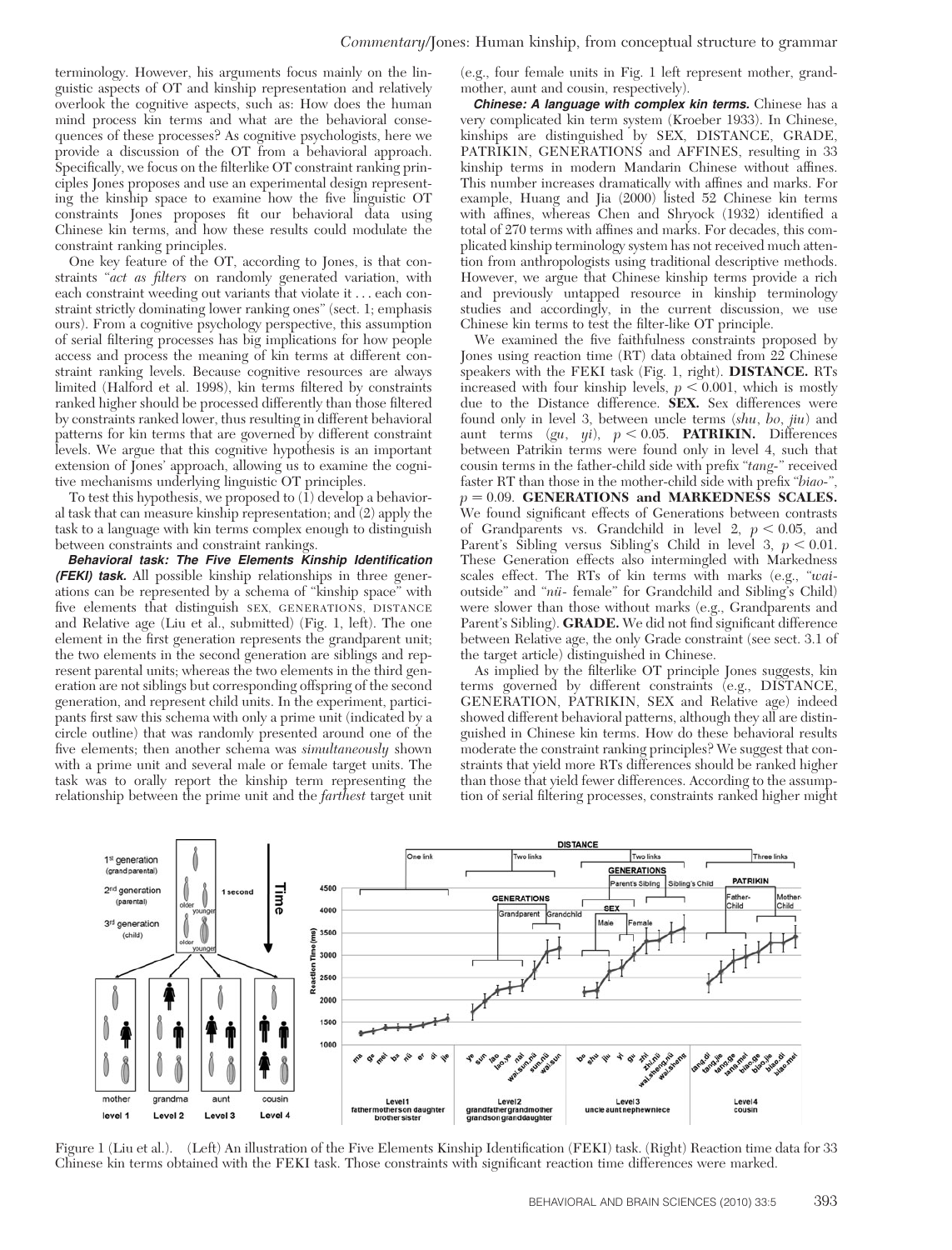consume more cognitive resources than those ranked lower, resulting in different behavioral patterns for kin terms regulated by the former but similar behavioral patterns for kin terms regulated by the latter. Thus, the constraint ranking for Chinese kin terms, based on a behavioral approach, could be DISTANCE, GENERATION, PATRIKIN, SEX and GRADE. Comparing this result from behavioral approach with the one from the linguistic approach used by Jones may provide interesting insights into the underlying mechanism of why Jones' OT constraints work, and perhaps even how they work.

#### ACKNOWLEDGMENTS

We thank Ellen Newman for comments. This work was supported by the NSF (30930031), the Ministry of Education, China (PCSIRT, IRT0710), National Key Technologies R&D Program (2009BAI77B01), and Global Research Initiative Program, NIH, USA (1R01TW007897) to Y.-J. Luo.

# Genealogy, kinship, and knowledge: A cautionary note about causation

doi:10.1017/S0140525X10002244

Stephen M. Lyon

Department of Anthropology, Durham University, Durham DH1 3LE, United Kingdom.

S.M.Lyon@durham.ac.uk www.dur.ac.uk/s.m.lyon

Abstract: The choice of emphasis in kinship studies has often resulted in incompatible theoretical models of kinship that are mutually undermining and contradictory. Jones' attempts to reconcile disparate approaches to kinship using OT is useful, however; seeing kinship as a specialized system for representing genealogy may be unwarranted in the light of recent advances in mathematical approaches to kinship terminologies.

Jones' contribution to kinship is remarkably persuasive and coherent. He draws together relatedness-centric approaches to kinship (for example Carsten 1997) with what might be understood as more mathematical or formal approaches to kinship (see for example Goodenough 1965; Read 2001). Within sociocultural anthropology there seems to be something terribly attractive in seeing and understanding the use of kinship as merely an adjunct of relatedness in some fuzzy and poorly defined situational sense. Jones astutely deals with the mathematical regularity that appears to be pervasive in kinship terminologies while attempting to account for empirically demonstrable inconsistency and ambiguity in kinship instantiation.

It is logical and predictable that simple (and self-consistent) systems produce complex, inconsistent clusters or relationships; however, the reverse is highly improbable and perhaps impossible. Jones is well aware of this and skillfully suggests that the innate conceptual structure of kinship (the part with the demonstrable mathematical regularity), is subject to principles of optimal grammatical communication present more generally in language. Optimality Theory (OT), Jones argues, renders inconsistency in observed usage comprehensible despite what would appear to be strong restriction on the range of algebraic models present in real societies. Kinship is of course not alone in demonstrating that persistent conceptual structures may be modified by grammars of communication.

Jones makes an intriguing argument about kinship borrowing its conceptual structure from that of space; however, rather than being useful for describing physical space, kinship-space is a specialized genealogy-representing tool. Jones seems to be making a similar argument to Bennardo (2009), except that whereas Bennardo begins with space and attempts to demonstrate how culturally specific conceptual models of space are fundamental to a broad range of knowledge domains, Jones instead appears to begin with kinship and notes the pervasive spatial

referents that appear to form part of the logic of kinship itself. Bennardo's work has the advantage of more elaborated formal models of space, while one of the great strengths of Jones' contribution lies precisely in his attempt to reconcile radically different analytical conceptualizations of kinship.

While I must admit to being largely persuaded by Jones' masterful analysis, nevertheless, there is perhaps one important point of concern worth noting. The conflation of kinship with genealogy has a very long history within anthropology (going right back to Morgan and arguably earlier), and while Jones is very careful to avoid any clumsy conflation, he nevertheless argues somewhat forcefully that kinship systems are spatially informed conceptual systems that are highly specialized for representing genealogy. It is self-evident that kinship is used by people for ordering genealogical relations; however, there seem to be some dangers in such an argument. First, that genealogy somehow becomes reduced to reproduction and subsequently to possibly misleading sociobiological arguments about simplistic Darwinian forces operating on kinship via genealogy. Following from this, the risk that correlation coupled with longstanding folk beliefs about kinship result in erroneous attributions of causation. Unquestionably, there are constraints on kinship just as there are constraints on genealogy, but perhaps it would be more accurate to say that genealogy takes the form it does because of the particular form, or structure, of kinship systems, which are themselves the result of fundamental constraints on ordering, or relation-creating knowledge systems produced by human cognition.

Attempting to understand genealogical ordering through an analytical set of terms a priori assumed to be organizationally homologous is precisely the problem that leads to the unease with kinship studies in the first place (see Leaf 1979 for a more fulsome discussion of the move away from rigorous formal approaches to kinship). Read (2006), Fischer and Read (2005), and Leaf (2005) have recently demonstrated that a number of kinship terminologies can be produced without reference to any notion or instance of genealogical relatedness. In other words, the kinship terminologies themselves are constrained by something that has no need for any reference to genealogical relatedness. This, then, renders the idea that kinship is somehow a highly specialized system for representing genealogy more than a little problematic. If the system can be produced *without* reference to genealogy then it seems at the very least one must consider that genealogies take the forms they do because of the independent kinship terminologies used by the societies in which they are produced.

Finally, one might, following Bennardo, make a similar case for notions of space arguably being independently constrained by more rudimentary principles of reciprocity and recursion and suggest that it is indeed genealogy that is the entirely dependent variable in the equation. Such a concern, to be sure, does not negate the significance and utility of Jones' application of OT to make sense of a more comprehensive view of social ordering in societies; rather, it suggests that while Jones is right to try to make sense of such phenomena in their entirety, he may inadvertently reinforce a demonstrably unsound assertion that genealogy is somehow driving kinship terminologies.

# Getting the constraints right

doi:10.1017/S0140525X10001998

#### Patrick McConvell

Australian National University, Canberra, ACT 0200, Australia. Patrick.McConvell@anu.edu.au

Abstract: While the idea of applying Optimality Theory to kinship has potential, this commentary draws attention to problems with the constraints proposed. Particularly, DISTINGUISH MATRIKIN appears to recapitulate an error of linking matrilineal descent to Iroquois kinship too closely and more generally mixing descent with true kinship parameters.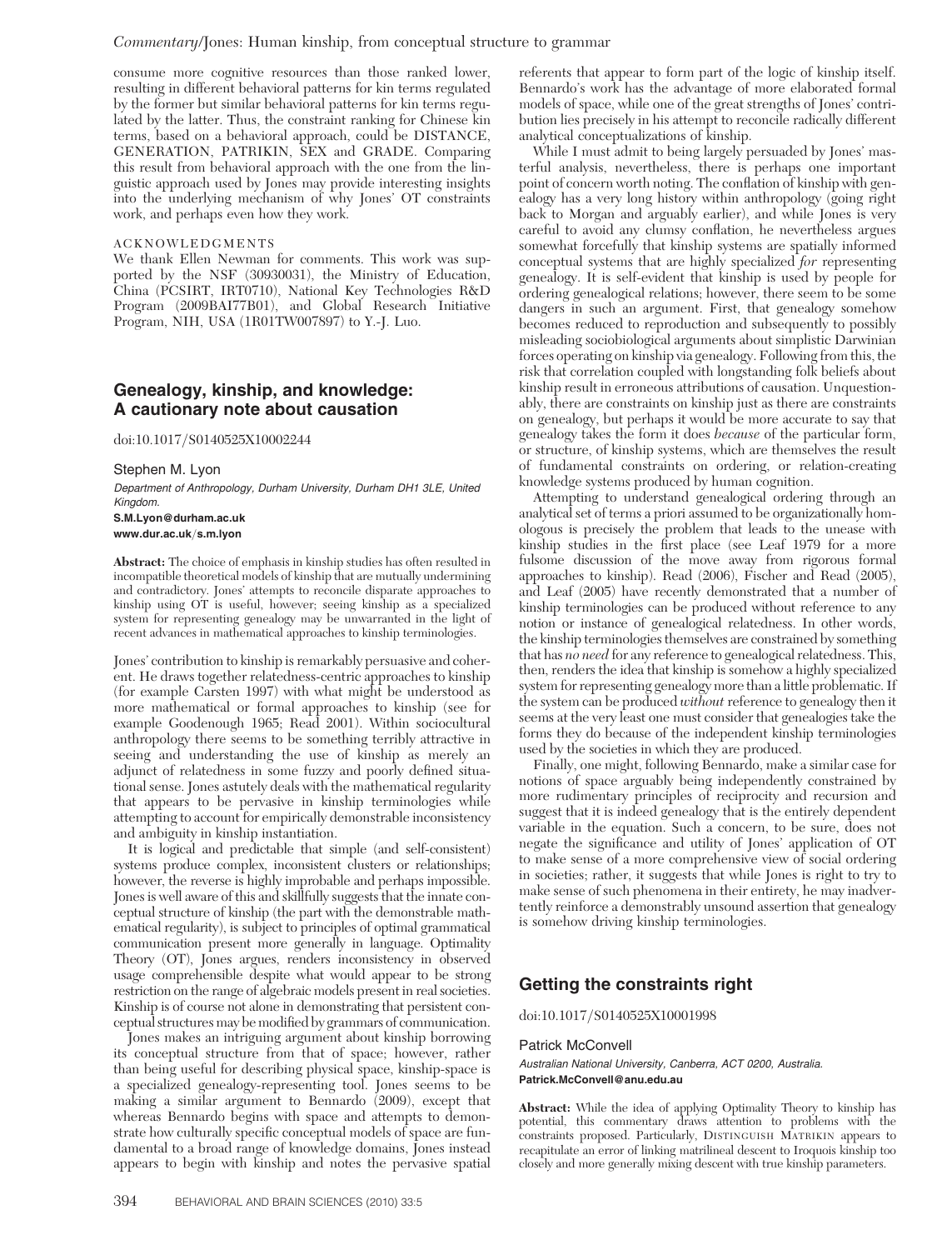Applying Optimality Theory to kinship to yield the kinds of variation between and within languages found is certainly on the face of it a good idea. The OT approach can also model change (Anttila & Young-Mee 1998), predicting which rerankings of constraints are possible diachronically, and relatedly, where two variant sets of kin equations cooccur, as in the "overlay" analysis of skewing (equations between adjacent generations; Kronenfeld 2009; McConvell, in press).

One of the key desiderata of OT is a universal and robust set of constraints. In this article, some of the constraints incorporate questionable assumptions. For example, constraints such as DIS-TINGUISH MATRIKIN are said to lie behind the Seneca system of classificatory kinship, with its distinction between cross and parallel kin. DISTINGUISH MATRIKIN, although not rigorously defined, appears to refer to relationships of descent, specifically matrilineality.

Lounsbury (1964/1969 pp.193, 210) analysing the Seneca case, refers to the "classic but erroneous anthropological view concerning the 'Iroquois' type of kinship systems ... that this kind of system classifies kin by membership in unilineal descent groups." Recognition of this error, and the strong distinction then drawn by Lounsbury between "Iroquois" and "Dravidian" systems, was a breakthrough in kinship studies, further elaborated by Scheffler (1971). It is disappointing to see a constraint apparently so closely related to this same error in this article.

Lounsbury (1964, p. 210) pointed out, "the classic [erroneous] theory predicts correctly only to the immediate (closest) uncles and aunts ... and first cousins. Beyond this its predictions are half right and half wrong." In this article we are initially presented with data from the immediate kin only, so the problem is not manifest. Once we go beyond that, though, we encounter contradictions between unilineal descent lines and the Iroquois/Seneca system. In an "Iroquois" system, for example, the child of female Ego's female cross cousin is classified as Ego's son or daughter, even though that child is not in the same matrimoiety or matriclan as Ego; presumably this violates DISTINGUISH MATRIKIN. Child of female Ego's male cross cousin, on the other hand, is Ego's niece/nephew (brother's child).This pattern is in contradistinction to the "Dravidian" pattern of naming cross cousins' children and other relations which does match well with lineal institutions.

We see some more distant kin discussion later in the target article. The application of Lounsbury style "reduction rules" to second cousins, Older Mother's Mother's Brother's Son's Son reducing to Mother's Brother's Son, includes a reduction of MB to F, a transgression of DISTINGUISH MATRIKIN and apparently ad hoc. This is part of the derivational apparatus imported to "fix up" OT constraints to generate correct terms for extended kin. The list of constraints used, however – prominently DIS-TINGUISH MATRIKIN – may be at the root of the problem. The string "Mother's Mother's Brother's Son's Son" (MMBSS) contains the same substring "child of female Ego's male cross cousin" (MBSS) as one of the examples discussed above. Woman's MBSS, we saw, is classified as "brother's son," in an Iroquois system, hence MMBSS is reduced to MBS without resort to replacing MB by F in the derivation.

What this points to is that the relevant constraint in an OT system must directly cope with such reductions, and not miss the mark as DISTINGUISH MATRIKIN does, or have to be propped up by importation of Lounsbury-style rules. More globally, the Iroquois and Dravidian systems include many minor variants in how cross- and parallel kin are defined. There is a need for a constraint, or family of constraints, which allows for such variation to be captured by constraint rankings. The distinction between cross cousins and parallel cousins (the latter equivalent to siblings) exists in many systems, unilineal and not. In some form it is certainly a candidate for universal constraint status – the "classificatory" principle in kinship as Morgan termed it. A related constraint could be DISTINGUISH CROSS/PARALLEL However variations on this compute the samesex/opposite-sex metric in different ways. This is not the place to elaborate, but I am simply illustrating that different ways of implementing OT constraints in kinship are open.

Constraints should be made up of very basic transparent parameters and not draw in notions from outside that like descent. If this methodological principle is followed, it is then possible to compare occurrence of terminological patterns with other patterns such as lineal descent. If the two are combined in the basic mechanisms such comparisons are compromised.

Debate about the appropriateness of proposed constraints is going to be needed to lay a firmer foundation for the further development of this initiative. I would advocate disposing of any constraint like DISTINGUISH MATRIKIN. Its meaning is not clear, but even if it could be clarified, the patterns it is trying to explain have nothing really to do with "matrikin."

The sections attempting to construct a place for kinship in a very broad ontogeny of cognitive patterning are less than convincing. Claims that spatial and kinship cognition are closely related universally evidently so far rest on slim foundations of some analogous structuring. In English and other European languages there is certainly to some extent a common language for these domains, but it is not clear how widespread this is in cultures, or whether cognitive behaviour in the two domains can be shown to be parallel or sharing a common basis. Once again, however, this is a research area that offers enticing prospects.

# Typological variation of kinship terminologies is a function of strict ranking of constraints on nested binary classification trees

doi:10.1017/S0140525X10002001

#### Paul Miers

English Department, Towson University, Towson, MD 21252-0001. miers@towson.edu https://sites.google.com/site/pdmiers/

Abstract: Jones argues that extending Seneca kin terms to second cousins requires a revised version of Optimality Theoretic grammar. I extend Seneca terms using three constraints on expression of markers in nested binary classification trees. Multiple constraint rankings on a nested set coupled with local parity checking determines how a given kin classification grammar marks structural endogamy.

Jones deserves enormous credit for first applying OT grammar to kin classification nearly a decade ago (Jones 2003). His latest model, however, founders when he extends Seneca terms to second cousins because he tries to conjure lineal/collateral and parallel/cross distinctions from interactions among many constraints. This strategy is surprising since he incorporated those distinctions into his earlier model, and he cites Hage (2001), who used them in binary tree representations to account for markedness relationships and diachronic change in terminologies.

Here I describe an OT-based model that does properly assign Seneca  $G^0$  terms. This account illustrates what I think is at stake in Jones's attempt to bootstrap an underlying representation (UR) for kin space.

My model's UR is a nested set of asymmetric binary classification trees (Fig. 1). Kin types are classes defined at terminal nodes for each generational tree, and second collaterals in a descending generation are partitioned by projections from collateral terminals in ascending generations. Left-to-right precedence is fixed<br>relative to the LIN<sup>0</sup> Ego node by the nodal dominance hierarchy. Input to the grammar can be any chunk of this nested structure and output is the surjective mapping of the input onto itself that best satisfies a strict ranking of one faithfulness and two markedness constraints: MAX, which requires expression of each input marker in the output; NOCO, which bans collateral (CO) and side markers  $(\vec{\varphi}, \vec{\sigma})$  in the output; and NOALIGN, which bans expression of side and parity markers  $\left(\frac{\ }{\ }$ , X) in the output.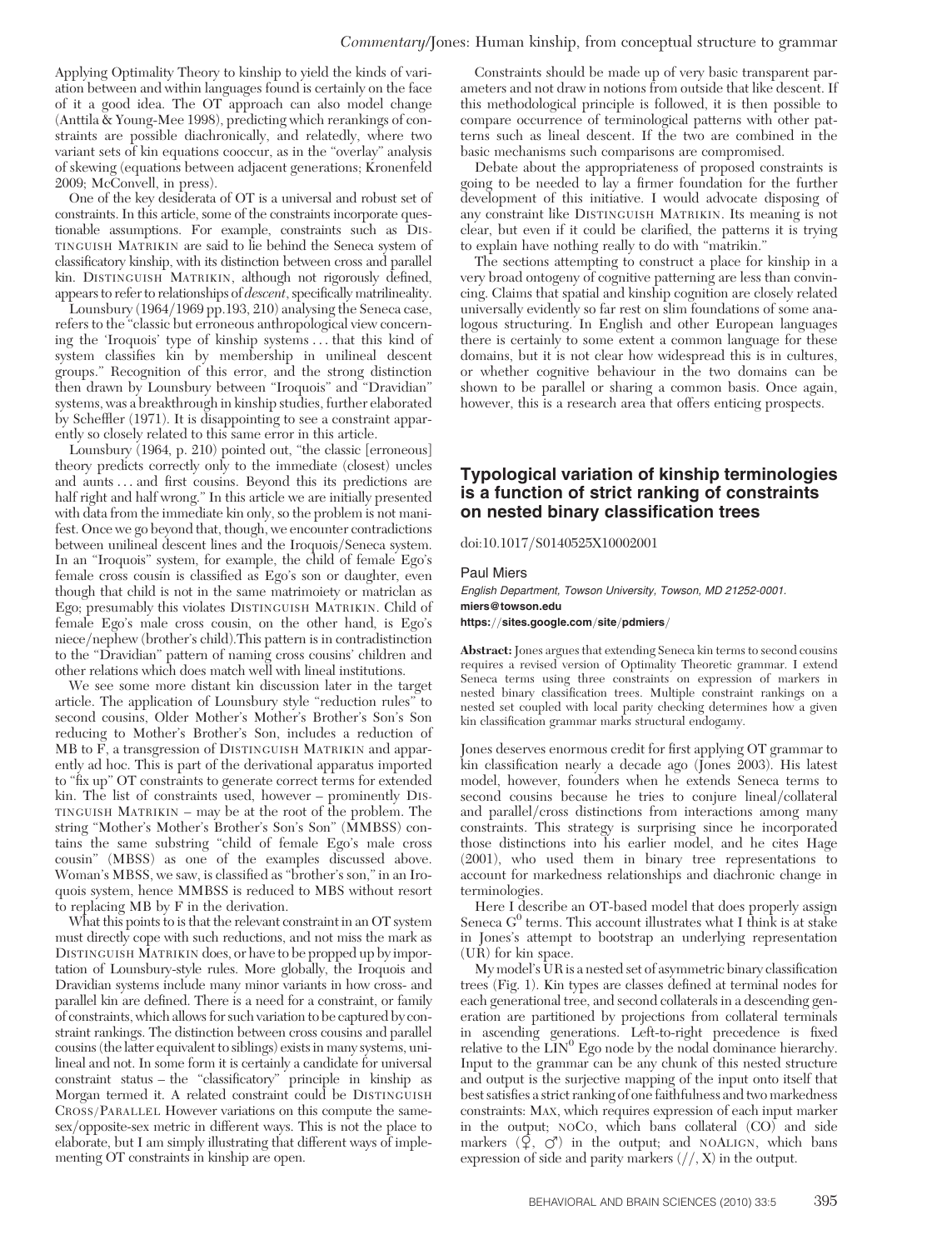There are four effective rankings of these constraints, each of which generates an optimal partitioning corresponding to one of the classification systems first proposed by Lowie (1928): (1)

|                      | constraint ranking      | collaterals |
|----------------------|-------------------------|-------------|
| bifurcate collateral | MAX >> NoCo, NOALIGN    | II. X       |
| lineal               | NOALIGN >> MAX >> NoCo, | CO          |
| bifurcate merging    | NoCo >> MAX >> NOALIGN  | x           |
| nonoration           | NoCo. NOALIGN >> MAX    |             |

Bifurcate collateral rankings mark both cross and parallel collateral classes; bifurcate merging rankings only mark cross collateral classes and merge parallel collaterals with lineals; lineal rankings, indifferent to parity, merge all collaterals; generation rankings merge all collaterals with lineals.

Constraint rankings, coupled with parity checking, cause MMBSS (mother's mother's brother's son's son) to merge with MBS in a Seneca cross collateral  $G^0$  output class (see Fig. 1). UR terminal markers define first collateral parity, but local rules determine which side marker is used to check the parity of second collaterals in descending generations. Seneca exhibits "Iroquois" rather than "Dravidian" parity in $\mathcal{G}^{+1}$  (Trautman & Barnes 1998): Parity for a descendent of any  $G^{+1}$  second collateral is determined by checking its sex against the  $G<sup>+1</sup>$  side marker that most immediately dominates its  $\check{G}^{+2}$  parent.  $G^0$  parity in both systems is inherited from the  $G^{+1}$  parent. Since MMBS is cross in Seneca, MMBSS is also cross. "Dravidian" parity for descendents of  $G^{+2}$  cross types is checked against the parent kin type's contralateral side. In that case, MMBS is parallel, and the MMBSS  $G^0$  descendent type can't merge with MBS.

Consistent with Hage's argument (Hage 2001), different rankings can be applied in parallel to different generations. The optimal output tree for Seneca is: (2)



The  $G^{+2}$  ranking merges all collateral types with lineal types in the  $LIN^{+2}$  class. The  $G^{+1}$  ranking merges parallel first and second collateral types with the  $LIN^{+1}$  class and combines cross first and second collateral types into a superordinate  $X^{+1}$  class that occupies the position held by the neutralized  $CO<sup>+1</sup>$  marker. The  $G^0$  ranking merges all child types of  $LIN^{+1}$  parallel types in a single  $LI\overset{\circ}{N}^0$  class and all child types of  $X^{+1}$  cross types into a single class defined by the projection of the  $X^{+1}$  marker onto  $G^0$ .

Lexical coding trees for each generation are formed from (2). The Seneca  $G^0$  tree is: (3)



An optimal output tree partitions classes only to the level of expressed UR markers. Within-class partitionings, for example the partitioning of the  $LIN^0$  class in  $(3)$ , result from interaction between constraints on the lexicon and partial ordering of generations by the number of partitions in an optimal output tree. Interactions between parity checking and constraint rankings impose these partial orders. If, for example,  $G^0$  parity were checked against Ego's sex and  $G^0$  partitioning were determined only by a ranking rather than by a ranking and the projected  $X^{+1}$  marker, the Seneca output tree (2) could have a different partial order. Terminological "skewing" (Lounsbury 1964) is a mechanism for subverting partial ordering. A lexical tree for the Omaha terminology (Ackerman 1976) would be a composite nested structure that projects seven classes onto  $G^0$ .

Jones uses many constraints to do *all* the classification work because he believes the logic of human kin classification stems from a domain independent OT "grammar faculty." My model suggests a domain specific grammaticalization scenario in which a dedicated kin classification mechanism evolved to mark unilineal descent in primate social organizations (Kapsalis 2004; Strier 2004). The nested tree structure emerged as protohuman reproductive coalitions required representations marking bilateral



Figure 1 (Miers). Nested binary classification trees for 3G kin space:  $G =$  generation; LIN = lineal;  $CO =$  collateral;  $Q =$  matrilateral;  $Q' =$  patrilateral;  $X =$  cross;  $// =$  parallel;  $M =$  mother;  $F =$  father;  $Z =$  sister;  $B =$  brother;  $D =$  daughter;  $S =$ son. Dashed lines  $=$  projections of terminal nodes.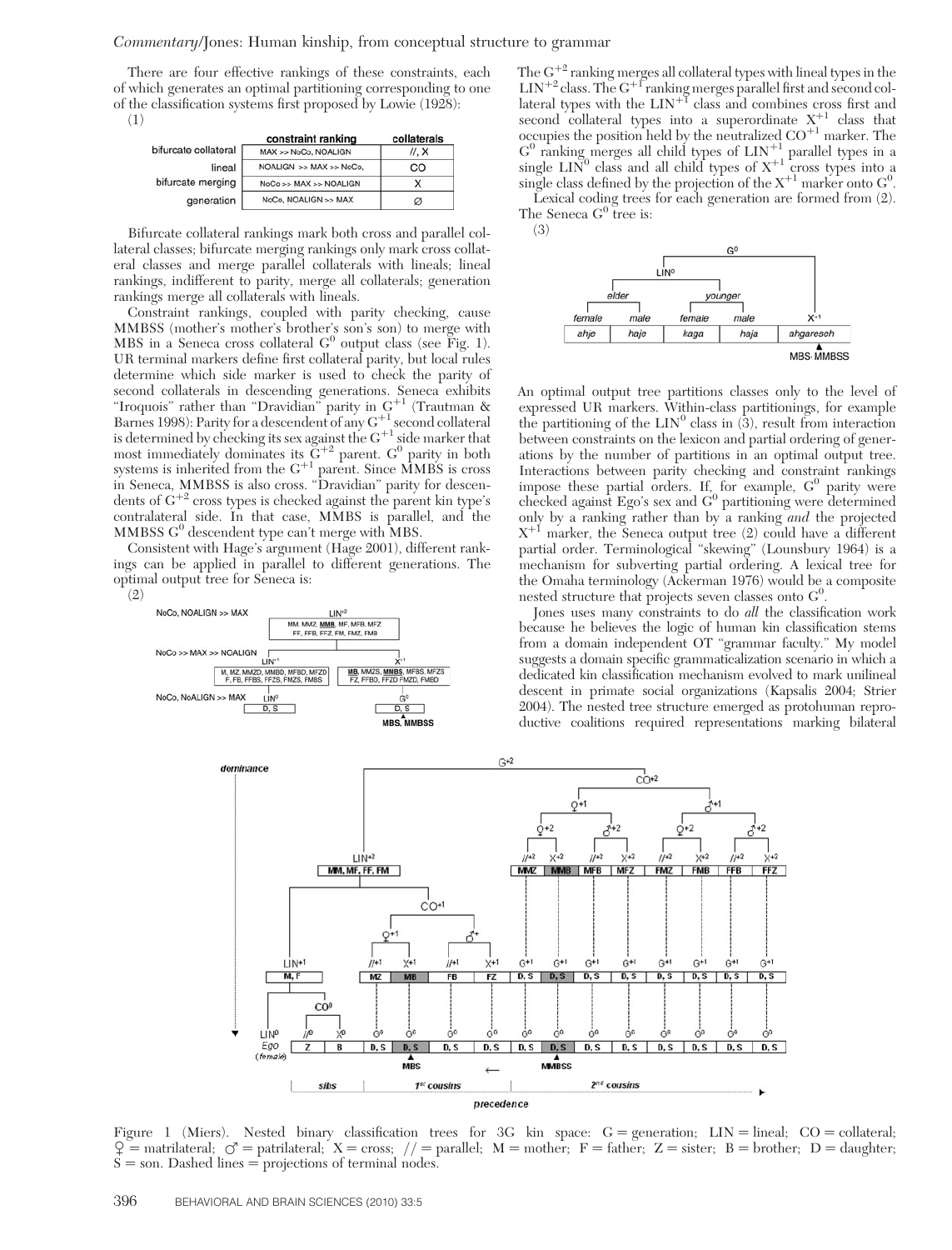descent and affinity (Chapais 2008; Fox 1967). Strict ranking coupled with variable parity checking evolved as a "once and for all" solution to the problem of tracking forms of structural endogamy (White 1996) created by the extension of kinship to second and higher cross and parallel collaterals. Constraint rankings do not define marriage "rules" but rather denominate kinds of relatedness. A classification tree is thus a cognitive spread sheet used to generate reference terms for recruiting and counting social partners. An account of this model, "Structural endogamy and the grammar of human kin classification," is available at my website.

# Kinship, optimality, and typology

doi:10.1017/S0140525X10002013

#### Simon Musgrave<sup>a</sup> and David L. Dowe<sup>b</sup>

a School of Languages, Cultures and Linguistics; **b** School of Computer Science and Software Engineering, Clayton School of Information Technology, Monash University, VIC 3800, Australia.

Simon.Musgrave@monash.edu

http://www.arts.monash.edu.au/linguistics/staff/smusgrave.php David.Dowe@monash.edu

http://www.csse.monash.edu.au/∼dld/

Abstract: Jones uses a mechanism from the linguistic theory, Optimality Theory, to generate the range of kin systems observed in human cultures and human languages. The observed distribution of kinship systems across human societies suggests that some possibilities are preferred over others, a result that would indicate Jones' model needs to be refined, especially in its treatment of markedness.

The Optimality Theory (OT) mechanism Jones proposes is a universal account of the structure of kinship systems. Such OT accounts should relate to typology in two ways. First, they should be able to predict the attested range of variation in a domain using different rankings of a plausible (and, one hopes, restricted) set of constraints. Second, the markedness constraints employed should make predictions about the relative frequency of occurrence expected for the different patterns that can be generated. We explore here the quantitative distribution of kin systems and suggest that it is emphatically nonrandom in a statistically significant sense, and that at least some common patterns do not necessarily support the markedness scales proposed by Jones.

The notion of an *evaluation metric* that could select one from amongst a set of candidate grammars, so important for early work in generative grammar (see, e.g., Chomsky 1965, pp. 34– 47; Chomsky & Halle 1968, ch. 9), has no relevance to the mechanism of OT. This model uses input values taken from a set of universal cognitive categories fed to a universal generative system to produce candidate output forms. The candidate forms are evaluated against a set of ranked constraints; again this is assumed to be a universal set: "The ranking in a particular language is, in theory, a total ordering of a set of universal constraints." (McCarthy 2001, p. 6) Different outputs result from varying the relative ranking of the constraints, but none of the resulting grammars is simpler or more economical than any other; the cognitive machinery is the same in each case. The relatively small range of variation observed in phonologies, the subfield of linguistics where OT originated and has been most explored, is attributed to the fact that markedness constraints are grounded in facts about the articulation, perception, and processing of speech (Gordon 2007).

All other things being equal, Jones's analysis would predict that no kinship system would be more economical to generate than any other; however, Jones does propose some markedness constraints which should restrict the variation. It is therefore an interesting question whether the observed distribution of different kinship systems across the cultures and languages of the world is random or not, and whether the distributional evidence supports the proposed markedness constraints.

Table 1 (Musgrave & Dowe). Probability of the frequency distributions reported by Murdock (1970) occurring by chance (as estimated using MML techniques)

|                | Table Number Kin Subsystem   | Probability              | Number of<br>data points |
|----------------|------------------------------|--------------------------|--------------------------|
|                | Grandparents                 | $c.8.1 \times 10^{-194}$ | 563                      |
| 2              | Grandchildren                | $c.2.3 \times 10^{-155}$ | 550                      |
| 3              | Uncles                       | $c.7.8 \times 10^{-127}$ | 564                      |
| $\overline{4}$ | Aunts                        | $c.3.8 \times 10^{-89}$  | 563                      |
| $\overline{5}$ | Nephews and<br><b>Nieces</b> | $c.3.7 \times 10^{-58}$  | 535                      |
| 6              | Siblings                     | $c.3.2 \times 10^{-65}$  | 561                      |
|                | Cross Cousins                | $c.6.0 \times 10^{-55}$  | 556                      |
| 8              | Siblings-in Law              | $c.1.1 \times 10^{-39}$  | 440                      |

We take as a sample for analysis the kinship systems classified by Murdock (1970). This sample is accepted by Jones (2003) as the best available source and provides up to 564 data points for eight subsystems of kinship. Given that this approaches being a sample of 10% of the world's languages, we take it as adequate for an initial exploration of the question. The results of our investigation of the data are presented in Table 1. These results were obtained using an analysis based on the Minimum Message Length (MML) principle, comparing a multinomial distribution with all classes equi-probable versus a model with probabilities inferred by MML with a uniform prior ( $\alpha = 1$ ) (Wallace 2005, sect. 5.4.2, p. 248; Dowe 2008, fn. 151). By using only these two rival models, we are being generous with our probabilities reported in Table 1.

Table 1 shows that the probability of any of the patterns in the subsystems of kinship analysed by Murdock occurring by chance is vanishingly small. Although in one case (Murdock's Table 8) the probability is many orders of magnitude larger (undoubtedly largely a result of the smaller sample in this case), that result still represents a minute possibility. Therefore the possible variation in kinship systems is constrained.

It is not possible to comment in all cases as to how these results relate to Jones's markedness scales, but in the cases where a direct relation can be made, the results are equivocal (see Table 2 for numerical data). For uncle and aunts (discussed in detail in Jones 2003), two patterns are almost equally common. One treats cross-kin relations as marked, with father's brother and mother's sister collapsed with the parent terms, while the other pattern has special terms for both the parallel and the cross-relation. The first pattern treats cross-kin relations as more marked than parallel relations, in accord with Jones's markedness scale, but the second pattern does not. In the case of siblings, the most common pattern has four distinct terms coding both sex and seniority. In

Table 2 (Musgrave & Dowe). Categories marked in the most common patterns for three kin subsystems

| Kin<br>Subsystem Pattern |                                      | Number Sample<br>of cases | <b>Size</b> |
|--------------------------|--------------------------------------|---------------------------|-------------|
| Uncles                   | Cross-kin marked                     | 170                       | 564         |
|                          | Cross- and parallel kin marked       | 151                       | 564         |
| Aunts                    | Cross-kin marked                     | 149                       | 563         |
|                          | Cross- and parallel kin marked       | 151                       | 563         |
| Siblings                 | Sex and relative seniority<br>marked | 130                       | 561         |
| Cross<br>cousins         | (unmarked)                           | 171                       | 556         |
|                          | Cross-kin marked                     | 167                       | 556         |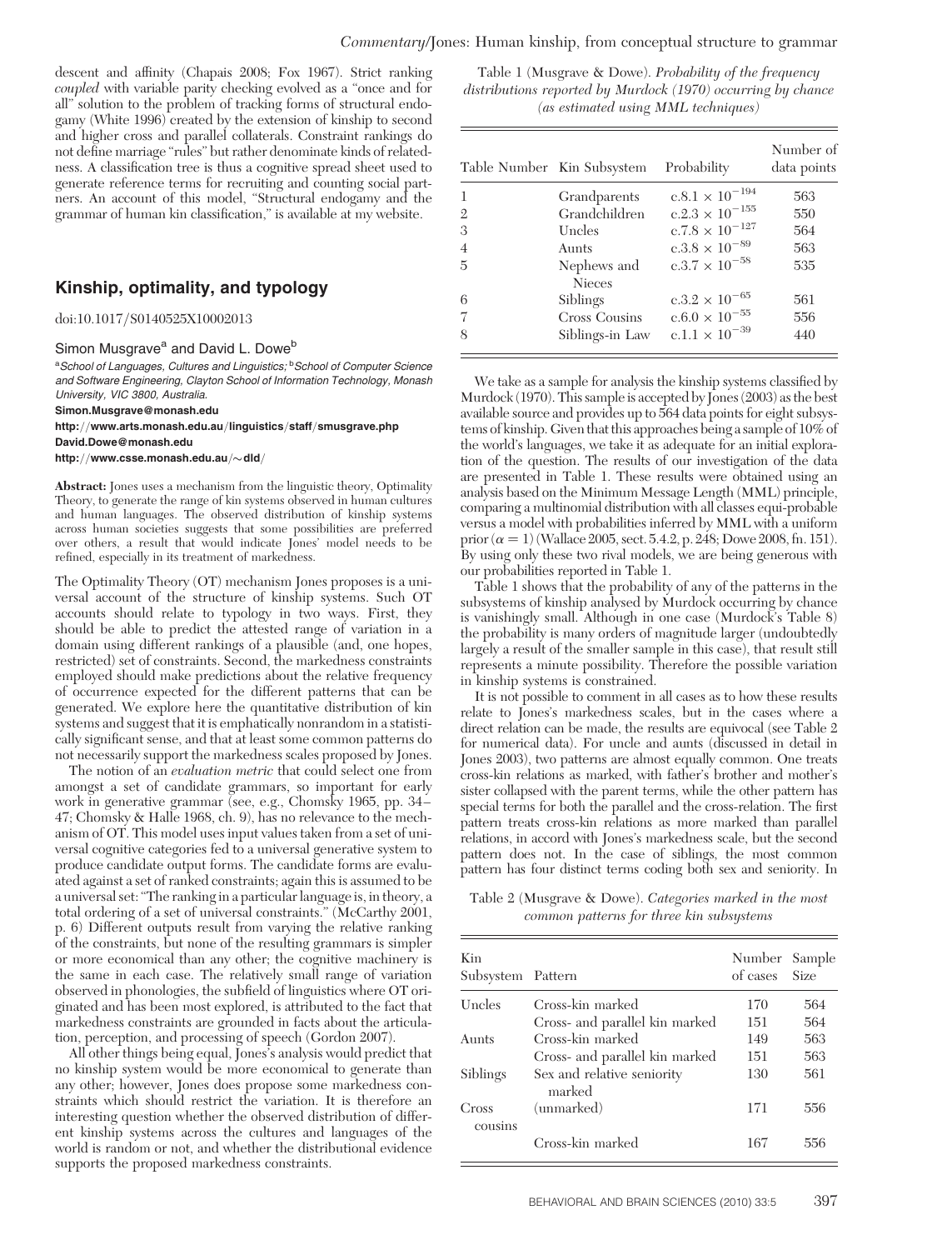some cases, these terms may be in pairs, of which one is formally marked relative to the other; this could only be established by consulting the original sources. But it is not obvious that these data confirm Jones' view that junior kin are marked relative to senior kin. For cross cousins, one of the two common patterns does not distinguish this relation at all, while the other does. Again, only one possibility matches Jones's markedness scale. Overall, the match between Jones's markedness scales and these results is not strong.

Jones's analysis of kinship terminology using OT is promising with respect to the first of the typological goals mentioned above. His (2003) discussion shows that it generates the common possibilities in at least one subsystem. However, the simple test reported here suggests that the analysis has some work to do still to meet the second goal.

# The applicability of theories of phonological contrast to kinship systems

doi:10.1017/S0140525X10002402

#### Andrew Nevins

University College London, Division of Psychology and Language Sciences, London WC1N 1PF, United Kingdom. a.nevins@ucl.ac.uk

Abstract: With the goal of broadening the range of possible extant theories of phonological contrast from which kinship studies can draw, I outline, and briefly apply to the Seneca vs. English kinship systems, three approaches developed for predicting universals and variations of vowel system contrast.

Jones' proposal, that kinship systems can be insightfully handled by recent linguistic framework of Optimality Theory (OT), is laudable for modernizing the structuralist hypothesis of kinship-language homology. Both phonological and kinship systems clearly share a number of formal properties (e.g., a finite set of elements chosen from a larger contrast space; symmetric organization; differential treatment of marked categories), and kinship terms, being linguistic items, must arguably form part of any broad theory of language structure. Jones' effort falls within the program of Cross-Modular Structural Parallelism (see, e.g., Anderson 1992; Nevins 2010), a hypothesis which seeks to minimize differences between levels or domains of linguistic structure that are not specifically required from a difference in representational "alphabet." In effect, both the organization of a single existing system and a theory of universals and impossible systems should use the same cognitive architecture, so vowels and kinship terms will exploit the same formal mechanisms of contrast and neutralization while differing in the particular

alphabet of representations, for example, referring to features such as  $[+/-c$ ollateral] and  $[+/-c$ ross] rather than  $[+/-c$ rounded].

With the parallelism hypothesis in mind, the question becomes how to deploy the same architecture in different cognitive domains, and what that architecture specifically is. To this end, let us consider three different approaches to paradigmatic contrast and markedness, drawn from morphology and phonology. In doing so, I wish to make the main point that, despite its name, Optimality "Theory" is not in itself a specific theory of such relations or their constituent parts; it is a procedure for expressing conflict among different formal constraints. As a result, Jones' endorsement of OT as the right model from phonology for representing kinship is arguably a choice at the wrong level, similar to saying that the best word-processor for typesetting mathematical formulae is a battery-powered laptop. OT is more like a hardware into which many particular constraint software applications can be loaded.

For example, OT does not determine a phonological analysis of, say, Bulgarian unstressed vowel reduction: The "heavy lifting" of falsifiable predictions includes OT-independent decisions such as whether stress is represented in terms of metrical feet or grids; whether mid-vowels form a natural class with high-vowels to the exclusion of low-vowels, and so forth. Whether to implement these analytical claims in a monostratal, declarative, and parallel model of processing versus a serialist and procedural architecture depends on the application to particular data structures. As Jones himself says, "OT doesn't say what the rules of language are – rules differ among linguistic domains – instead, it describes how rules interact" (sect.  $\tilde{I}$ ).

With this in mind, recall the key phenomena Jones sets out to capture in the article: (1) markedness relations between categories – the system of contrasts expressed in one language but not another – and (2) a range of cross-linguistic variation. The example of Seneca kinship as explored in the article shows three differences from the English system:

(A) A distinction between cross cousins and parallel cousins, and a syncretism of parents and their parallel siblings.  $(M = MZ \neq MB; F = FB \neq FZ$ , as opposed to English, where  $M \neq MZ = MB$ ;  $F \neq FB = FZ$ ).

(B) An elder versus younger distinction in siblings (cf. English, where both are "brother").

(C) Sibling/parallel-cousin syncretism.

We turn to three frameworks developed for vowel systems and/or inventories of inflectional contrasts and their application to Seneca versus English kinship:

1. Dispersion Theory (e.g., Flemming 1995; see also Lindblom 1986) views contrasts and inventories as the result of system-wide pressures to minimize the number of categories crowding the vowel space, while maximizing certain important distinctions where possible. This is effectively Jones' approach to Seneca,



Figure 1 (Nevins). Seneca kinship contrasts under a successive division algorithm.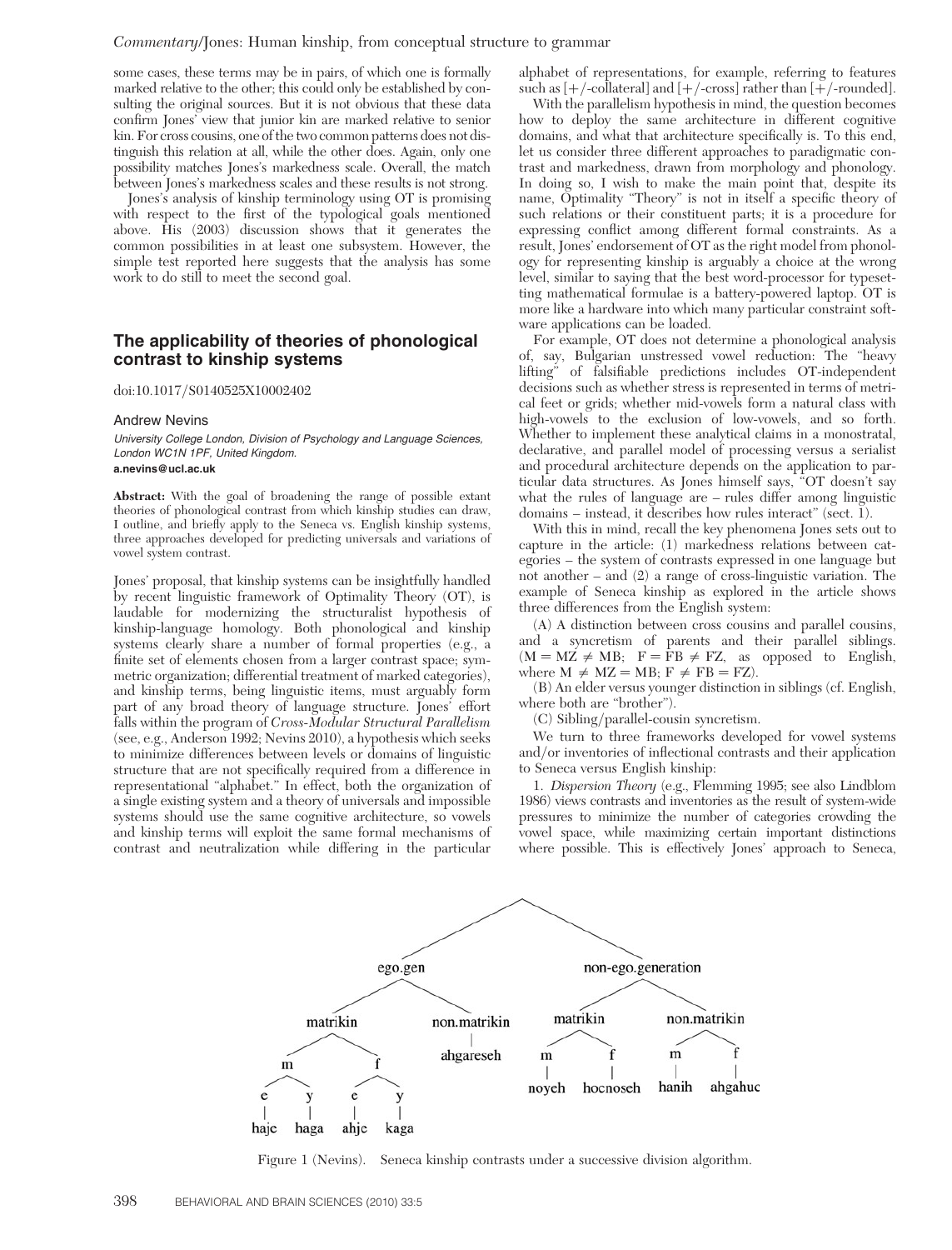capturing the three properties  $(A-C)$  in terms of the pairwise constraint rankings below. Cross-linguistic variation is derived by reranking the same universal set of constraints, which are either of the DISTINGUISH-CATEGORY or MINIMIZE-TERMS types:

A. DISTINGUISH MATRIKIN  $>$  MINIMIZE PARENTS' SIBLING TERMS;

B. DISTINGUISH GRADE  $>$  MINIMIZE SIBLING TERMS;

C. MINIMIZE COUSIN TERMS > DISTINGUISH DISTANCE.

2. Hierarchical Contrast (e.g., Dresher 2009; see also Goodenough 1967 for kinship) derives an inventory from a pre-existing set of binary or privative/unary distinctions, through a successive division algorithm that halts when all terms constitute their own terminal nodes. In this approach, crosslinguistic variation emerges from the order in which features combine, or in which successive divisions are made. Seneca is captured as in the tree below.

3. Feature-cooccurrence constraints start with universal bans on marked categories and combinations that can be "turned off" in certain languages (Calabrese 2005; Noyer 1997; see also Archangeli & Pulleyblank 1994, and see Greenberg 1966 for kinship). Markedness is directly encoded in the definition of a feature. Crosslinguistic variation results from the options to turn on/off a universal set of neutralization rules. Assuming binary features in which the positive value represents the marked value, Seneca versus English results from certain features being "disallowed":

Seneca: neutralize [+collateral] with [-collateral] throughout English: neutralize  $[+cross]$  with  $[-cross]$  throughout English: neutralize  $[+$ elder] with  $[-$ elder] throughout

Much work in phonology and morphology is devoted to comparing theories in terms of predictions for typology of possible languages, order of the acquisition of elements, and diachronic changes. These approaches differ in the data structures assumed and the corresponding discovery procedures for contrast. For example, Dispersion Theory assumes no componential features (and thus has less commitment to representational structure); Hierarchical contrast highlights the relations of contrast versus noncontrast in categories, rather than markedness; Feature-cooccurrence invokes no ranking procedure, unlike the other two. Deciding among such theories applied to kinship includes evaluating their success in expressing impossible syncretisms (e.g.,  $F = MB \neq FB$ ), as well as necessary implicational relations (e.g., a gender contrast among cousins implies one among siblings, but not vice versa). The choice among these frameworks is largely independent from implementation within an OT or other architecture. Just as OpenOffice is the same software when running on a laptop or a desktop, the theories discussed above can be plugged into OT or into a serial and derivational framework. Enthusiasm for OT does not inextricably commit one to a Dispersion approach to contrast, and nor, importantly, vice versa.

Further dialogue and research in the area of applying theories of contrast and markedness to kinship, therefore, can disentangle which predictive components are attributable to architectural principles, such as a system of ranked violable constraints and which are attributable to specific analytic components, such as systemic tension between minimizing terms and maximizing certain distinctions, or the choices involving the particular set of distinctive features defining the "alphabet" of kinship terms.

# The algebraic logic of kinship terminology structures

doi:10.1017/S0140525X10001378

#### Dwight W. Read

Department of Anthropology, University of California, Los Angeles Los Angeles, CA 90095. dread@anthro.ucla.edu

Abstract: Jones' proposed application of Optimality Theory assumes the primary kinship data are genealogical definitions of kin terms. This,

however, ignores the fact that these definitions can be predicted from the computational, algebralike structural logic of kinship terminologies, as has been discussed and demonstrated in numerous publications. The richness of human kinship systems derives from the cultural knowledge embedded in kinship terminologies as symbolic computation systems, not the post hoc constraints devised by Jones.

Human kinship involves what it means to be kin, to act like kin, and how we are kin in a mutually understood manner through kinship relations. Kinship relations can be expressed either genealogically, by recursively tracing from one individual to another (Bennardo & Read 2007; Leaf & Read 2010; Read 2001; 2010; submitted) using parent, child and spouse relations, or by kin terms that identify categories of genealogical relations: "if there is any universal here ... all speech communities use both category and genealogy ... in explaining kinship to themselves and to others" (Parkin 2009, p. 165). That is, we should view "the genealogical and the terminological spaces as co-existing conceptual structures with overlap arising through application of the symbols from these two conceptual structures to the same domain of persons." (Read 2001, p. 80; contra Jones's misrepresentation in sect. 5.2).

But why two systems, and what is the relationship between the two systems? Jones does not address the first question and wants to answer the second by mapping genealogical relations to kin terms with OT rules. To see the problem, start with the usual answer to the first question, namely that categorization makes the combinatorial explosion produced through genealogical tracing cognitively manageable.

The categories, as we will now show, are determined through computing kin relations directly and without reference to genealogy using a kin term product for a pair of kin terms, K and L, defined as the kin term, M, that Ego would (properly) use for alter<sub>2</sub> when Ego (properly) refers to alter<sub>1</sub> by the kin term L and alter<sub>1</sub> (properly) refers to alter<sub>2</sub> by the kin term K (Read 1984; 2001; 2007 among others). For English speakers, the kin term product of daughter and uncle is cousin, for if you (Ego) refer to a man  $(alter<sub>1</sub>)$  as uncle and that man refers to a girl (alter<sub>2</sub>) as daughter, then you know to refer to that girl as cousin from knowledge of your kinship terminology even without knowing the genealogical relations involved.

That people in all societies compute kin relations through kin terms products is well documented through numerous ethnographic examples quoted in Read (2001; 2007). For example:

"Kinship reckoning on Rossel [New Guinea] does not rely on knowledge of kin-type strings.... What is essential in order to apply a kin term to an individual X, is to know how someone else, of a determinate kinship type to oneself, refers to X. From that knowledge alone, a correct appellation can be deduced. For example, suppose someone I call a tîdê 'sister' calls X a tp:ee 'my child', then I can call X a chênê 'my nephew', without having the faintest idea of my genealogical connection to X" (Levinson 2006, p. 18; emphasis added).

This computational knowledge embedded in a kinship terminology can be made explicit through systematic elicitation of kin terms using kin term products with the kin terms for the core, structural positions in a family (Leaf 2006; Leaf & Read 2010) and displaying the structural relations among the elicited terms through a kin term map (see Fig. 1). The form of the map is terminology specific. From this map we can calculate kin term products without reference to genealogy; for example, the kin term product, nephew of grandmother, yields first cousin once removed since one goes from self to nephew in the map by the kin term product, child of child of parent, and that product takes us from grandmother to first cousin once removed.

We now construct (hence predict) the genealogical definitions of the English kin terms from the kin term map. First map the primary kin terms to their corresponding genealogical categories: mother  $\rightarrow$  {m}, father  $\rightarrow$  {f}, son  $\rightarrow$  {s} and daughter  $\rightarrow$  {d}.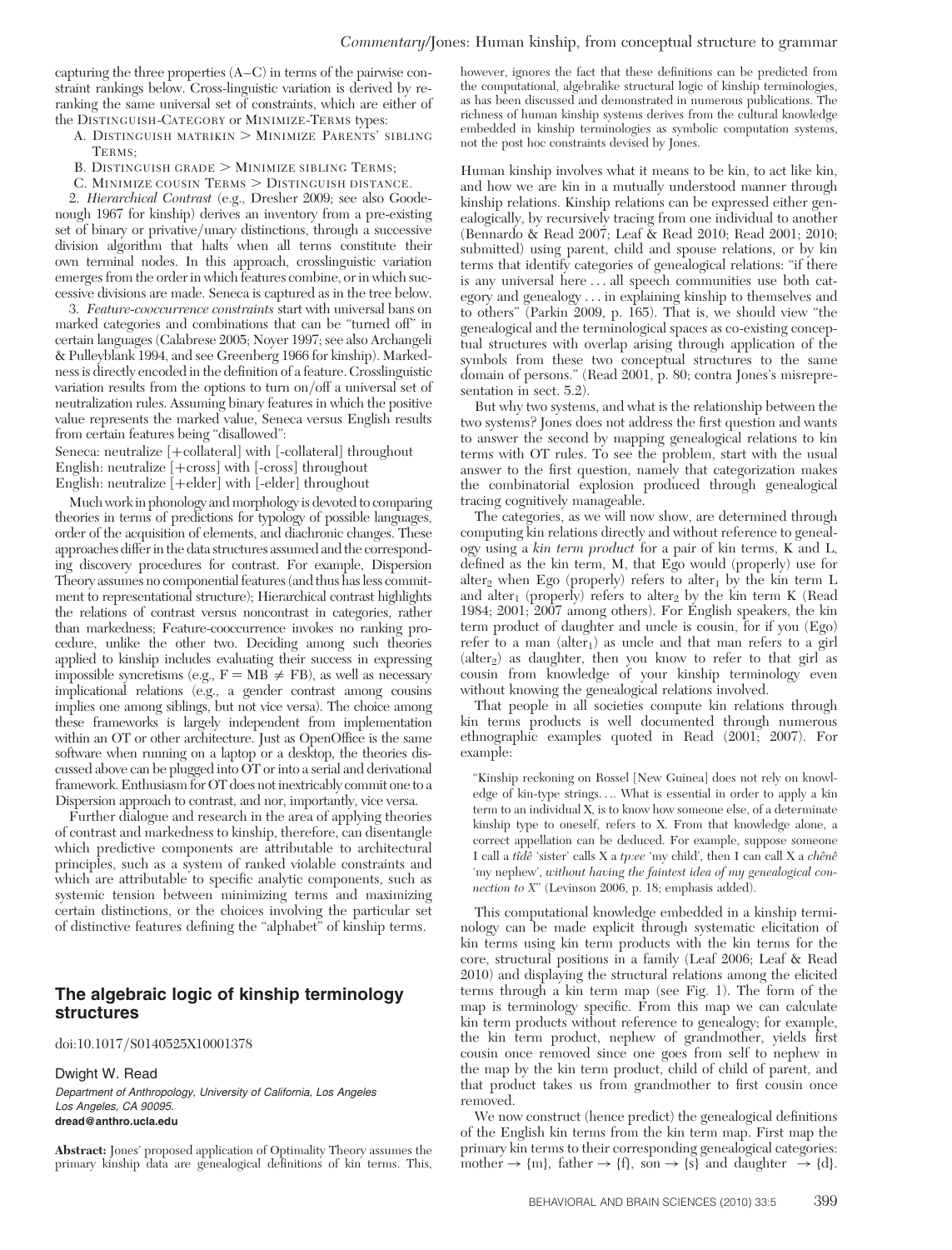Commentary/Jones: Human kinship, from conceptual structure to grammar



Figure 1 (Read). Kin term map for the American kinship terminology based on kin term products with the primary kin terms parent, child and spouse. An arrow indicates the result of taking the kin term product of the kin term at the base of the arrow with the primary kin term represented by that arrow. Double-headed arrows are used in lieu of a pair of parallel arrows.

Then express any kin term as a product of primary kin terms and compute the set product for the corresponding genealogical categories to determine the predicted category of genealogical relations for that kin term. For example, from the kin term map, uncle = son of grandmother  $+$  son of grandfather  $+$ husband of daughter of grandmother  $+$  husband of daughter of grandfather, so uncle  $\rightarrow$  {mm, fm}{s}  $\cup$  {ff, fm}{s}  $\cup$  {mm, mf}{d}{h}  $\cup$  {ff, fm}{d}{h} = {mms, fms, ffs, fms, mmdh, mfdh,

ffdh, fmdh $\mathbf{h} = \{mb, \text{fb}, \text{mzh}, \text{fzh}\}\$ , where  $\cup$  is set union, b is the genealogical relation brother, z is the genealogical relation sister, h is the affinal relation husband, and genealogical strings are written in the reverse order from kin term products. Using this procedure, we obtain 100% agreement between predicted and actual genealogical definitions of kin terms (see Fig. 2). This accounts for the genealogical definitions of kin terms upon which the OT rules are based. The rules, then, are just describing



Figure 2 (Read). Predicted mapping of American kin terms shown in Figure 1 onto genealogical positions in a genealogical grid. The predicted mapping agrees perfectly with the genealogical definition of kin terms.  $\Delta$  – male marked position,  $\circ$  – female marked position,  $=$  – spouse relation, vertical line – parent/child relation, horizontal line – sibling relation. Note:  $2<sup>nd</sup>$  Cousin Once/Twice Removed not shown due to size of the grid.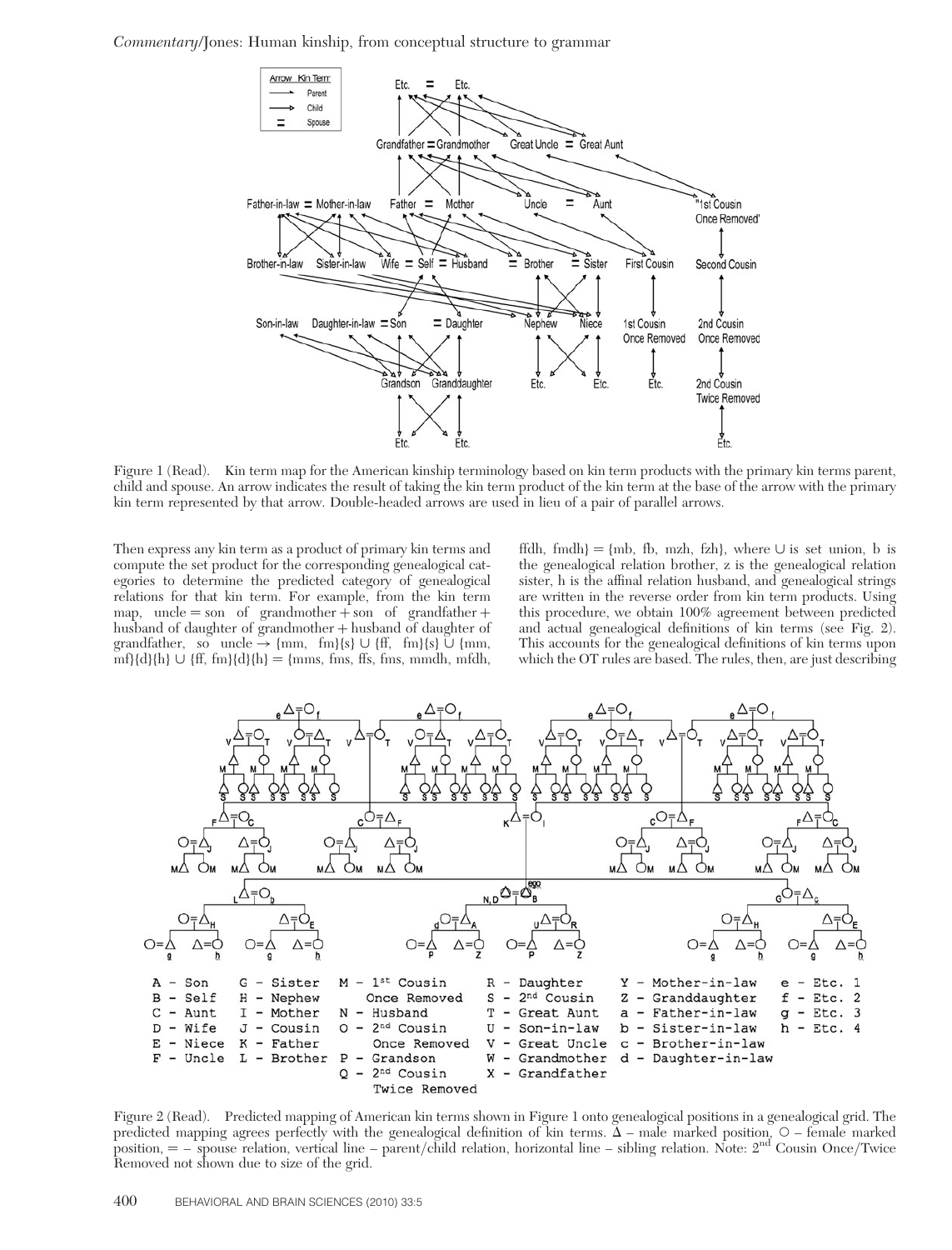the inverse of this fundamental mapping to genealogy determined from the cultural knowledge embedded in the system of kin terms.

Even more problematic, we may generate a kinship terminology using kin term products in accordance with established universal properties of kinship terminology structures and without reference to genealogy (Read 2001; 2007). Terminology structures begin with a core structure of ascending kin terms generated using either (1) a parent kin term as a generating term (this accounts for the properties of descriptive kinship terminologies such as the American/English terminology) or  $(2)$  a parent kin term and a sibling kin term as generating terms (this accounts for the properties of classificatory terminologies such as the Seneca terminology discussed by Jones), then expand the structure with a structure of descending kin terms isomorphic to the ascending structure (along with structural equations that define reciprocity between ascending and descending generating kin terms), then introduce sex marking of kin terms, and lastly generate affinal terms through a spouse, generating the term. The kinship terminology generated in this manner has the form of an algebraic structure, hence the use of algebraic formalism to express the underlying generative logic. The grammar of a kinship terminology lies in this generative account (see Read 2001, table 2; Bennardo & Read 2007, Fig. 1), not the OT rules as they only address the consequences of the generative logic of a terminology.

Lastly, the rules posited by Jones violate the required universality of constraints: "Optimality theory hypothesizes that the set of well-formedness constraints is universal: not just universally available to be chosen from, but literally present in every language" (Prince & Smolensky 1997, p. 1605; emphasis added). Jones uses terminology specific constraints (see especially Note 1) and achieves the appearance of universality only through low ranking of constraints irrelevant to a terminology. Consider the terminology of the !Kung San, a hunter-gatherer group in the northwestern part of Botswana among whom I did fieldwork. Their kin term usage depends on a name givername receiver relationship established when a newborn is named for a close relative (Marshall 1976). A constraint based on the name giver–name receiver relationship would not be universal and placing it low in the ranking for other terminologies does not make it universal. Without universality, OT rules reduce to description and hence have unclear connection, if any, to cognitive processes.

# Genealogy (and the relationship between opposite-sex/same-sex sibling pairs) is what kinship is all about

doi:10.1017/S0140525X10002025

#### Carles Salazar

Department of Art and Social History (Anthropology Program), University of Lleida, 25003 Lleida, Catalonia, Spain.

#### salazar@hahs.udl.cat

#### www.hahs.udl.es/hs/csalazar.htm

Abstract: What are the theoretical implications of a universal genealogy? After the demise of relativism in kinship studies, there is much to be gained by joining old formal-structural analysis of kinship to recent cognitive-evolutionary approaches. This commentary shows how the logic of kinship terminologies, specifically those of the Seneca-Iroquois, can be clarified by looking at the relationship between opposite-sex/ same-sex sibling pairs.

The target article is a sound, original and well-argued examination of one of the most fundamental topics in the history of anthropological kinship theory. Among its numerous merits, I would single out the much-needed connection the target article

establishes between traditional formal and structural analyses, the cognitive anthropology of the 1960s, and more recent cognitiveevolutionary perspectives on the human mind and behavior in general. Many post-Schneiderian kinship studies are characterized by a relativist and social-constructivist perspective. By contrast, the target article clearly posits genealogy as the key constituent of any kinship system – not in terms of a substance (biogenetic connections) but as a structure, a system of relations (see Salazar 2009). Arguably, though the relationship between the substance of genealogy, human biological reproduction, and its structure is not contingent, the latter can be systematically analyzed independently of the former (cf. Read 2001). That is the reason kinship terms, as Jones correctly points out, may not have genealogical definitions despite being genealogically structured. I will focus my comment on what I believe is perhaps a rather specific but serious limitation in the way in which Jones' use of Optimality Theory (OT) deals with the Seneca-Iroquois terminologies.

The ranking of constraints, which appears to be one of the main characteristics of this theory, allows for greater flexibility in the identification of the distinctive features of kinship terms than the more conventional componential and reductionist/extensionist approaches. But what I see as problematic is the faithfulness constraint of "distinguish matrikin," which the author places in the second position in the ranking order. This gives rise to a number of complications; for example, if matrikin need to be distinguished, how can we explain that the Father's Brother's Son, who does not belong to Ego's matrilineage, is classed as a "brother" together with matrilineal relatives such as Mother's Sister's Son? Although Iroquois terminologies have normally been associated with matrilineal societies (despite numerous exceptions including the Yanomamo, Algonquins, Dakota, and Dogon), Lounsbury's (1964) reanalysis of Morgan's seminal work (1871) seems to eliminate the possibility of any significant connection between Iroquois equations and (matrilineal) descent. Stated otherwise, the bifurcate merging characteristic of Iroquois terminologies (merging of Father with Father's Brother and Mother with Mother's Sister) is not connected to the need to single out matrilineally related relatives. Thus I simply fail to see in what way the "distinguish matrikin" constraint makes any improvement on the more traditional cross/parallel distinction. Admittedly, as other authors have pointed out (Allen 1998; Héritier 1981: annex 1), a cross/parallel concept that can be applied equally to relatives of all three central generations –  $G^0$  (Ego's generation),  $G^{+1}$  (Ego's parents) and  $G^{-1}$ (Ego's children) – has not yet been formulated. I think this may be the case, as Jones also intimates, because this distinction derives from a more fundamental one. Contrary to Jones's argument, however, this has nothing to do with descent but with what I take to be, following Héritier (1996, pp. 62–67), the basic binary opposition observable in all kinship terminological systems: that between same-sex and opposite-sex sibling pairs, in virtue of which opposite-sex siblings are never seen as "closer" than same-sex siblings. Héritier contends, correctly in my view, that this fundamental law of kinship originates in the differential value of the sexes as is culturally recognized in all known societies. The four main terminological systems – birfurcate merging (Iroquois and Dravidian, plus Crow-Omaha systems), bifurcate collateral (Latin, Sudanese), lineal (our system) and generational (Hawaiian) – can be all seen as specific developments of the same-sex/opposite-sex sibling relationship. And even the socalled "fifth possibility," a theoretically possible but sociologically nonexistent terminological system (Hage 1997; Héritier 1981, ch. 1), is a direct result of the infringement of that fundamental law of kinship.

It would take me far beyond the scope of the present commentary to elaborate on all the implications of this elementary rule for each terminological system. Here I will focus on the Seneca-Iroquois system, which Jones analyzes as an instance of the workings of OT. In the Iroquois system, children of same-sex siblings (parallel cousins) call each other brother and sister, while children of opposite-sex siblings (cross cousins), are classed simply as cousins.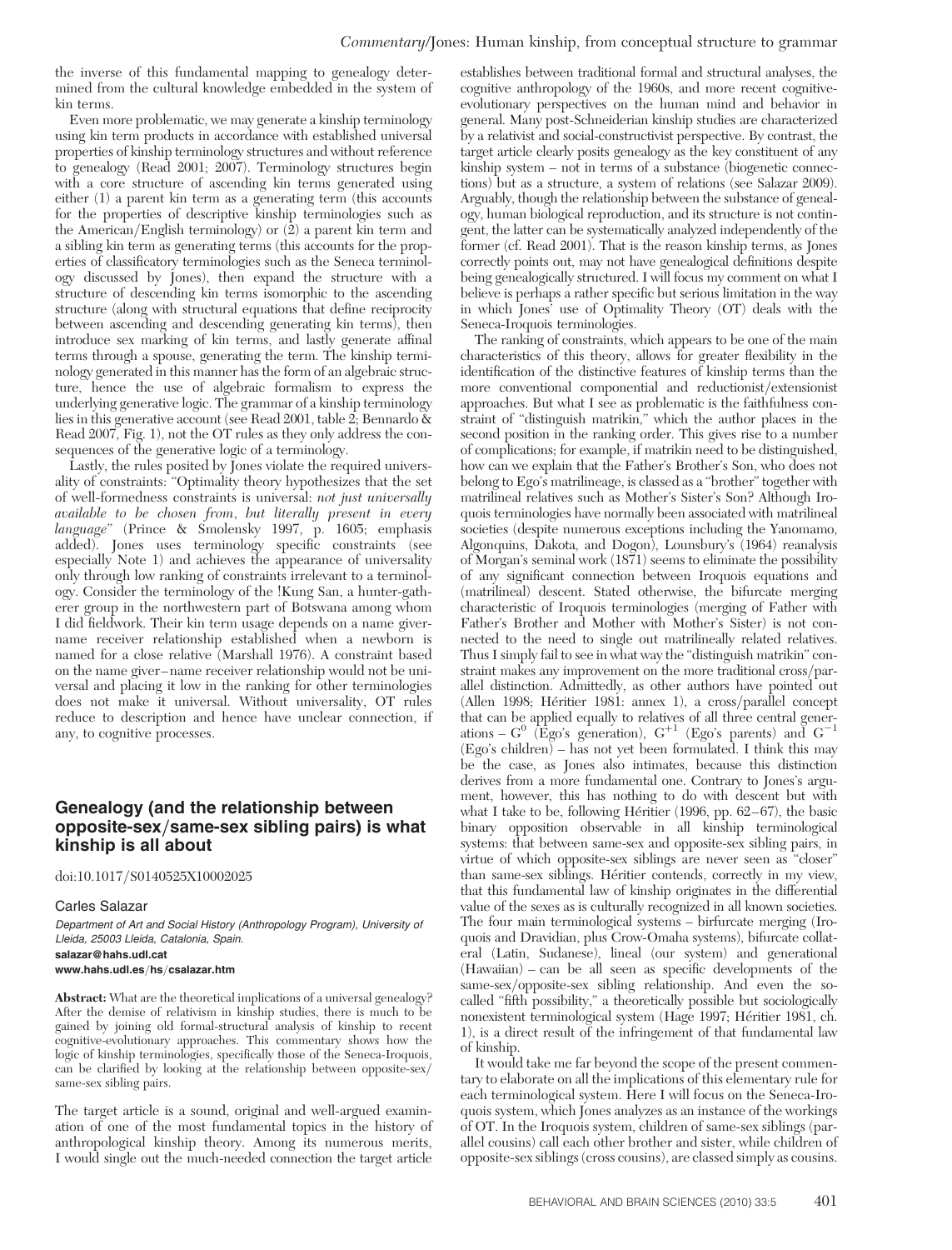By the same token, children of same-sex (cross) cousins will call each other brother and sister while those of opposite-sex cousins will call each other cousins. In keeping with these simple rules, which clearly derive from the principle according to which same-sex siblings should be seen as closer than opposite-sex siblings, same-sex siblings are "merged" and become the parents of all their children, while opposite-sex siblings are kept separate, becoming "uncles" and "aunts" of each other's children. These rules also account for the fact that the Father's Brother's Son is classed as a "brother" regardless of the matrilineage he happens to belong to, and explain why the Older Mother's Brother's Son's Son is a "cousin" and not a "brother." Both this individual and Ego are children of opposite-sex cousins: Ego's older mother and her mother's brother's son. The simplicity of this principle contrasts with Jones' argument here, which is unnecessarily convoluted. No further rules, principles or constraints are needed to generate all kin terms of the Iroquois system.

Despite this problem in Jones' argument, his concern with disclosing "fundamental structures of the human mind" through kinship analysis is highly laudable. Further research along these lines will certainly contribute to enhancing anthropology's position among the human sciences by deepening our understanding of the oldest, most universal and most elementary form of human relationship.

# The shared evolutionary history of kinship classifications and language

doi:10.1017/S0140525X10001421

Robert M. Seyfarth and Dorothy L. Cheney

Departments of Psychology and Biology, University of Pennsylvania, Philadelphia, PA 19104. seyfarth@psych.upenn.edu

cheney@sas.upenn.edu

www.psych.upenn.edu/∼seyfarth/Baboon%20research/

Abstract: Among monkeys and apes, both the recognition and classification of individuals and the recognition and classification of vocalizations constitute discrete combinatorial systems. One system maps onto the other, suggesting that during human evolution kinship classifications and language shared a common cognitive precursor.

Jones argues that kinship and language are similar in their discrete, combinatorial structure, and that these similarities point toward "general principles of cognition or communication." Although he does not discuss evolution explicitly, he suggests that the shared mechanisms underlying kinship classifications and language may have evolved from the same cognitive precursor. Recent studies of nonhuman primates support this hypothesis. Specifically, they demonstrate that both the recognition and classification of individuals and the recognition and classification of vocalizations constitute discrete combinatorial systems that interact closely. One system maps onto the other, suggesting that they share underlying cognitive mechanisms. The close link between recognition and classification of individuals and vocalizations supports the view that, during human evolution, the cognitive mechanisms underlying kinship classifications and those underlying language shared a common precursor.

Although the physical features and vocalizations of different animals vary continuously, free-ranging monkeys and apes recognize each other as individuals, both by appearance and by voice. This in itself constitutes a very simple, discretely coded system of knowledge that is probably pervasive among group-living animals. Moreover, from this relatively simple starting point, monkeys, apes, and perhaps many other species make further, more elaborate classifications of individuals. Many monkeys, for example, recognize other animals' dominance ranks. They also distinguish pairs

of individuals who have close behavioral associations from those whose interactions are less frequent and predictable (reviewed in Cheney & Seyfarth 2007). In monkeys, close bonds typically manifest in frequent grooming, support in aggressive coalitions, tolerance at feeding sites, and other behaviors. They may persist for many years. In baboons and macaques, for example, males disperse but females remain in their natal group throughout their lives, and close behavioral associations are most common among matrilineal kin – mothers, daughters, and sisters – who almost always form such bonds; but strong bonds may also occur among less closely related females, particularly when these individuals have no close kin present in the group (Schino 2001; Silk et al. 2006; 2010). In chimpanzees, females disperse but males remain in their natal group throughout their lives, and close bonds are formed between males and, more rarely, between females. Such bonds manifest in grooming, coalitions, meat sharing, and participation in hunts (Langergraber et al. 2009; Mitani 2006; Muller & Mitani 2005; Nishida 1983; Watts 1998; Wittig 2010; Wittig & Boesch 2003).

In baboons, experiments suggest that individuals not only recognize other animals' dominance ranks and kin relations but also combine this information to create a representation of social relations in which ranked individuals are grouped into families (Bergman et al. 2003; Seyfarth et al. 2005; see also Penn et al. 2008). Observational data on Japanese macaques yield similar results (Schino et al. 2006). The classification of individuals on the simultaneous basis of kinship and rank constitutes a conceptual structure in primates because, while the individual elements may change over time as animals are born, die, join or leave the group, the overall structure remains constant. Moreover, animals treat one another differently not just because of their own behavior, but also because of their membership in a particular kin group. For example, from the moment of its birth, baboons treat an infant that belongs to a high-ranking matriline differently from the way they treat an infant that belongs to a low-ranking matriline. This difference in behavior arises not because infants behave differently but because they belong to different kin groups. In this respect, nonhuman primates' recognition of kinship and rank can be thought of as a conventionalized system, based on discrete elements – individual identity, kinship, and rank – combined in a rule-governed manner (Cheney & Seyfarth 2007).

Nonhuman primate vocalizations also constitute a very simple, discrete, combinatorial system of recognition and classification. Most calls are individually distinctive, and individual recognition by voice is common. Many call types are also used only in particular circumstances (reviewed in Seyfarth & Cheney 2010). Baboons, for example, give acoustically different alarm calls only to particular predators, territorial calls only during encounters with other groups, screams only by lower-ranking to higher-ranking individuals, threat vocalizations only by higher-ranking individuals to lower-ranking individuals, and so on. Listeners, moreover, recognize these predictable relations. In the playback experiments cited above, where A was dominant to B, listeners showed little response to playback of the sequence "A threatens B and B screams" but responded strongly to the sequence "B threatens A and A screams" (Bergman et al. 2003). In sum, just as nonhuman primates recognize individuals and classify them according to rank and matrilineal kinship, the same animals recognize and classify vocalizations according to caller identity, context, and the "rules" of call delivery.

Jones notes that in humans, we sometimes view kinship and language as separate cognitive domains. By contrast, among nonhuman primates the recognition of individuals, kin groups, and rank relations (on the one hand) and the meaning of vocalizations (on the other) are inextricably bound together. Both are discrete, combinatorial systems, and each influences the other. When young animals learn to recognize their matrilineal kin, they do so in part by learning to recognize these animals' vocalizations; conversely, a caller's identity, rank, and kin group membership help to determine the meaning of a call or a sequence of calls to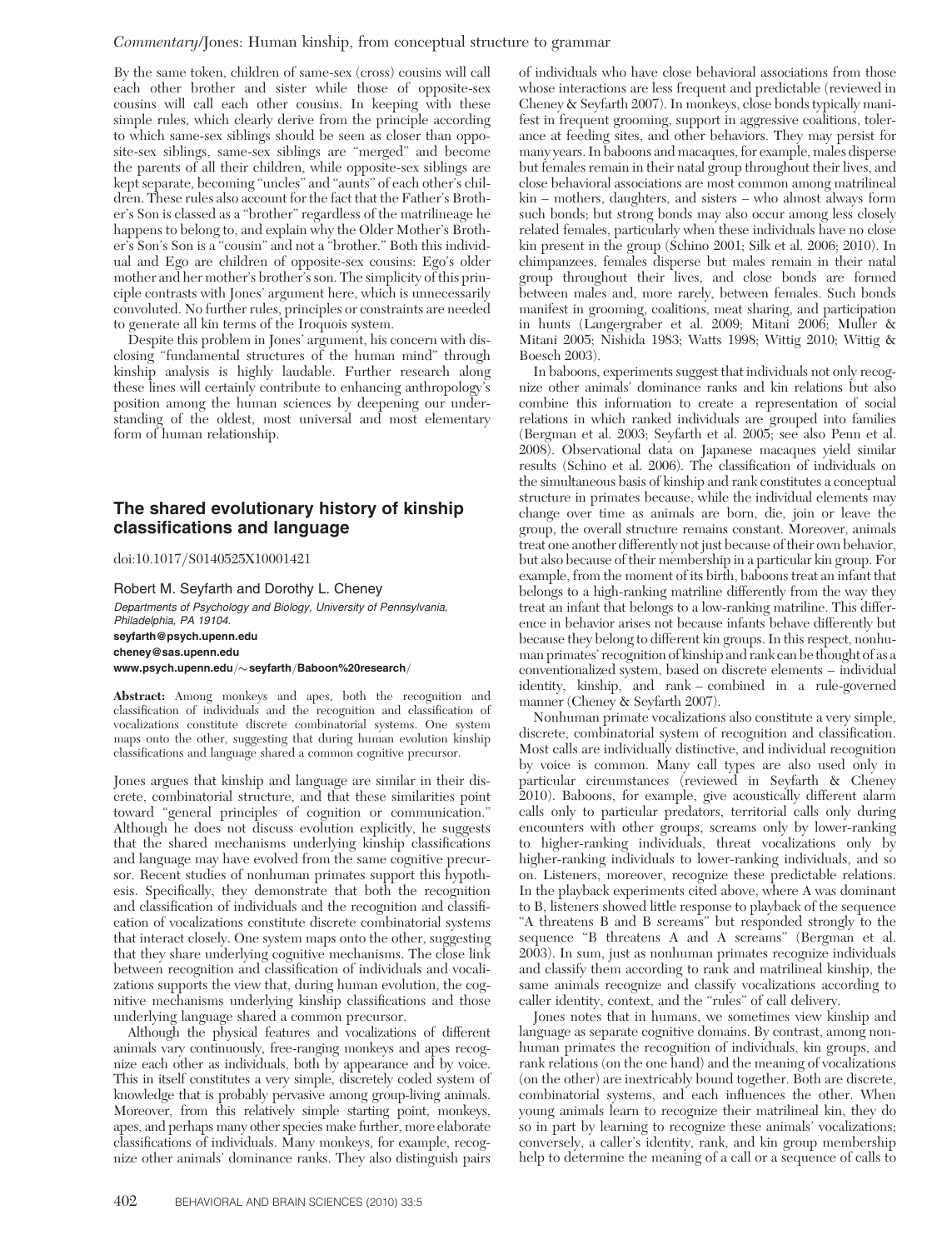a listener. When a baboon hears Sylvia giving threatening vocalizations to Hannah and Hannah screaming, the listener's interpretation of this sequence draws not only on her identification of the call types and the contexts in which they are given but also on her recognition of the callers, their ranks, and their matrilineal kin groups. In this respect, the cognitive processes involved in the recognition and classification of individuals overlap significantly with the cognitive processes involved in the recognition of call meaning. Such data offer indirect support for the hypothesis that, during the course of human evolution, the cognitive mechanisms underlying kinship classifications and those underlying language evolved from a common source.

# Lexical universals of kinship and social cognition

doi:10.1017/S0140525X10001433

#### Anna Wierzbicka

School of Language Studies, The Australian National University, Canberra ACT 0200 Australia.

anna.wierzbicka@anu.edu.au

www.une.edu.au/bcss/linguistics/nsm/

Abstract: Jones recognizes the existence of "primitives of conceptual structures," out of which "local representations of kinship are constructed." NSM semantics has identified these primitives through a cross-linguistic search for lexical universals ("NSM" stands for Natural Semantic Metalanguage and also for the corresponding linguistic theory). These empirical universals provide, I argue, a better bridge between cognitive anthropology and evolutionary psychology than the abstract constructs of OT, with dubious claim to conceptual reality.

A decade ago anthropologist Raymond Fogelson (2001, p. 41) wrote: "The study of kinship, which played such a prominent role in the development of anthropological theory, now seems to be a dead topic.... Only time will tell whether the subject will be revived, reincarnated, or reinvented...." (See also Sousa 2003 on "The fall of kinship").

It is to Jones' great credit that he is trying to revive this subject, which is central to the understanding of social life and social cognition. I also appreciate Jones' defence of the inherent link between "kinship" and "genealogy" (or "reproduction") and his recognition of the existence of "primitives of conceptual structure," out of which "local representations of kinship" are constructed (Fig. 1 of the target article).

On the other hand, I see as a weakness of Jones' account its dependence on a particular formal theory (OT) and its lack of attention to the question of metalanguage. The "constraints" approach depends on metaterms like "matrikin," "generation," "sex," and "cousin," which don't have equivalents in the languages of the people concerned and so have dubious claim to conceptual reality.

As I see it, the fundamental facts are that all languages have words for "mother" and "father", and in all probability "wife" and "husband", and that in all languages kinship systems are built on the bedrock of these four concepts. This fact is often obscured by the polysemy of the words in question (Wierzbicka 1992; Shapiro 2008), but Jones acknowledged it in earlier work (Jones 2004). In the target article, however, the focus is so much on theory that the empirically established lexical universals of kinship seem to disappear from view.

Jones' approach to kinship, which is wedded to OT, is vulnerable to the criticism that D'Andrade (1995, p. 30) directed at componential analysis of kinship as it was practised in the 1960s: "This type of analysis seems specialized, arcane, and formalistic." The charge of ethnocentrism aimed at traditional anthropological analyses of kinship by, for example, Wallace and Atkins (1969, p. 364) applies as well. More recently, Leaf (2006, p. 306) noted: "The kin types were symbolized by one or two letters so as to seem abstract and schematic, but in the end the ideas they represented were only those of the American kinship system, M or Mo for Mother, F or Fa for Father...B for Brother, Si or Z for sister...sometimes with added qualifiers for age and the like."

Jones doesn't use symbols like M, F, B and S, but in his comparison of English and Seneca he, too, relies on kin types taken from English, such as parent, sibling, child and cousin – concepts for which there are no words in Seneca itself. Analysing Seneca kinship terminology through such terms means, I think, imposing on it a perspective alien to it.

For my part, I contend that an adequate, non-Anglocentric framework for the comparison of kinship systems can be based on empirically discovered lexical and conceptual universals, beginning with "mother," "father," "husband" and "wife." In addition, such a culture-neutral analytical framework can build on the set of empirically discovered "semantic primes," like "people," "do," "happen," "body," "before," and 60 or so others, which, evidence suggests, can be found as words, or distinct word meanings, in all languages. (See Table 1.)

According to the findings of NSM-based investigations (Goddard 2008; Goddard & Wierzbicka 2002; Wierzbicka 1996; 2006; 2010 and many other references listed under the bibliographical links at http://www.une.edu.au/bcss/linguistics/ nsm/), there are two sets of universal concepts: a few dozen indefinable semantic primes ("atoms of meaning"), and a smaller set of "semantic molecules" – concepts that are complex and can be defined in terms of primes but which function as units in the construction of culturally variable compound ideas. (In addition, there are many molecules that are language-specific.)

The four lexical pivots of kinship – "mother," "father," "wife" and "husband" – belong to the second set (Wierzbicka, forthcoming). Other semantic molecules which, evidence suggests, are universal and which are highly relevant to kinship, are the three mainstays of social cognition: "men," "women," and "children" (Goddard 2010; Goddard & Wierzbicka, forthcoming).

Concepts lexicalised in all languages allow us to bring hypothesized conceptual structures into the orbit of recognizable human ways of speaking; they give us an empirically grounded analytical framework that overcomes both the "technicism" of kinship algebras, old and new, and the Anglocentrism of descriptions based on language-particular English kin types.

Jones proposes rules and constraints that may make sense from the point of view of OT theorists but which are anything but "experience-near" or psychologically real. How such rules could be learned by ordinary speakers, and how they can be verified by researchers, is far from clear. It is also far from clear how formalization in terms of OT can provide a window onto "how people think about kinship" (as envisaged in Jones 2004, p. 211).

In the end, one can't help feeling that the old key questions of "psychological reality" (Burling 1967), "the native's point of view" (Geertz 1976), and "the insider's understanding" (Shore 1996) have vanished from view in the target article, amid concerns about "faithfulness constraints," "scales limiting allowed permutations in constraint ranking," "markedness scales," and other similarly abstract and theory-dependent analytical constructs. As Kronenfeld (2001, p. 158) notes: "The formal analysis that best represents the regularities of the terminology may not necessarily be best at representing the cognitive operations by which native speakers navigate the system."

The "seven faithfulness constraints" Jones proposes depend on English concepts such as "parent" and "sibling," "sex," "generation" and "age," which have no equivalents in most languages of the world. By contrast, the seven building-blocks of kinship and social cognition recognized in the NSM theory – "mother," "father," "wife," "husband," "men," "women" and "children" – are, evidence suggests, lexical universals, experience-near and empirically verifiable. If in our portrayal of local systems of kinship we rely on such universals (as it is done in NSM-based analyses), we can capture generalizations about the structure of such systems by recognizing recurrent semantic components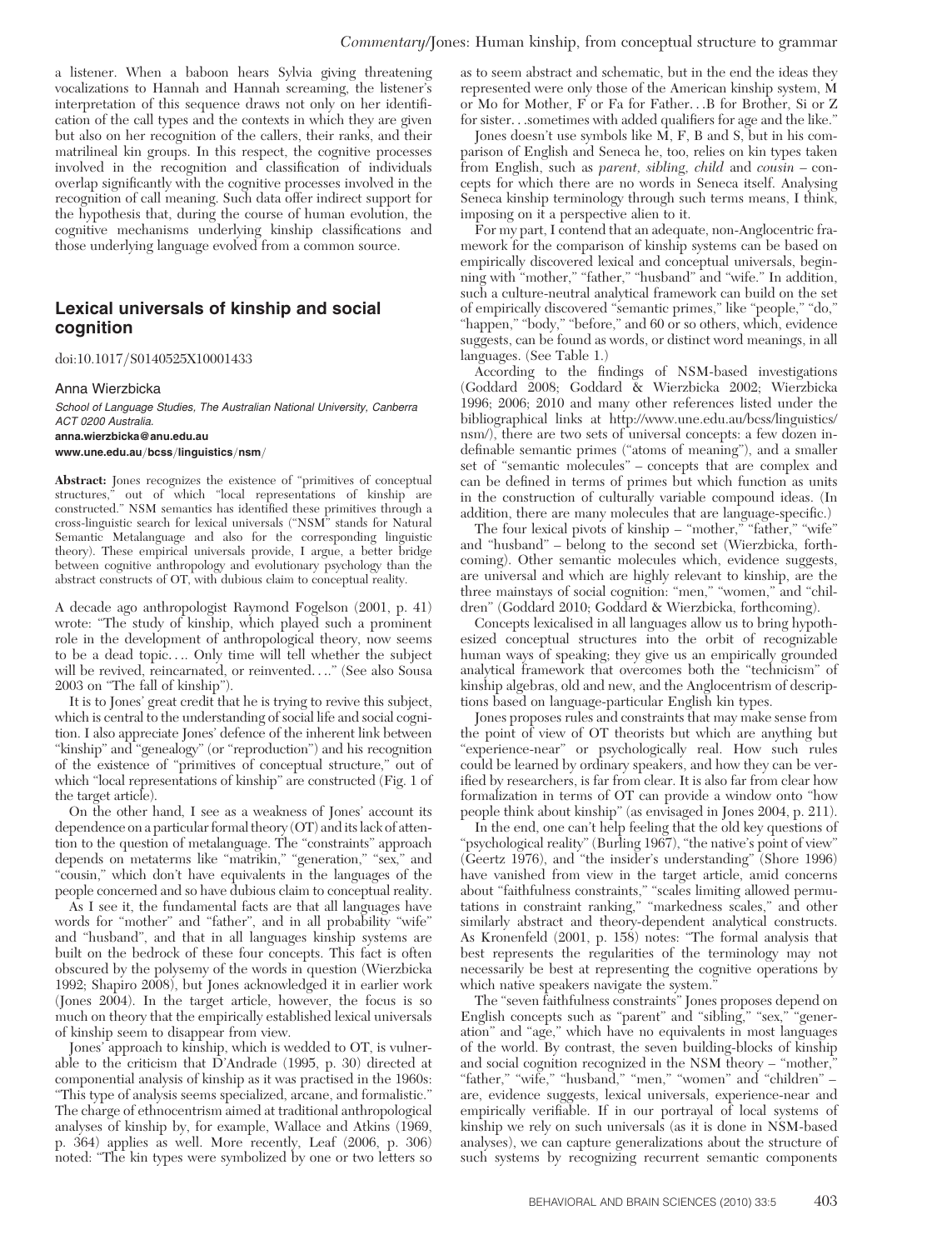Response/Jones: Human kinship, from conceptual structure to grammar

| I, YOU, SOMEONE, SOMETHING $\sim$ THING, PEOPLE, BODY                 | substantives                                   |
|-----------------------------------------------------------------------|------------------------------------------------|
| KIND, PART                                                            | relational substantives                        |
| THIS, THE SAME, OTHER $\sim$ ELSE                                     | determiners                                    |
| ONE, TWO, SOME, ALL, MUCH $\sim$ MANY, LITTLE/FEW                     | quantifiers                                    |
| GOOD, BAD                                                             | evaluators                                     |
| BIG, SMALL                                                            | descriptors                                    |
| KNOW, THINK, WANT, FEEL, SEE, HEAR                                    | mental predicates                              |
| SAY, WORDS, TRUE                                                      | speech                                         |
| DO, HAPPEN, MOVE, TOUCH                                               | actions, events, movement, contact             |
| BE (SOMEWHERE), THERE IS, HAVE, BE (SOMEONE/SOMETHING)                | location, existence, possession, specification |
| LIVE, DIE                                                             | life and death                                 |
| WHEN $\sim$ TIME, NOW, BEFORE, AFTER, A LONG TIME, A SHORT TIME, time |                                                |
| FOR SOME TIME, MOMENT                                                 |                                                |
| WHERE $\sim$ PLACE, HERE, ABOVE, BELOW, FAR, NEAR, SIDE, INSIDE       | space                                          |
| NOT, MAYBE, CAN, BECAUSE, IF                                          | logical concepts                               |
| VERY, MORE                                                            | intensifier, augmentor                         |
| $LIKE \sim WAY$                                                       | similarity                                     |
|                                                                       |                                                |

Table 1 (Wierzbicka). Universal semantic primes (English exponents), grouped into related categories

Note. Primes exist as the meanings of lexical units (not at the level of lexemes). Exponents of primes may be words, bound morphemes, or phrasemes. They can be formally complex. They can have combinatorial variants or "allolexes" (indicated with -). Each prime has well-specified syntactic (combinatorial) properties.

and recurrent kin name extensions both with and across languages and cultures. Why not start building bridges between cognitive anthropology and evolutionary psychology on these empirical, culture-neutral, and theory-independent human universals?

# Author's Response

# Thinking about kinship and thinking

doi:10.1017/S0140525X1000275X

#### Doug Jones

Department of Anthropology, University of Utah, Salt Lake City, UT 84112. douglas.jones@anthro.utah.edu

Abstract: The target article proposes a theory uniting the anthropological study of kin terminology with recent developments in linguistics and cognitive science. The response to comments reaches two broad conclusions. First, the theory may be relevant to several current areas of research, including (a) the nature and scope of the regular, "grammatical" side of language, (b) the organization of different domains of conceptual structure, including parallels across domains, their taxonomic distribution and implications for evolution, and (c) the influence of conceptual structure on social structure. Second, the theory compares favorably with alternatives, including (a) the theory that kin terminology is not really that complicated, (b) the theory that kin terms mirror social categories, (c) componential analysis, and (d) kinship algebra. If further research in anthropology, linguistics, and other fields supports the theory, and confirms the psychological reality of proposed mechanisms, then kinship may emerge as a model system for the study of important issues in cognition and social organization.

The target article sets forth a theory – call it the Conceptual Structure and Grammar (CS&G) theory – of kin terminology. In presenting the theory, I find myself in the position of a matchmaker, trying to broker a marriage

settlement between the anthropology of kinship and current work in linguistics and cognitive science. In responding to commentators' appraisals of the proposed match, I first say more about how the two sides might live together, then take up objections to the match from supporters of rival theories of kin terminology, and finally say something about the theory's prospects.

The first section of the response is concerned with how the CS&G theory situates the study of kin terms and kinship rules within several current research programs in the cognitive sciences. This section addresses comments about the relationship of kinship grammar to grammar more generally, as understood within the framework of Optimality Theory. It also discusses comments relating the conceptual structure of kinship to other domains of conceptual structure, especially the structure of physical space, and relating human and nonhuman conceptual structure. Finally, this section takes up a topic raised by a number of commentators, the relationship of kin categorization to kinship and social organization more broadly, positioning the current theory within a larger program of investigating how conceptual structure affects social structure. According to Levinson, "The neglect of kinship in current anthropology and in the cognitive sciences is not far short of a scandal": In this section I try to show that the cognitive sciences have much to gain from ending this neglect.

The second section responds to criticisms and claims from defenders of alternative approaches. Some commentators argue that the present theory is too complicated and could be replaced by a simpler, more intuitive approach. Others favor sociocultural rather than cognitive-linguistic accounts of kin categorization. And others advocate alternative formal theories: componential analysis and kinship algebra. This section addresses these comments, while expanding on the treatment of Seneca terminology presented in the target article, and bringing in other terminologies. Throughout, I try to show that specific criticisms of the CS&G theory don't hold up, and that the theory has advantages over the alternatives.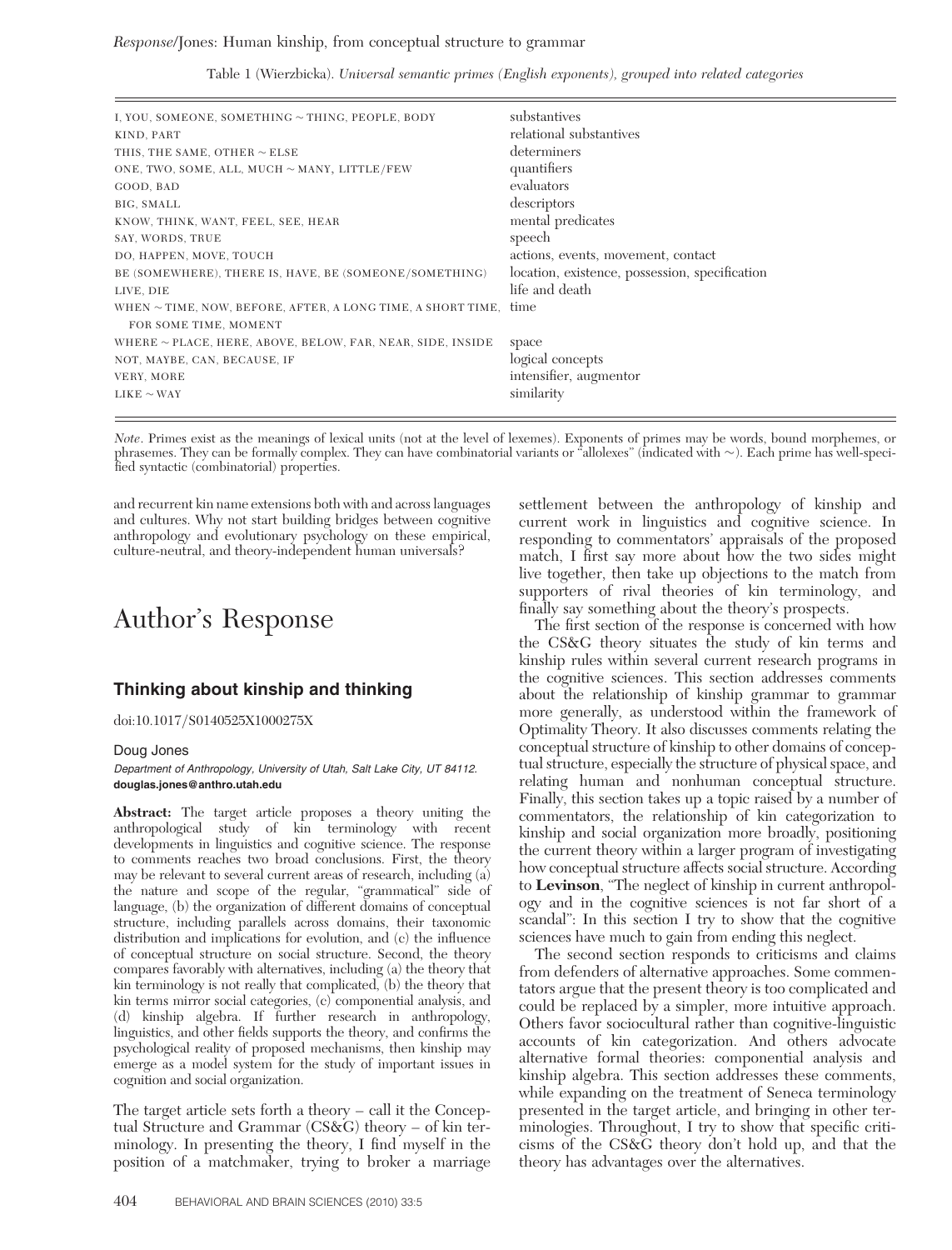A concluding section considers what directions the theory might take in the future.

# R1. Conceptual structure and grammar, meet kinship

A number of commentators respond to a major thesis of the target article: that kinship, and kin terminology specifically, is tightly structured, even "grammatical," and the study of kinship has multiple connections with ongoing research programs in linguistics and other highly structured domains of cognition and interaction. Some of these connections are reviewed below.

#### R1.1. Kinship grammar as grammar

The present theory may have implications for the nature and scope of grammar. The distinction between grammar – the rule-governed, generative part of language – and the lexicon – the arbitrary, memorized part – is commonly equated with the distinction between syntax and words-plus-morphemes. (Leaf, for example, seems to equate these as a matter of definition.) But even if we somehow ignore phonological grammar, these two distinctions don't really line up very well. Many items in the lexicon are bigger than words, including idioms like "kick the bucket," and syntactically anomalous constructions like "the \_\_\_ [comparative phrase], the \_\_\_ [comparative phrase]" (e.g., "the more, the merrier"; Jackendoff 2002, pp. 167–82).

Conversely, the evidence from kin terminology implies that, in some semantic fields, words behave like pieces of grammar. More precisely, kin terminologies (the way kin types are split and merged), rather than kin terms (the actual words used for kin), are grammatically structured. Like the inflections of frequently used regular verbs, kin term meanings may be memorized but are apparently also subject to an OT-style process of evaluation often enough to keep them grammatical. Hogeweg, Legendre, & Smolensky (Hogeweg et al.) present their own version of the distinction between kin terminology and kin terms. They also clarify the difference between (1) theories of how the contribution of words to meaning varies with context, and (2) the present theory of how the contextindependent meanings of kin categories are structured.

The CS&G theory is just one example of the very wide range of application of OT. In his comment, **Biró** asks, "Will Optimality Theory colonize all of higher cognition?" The target article suggests an answer: OT-style grammar can colonize only "grammar-friendly" domains of language, domains that support a successful process of constraint discovery. In constraint discovery, language learners explore their motor, perceptual, and conceptual capacities to discover universal prototypical and distinctive features. Since others in the community are doing the same, learners can count on constraints being mutually known and can move on to using linguistic evidence to determine how constraints are ranked. Different linguistic environments may differ in how thoroughly they encourage learners to explore different regions of constraint space, but in any region they explore, learners are expected to discover (not copy) much the same constraints. For example, most languages don't encourage

their learners to explore the constraint space for signlanguage phonology, but in those that do, learners seem to end up finding the same constraints (Brentari 1998). Contra **Bloch** and **Hudson**, then, theories of constraint discovery have more substance than the banal observation that learning plays a role in constraint acquisition; they require that constraints be grounded in precultural universals.

Another take on these issues comes from Miers and Nevins. Miers outlines a version of Optimality Theory applied to kin terminology that departs substantially from the standard version in its treatment of faithfulness and markedness. This work might have a place within the framework outlined by Nevins, who discusses a range of theories in phonology that may deliver some of the same results as OT without using OT. Following the hypothesis of Cross-Modular Structural Parallelism, Nevins suggests that phonology and kin terminology may represent the same linguistic architecture operating on two different "alphabets." If this proposal can be made to work, it may offer a new approach to delimiting the potential scope of grammar. Clearly this is a large topic that deserves more attention than I give it here.

#### R1.2. Kinship space and other conceptual spaces

Because different domains of conceptual structure represent very different sorts of content, we might expect them to be organized very differently. However, according to the target article, the conceptual structure of kinship borrows much of its organization from the conceptual structure of space. This result is consistent with other research finding parallel organization across semantic fields. Together with evidence regarding conceptual structure in nonhuman primates, this may have implications for the evolution of cognition; I discuss several relevant responses below.

Bennardo's work considerably advances our understanding of the extension of spatial thinking to more abstract domains (and counters the skepticism on this score of **El Guindi** and **McConvell**). He demonstrates a relationship between universals of spatial cognition and universals of kinship cognition. But he goes further, finding systematic covariation between cultures of space and kinship: A culture that prefers one frame of reference over another for representing space is likely to make a parallel choice in representing kinship. This work goes beyond the target article in demonstrating the integration of culture across cognitive domains.

Seyfarth & Cheney (see also Cheney & Seyfarth 2007) review evidence that many nonhuman primates not only recognize their kin, but also have abstract representations of social categories that facilitate social inference. They note that some of these representations, and the vocalizations associated with them, may be categorical rather than metric, digital rather than analog. Their observations imply that the organizing principles of human kin terminology – sex, kinship distance and grade (rank), and group membership – are probably primitives of social cognition in nonhuman primates and other social mammals and birds. Thoughts about kinship and other social relationships may be the first abstract thoughts that any animal had.

What are the roots of social cognition? Cross-domain parallels in the organization of conceptual structure might reflect the human gift for metaphorical thinking, but the evidence for abstract thinking about social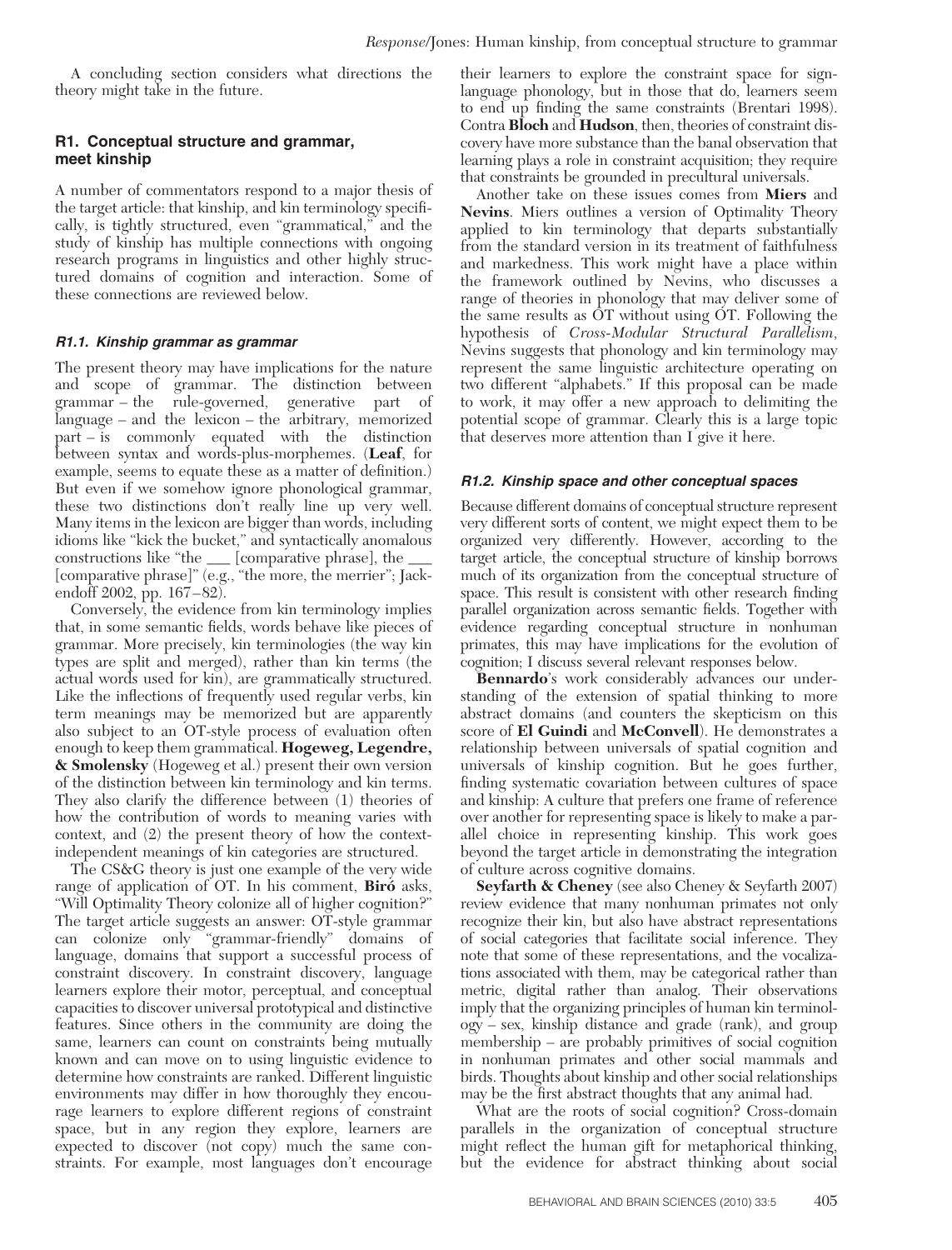relationships in nonhuman primates suggests an evolutionary scenario. The mental organs adapted to representing space seem to have been exapted to represent more abstract relationships, starting with kinship and social organization. Modeling kin relationships as relationships in an abstract kinship space would have some immediate payoffs, allowing inferences like: "If A is above B and B is above C, then A is above C," and so on. This scenario implies that homology as well as adaptation has played a role in the evolution of the mind. The conceptual structure of kinship may be adapted for doing genealogy and solving social problems on Pleistocene savannahs, but it may also owe some of its organization to a more ancient history.

# R1.3. Kinship, from conceptual structure to social structure

Conceptual structure is likely used not only in communication, but in cognition and social interaction more generally. In the target article, the focus was on kin terminology, which gives a particularly clear view of the conceptual structure of kinship. However, as a number of commentators remark (or complain), there is more to human kinship than kin terms (Bloch, Gerkey & Cronk, Knight, Levinson). This section responds to these comments by briefly sketching the broader relevance of the CS&G theory to social coordination and social structure. The discussion covers some of the games people play involving their kin and how conceptual structure may influence the outcomes of these games. This may be part of a larger story, of how universal conceptual primitives facilitate convergence on shared moral norms in a number of social domains.

Marriage, in particular deciding who may marry whom, is one social arena in which human beings often find themselves playing coordination games. An accepted set of rules, even if partly arbitrary, that divide each person's relations into marriageable and unmarriageable on the basis of kinship can regulate sexual competition and foster suprafamilial alliances.

Another family of coordination games involving kin may involve what I have labeled *group nepotism* (Jones 2000; 2004). Altruism toward kin is a public good. Natural selection favors higher levels of kin altruism if people coordinate their assistance than if each acts separately. When two brothers, for example, must choose how much help to give a needy third brother, their effective coefficient of relatedness when they act independently is the standard Hamiltonian 1/2; when they act together it ranges up to 7/10. (The mathematics involved is covered in Jones [2000] as "The Brothers Karamazov Game.") Especially in large groups of distant kin, the evolutionarily expected level of altruism toward the needy is much higher if groups can impose enforceable public commitments on their members. This may be relevant to the distribution of gains from collective action in large descent-based groups like the Lamalera whale hunting parties (Alvard  $(2003)$  cited by Gerkey & Cronk, and more generally to the establishment of norms of generalized (rather than balanced) reciprocity among kin.

The norms that govern marriage and socially imposed altruism toward kin have some of the same structure as the rules that govern kin terminology. Both terms and norms are sensitive to genealogical distance, but allow

other principles to orient and reshape kinship space. Kin terminologies often treat parallel or unilineal relations as closer than cross or non-unilineal; marriage rules often use the same distinctions to divide kin into those too close to marry and those preferred or prescribed as spouses. Kin terminologies sometimes move affines into the consanguine category – for example, treating a sister-in-law as a kind of sister; marriage rules sometimes follow suit, extending incest taboos to affines (Héritier 2002). Kin terminologies may treat certain classes of sibling as equivalent – for example, equating a woman's son and her sister's son; norms of sharing may be built around the ideal (often evaded in practice, of course) of the unity of the sibling group. More generally, both terms and norms impose categorical distinctions on a continuously varying world. "[K]inship systems have a digital character" (Levinson) and "a formal kinship system is designed to minimize scope for disputation: It does this by eliminating shades of grey" (**Knight**).

The parallels between kin terminology and social organization are a familiar topic in social anthropology. They are commonly assumed to result from the influence of each culture's social structure on its terminology (see sect. R2.2). But I suggest there is something more going on: Norms and terms have some of the same structure because they draw on the same conceptual building blocks. Both of these causal pathways are discernible in Figure 1 in the target article. The first pathway starts from "local organization" and follows the arrows along the bottom row to "kin terminology." The second starts from "primitives of conceptual structure" and follows the arrows either to "local organization" or to "kin terminology."

The dependence of both moral codes and semantic grammar on universal conceptual primitives may be a general phenomenon, applying to more than kinship (Pinker 2007, pp. 228–33). For example, in making judgments about the morality of causing and avoiding harm, people normally do not rely on the maxim of the greatest good for the greatest number, but turn instead to intuitions deriving from the conceptual structure of causation and agency (Mikhail 2007; see **Wierzbicka** for the corresponding conceptual primitives: *because*, *do*, and *happen*).

The hypothesis, then, is that the CS&G theory is relevant to the social organization of kinship because the ingredients of conceptual structure go into the making of social structure. The outcomes of coordination games depend not just on material factors, but on the mutual knowledge that players bring to the table, including knowledge deriving from precultural universals of cognition. This hypothesis, although rooted in an evolutionary perspective on human behavior, departs from theories in human behavioral ecology in which social organization is the unintended by-product of individual strategizing among inclusive-fitness-maximizers – monads gonads. Representations of the social order – not just as it is, but as it should be – play a role in making society.

# R2. Kinship, meet conceptual structure and grammar

The previous section reviewed the potential relevance of kinship to several research programs in the cognitive sciences. This section considers the other side of the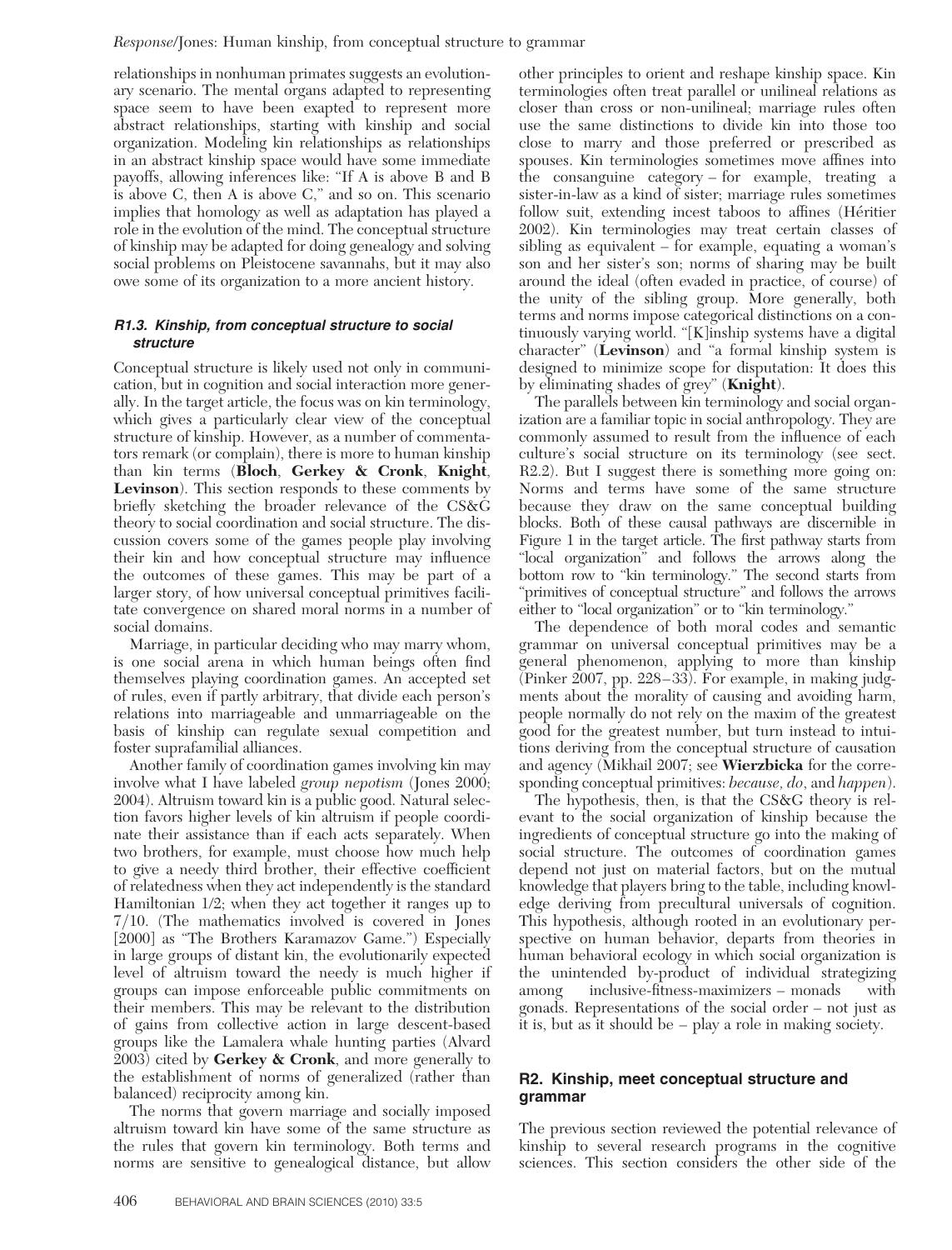exchange: the relevance of recent work in linguistics and cognitive sciences to kin terminology. The section offers a defense in detail of the CS&G theory against a range of criticism, especially from advocates of rival theories.

Some of Kronenfeld's remarks serve to frame the discussion here. He notes that the target article considers only a portion of English and Seneca terminology, and he asks what the present theory buys us that we don't get from other approaches. This section addresses both these issues. In reply to several commentators who raise questions about the mechanics of the theory, I expand the discussion of the Seneca case, and also show how the proposed constraints apply to some of the Chinese data presented by Liu, Ge, Mai,  $\&$  Luo (Liu et. al.) I hope this part of the reply offers some assurance that the present theory can handle not just hand-picked examples, but challenges raised by sharp critics, and additional data. Some commentators defend alternative approaches, including sociocultural explanations of kin terminology, componential analysis, and kinship algebra. I offer some comments on these, and indicate what seem to be the advantages of the present theory.

This section is necessarily somewhat technical. Readers unfamiliar with the details of kin terminology might choose to skim in particular sections R2.2 (especially the middle) and R2.3.

#### R2.1. Is the theory too complicated?

Behme, Hudson, and Wierzbicka argue that the CS&G theory is too complicated and unintuitive. Hudson starts off by proposing the "easier explanation" that the structure of kin terminologies is overtly represented in native speakers' terms. (See Coult 1966 for an early version of this.) Hudson argues that, for example, the availability of the inclusive term parent in English allows the construction of further categories like aunt (parent's sister) and grand*father (parent's father)*. But then he takes it back. As he observes, the concept Sibling seems to be involved in defining cousin (Parent's Sibling's Child), even though the word sibling is used infrequently or not at all by many English speakers. (In my anthropology classes, students usually define cousin disjunctively, as something like aunt's or uncle's child.) Examples like this, rather than an unnatural love of complexity for its own sake, have led anthropologists to postulate extra levels of representation beyond what is overtly expressed. Thus the advocates of componential analysis propose distinctive features as an underlying level of representation of kin terms, while the practitioners of kinship algebra distinguish the abstract structure of kin categories from the actual terminology, with the latter derived from the former by adding sex distinctions and/or cross-sex equations.

Wierzbicka proposes that kin terms specific to one language can be defined based on a few core kin terms lexicalized more-or-less universally, "father," "mother," "husband," and "wife." This proposal is part of a larger program of assembling a collection of universal semantic primitives that can serve as building blocks for defining culture-specific words and concepts.

I have no quarrel with the specific primitives on Wierzbicka's carefully crafted list. However, the principle that we explain the natives' use of language using only translations of terms shared by the natives with everyone else runs into problems when we turn from the lexicon to grammar. For example, the difference in verb argument structure between "She rolled the ball" and "The ball rolled" turns on universally lexicalized concepts from Wierzbicka's list, such as because, do, and happen. But to explain in detail which micro-classes of verbs take what constructions, and how this varies across languages, it is necessary to look "under the hood" at the internal structure of these concepts. This level of representation is not so evident in the lexicon, nor so readily accessible to the consciousness of native speakers (Pinker 2007, pp. 65–73; see Legendre et al., 2006, for an OT treatment of verb micro-classes across languages.) The same applies to kin terms. We need to know something about the feature structure or other relational properties of kin types to explain why "mother and father" is a natural class but "mother and husband" is not.

In short, kin terminology is not simple. Like other areas of grammar, it involves nonovert representations. It's not clear what the metric for complexity is, but the CS&G theory is not notably more complex than any well-developed alternative. If anything, the theory has the advantage of borrowing some of its complexity from other domains of language and cognition. The machinery of Optimality Theory, and maybe even the local version of optimization supported here, is imported from outside the domain of kinship, while the conceptual structure of kinship takes some of its organization from the conceptual structure of space.

# R2.2. Does kin terminology derive from social organization?

Variation in kin terminology is correlated with variation in social organization. For example, bifurcate merging aunt and uncle terms are more common in societies with matrilineal and/or patrilineal descent groups or other social categories (Murdock 1949, pp. 156, 164–166, 180–183; Whiting et al. 1988). (Bifurcate merging aunt terms means one word for Mother and Mother's Sister, another word for Father's Sister; bifurcate merging uncle terms means one word for Father and Father's Brother, another word for Mother's Brother.) The Seneca, with bifurcate merging terminology and matrilineal descent groups, fit this generalization.

Correlations between kin terminology and social organization and culture have led some anthropologists to argue that sociocultural explanations can supersede cognitivelinguistic ones in accounting for what is systematic in kin terminology. Hudson, Behme, Leaf, and perhaps Levinson support social structural explanations of kin terminology. El Guindi argues for understanding kinship as holistically "embedded in cultural knowledge," effectively denying the content/structure distinction proposed in the target article. Jordan & Dunn argue that a historical approach to kin terminology "immediately reduces the amount of variation that needs to be accounted for by the OT framework."

The real question is whether arguments of this kind can be cashed out in the form of hypotheses linking social categories and statuses to terminology in detail. The record of past attempts is not encouraging. A number of anthropologists have proposed explanations of kin terms along the lines of "K' means 'woman of my mother's patriclan," or "'L' means 'resident male of my father's hamlet," but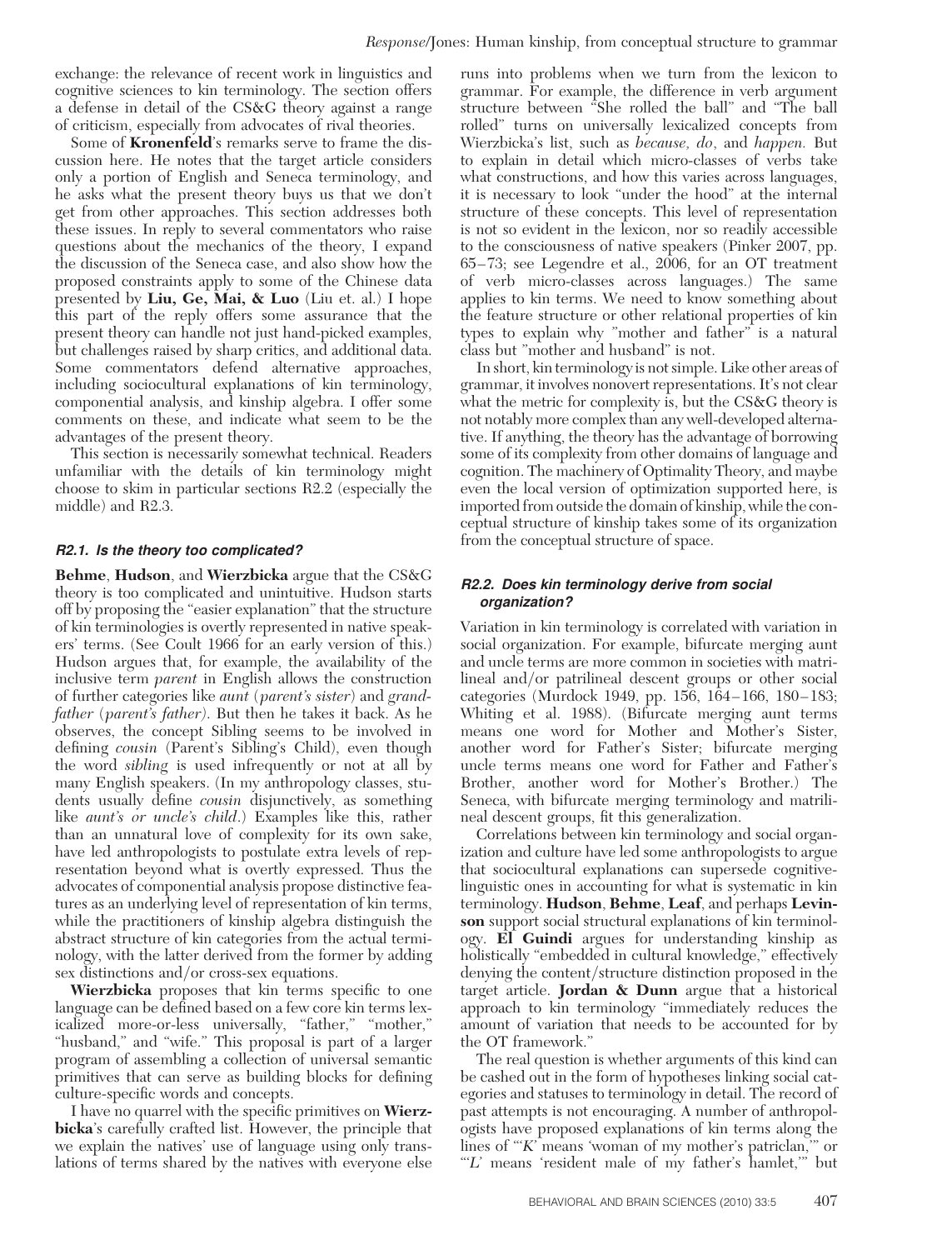these typically have been shown not to predict the assignment of kin terms very accurately (Gould 2000, pp. 371– 78; Lounsbury 1965). Seneca cousin terms provide a case in point: They are quite regular, but, as **Kronenfeld**, McConvell, and Salazar note, the division they establish between classificatory siblings and cross cousins doesn't map cleanly onto any social-structural divide. On present evidence, the effect of social organization on kin terminology is mostly loose and indirect, filtered through cognitivelinguistic principles.

Ideally, then, a theory of kin terminology should be consistent with two findings: first, kin terminology correlates with social organization; second, there is no one-to-one mapping between kin terms and social categories. The CS&G theory accounts for both findings by positing an indirect connection between social structure and kin terminology. Local social organization, acting probabilistically and with some time lag, influences the local ranking of universal kin term constraints. This ranking in turn generates kin terminologies through constraint interaction governed by principles of Optimality Theory. This is shown in Figure 1 in the target article, where a series of arrows runs along the bottom row from "local organization" to "kin terminology."

The rest of this subsection reviews a specific case, the relationship between matrilineal descent and cousin terminology in Seneca, comparing several alternative approaches (Leaf, McConvell, Salazar) and taking a side trip through Chinese cousin terms (Liu et al.) to show the strength and flexibility of the present theory. The last two paragraphs summarize the argument.

According to Leaf, "Seneca terminology embodies Seneca social conceptions just as English terminology embodies English social conceptions." He writes that Seneca cousin terms "form groups based on a specific contrast between own matrilineal clan as against all other clans. ... Own brothers and sisters are grouped with mother's sister's children and contrasted with all other relations on one's own generation. Children of ha-nih (father and father's brother) who are also children of own mother are in own sibling group, children of other ha-nih are in the all others group."

But Leaf's account of Seneca terminology is wrong. Morgan, whom Leaf cites, is quite clear that the Seneca contrast is not between mother's sister's children and all other cousins, but between cousins linked through samesex parents and cousins linked through opposite-sex parents (Morgan 1997[1871], pp. 156–157, 160–161, 162, Plates VI, VIII) – not matrilineal versus nonmatrilineal cousins, in other words, but parallel versus cross. The belief that social organization is directly reflected in kin terminology seems to have led Leaf to misread the evidence.

McConvell and Salazar approach the same topic from the other end. Both note the ubiquity of parallel/cross distinctions in kin terminologies and propose that the relevant distinction is the sexually symmetrical one between links through same-sex and opposite-sex siblings. McConvell suggests this could be handled by a DISTINGUISH PAR-ALLEL/CROSS constraint. Applied to the Seneca case, this would achieve descriptive adequacy at the cost of severing the connection between kin terminology and social organization. The two commentators take this course because, although sympathetic to the use of Optimality Theory,

they are skeptical about one of the constraints in the target article, DISTINGUISH MATRIKIN. This constraint requires that kin in Ego's matriline (stippled in Fig. 2) be distinguished from kin in the adjacent matrilines of Mother's Brother's Child (vertical stripes) and Father, Father's Sister, and Father's Sister's Child (horizontal stripes).

There are two issues at stake here. One involves the placement of the boundary between adjacent matrikin. It may be possible to redraw this boundary to make more room for the parallel/cross-sibling distinction McConvell and Salazar emphasize.<sup>1</sup> But this revision, whatever its merits, is of little consequence in the present case. The more relevant issue is that McConvell and Salazar treat parallel versus cross as a single, sexually symmetrical distinction. But DISTINGUISH MATRIKIN is asymmetric with respect to sex – it registers distinctions based on different maternal links, not different paternal links, consistent with Seneca matrilineality.

Clearly some discussion is needed of how a sexually asymmetric constraint can generate the sexually symmetric terminology of Seneca. The rest of this subsection supplies this discussion, showing how DISTINGUISH MATRIKIN interacts with other constraints to generate a sexually symmetrical cousin terminology in the case of Seneca, while its patrilineal counterpart, DISTINGUISH PATRIKIN, interacts with a differently ranked set of constraints to generate the sexually skewed Chinese cousin terminology. This discussion, rather than uncovering a fatal flaw in DISTINGUISH MATRIKIN, as McConvell and Salazar suppose, ends up showcasing a major strength of Optimality Theory: one constraint can produce a variety of effects, depending on how it interacts with others.

To show how the present theory generates different cousin terminologies, we start with the following abbreviated version of the Seneca ranking, DISTINGUISH MATRIKIN » DISTINGUISH SEX » MINIMIZE PARENTS' SIB-LINGS. (We ignore relative age here.) We can follow the process in slow motion if we stick to replacing just adjoining pairs of elements at each move. With the two parallel cousin types, Mother's Sister's Child and Father's Brother's Child, the first move is to replace Mother's Sister with Mother (same matriline, same sex), and Father's Brother with Father (same matriline, same sex), generating Mother's Child and Father's Child respectively. These replacements obey the injunction to MINIMIZE PARENTS' SIBLINGS – including embedded Parent's Sibling – and don't violate higher ranking constraints. These outputs become inputs on the next round. Because Father's Child does not belong to Father's matrikin and so is not adjacent to Mother's matrikin, it can be merged with Mother's Child, as some type of sibling.

On the other hand, the high-ranking DISTINGUISH MATRIKIN bars mergers of the two cross cousin types, Mother's Brother's Child and Father's Sister's Child with Parent's Child. $^{2}$  The best the lower-ranking MINI-MIZE PARENTS' SIBLINGS can do is to insist that these two types be combined into a single cross cousin term. Thus DISTINGUISH MATRIKIN, interacting with other constraints, can generate a standard parallel/cross distinction.

But in other contexts, DISTINGUISH MATRIKIN and DISTINGUISH PATRIKIN produce different effects. Chinese cousin terms, presented by Liu et al., offer a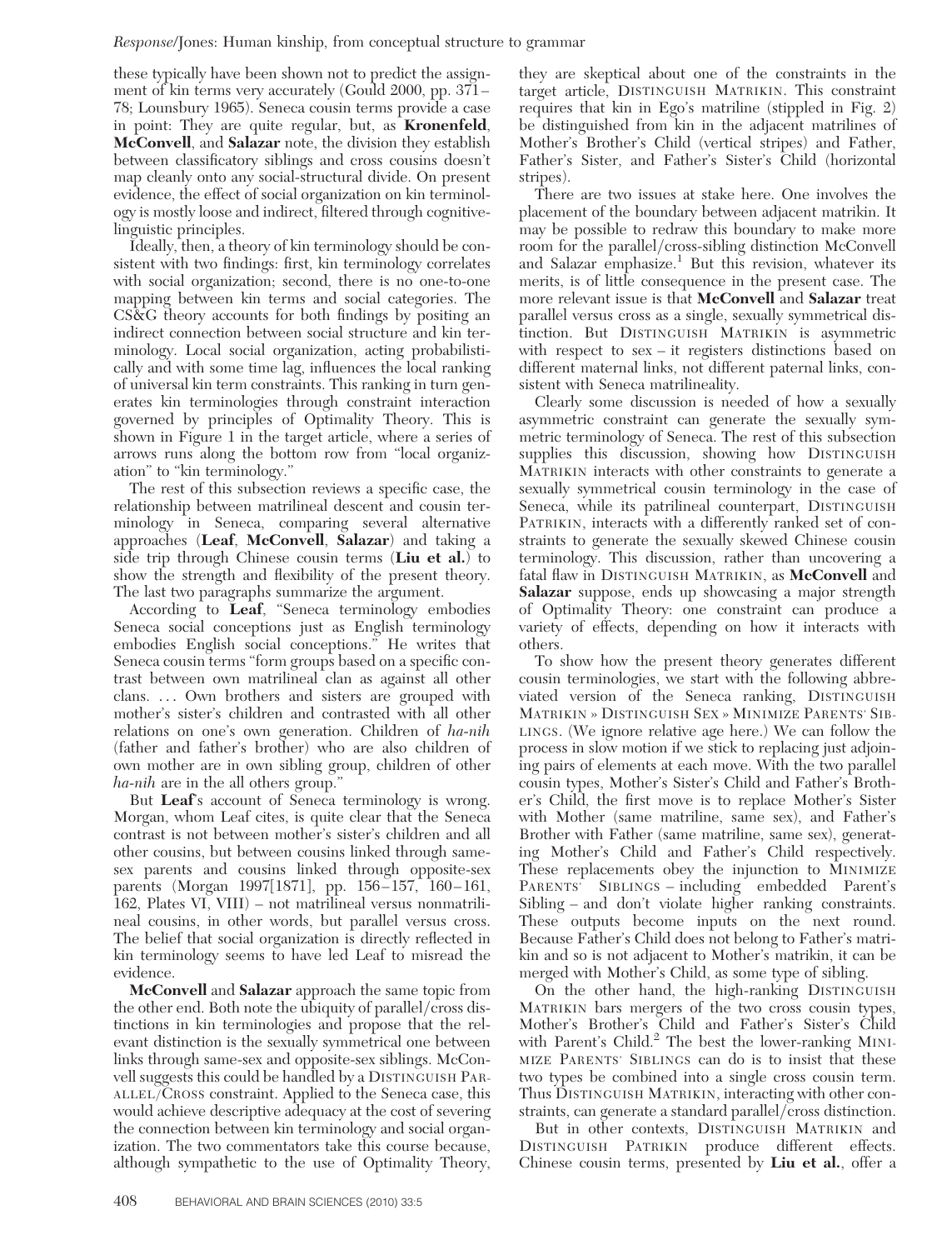serendipitous opportunity to show that the present constraints work well across a wider range of terminologies, an important desideratum in OT. In Chinese terminology, a father's brother's children are separate both from siblings and from other cousins. Other cousins are lumped together, not distinguished as parallel or cross. In other words, Chinese terms skew patrilineally.

The patrilineally skewed constraint, DISTINGUISH PATRIKIN, can generate the basic pattern of Chinese cousin terms as part of the ranking DISTINGUISH PATRI-KIN » DISTINGUISH DISTANCE » MINIMIZE PARENTS' SIB-LING'S \_\_\_\_ » DISTINGUISH SEX. (We ignore sex and relative age of cousins here, and some obvious morphology.) There are two crucial differences here from the Seneca ranking. First, Chinese assigns high rank to a constraint attuned to patrilineal rather than matrilineal distinctions, reflecting the patrilineal character of traditional Chinese society. Second, the constraint DIS-TINGUISH DISTANCE ranks high, and prevents parents' siblings and embedded parents' siblings from being merged with parents and embedded parents. The distance constraint prevents Mother's Sister's Child from being equated with Mother's Child, thus blocking the parallel cousin/sibling equations seen in Seneca. In this context, MINIMIZE PARENTS' SIBLING'S \_\_\_\_, in interaction with lower-ranking constraints, enforces a merger of nonpatrilineal cousins, rather than cross cousins.<sup>3</sup>

In summary, the asymmetrical constraints DISTINGUISH MATRIKIN and DISTINGUISH PATRIKIN can generate either symmetrical parallel/cross distinctions like those in Seneca, or asymmetrical distinctions like those in Chinese, depending on how they interact with other constraints. At least for now, it seems that the two skewed constraints are necessary, but an additional unskewed parallel/cross constraint is superfluous.

In the end, the criticisms of Leaf and of McConvell and Salazar complement each other. Leaf presumes a direct connection between Seneca matrilineality and Seneca terminology, and gets the facts about the latter wrong. McConvell and Salazar argue that the parallel/ cross distinctions observed in Seneca and other terminologies reflect the operation of one or more underlying parallel/cross principles, and leave Seneca terminology divorced from Seneca social organization. In spite of their different conclusions, these commentators share the assumption that the principles governing kin terminologies should be visible on the surface. By contrast, the present theory, which distinguishes between underlying constraints and the surface distinctions generated by constraint interaction, has more room to accommodate systematic but indirect connections between social structure and kin terminology.

#### R2.3. Componential analysis

Componential analysis treats kin terms as bundles of distinctive features; the theory lacks separate machinery for handling markedness and kin term extensions. Kay defends "li'l ol' componential analysis" as an alternative to the CS&G theory, which he claims cannot handle Seneca descending generation terms or extended cousin terms. This subsection corrects several mistakes in Kay's comment, shows how the CS&G theory deals with some special characteristics of Seneca kin terms, and compares componential analysis and other approaches to distant kin terms.

Kay claims that the proposed constraint DISTINGUISH MATRIKIN can't handle Seneca terminology for children and siblings' children. These include sex-of-Ego distinctions with female and male speakers using different terms for their kin. The pattern to be explained goes as follows: the Seneca term for 'daughter' is also used for Woman's Sister's Daughter and Man's Brother's Daughter. The term for 'son' is also used for Woman's Sister's Son and Man's Brother's Son. Four additional terms cover Woman's Brother's Daughter, Woman's Brother's Son, Man's Sister's Daughter and Man's Sister's Son. According to Kay, "Here the OT analysis fails. Ego's sister's child is a member of Ego's matriline regardless of Ego's sex." However, the second sentence is true, but irrelevant to the issue at hand. What matters is Ego's children's matriline (not Ego's matriline, as Kay has it), because some of Ego's sibling's children, and not others, are classified with Ego's children (not with Ego) as 'daughter' and 'son.' Whether Ego's children belong to Ego's sister's matriline depends on the sex of Ego: "yes" if Ego is female, "no" if Ego is male. DISTINGUISH MATRIKIN gets this right.

The machinery for handling a terminology of this sort was discussed in Jones (2003b). It can be used to account for markedness relationships involving sex-of-Ego distinctions. We begin with a notation for inverse kin terms: if X is K to Y, then Y is  $K^{-1}$  to X. If John is uncle to Dylan, then Dylan is uncle<sup> $-1$ </sup> (i.e., Man's Sibling's Child) to John (ignoring uncles by marriage; see also Gould 2000, p. 28). In this notation, the six Seneca terms above are female and male versions of Child,  $(Father's Sister)^{-1}$ , and  $(Mother's Brother)^{-1}$ . This notation shows that Seneca does not distinguish nieces and nephews from aunts and uncles as clearly as English does. This is evident not only in the distribution of terms but in their morphology. The Seneca term for my mother's brother is roughly 'he-uncle-me,' while the terms for the inverse, my sister's daughter/son (man speaking), are built from the same root and are roughly 'I-uncle-her/him' (Kay 1975). The inverseness of Seneca descending generation terms is there in plain sight.

The target article presented a DISTINGUISH GRADE constraint. The constraint keeps ascending and descending generations separate, and older and younger kin within a generation. In doing so, it prevents a kin type from being equated with its inverse. But Seneca presents an in-between case, in which some descending generation terms are neither completely distinct nor completely separate from the corresponding ascending generation terms. We can handle this by breaking DISTINGUISH GRADE into two constraints, one of which is more lax about enforcing hierarchical distinctions. Consider the following constraint ranking:

DISTINGUISH GENERATIONS & DISTANCE DISTINGUISH MATRIKIN MINIMIZE COUSINS DISTINGUISH GRADE (LAX) DISTINGUISH SEX MINIMIZE SIBLINGS' CHILDREN MINIMIZE PARENTS' SIBLINGS MINIMIZE SIBLINGS DISTINGUISH GRADE (STRICT)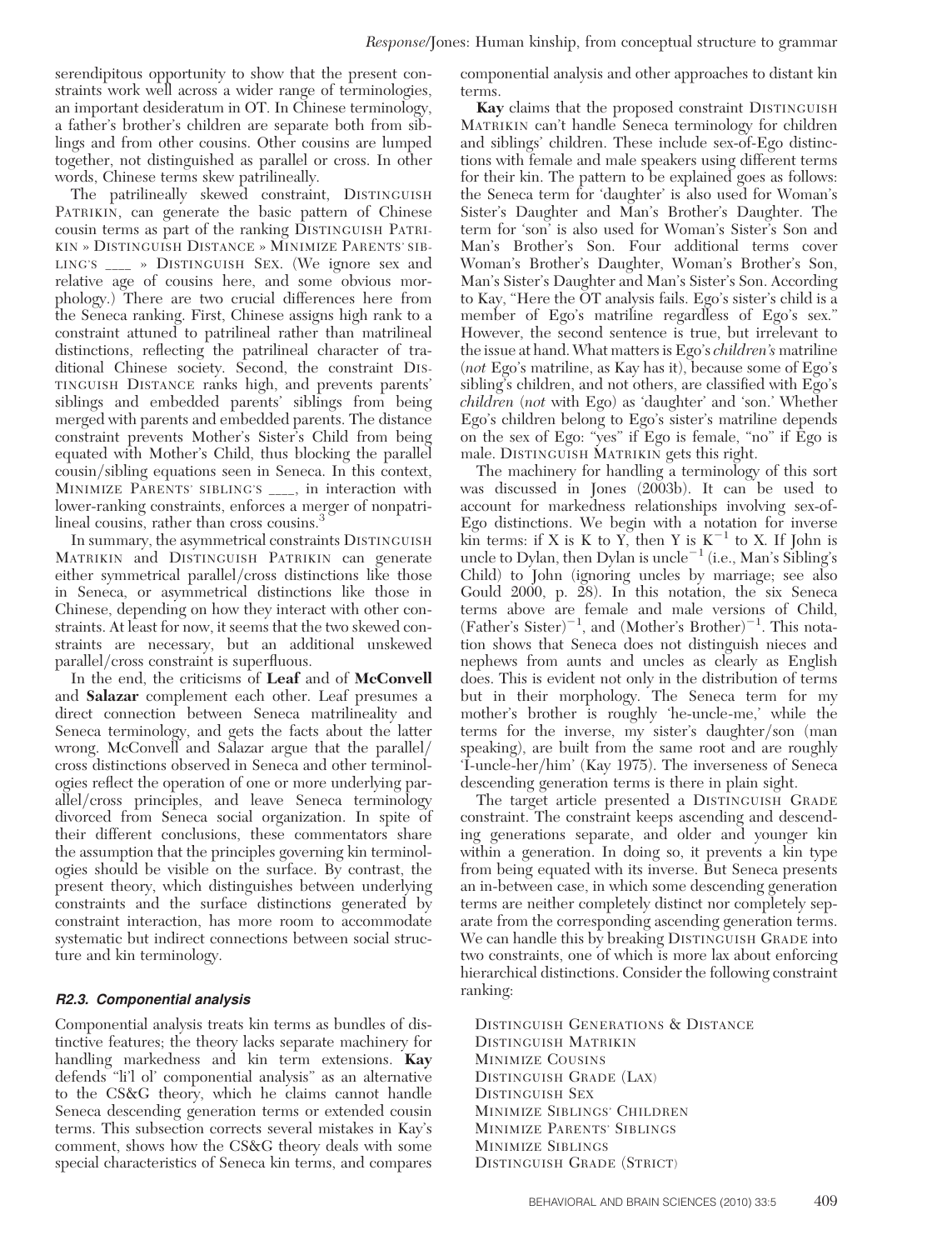MINIMIZE CHILDREN DISTINGUISH DISTANCE

This repeats the constraint ranking for Seneca from the target article, with several changes: (1) DISTINGUISH GRADE comes in a lax version, which allows partial equations of inverses, and a strict one, which doesn't, (2) two markedness constraints have been added for the first descending generation, and (3) DISTINGUISH GENER-ATIONS has been tweaked to allow mergers in equidistant generations (see Note 2 in target article).

The new constraint ranking handles the special features of Seneca terms for descending generations (and younger siblings) without much extra machinery. Changing the ranking can generate distinctions found in other languages. For example, moving MINIMIZE CHILDREN up one place would produce a terminology with distinctions between  $\text{Father}^{-1}$  (Man's Child) and Mother<sup>-1</sup> (Woman's Child). And the same trick of breaking up faithfulness constraints into graded lax and strict versions can handle other sorts of morphological variation, like whether Seneca sex distinctions are carried by roots or affixes, or how English -in-law, grand-, and great- affixes work (a topic raised by **Leaf**).

Kay also rejects the proposed analysis of Seneca cousin term extension by one-adjoining-pair-at-a-time replacement. "[N]o such set of local rules can account for the Seneca cross/parallel facts." This is wrong. Take the kin type that he gives, the fourth cousin "father's mother's father's mother's brother's daughter's son's son's child." Note that in many cultures, nobody starts with such an elaborate formula when reckoning kin terms; they would begin with "My father's 'cross cousin' is father to that person" (Levinson, Read). In other words, Kay's formula is to kin terminology what one of Proust's long sentences is to syntax: a possible case that one would be unlikely to encounter in everyday life. Nonetheless, a set of one-adjoining-pair-at-a-time replacement rules following the constraint ranking in section 3.1 in the target article gives the right answer, with no need to "imagine rewrite rules that look...at nonadjacent nodes."<sup>4</sup>

Kay claims that "componential analysis, gets the whole job done ... with less machinery." This is not quite right. Componential analysis gets the job done in fewer steps (in a highly artificial example), but at the cost of more machinery, in the form of a special Iroquois-cross distinctive feature. This is problematic, regardless of whether we use componential analysis or Optimality Theory. There are a variety of ways of extending terms to more distant kin (Godelier et al. 1998): Does each of these call for a new distinctive feature or a new constraint?

Perhaps rules for distant kin term extensions are open-ended and transmitted through explicit instruction, more like rules for games or poetic forms than rules of grammar. In this case, there would be no theoretical problem with multiplying distinctions indefinitely. Or perhaps humans have specialized adaptations for classifying kin all the way out to second cousins. This is Miers' position, if I have understood him correctly.

But there is a more parsimonious possibility: Distinctions may emerge through the interaction of a limited set of constraints according to rules of local optimization. To explore this further, let us return to the secondcousin formula Mother's Mother's Brother's Son's Son.

In Seneca, the categorization of this relative as a cross cousin rather than some kind of sibling depends only on the sexes of the two linking relatives in the parental generation. The sex of the two linking relatives in the grandparental generation is irrelevant. In other terminologies, the opposite is true: A cross-sex connection in the grandparental generation determines the classification regardless of the sexes in the parental generation. And in so-called Dravidian terminologies, sexes in both parental and grandparental generations make a difference to the outcome. This looks like a markedness/faithfulness trade-off between neutralizing linking-sex distinctions in one generation or the other, and accounting carefully for both generations, in the course of local optimization. In other words, it looks like a good fit for the machinery developed in the target article. At this stage, we cannot be sure this is the right approach, but it seems worth exploring.<sup>5</sup>

One final note on distinctive features: while componential analysis probably doesn't work as a complete theory, it can generate some common patterns on its own. For example, we can get from bifurcate merging aunts  $(Father's Sister \neq Mother's Sister = Mother)$  to bifurcate collateral (Father's Sister  $\neq$  Mother's Sister  $\neq$  Mother) by activating a distance (or lineal/collateral) distinction. Musgrave & Dowe, however, think this has to do with differential markedness: that in the first case, but not the second, cross-kin are marked relative to parallel. On the standard definition of markedness (Jones 2004) this is wrong. The reason the distance distinction doesn't split Father's Sister in the second case is that there's no distance inside Father's Sister to split, not because the type is marked. For an example that does involve differential markedness, see the relative age distinctions among Chinese uncles in **Liu et al.**'s comment, which are activated for the unmarked but not the marked type.

# R2.4. Kinship algebra

**Read** lays out the basics of kinship algebra, an alternative approach to kin terminology. He argues for a strict separation between (1) kin terminologies as formal systems to be studied in the framework of abstract algebra, without reference to genealogy, and (2) rules mapping kin terminologies onto genealogy. Lyon also cautions that "kinship terminologies can be produced without reference to any notion or instance of genealogical relatedness." I respond with a parable.

Once upon a time, Professor P developed a formal theory of the shape of pants, called pants geometry. Pants geometry borrowed from topology and other branches of mathematics, taking into account, for example, that pants are highly symmetrical from right to left, but not from top to bottom. With a modest set of parameters, the theory claimed to account for the shapes of everything from bell-bottoms to lederhosen to skorts. With this theory in hand, Professor P announced that pants could be defined in purely geometric terms without reference to the human form. He also reminded his readers that many pants, including most of those given as birthday presents, are never worn. He declared that the old anthropomorphic definition of pants as a garment worn on the lower body and covering the legs separately had at last been overturned, and deplored the sloppy habit of referring to pants "legs."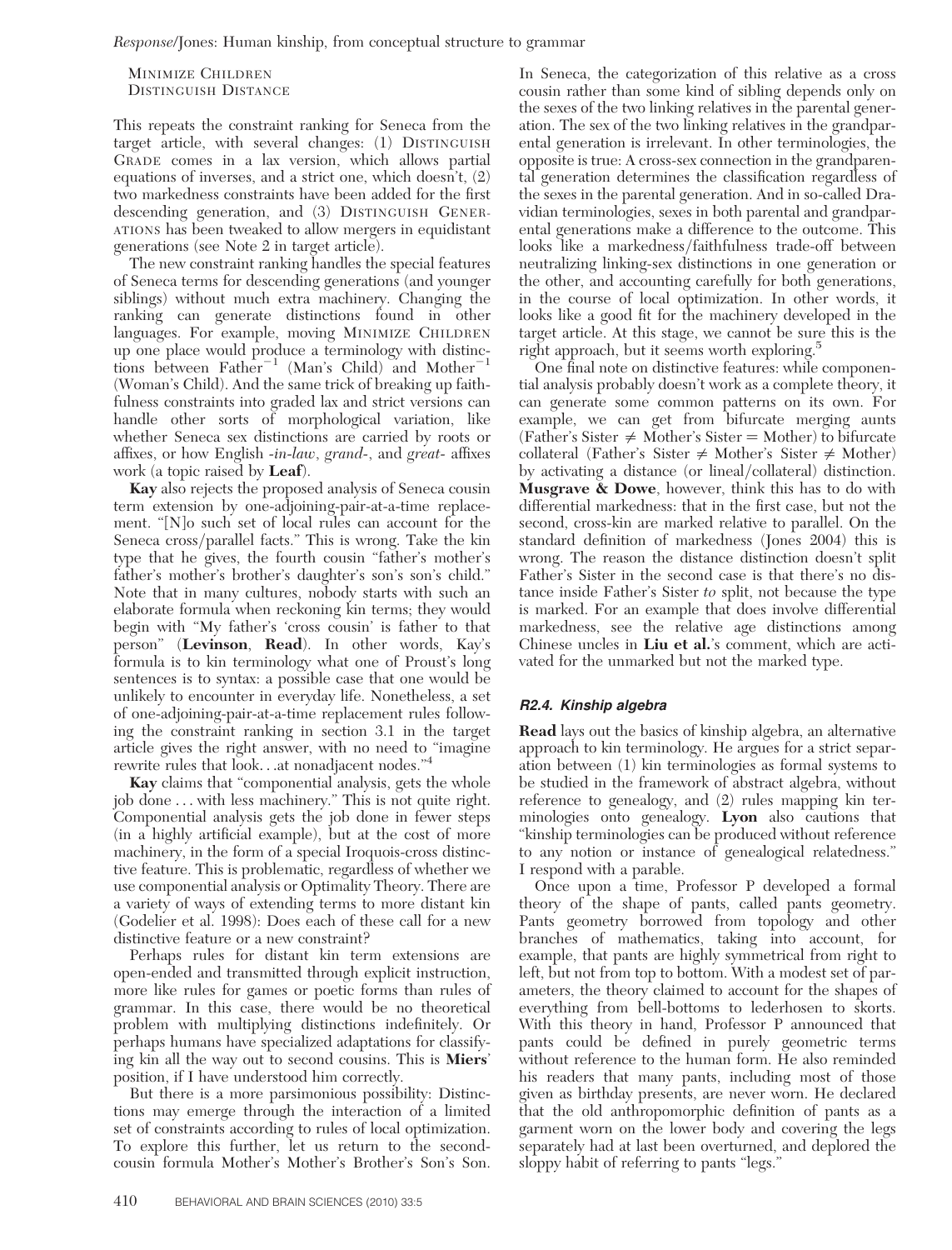Of course Professor P's victory over anthropomorphism in the field of pants studies was illusory. It's not just a coincidence that pants and people have legs and seats, that men's pants generally have flies and men have ..., etc. Similarly, it is not a necessary truth, but an empirical finding in need of theoretical explanation, that every society has a system of terms systematically related to one another in such a way that they can be mapped onto genealogical positions, and that the natives themselves can do this mapping – even if those terms are used for nongenealogical purposes as well.

I suggest that a contrast proposed by Sperber (1996, pp. 134–46) is useful here, between the evolved (or proper) domain of an adaptation, and its cultural domain (see also Sperber & Hirschfeld 2004). For example, humans in all likelihood have evolved machinery for assessing the mental states of others (the evolved domain of "theory of mind"), but they also employ this machinery in culturally specific ways in attributing mental states to ghosts, oracles, storms, and agents of disease (the cultural domain of theory of mind). Perhaps the way to break out of the seemingly endless argument about what kinship terms "really" mean is to ask instead about the evolved and cultural domains of kin categorization. From this perspective, Read's achievement is an exceptionally rigorous characterization of the machinery for tracking genealogy (and maybe for doing other things; see sect. R1.3).

There are more down-to-earth differences between kinship algebra and the current approach. Part of what characterizes kin terminologies, according to kinship algebra, are structural equations. Some of these are universal, defining the very domain of kinship (e.g., Sibling of Sibling  $=$  Sibling), others are found in some terminologies but not others (e.g., the English rule Spouse of  $Sibling = Sibling of Spouse)$ . These equations have consequences that ramify through kinship systems and give them much of their structure. But there is the same problem with structural equations as with replacement rules: it's not clear within the theory what limits there are on allowed equations.

# R2.5. Comparing theories

By way of a summary, let's return to **Kronenfeld**'s question: What does the present theory buy us that we don't get from other approaches? Some of the alternative theories imply that kin terminology is psychologically simple, perhaps because its complexities derive from the social system rather than the mind. But these theories seem to have trouble accounting for kin terminology in detail. The other alternatives, which allow for autonomous cognitive-linguistic processes, have different strengths and weaknesses. Componential analysis has identified a set of distinctive features, comparable to those in phonology, that help to define the natural classes into which kin types are organized. Yet markedness effects are generally left out, and descriptive adequacy achieved only at the cost of multiplying contrived, undermotivated features. Derivational approaches, including reduction rules and kinship algebra, are successful in showing how rules for extending kinship terms out from a small core can account for patterns of variation in particular cases, but leave unanswered questions about what replacement rules or structural equations are allowed. As Levinson

writes, "[p]revious approaches, such as componential analysis and reduction rule analysis...have each captured part of the phenomenon but somehow have failed to give us an exhaustive way to think about the typology of kinship systems."

Ideally we would like to get the best of each of these approaches in one package. In a package deal, for example, we might find that the range of possible replacement rules is somehow constrained by the need to respect distinctive features. This deal, I claim, is what the present theory offers, by including distinctive features and markedness effects in a unified framework, and handling derivations by stepwise optimization. That the deal also includes a new take on the relationship between social structure and kin terminology, and on the conceptual structure of kinship, makes it even more of a bargain.

# R3. Prospects

Suppose, as the preceding section argues, that no insuperable impediments stand in the way of the Conceptual Structure and Grammar theory of kin terminology. In that case, what are some directions the theory might take in the future?

Several commentators (Behme, Bloch, and Levinson) claim that there is little evidence for the psychological mechanisms proposed in the target article. But whatever truth there is in this charge stems not so much from any weakness of the theory as from the woefully underdeveloped state of the study of kinship and cognition. The information we have on kinship terminologies across cultures is currently some of our best evidence in this area, and a lot more could be done with it. However, the typological evidence needs to be supplemented with other linguistic evidence, from morphology, pragmatics (Bloch, Hogeweg et al.), and language history (Jordan & Dunn), and from semantic fields beyond kinship (Bennardo). And the methods of cognitive science, including developmental studies, need to be brought to bear.

The research reported by **Liu et al.** is an excellent example of what can be done. The authors correctly identify the major constraints active in Chinese kin terminology according to the present theory, and find significant effects in the expected direction for most of these (except for the relative age constraint) on the processing of kin terms. This is an important preliminary indication that work on kin terminology has identified real psychological processes. (For additional results along the same lines, comparing the processing of kinship formulas by English and Tongan speakers, see Bennardo & Read 2010.) It may turn out that Levinson's remark, "It is quite unwarranted (despite the normal claims of OT) to think that any one native speaker has this kind of meta-knowledge in his or her head," is too skeptical.

Finally, it is possible that the future will demonstrate not just the psychological reality of some version of the machinery proposed here, but its broader value to the human sciences. In the study of grammar, for example, kin terminology may be of interest as involving an elementary variety of recursion more tractable than that found in syntax (Read 2008). And in the study of social cognition and social structure, the interplay of universals and variation in the rules dividing kin into marriageable and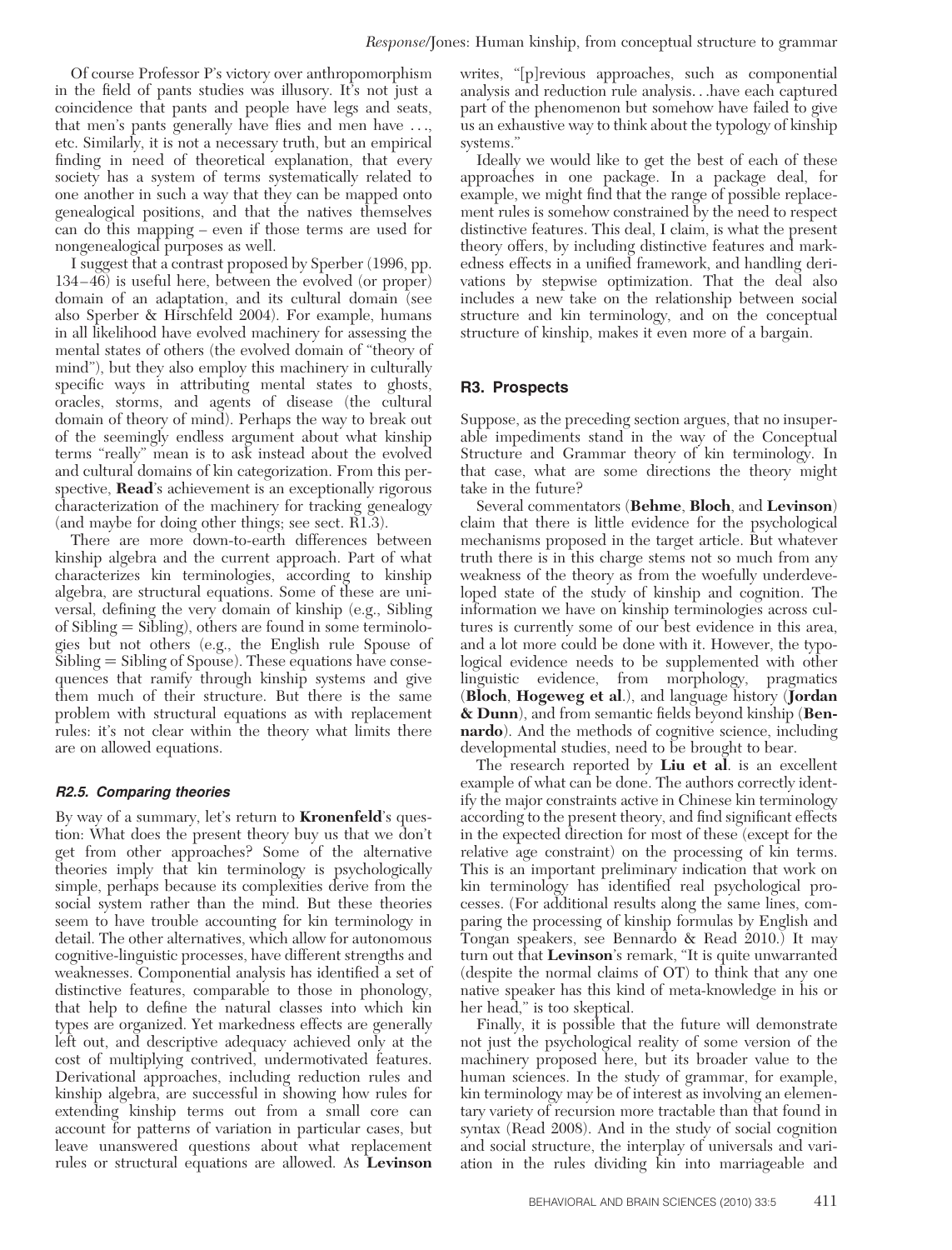non-marriageable may offer new insights into the combinatorial structure of moral systems. If the CS&G theory can develop as a progressive research program, kinship may emerge as a model system for the study of important issues in cognition and social organization.

#### NOTES

1. In the target article (including Figs. 2 and 3) and the reply, DISTINGUISH MATRIKIN counts a man as a member of his mother's and sister's matrikin, and DISTINGUISH PATRIKIN counts a woman as a member of her father's and brother's patrikin. Suppose we revise this. Let DISTINGUISH MATRIKIN count a woman, her sisters, and her parents as members of one matrikin, and her brothers and their wives as members of an adjacent matrikin. And let DISTINGUISH PATRIKIN count a man, his brothers, and his parents as members of one patrikin, and his sisters and their husbands as members of an adjacent patrikin. This revision builds a parallel/cross-sibling distinction into both constraints. It also lumps wives and husbands together as parallel (members of the same matrikin and patrikin), but these can be separated by DISTINGUISH AFFINES as needed. There may be some advantages to this. Together with a new markedness constraint, MINIMIZE CROSS-SIBLINGS, the revised constraints can now handle parallel versus cross-sibling terms (e.g., Woman's Sister versus Man's Sister). See Jones (2010) for details; either of the revised constraints here is equivalent to DBIF there.

2. DISTINGUISH MATRIKIN bars mergers of cross cousins with parents' children. Here we spell this out on a case-by-case basis (with standard abbreviations including Z for Sister): Mother's Brother's Child (MBC)  $\rightarrow$  Father's Child (FC) is barred because MB and F are in adjacent matrilines; MBC  $\rightarrow$  MC is barred because MBC and MC are in adjacent matrilines; FZC  $\rightarrow$  MC is barred because FZ and M are in adjacent matrilines;  $FZC \rightarrow FC$  is barred because FZC and FC are in adjacent matrilines.

3. How this works: Mother's Sister's Child (MZC) is not indexed as falling either inside Ego's patriline or in an adjacent one. So DISTINGUISH PATRIKIN allows this kin type to merge either with FBC (Ego's patriline) or with MBC and FZC (adjacent patrilines). The decision falls to a lower ranking constraint. Here we assume that DISTINGUISH SEX assigns more constraint violations to the double sex change in MZC  $\rightarrow$  FBC, thus pushing MZC to merge with non-patrilineal cousins instead. However, if the ranking were changed by inserting DISTINGUISH MATRIKIN above DISTINGUISH SEX, the decision would go the other way, resulting in a merger of MZC and FBC, and a distinction between siblings, parallel cousins, and cross cousins, as seen in other (Sudanic) terminologies.

4. The rules are:

1. Replace a doubly embedded parent's sibling (\_\_\_Parent's Sibling's\_\_) with a doubly embedded parent of the appropriate sex,

2. Replace a singly embedded parent's sibling (Parent's Sibling's\_\_\_) with a singly embedded parent of the appropriate sex only if this is consistent with DISTINGUISH MATRIKIN, and

3. Replace a parent's child with a sibling of the appropriate sex.

The result, applied to Kay's formula, and using standard abbreviations including S for Son and Z for Sister, is FMFMBDSSC  $\rightarrow$  $FMFFDSSC \rightarrow FMFZSSC \rightarrow FMMSSC \rightarrow FMBSC \rightarrow$  $FFSC \rightarrow FBC \rightarrow \overline{FC} \rightarrow Sibling$ , where underline and bold show what will be and has been rewritten. The role of Optimality Theory here is to put constraints on possible replacement rules – in this case producing a markedness effect where unilineal distinctions are neutralized in processing more distant cousin terms.

5. Some more details; put one of the following constraints: DISTINGUISH MATRIKIN, DISTINGUISH PATRIKIN, or, if you insist, DISTINGUISH PARALLEL/CROSS,

in one of the places marked by a number in the following ranking:

(1) » MINIMIZE \_\_\_ PARENTS' SIBLINGS' \_\_\_ » DISTINGUISH AFFINES »  $(2)$  » MINIMIZE PARENTS' SIBLINGS'  $\_\_\_\$  %  $(3)$  » MINI-MIZE PARENT'S SIBLINGS » (4).

The corresponding kin terminologies are: (1) Dravidian. Four replacement rules,

- (a)  $MZ \rightarrow M$ ,
- (b)  $FB \rightarrow F$ ,
- 
- (c)  $\underline{\hspace{1cm}}$   $MB \underline{\hspace{1cm}}$   $\rightarrow$   $\underline{\hspace{1cm}}$   $EF \underline{\hspace{1cm}}$ , (d)  $\_FZ\_ \rightarrow \_EM\_$ ,

where E is Spouse. Also, nothing bars the standard replacements Parent's Child  $\rightarrow$  Sibling and Parent's Spouse  $\rightarrow$  Parent. The result, applied to Kay's formula, is FMFMBDSSC  $\rightarrow$  $FMFEEDSSC \rightarrow FMFEZSSC \rightarrow FM\overline{MZ}SSC$  $\overline{FMMSSC}$   $\rightarrow$   $\overline{FMBSC}$   $\rightarrow$   $\overline{FEFSC}$   $\rightarrow$   $\overline{FEBC}$   $\rightarrow$   $\overline{MBC}$  = 'cross cousin.' Moving DISTINGUISH AFFINES further down in the ranking can result in a stronger version of Dravidian terminology, with rules like MB  $\rightarrow$  EF and FZ  $\rightarrow$  EM, and 'cross cousin' further reduced to 'spouse' or 'spouse's sibling.'

(2) Iroquois. See replacement rules in the previous note, and discussion of Seneca in target article.

(3) Cheyenne. Cousins equated with siblings, bifurcate merging aunts and uncles.

(4) Generational. Cousins equated with siblings, aunts and uncles equated with parents.

We assume generational distinctions rank high and distance distinctions low. On this account, Dravidian and Iroquois cousin terms fall along a markedness gradient with respect to unilineal or parallel/cross distinctions, addressing the concerns of Kronenfeld and McConvell about where Seneca extended cousins fit into the larger picture.

#### References

#### [The letters "a" and "r" before author's initials stand for target article and response references, respectively.]

- Ackerman, C. (1976) Omaha and "Omaha." American Ethnologist 3(4):555–72. [PMi]
- Aissen, J. (1999) Markedness and subject choice in optimality theory. Natural Language and Linguistic Theory 17:673–711. [aDJ]

Allen, N. J. (1998) The prehistory of Dravidian-type terminologies. In: Transformations of kinship, ed. M. Godelier, T. R. Trautmann & F. E. Tjon Sie Fat, pp. 314–31. Smithsonian Institution Press. [CS]

- Alvard, M. (2003) Kinship, lineage identity, and an evolutionary perspective on the structure of cooperative big game hunting groups in Indonesia. Human Nature 14:129–63. [DG, rDJ]
- Alvard, M. & Nolin, D. A. (2002) Rousseau's whale hunt? Coordination among big game hunters. Current Anthropology 43(4):533–59. [DG]

Anderson, J. M. (1992) Linguistic representation: Structural analogy and stratification. Mouton de Gruyter. [AN]

- Anttila, A. & Young-Mee, Y. C. (1998) Variation and change in optimality theory. Lingua 104:31–56. [PMc]
- Arbib, M., Liebal, K. & Pika, S. (2008) Primate vocalization, gesture, and the evolution of human language. Current Anthropology 49:1053–63. [CB]
- Archangeli, D. & Langendoen, D. T., ed. (1997) Optimality theory: An overview. Blackwell. [aDJ]

Archangeli, D. & Pulleyblank, D. (1994) Grounded Phonology. MIT Press. [AN]

- Behme, C. & Deacon, H. (2008) Language learning in infancy: Does the empirical evidence support a domain specific language acquisition device? Philosophical Psychology 21(5):641–71. [CB]
- Bennardo, G. (2009) Language, space, and social relationships: A foundational cultural model in Polynesia. Cambridge University Press. [GB, SML]
- Bennardo, G. & Read, D. W. (2007) Cognition, algebra, and culture in the Tongan kinship terminology. Journal of Cognition and Culture 7(2):49–88. [GB, DWR]
- Bennardo, G. & Read, D. (2010) Salience of verticality and horizontality in American and Tongan kinship terminologies. In: Kinship, language, and prehistory: Per Hage and the renaissance in kinship studies, ed. D. Jones & B. Milicic, pp. 173–91. University of Utah. [rDJ]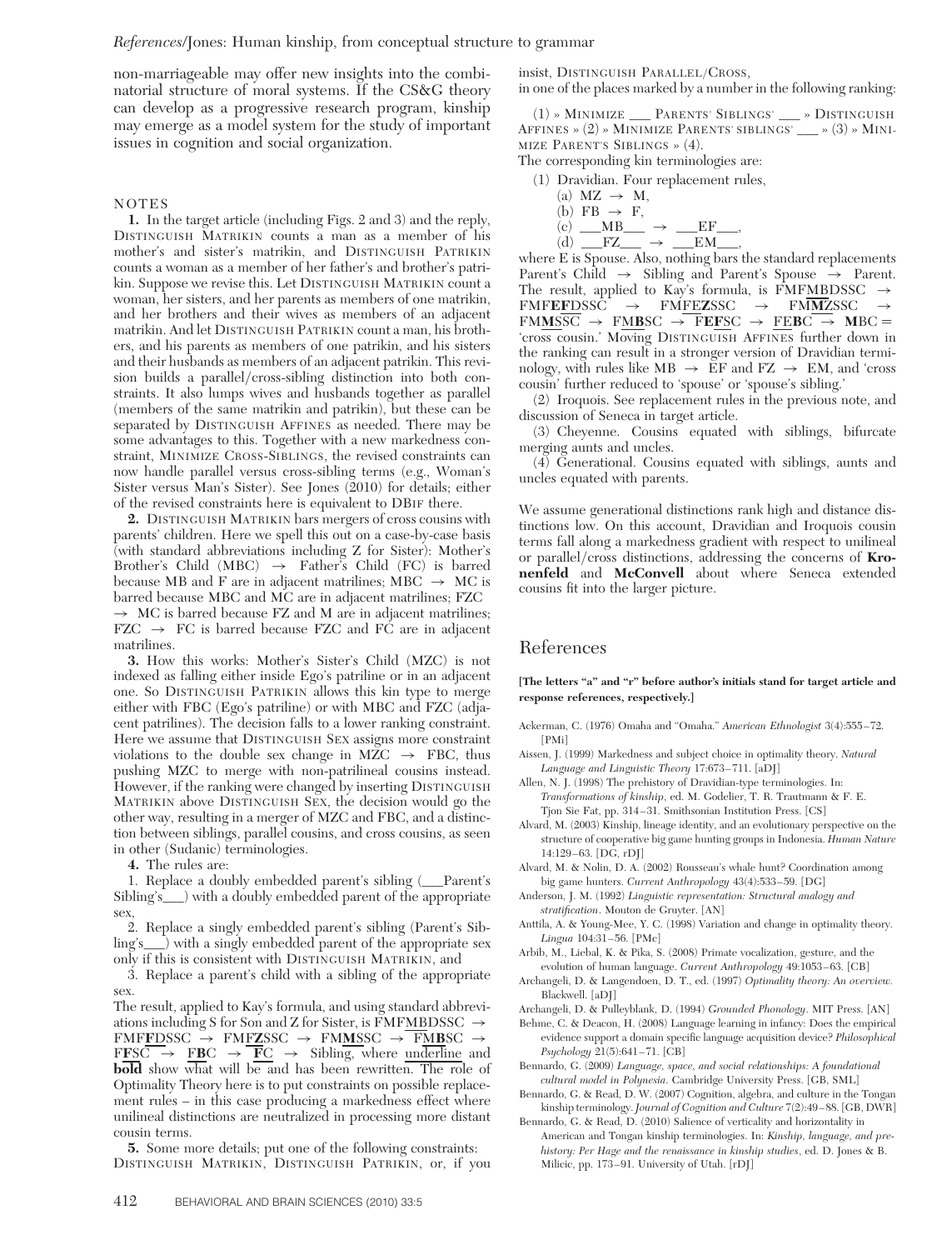- Benson, N. J. & Anglin, J. M. (1987) The child's knowledge of English kin terms. First Language 7(19):41–66. [FMJ]
- Bergman, T., Beehner, J., Cheney, D. L. & Seyfarth, R. M. (2003) Hierarchical classification by rank and kinship in baboons. Science 302:1234–36. [RMS]
- Bermúdez-Otero, R. & Börjars K. (2006) Markedness in phonology and syntax: The problem of grounding. Lingua 116:710–56. [aDJ]
- Bierwisch, M. (1996) How much space gets into language? In: Language and space, ed. P. Bloom, M. A. Peterson, L. Nadel & M. F. Garrett, pp. 31–76. MIT Press. [aDJ]
- Biró, T. (2006) Finding the right words: Implementing optimality theory with simulated annealing. PhD thesis. GroDiL 62. Groningen. Available online at: http://www.birot.hu/publications/dissertation/dissertation.pdf and http:// dissertations.ub.rug.nl/faculties/arts/2006/t.s.biro/. [TB]
- Biró, T. (2009) Elephants and optimality again: SA-OT accounts for pronoun resolution in child language. In: Computational linguistics in the Netherlands 2009. LOT Occasional Series 14, ed. B. Plank, E. Tjong Kim Sang & T. Van de Cruys, pp. 9–24. Landelijke Onderzoekschool Taalwetenschap. [TB]
- Biró, T. (in press) Optimal religion. Optimality theory accounts for ritual dynamics. In: Changing minds. Religion and cognition through the ages, ed. I. Czachesz & T. Biro´. Peeters Publishers. [TB]
- Bloom, P. (2000) How children learn the meanings of words. MIT Press. [aDJ] Blutner, R., Hoop, H. D. & Hendriks, P. (2006) Optimal communication. Center for
- the Study of Language and Information. [aDJ] Botha, R. (1999) On Chomsky's "fable" of instantaneous language evolution.
- Language and Communication 19:243–57. [CB] Brentari, D. (1998) A prosodic model of sign language phonology. MIT Press. [rDJ]
- Breuker, C. J., Debat, V. & Klingenberg, C. P. (2006) Functional evo-devo. Trends in Ecology & Evolution 21(9):488–92. [FMJ]
- Buchler, I. & Selby, H. A. (1968) Kinship and social organization: An introduction to theory and method. Macmillan. [aDJ]
- Burling, R. (1964) Cognition and componential analysis: God's truth or hocus-pocus? American Anthropologist. 66(1):20–28. [AW]
- Calabrese, A. (2005) Markedness and economy in a derivational model of phonology. Mouton de Gruyter. [AN]
- Carsten, J. (1997) The heat of the hearth: The process of kinship in a Malay fishing community. Clarendon Press; Oxford University Press. [aDJ, SML]
- Chagnon, N. A. (2000) Manipulating kinship rules: A form of male Yanomamö reproductive competition. In: Adaptation and human behavior: An anthropological perspective, ed. L Cronk, N. Chagnon & W. Irons, pp. 115–31. Aldine de Gruyter. [DG]
- Chapais, B. (2008) Primeval kinship: How pair-bonding gave birth to human society. Harvard University Press. [PMi]
- Chen, T. S. & Shryock, J. K. (1932) Chinese relationship terms. American Anthropologist 34:623–64. [CL]
- Cheney, D. L. & Seyfarth, R. M. (2007) Baboon metaphysics: The evolution of a social mind. University of Chicago Press. [rDJ, RMS]
- Chomsky, N. (1965) Aspects of the theory of syntax. MIT Press. [SM]
- Chomsky, N. & Halle, M. (1968) The sound pattern of English. Harper & Row.  $[SM]$
- Christiansen, M. & Chater, N. (2008) Language as shaped by the brain. Behavioral and Brain Sciences 31:489–558. [CB]
- Coult, A. (1966) A simplified method for the transformational analysis of kin terms. American Anthropologist 68:1476–83. [rDJ]
- Cronk, L. (2007) The influence of cultural framing on play in the trust game: A Maasai example. Evolution and Human Behavior 28:352–58. [DG]
- Cronk, L. & Gerkey, D. (2007) Kinship and descent. In: The Oxford handbook of evolutionary psychology, ed. R. Dunbar & L. Barrett, pp. 463–78. Oxford University Press. [DG]
- Cronk, L. & Wasielewski, H. (2008) An unfamiliar social norm rapidly produces framing effects in an economic game. Journal of Evolutionary Psychology 6(4):283–308. [DG]
- Dahl, Ö. & Koptjevskaja-Tamm, M. (2001) Kinship in grammar. In: Dimensions of possession, ed. I. Baron, M. Herslund & F. Sørenson, pp. 201–25. John Benjamins. [aDJ]
- D'Andrade, R. G. (1971) Procedures for predicting kinship terminology from features of social organization. In: Explorations in mathematical anthropology, ed. P. Kay, pp. 60–75. MIT Press. [aDJ]
- D'Andrade, R. (1995) The development of cognitive anthropology. Cambridge University Press. [AW]
- Deacon, T. (2007) The evolution of language systems in the human brain. Evolution of Nervous Systems 4:529–47. [CB]
- Diesendruck, G. & Markson L. (2001) Children's avoidance of lexical overlap: A pragmatic account. Developmental Psychology 37:630–44. [aDJ]
- Dowe, D. L. (2008) Foreword re C. S. Wallace. Computer Journal 51(5):523–60.  $[SM]$
- Dresher, E. (2009) The contrastive hierarchy in phonology. Cambridge University Press. [AN]
- Edelman, S. & Waterfall, H. (2007) Behavioral and computational aspects of language and its acquisition. Physics of Life Reviews 4:253–77. [CB]
- Efferson, C., Lalive, R. & Fehr, E. (2008) The coevolution of cultural groups and ingroup favoritism. Science 321:1844–49. [DG]
- El Guindi, F. (2006) Shared knowledge, embodied structure, mediated process: The case of the Zapotec of Oaxaca. Paper presented at the Cognitive Science 2006, 28th Annual Conference of Cognitive Science Society, Vancouver, British Columbia, Canada. [FEG]
- El Guindi, F. (2008) By noon prayer: The rhythm of Islam. Berg Publishers. [FEG]
- El Guindi, F. (2009–2010) UREP 06-012-5-003-milk kinship: The Khaliji Case. Qatar Foundation. [FEG]
- Elman, J., Bates, E., Johnson, M., Karmiloff-Smith, A., Parisi, D. & Plunkett, K. (1996) Rethinking innateness: A connectionist perspective on development. MIT Press. [CB]
- Evans, N. (1999) Kinship verbs. In: Approaches to the typology of word classes, ed. P. M. Vogel & B. Comrie. Mouton de Gruyter. [aDJ]
- Evans, N. & Levinson, S. (2009) The myth of language universals: Language diversity and its importance for cognitive science. Behavioral and Brain Sciences 32:429–92. [CB, RH]
- Fischer, M. D. & Read, D. (2005) Kinship Algebra Expert System: A computer program and documentation for formal modelling of kinship terminologies and the simulation of populations that under these models. Retrieved 24 June, 2010, from http://Kaes.anthrosciences.net. [SML]
- Flemming, E. (1995) Auditory representations in phonology. Doctoral dissertation, UCLA, Los Angeles. [AN]
- Fogelson, R. (2001) Schneider confronts componential analyses. In: The cultural analysis of kinship: The legacy of David M. Schneider, ed. R. Feinberg & M. Ottenheimer, pp. 33–45. University of Illinois Press. [AW]
- Fong, V. (2005) Unmarked already: Aspectual expressions in two varieties of English. In: Perspectives on aspect, ed. H. J. Verkuyl, H. De Swart & A. van Hout, pp. 251–67. Springer. [LH]
- Fortunato, L. & Mace, R. (2009) Testing functional hypotheses about cross-cultural variation: A maximum-likelihood comparative analysis of Indo-European marriage practices. In: Pattern and process in cultural evolution, ed. S. J. Shennan, pp. 235–49. University of California Press. [FMJ]
- Fox, R. (1967) Kinship and marriage: An anthropological perspective. Penguin. [aDJ, PMi]
- Fox, R. (1979) Kinship categories as natural categories. In: Evolutionary biology and human social behavior: An anthropological perspective, ed. N. A. Chagnon & W. Irons, pp. 132–44. Duxbury Press. [DG]
- Frank, S. A. (1998) Foundations of social evolution. Princeton University Press.  $[aDI]$
- Geertz, C. (1976) "From the native's point of view": On the nature of anthropological understanding. In: Meaning in anthropology, ed. K. Basso & H. A. Selby, pp. 221–37. University of New Mexico. [AW]
- Goddard, C., ed. (2008) Cross-linguistic semantics. John Benjamins. [AW]
- Goddard, C. (2010) Semantic molecules and semantic complexity (with special reference to "environmental" molecules) Review of Cognitive Linguistics 8(1):123–55. [AW]
- Goddard, C. & Wierzbicka, A., ed. (2002) Meaning and universal grammar: Theory and empirical findings. John Benjamins. [AW]
- Goddard, C. & Wierzbicka, A. (forthcoming) Men, women and children: The semantics of basic social categories. [AW]
- Godelier, M. Trautmann, T. R. & Tjon Sie Fat, F. E., ed. (1998) Introduction. In: Transformations of kinship, pp. 1–26. Smithsonian. [rDJ, SCL]
- Goodenough, W. (1965) Yankee kinship terminology: A problem in componential analysis. American Anthropologist 67(5):259–87. [aDJ, SML]
- Goodenough, W. (1967) Componential analysis. Science 67:1203–209. [aDJ, AN] Gordon, M. (2007) Typology in optimality theory. Language and Linguistics
- Compass 1(6):750–69. [SM] Gould, S. (2000) A new system for the formal analysis of kinship. University Press of America. [arDJ, DBK]
- Gray, R. D. & Atkinson, Q. D. (2003) Language-tree divergence times support the Anatolian theory of Indo-European origin. Nature 426(6965):435–39. [FMJ]
- Gray, R. D., Drummond, A. J. & Greenhill, S. J. (2009) Language phylogenies reveal expansion pulses and pauses in Pacific settlement. Science 323(5913):479–83. [FMJ]
- Gray, R. D., Greenhill, S. J. & Ross, R. M. (2007) The pleasures and perils of Darwinizing culture (with phylogenies) Biological Theory 2(4):360–75. [FMJ]
- Greenberg, J. H. (1966) Language universals, with special reference to feature hierarchies. Mouton. [aDJ, AN]
- Greenberg, J. H. (1975) Research on language universals. Annual Review of Anthropology 4:75–94. [aDJ]
- Greenberg, J. H. (1990) Universals of kinship terminology: Their nature and the problem of their explanation. In: On language: Selected writings of Joseph Greenberg, ed. K. Denning & S. Kemmer, pp. 310–27. Stanford University Press. [aDJ]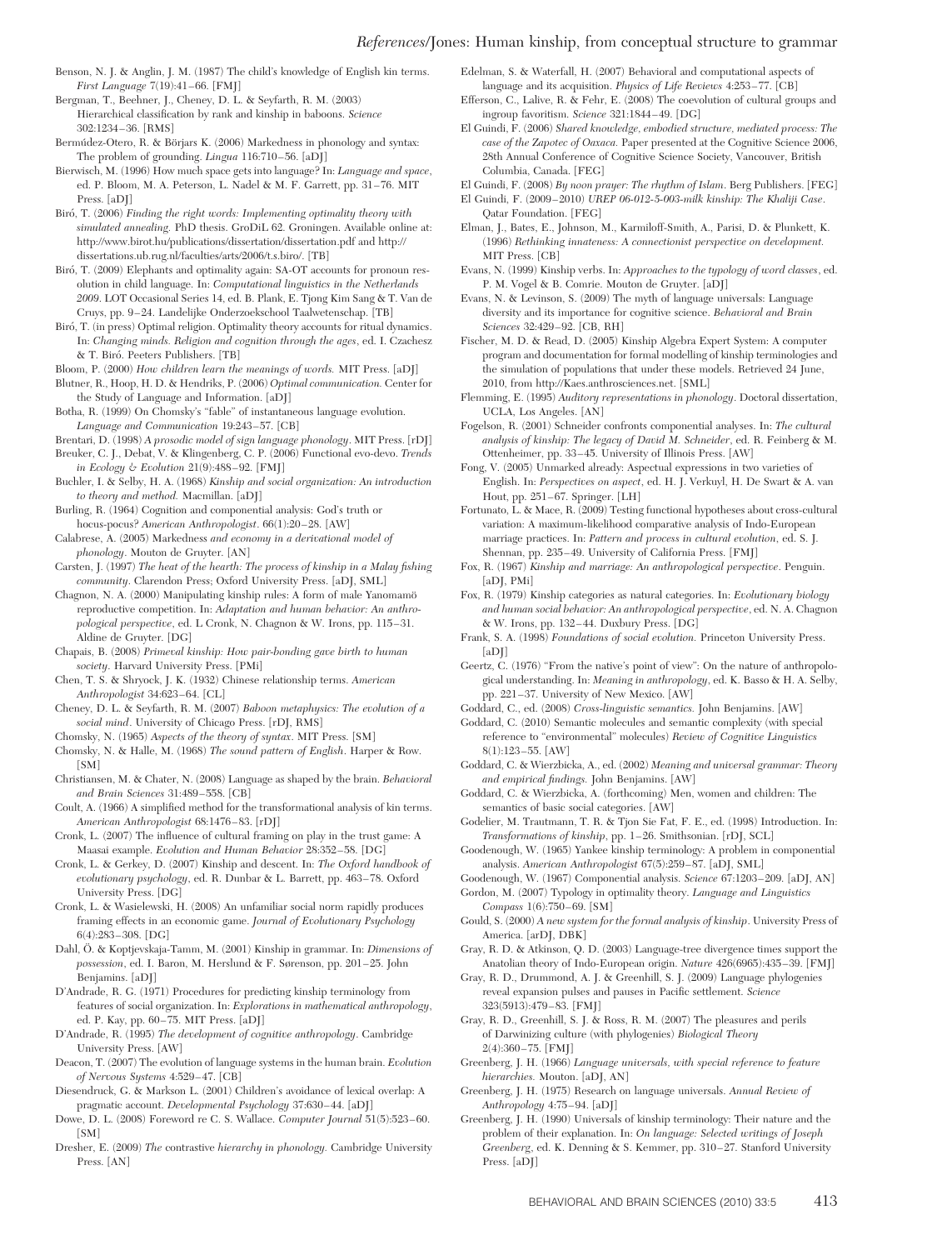# References/Jones: Human kinship, from conceptual structure to grammar

- Grimshaw, J. (2005) Words and structure. Center for the Study of Words and Information. [aDJ]
- Hage, P. (1997) Unthinkable categories and the fundamental laws of kinship. American Ethnologist 24:652–67. [aDJ, CS]
- Hage, P. (2001) Marking theory and kinship analysis. Anthropological Theory 1:197–211. [aDJ, PMi]
- Halford, G. S., Wilson, W. H. & Phillips, S. (1998) Processing capacity defined by relational complexity: Implications for comparative, developmental, and cognitive psychology. Behavioral and Brain Sciences 21(6):831–64. [CL]
- Hamilton, W. D. (1964) The genetical evolution of social behaviour I and II. Journal of Theoretical Biology 7:1–16 and 17–52. [DG]
- Hauser, M. D., Chomsky, N. & Fitch, T. (2002) The faculty of language: What is it, who has it, and how did it evolve? Science 298:1569–79. [aDJ]
- Heck, F. & Müller, G. (2006) Extremely local optimization. In: Proceedings of the Thirty-Fourth Western Conference of Linguistics, vol. 17, ed. E. Bainbridge & B. Agbayani, pp. 170–82. Department of Linguistics, California State University, Fresno. [aDJ]
- Héritier, F. (1981) L'Exercice de la parenté. Le Seuil. [CS]
- Héritier, F. (1996) Masculin/Fémenin. La pensée de la difference. Éditions Odile Jacob. [CS]
- Héritier, F. (2002) Two sisters and their mother: The anthropology of incest. Zone Books. [rDJ]
- Hirschfeld, L. (1989) Rethinking the acquisition of kin terms. International Journal of Behavioral Development 12(4):541–68. [aDJ, SCL]
- Hogeweg, L. (2009) Word in process: On the interpretation, acquisition and production of words. Ph.D. dissertation, Radboud University Nijmegen. [LH]
- Holden, C. J. (2002) Bantu language trees reflect the spread of farming across sub- Saharan Africa: A maximum-parsimony analysis. Proceedings of the Royal Society of London Series B-Biological Sciences 269(1493):793–99. [FMJ]
- Holden, C. J. & Mace, R. (2003) Spread of cattle led to the loss of matrilineal descent in Africa: A coevolutionary analysis. Proceedings of the Royal Society of London Series B-Biological Sciences 270(1532):2425–33. [FMI]
- Huang, S. & Jia, W. (2000) The cultural connotations and communicative functions of Chinese kinship terms. American Communication Journal 3(3). http:// acjournal.org/holdings/vol3/Iss3/spec1/huang\_jia.html. [CL]
- Hubert, H. (1905) Etude sommaire de la representation du temps dans la religion et dans la magie. L'Annee Sociologique, IV. [FEG]
- Hudson, R. (1996) Sociolinguistics, 2nd edition. Cambridge University Press. [RH]
- Hudson, R. (2007) Language networks: The new Word Grammar. Oxford University Press. [RH]
- Hudson, R. (2009) Word grammar. In: The Oxford handbook of linguistic analysis, ed. B. Heine & H. Narrog, pp. 951–83. Oxford University Press. [RH]
- Hudson, R. (2010) An introduction to Word Grammar. Cambridge University Press. [RH]
- Hume, D. (1740) A treatise of human nature. Book III: Of morals. Thomas Longman. [DG]
- Hurford, J. (2003) The neural basis of predicate-argument structure. Behavioral and Brain Sciences 26:261–83. [aDJ]
- Hurford, J. (2007) The origins of meaning. Oxford. [aDJ]
- Ibn Khaldun, A. R. (1961) Al-Muqaddimah. Dar Ihra' al-Turath al-'Arabi. [FEG]
- Irons, W. (1981) Why lineage exogamy? In: Natural selection and social behavior: Recent research and new theory, ed. R. D. Alexander & D. W. Tinkle, pp. 476– 89. Chiron. [DG]
- Jackendoff, R. (1983) Semantics and cognition. MIT Press. [aDJ]
- Jackendoff, R. (1991) Parts and boundaries. Cognition 41:9–45. [aDJ]
- Jackendoff, R. (1997) The architecture of the language faculty. MIT Press. [GB] Jackendoff, R. (2002) Foundations of language:Bbrain, meaning, grammar, and
- evolution. Oxford University Press. [GB, arDJ]
- Jones, D. (2000) Group nepotism and human kinship. Current Anthropology 41:779–809. [DG, rDJ, FMJ]
- Jones, D. (2003a) The generative psychology of kinship, Part I: Cognitive universals and evolutionary psychology. Evolution and Human Behavior 24:303–19.  $[aD]$ , FMJ]
- Jones, D. (2003b) The generative psychology of kinship: Part II. Generating variation from universal building blocks with optimality theory. Evolution and Human Behavior 24:320–50. [arDJ, FMJ, SM, PMi]
- Jones, D. (2004) The universal psychology of kinship: Evidence from language. Trends in Cognitive Sciences 8(5):211–15. [TB, arDJ, FMJ, AW]
- Jones, D. (2010) Grammars of kinship and color: Cognitive universals and optimal communication. In: Kinship, language, and prehistory: Per Hage and the renaissance in kinship studies, ed. D. Jones & B. Milicic, pp. 196–211. University of Utah. [arDJ]
- Jordan, F. M. (in press) A phylogenetic analysis of the evolution of Austronesian sibling terminologies. Human Biology. [FMJ]
- Jordan, F. M. (forthcoming) Comparative phylogenetic methods and the study of pattern and process in kinship. In: Kinship systems: Change and reconstruction, ed. P. McConvell & I. Keen. [FMJ]
- Jordan, F. M., Gray, R. D., Greenhill, S. J. & Mace, R. (2009) Matrilocal residence is ancestral in Austronesian societies. Proceedings of the Royal Society B: Biological Sciences 276(1664):1957–64. [FMJ]
- Kapsalis, E. (2008) Matrilineal kinship and primate behavior. In: Kinship and behavior in primates, ed. B. Chapais & C. M. Berman, pp. 153–76. Oxford University Press. [PMi]
- Kay, P. (1975) The generative analysis of kinship semantics: A reanalysis of the Seneca data. Foundations of Language 13:201–14. [arDJ, PK]
- Kay, P. & Maffi, L. (1999) Color appearance and the emergence and evolution of basic color lexicons. American Anthropologist 101:743–60. [aDJ]
- Kay, P. & Regier, T. (2003) Resolving the question of color naming universals. Proceedings of the National Academy of Sciences of the United States of America 100(15):9085–89. [FMJ]
- Keesing, R. M. (1975) Kin groups and social structure. Holt, Rinehart and Winston.  $[aDJ]$
- Kitchen, A., Ehret, C., Assefa, S. & Mulligan, C. J. (2009) Bayesian phylogenetic analysis of Semitic languages identifies an Early Bronze Age origin of Semitic in the Near East. Proceedings of the Royal Society B: Biological Sciences 276(1668):2703–10. [FMJ]
- Knight, C. (2008) Language co-evolved with the rule of law. Mind and Society: Cognitive Studies in Economics and Social Sciences 7(1):109–28. [CK]
- Knight, C. (2009) Language, ochre and the rule of law. In: The cradle of language, ed. R. Botha & C. Knight, pp. 281–303. Oxford University Press. [CK]
- Kroeber, A. L. (1909) Classificatory systems of relationship. Journal of The Royal Anthropological Institute 39:77–84. [aDJ]
- Kroeber, A. L. (1933) Process in the Chinese kinship system. American Anthropologist 35:151–57. [CL]
- Kronenfeld, D. B. (1996) Plastic glasses and church fathers: Semantic extension from the ethnoscience tradition. Oxford University Press. [aDJ]
- Kronenfeld, D. B. (2001) Introduction: The uses of formal analysis re cognitive and social issues. Anthropological Theory 1(2):147–72. [AW]
- Kronenfeld, D. B. (2006) Issues in the classification of kinship terminologies: Toward a new typology. Anthropos 101:203–19. [aDJ]
- Kronenfeld, D. B. (2009) Fanti kinship and the analysis of kinship terminologies. University of Illinois Press. [aDJ, PMc]
- Kuper, A. (2009) Incest and influence. Harvard University Press. [SCL]
- Lakoff, G. (1987) Women, fire, and dangerous things: What categories reveal about the mind. The University of Chicago Press. [GB]
- Lakoff, G. (1988) Cognitive semantics. In: Meaning and mental representations, ed. U. Eco, M. Santambrogio & P. Violi, pp. 119–54. Indiana University Press. [GB]
- Langergraber, K., Mitani, J. & Vigilant, L. (2009) Kinship and social bonds in female chimpanzees (Pan troglodytes). American Journal of Primatology 71:840–51. [RMS]
- Leaf, M. (1971) The Punjabi kinship terminology as a semantic system. American Anthropologist 73:545–54. [MJL]
- Leaf, M. J. (1979) Man, mind, and science: A history of anthropology. Columbia University Press. [SML]
- Leaf, M. J. (2005) The message is the medium: Language, culture, and informatics. Cybernetics and Systems: An International Journal 36(8):903–17. [SML]
- Leaf, M. J. (2006) Experimental-formal analysis of kinship. Ethnology 45(4):305– 30. [aDJ, MJL, DWR, AW]
- Leaf, M. (2007) Empirical formalism. Structure and Dynamics: eJournal of Anthropological and Related Sciences: 2(1). http://repositories.cdlib.org/imbs/ socdyn/sdeas/vol2/iss1/art2. [MJL]
- Leaf, M. (2009) Human organizations and social theory: Pragmatism, pluralism, and adaptation. University of Illinois Press. [MJL]
- Leaf, M. & Read, D. (2010) Human social organization and the computational mind: Ethnology as a formal science. Unpublished manuscript. [DWR]
- Legendre, G., Grimshaw, J. & Vikner, S., ed. (2001) Optimality-theoretic syntax. MIT Press. [aDJ]
- Legendre, G., Sorace, A. & Smolensky, P. (2006) The optimality theory harmonic grammar connection. In: The harmonic mind: From neural computation to optimality-theoretic grammar, vol. 2: Linguistic and philosophical implications, ed. P. Smolensky & G. Legendre, pp. 339–402. MIT Press. [arDJ]
- Lehman, F. K. (F. K. L. Chit Hlaing) (1993) The relationship between genealogical and terminological structure in kinship terminologies. Journal of Quantitative Anthropology 4:95–122. [aDJ]
- Lehman, F. K. (F. K. L. Chit Hlaing) (2001) Aspects of a formalist theory of kinship: The functional basis of genealogical roots and some extensions in generalized alliance theory. Anthropological Theory 1:212–38. [aDJ]
- Lehman, F. K. & Bennardo, G. (2003) A computational approach to the cognition of space and its linguistic expression. Mathematical Anthropology and Cultural Theory 1(2):1–83. [GB]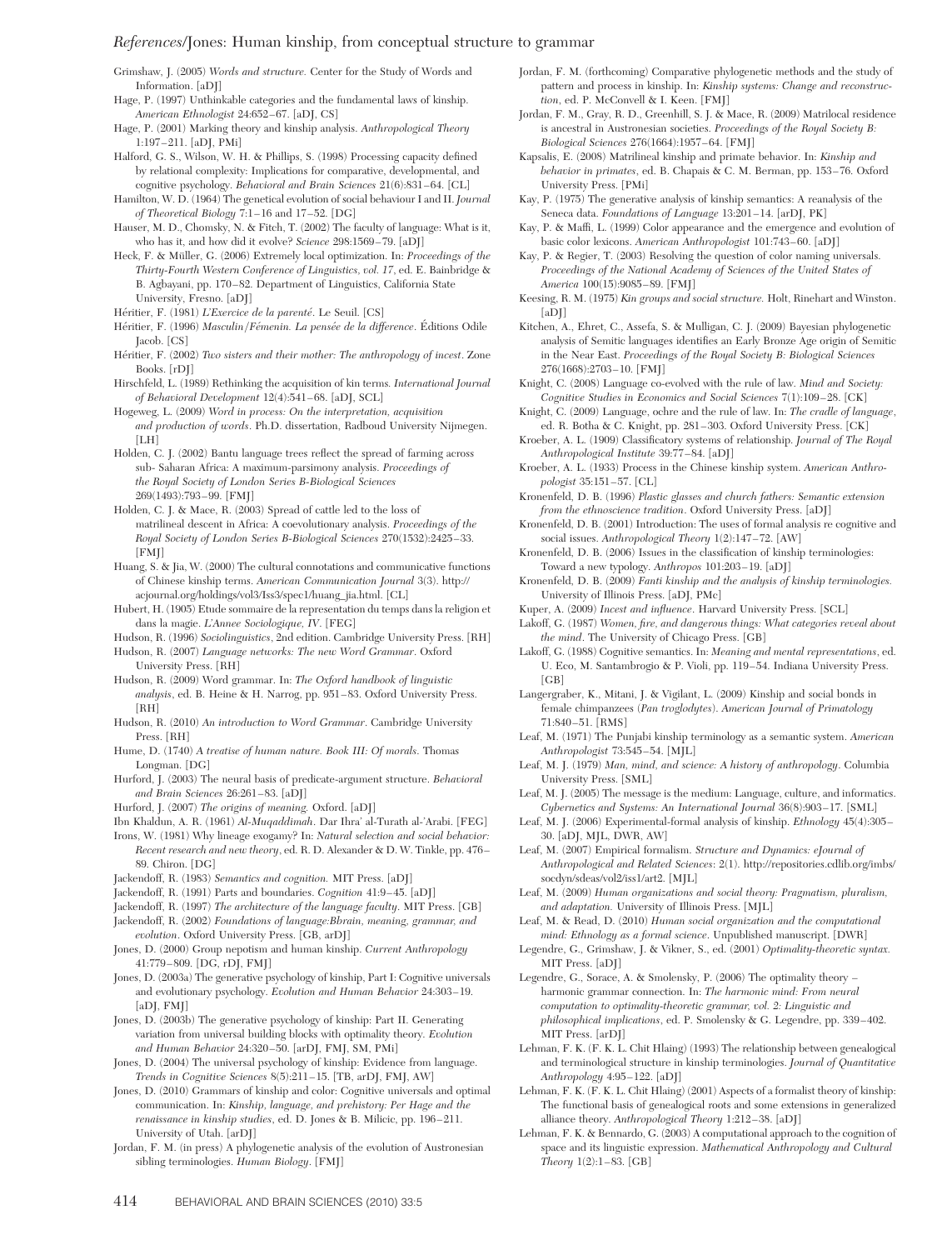- Levinson, S. C. (1977) Social deixis in a Tamil village. PhD thesis, University of California, University Microfilms, Berkeley. [SCL]
- Levinson, S. C. (2003a) Language and mind: Let's get the issues straight! In: Language in mind: Advances in the study of language and cognition, ed. D. Gentner & S. Goldin-Meadow, pp. 25–46. MIT Press. [SCL]
- Levinson, S. C. (2003b) Space in language and cognition. Cambridge University Press. [GB]
- Levinson, S. C. (2006a) Matrilineal clans and kin terms on Rossel Island. Anthropological Linguistics 48(1):1–43. [aDJ, SCL, DWR]
- Levinson, S. C. (2006b) On the human "interaction engine." In: Roots of human sociality: Culture, cognition and interaction, ed. N. J. Enfield & S. C. Levinson, pp. 39–69. Berg. [aDJ]
- Levinson, S. C. & Wilkins, D. P. (2006) Patterns in the data: Towards a semantic typology of spatial descriptions. In: Grammars of space: Explorations in cognitive diversity, ed. S. C. Levinson & D. P. Wilkins, pp. 512–52. Cambridge University Press. [aDJ]
- Lévi-Strauss, C. (1963) Structural anthropology. Basic Books. [aDJ]
- Lévi-Strauss, C. (1969) The elementary structures of kinship. Beacon. [aDJ, CK]
- Lewis, D. K. (1969) Convention: A philosophical study. Harvard University Press. [DG]
- Lieberman, D., Tooby, J. & Cosmides, L. (2007) The architecture of human kin detection. Nature 445:727–31. [DG]
- Lindblom, B. (1986) Phonetic universals in vowel systems. In: Experimental phonology, ed. J. J. Ohala & J. J. Jaeger, pp. 13–44. Academic Press. [AN]
- Liu, C., Ge, Y., Schiller, I., Mai, X., Igoa, J. M. & Luo, Y. (submitted) Kinship representation differs across cultures: A comparison between Chinese and Spanish speakers. [CL]
- Loewenstein, J. & Gentner, D. (2005) Relational language and the development of relational mapping. Cognitive Psychology 50:315–53. [SCL]
- Lounsbury, F. (1964a) The structural analysis of kinship semantics. In: Proceedings of the Ninth International Congress of Linguistics, ed. H. G. Hunt. pp. 1073– 93. Mouton. [aDJ, DBK, PK, CS]
- Lounsbury, F. (1964b) The formal analysis of Crow- and Omaha-type kinship terminologies. In: Explorations in cultural anthropology: Essays in honor of George Peter Murdock, ed. W. H. Goodenough, pp. 351–93. McGraw-Hill. [aDJ, DBK, PMi]
- Lounsbury, F. (1965) Another view of Trobriand kinship categories. In: Formal semantic analysis, ed. E. A. Hammel, pp. 142–86. American Anthropological Association. [rDJ]
- Lounsbury, F. (1969) A formal analysis of the Crow- and Omaha-type kinship terminologies. In: Cognitive Anthropology, ed. S. Tyler, pp. 212–53. Holt, Rinehart, Winston. [SCL]
- Lounsbury, F. G. (1964/1969) The structural analysis of kinship semantics. Proceedings of the Ninth International Congress of Linguists. Reprinted in: Cognitive anthropology: Readings, ed. S. A. Tyler, pp. 193–212. Holt, Rinehart and Winston. [PMc]
- Lowie, R. H. (1928) A note on relationship terminologies. American Anthropologist 30(2):263–67. [PMi]
- Lucy, J. A. (1997) The linguistics of "colour." In: Colour categories in thought and language, ed. C. L. Hardin & L. Maffi, pp. 320–46. Cambridge University Press. [AW]
- Mace, R., Holden, C. J. & Shennan, S. ed., (2005) The evolution of cultural diversity: A phylogenetic approach. Left Coast Press & Berg. [FMJ]
- MacWhinney, B. (2005) Language evolution and human development. In: Origins of the social mind: Evolutionary psychology and child development, ed. D. Bjorklund & A. Pellegrini, pp. 383–410. Guilford. [CB]
- Majid, A., Nicholas J. Enfiled & Miriam van Staden ed., (2006) Parts of the body: Cross-linguistic categorisation (vol. 28, 2/3: special issue) Elsevier. [FMJ]
- Mandler, J. M. (2004) The foundations of mind: Origins of conceptual thought. Oxford University Press. [GB]
- Marshall, L. (1976) The !Kung of Nyae Nyae. Harvard University Press. [DWR] McCarthy, J. J. (2001) A thematic survey of optimality theory. Cambridge
- University Press. [aDJ, SM] McCarthy, J. J. (2007a) Hidden generalizations: Phonological opacity in optimality theory. Equinox. [aDJ]
- McCarthy, J. J. (2007b) What is optimality theory? Language and Linguistics Compass 1(4):260–91. [FMJ]
- McConvell, P. (forthcoming) Omaha skewing in Australia: Overlays, dynamism and change. In: Crossing cousins, marrying aunts, transforming kin: Beyond the Crow-Omaha Paradox, ed. P. Whiteley & T. Trautman. University of Arizona Press. [PMc]
- McKinnon, S. (2005) On kinship and marriage: A critique of the genetic and gender calculus of evolutionary psychology. In: Complexities: Beyond nature and nurture, ed. S. McKinnon & S. Silverman, pp. 106–31. University of Chicago Press. [DG]
- Mikhail, J. (2007) Universal moral grammar: Theory, evidence and the future. Trends in Cognitive Sciences 11:143–52. [rDJ]
- Mitani, J. (2006) Reciprocal exchange in chimpanzees and other primates. In: Cooperation in primates: Mechanisms and evolution, ed. P. Kappeler & C. van Schaik, pp. 101–13. Springer-Verlag. [RMS]
- Monahagan, P. & Christiansen, M. (2008) Integration of multiple probabilistic cues in syntax acquisition. In: Corpora in language acquisition research, ed. H. Behrens, pp. 139–63. John Benjamins. [CB]
- Morgan, L. H. (1954/1851) League of the Ho-de'-no sau-nee, or Iroquois (2 volumes) Human Relations Area Files. [aDJ]
- Morgan, L. H. (1997/1871) Systems of consanguinity and affinity of the human family. University of Nebraska Press. [arDJ, CS]
- Morgan, L. H. (1877) Ancient society or researches into the lines of human progress from savagery through barbarism to civilization. Charles H. Kerr and Co. [MJL]
- Müller, G. (2003) Local versus global optimization in syntax: A case study. www.uni-leipzig.de/-muellerg/mu36.pdf. [aDJ]
- Muller, M. & Mitani, J. C. (2005) Conflict and cooperation in wild chimpanzees. In: Advances in the study of behavior, ed. P. J. B. Slater, J. Rosenblatt, C. T. Snowdon, T. Roper & M. Naguib, pp. 275–331. Elsevier. [RMS]
- Murdock, G. P. (1949) Social structure. The Free Press. [rDJ]
- Murdock, G. P. (1970) Kin term patterns and their distribution. Ethnology 9(2):165–208. [aDJ, SM]
- Needham, R. (1958) A structural analysis of Purum society. American Anthropologist 60:75–101. [aDJ]
- Nerlove, S. & Romney, A. K. (1967) Sibling terminology and cross-sex behavior. American Anthropologist 69:179–87. [aDJ]
- Nevins, A. (2010) Locality in vowel harmony. MIT Press. [AN]
- Nishida, T. (1983) Alpha status and agonistic alliance in wild chimpanzees (Pan troglodytes schweinfurthii). Primates 24:318–36. [RMS]
- Nolin, D. A. (2009) Social and genetic kinship in Lamaleran food-sharing networks. Presentation to the 108th annual meeting of the American Anthropological Association, December 5, 2009, Philadelphia, PA. [DG]
- Nolin, D. A. (2010) Food-sharing networks in Lamalera, Indonesia: Reciprocity, kinship, and distance. Human Nature 21(3):243–68. [DG]
- Noyer, R. (1997) Features, positions and affixes in autonomous morphological structure. Garland Publishing. [AN]
- NSM Homepage: www.une.edu.au/bcss/linguistics/nsm/Bibliographical details. [AW]
- Nuyts, J. (2007) Cognitive linguistics and functional linguistics. In: The Oxford handbook of cognitive linguistics, ed. D. Geeraerts & H. Cuyckens, pp. 543–65. Oxford University Press. [RH]
- Palmer, R. A. (1934) The North American Indians: An account of the American Indians north of Mexico, compiled from the original sources. Smithsonian. [aDJ]
- Parkin, R. (1997) Kinship: An introduction to basic concepts. Blackwell. [aDJ]
- Parkin, R. (2009) What Shapiro and McKinnon are all about, and why kinship still needs anthropologists. Social Anthropology/Anthropologie Sociale 17(2):158– 70. [DWR]
- Penn, D. C., Holyoak, K. J. & Povinelli, D. J. (2008) Darwin's mistake: Explaining the discontinuity between human and nonhuman minds. Behavioral and Brain Sciences 31:109–78. [SCL, RMS]
- Pinker, S. (1989) Learnability and cognition: The acquisition of argument structure. MIT Press. [aDJ]
- Pinker, S. (2007) The stuff of thought: Language as a window into human nature. Viking. [arDJ]
- Prince, A. (2007) Let the decimal system do it for you: A very simple utility function for OT. Rutgers Optimality Archive #943–1207. roa.rutgers.edu. [aDJ]
- Prince, A. & Smolensky, P. (1997) Optimality: From neural networks to universal grammar. Science 275:1604–10. [DWR]
- Prince, A. & Smolensky, P. (2004) Optimality theory: Constraint interaction in generative grammar. Blackwell. Technical Report CU-CS-696-93, Department of Computer Science, University of Colorado at Boulder and Technical Report TR-2, Rutgers Center for Cognitive Science, Rutgers University, New Brunswick, NJ (1993). [LH]
- Prince, A. & Smolensky, P. (2004/1993) Optimality theory: Constraint interaction in generative grammar. Blackwell. [aDJ]
- Ragnarsdóttir, H. (1997) The acquisition of kinship concepts. In: Language and thought in development, ed. P. Broeder & J. Murre, pp. 73–94. Gunter Narr Verlag. [FMJ]
- Read, D. (1984) An algebraic account of the American kinship terminology. Current Anthropology 25:417–49. [aDJ, MJL]
- Read, D. (2001a) Formal analysis of kinship terminologies and its relationship to what constitutes kinship. Anthropological Theory 1(2):239–67. [aDJ, DBK, SML, CS]
- Read, D. (2001b) What is kinship? In: The cultural analysis of kinship: The legacy of David Schneider and its implications for anthropological relativism, ed. R. Feinberg & M. Ottenheimer, pp. 78–117. University of Illinois Press. [aDJ, MIL, DWR]
- Read, D. (2006) Kinship Algebra Expert System (KAES): A software implementation of a cultural theory. Social Science Computer Review 24(1):43–67. [MJL, SML]